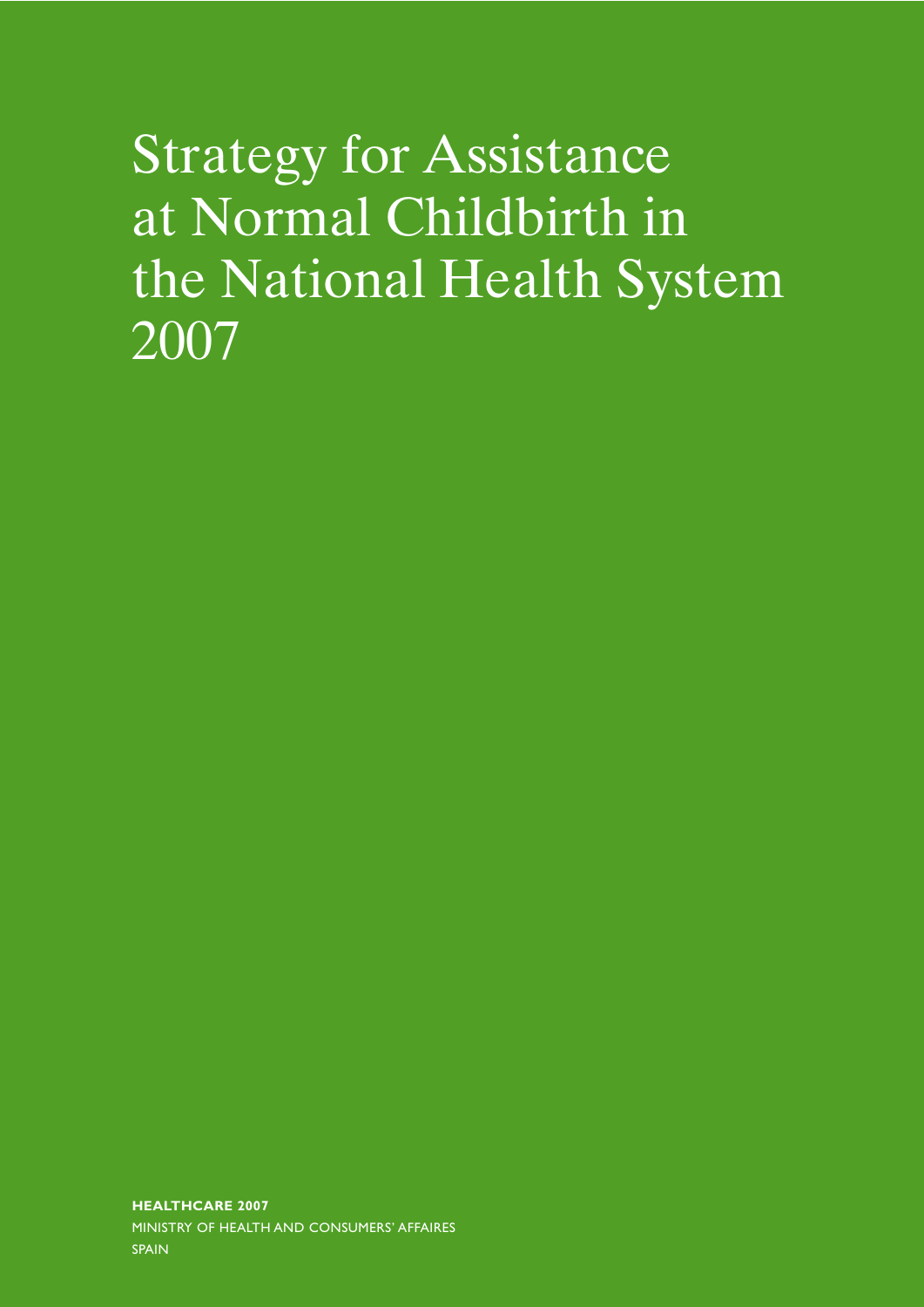# Strategy for Assistance at Normal Childbirth in the National Health System 2007



Plan de Calidad Sistema Nacional<br>Sistema Nacional<br>de Salud

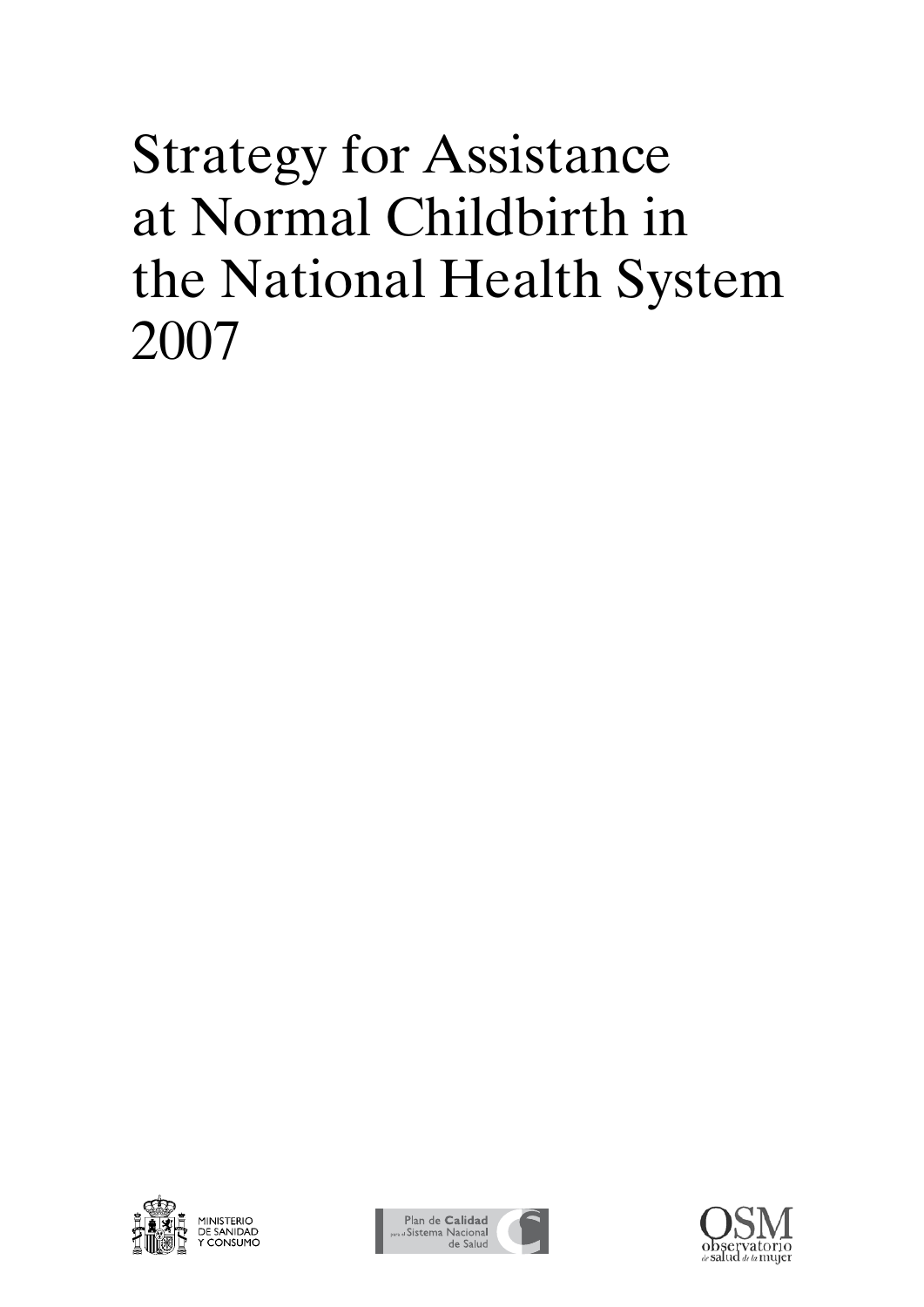#### Coordination

Observatory on Women's Health and the National Health System NHS Quality Agency General Directorate Ministry of Health and Consumers' Affaires, Spain

#### Participation

Autonomous Communities Cities with Statute of Autonomy Experts from autonomous communities Spanish Society of Gynaecology and Obstetrics (SEGO) Federation of Spanish Midwives' Associations (FAME) Spanish Midwives' Association National Committee of Specialists in Gynaecology and Obstetrics National Committee for Obstetric-Gynaecological Nursing Training Bodies for Obstetric-Gynaecological Nursing (Midwives) Our Birth Association [El Parto Es Nuestro] (EPEN) Pro-Birth Rights Platform

#### List of participants in the elaboration of this report

List in Annex VI

#### ©2008 Ministerio de Sanidad y Consumo

Publication Coordinator: Hubert Hanrath. Projectes editorials i comunicació Graphic Designer: estudi jordi sàrries comunicació gràfica English Version: Martin Greedy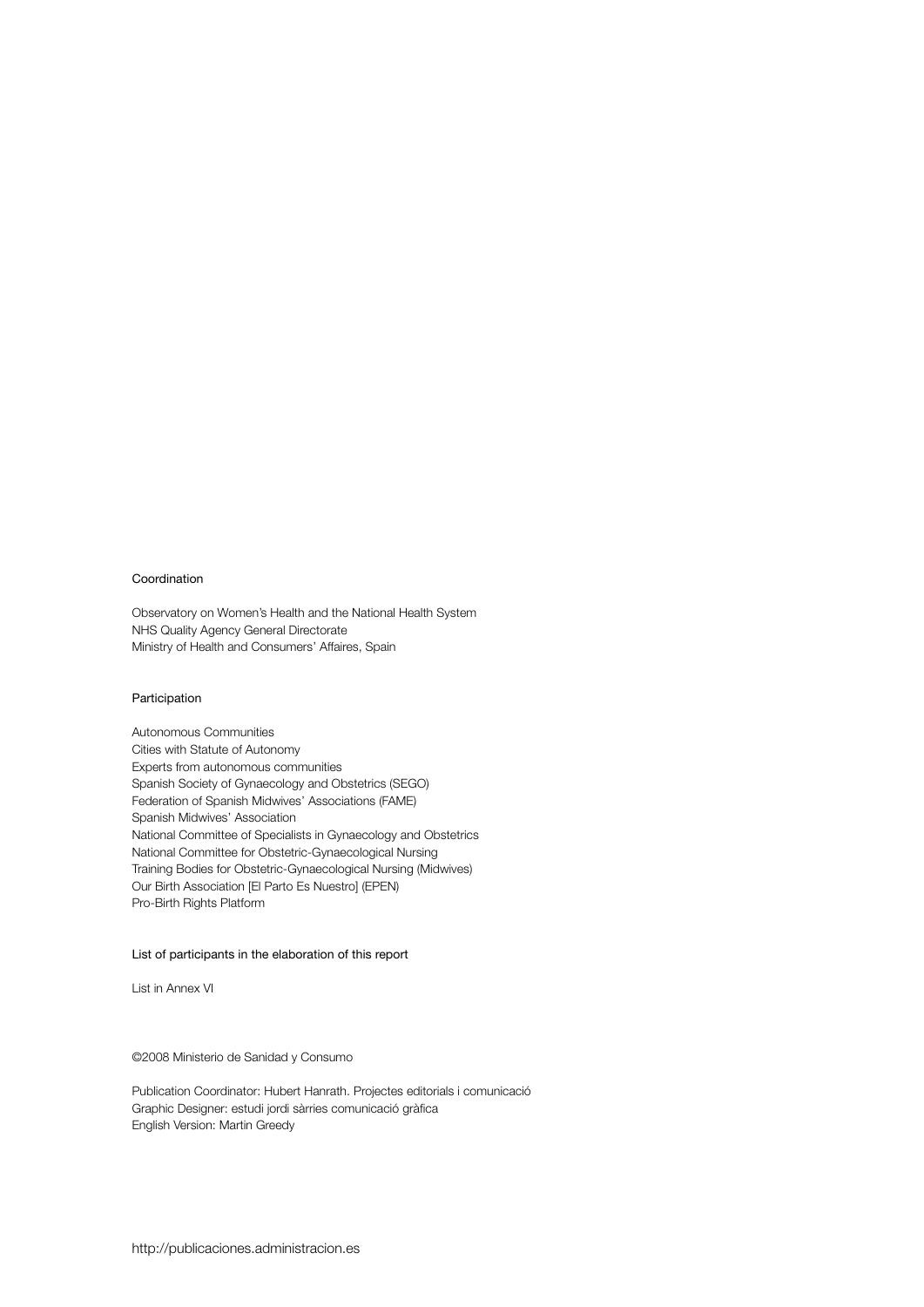# Prologue

This strategy document has been prepared as a response to a demand among social groups, health professionals and regional health authorities which has seen a significant increase in recent years, and which has prompted the Spanish Ministry of Health and Consumers' Affaires to set up a process in which all the affected persons and parties are invited to participate, as a prerequisite for its elaboration and consensus.

The contents of this document are the result of a thorough review of scientific evidence, of the existing research on the subject and the analysis of documented trials, and models of best practice. It has been possible through the combined work of professional bodies, women's groups and regional health authorities.

While the assistance offered at childbirth within the National Health System is based on objectives of safety and quality similar to those of other European countries, there is a widespread feeling that this assistance could be improved by promoting a more caring approach and the participation and protagonism of women themselves in the process of childbirth. This is the fundamental objective of this report.

The Observatory on Women's Health, at the Quality Agency General Directorate at the Ministry of Health and Consumers' Affaires, Spain, has worked to facilitate and compile the efforts of all the persons and institutions who have participated in the elaboration of this document. I would like to emphasize that this has involved the collective commitment of all participants towards an improvement in the assistance offered at childbirth.

The approval that was granted by the Inter-territorial Advisory Board of the National Health System in October 2007, together with the contributions made by its members, support the interest and willingness which has been displayed and the collective commitment to improving health care in this area.

I would like to extend special thanks to all those who have participated in the process of elaborating the Strategy Document for Assistance at Normal Childbirth as a tool to be used for obtaining the recognition of the role that women have played. I would also like to express my thanks to all those who collaborate in its development and practice on a dayto-day basis.

**Bernat Soria Escoms** *Health Minister*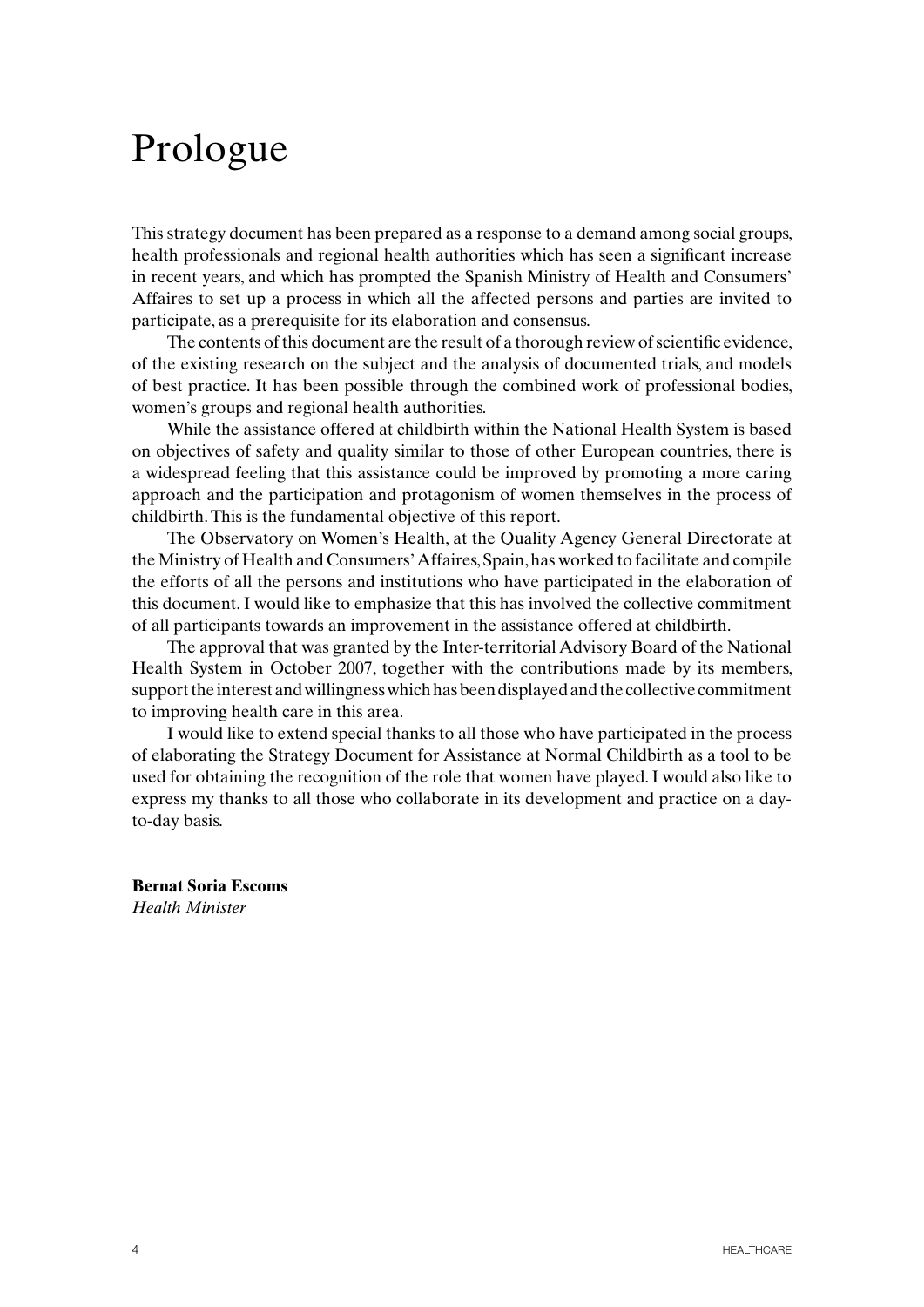# Contents

- 1. Introduction
- 2. General aspects
- 2.1. Justification
- 2.2. Meeting points
- 2.3. Analysis of the situation
- 2.3.1. Evolution of natality
- 2.3.2. Demographic and socio-cultural changes
- 2.3.3. Evolution of the principal birth rate indicators
- 2.4. Assistance at normal childbirth in the National Health System
- 2.4.1. Programmes and services
- 2.4.2. Management indicators and results of assistance in public hospitals of the National Health System
- 2.5. Frame of reference
- 2.5.1. Quality Plan of the National Health System
- 2.5.2. Transversal sections of equality
- 3. General and specific objectives

#### 4. Development of strategy lines

- 4.1. Study of clinical practice based on the best knowledge available
- 4.1.1. Shaving of the perineum
- 4.1.2. Enema
- 4.1.3. Accompaniment during the process
- 4.1.4. Period of dilation
- 4.1.5. Pain management during birth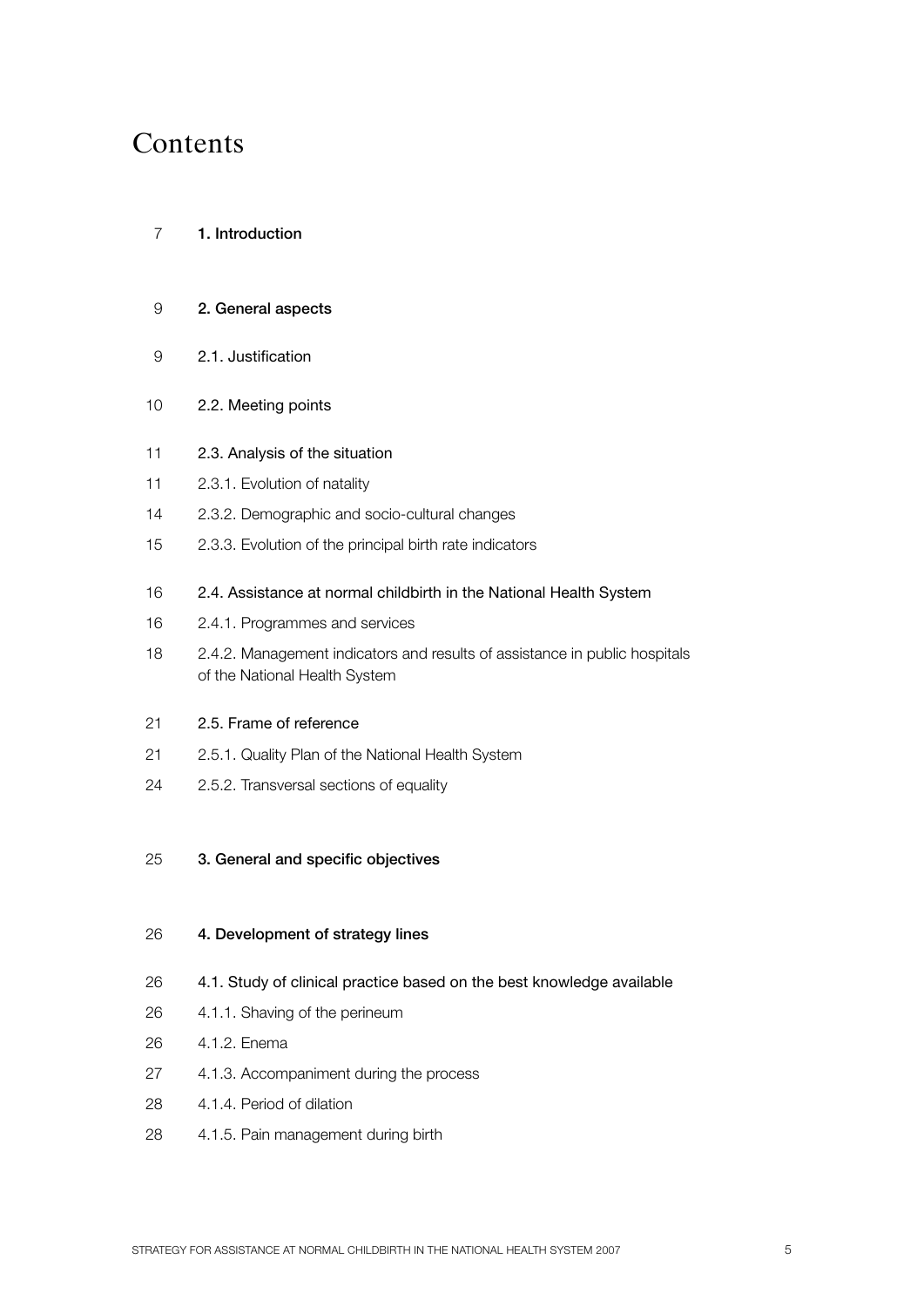- 4.1.6. Maternal positioning during the expulsive phase
- 4.1.7. Episiotomy
- 4.1.8. Delivery
- 4.1.9. Instrumental births
- 4.1.10. Caesarean sections
- 4.1.11. Early contact between mother and newborn child
- 4.1.12. Immediate postpartum care. Breast feeding
- 4.2. Participation of women patients in decision making
- 4.3. Training of medical professions and nursing (specialisation and continuous training)
- 4.4. Investigation and innovation. Spread of good practices in assistance at ordinary childbirths

#### 5. Annexes

- Annex I Review of currently available knowledge of different clinical practices during the birth process and specific references for each of them
- Annex II General references
- **Annex III** Some examples of good practice
- Annex IV Description of indicators by subject
- Annex V List of abbreviations
- Annex VI List of participants in the elaboration of this document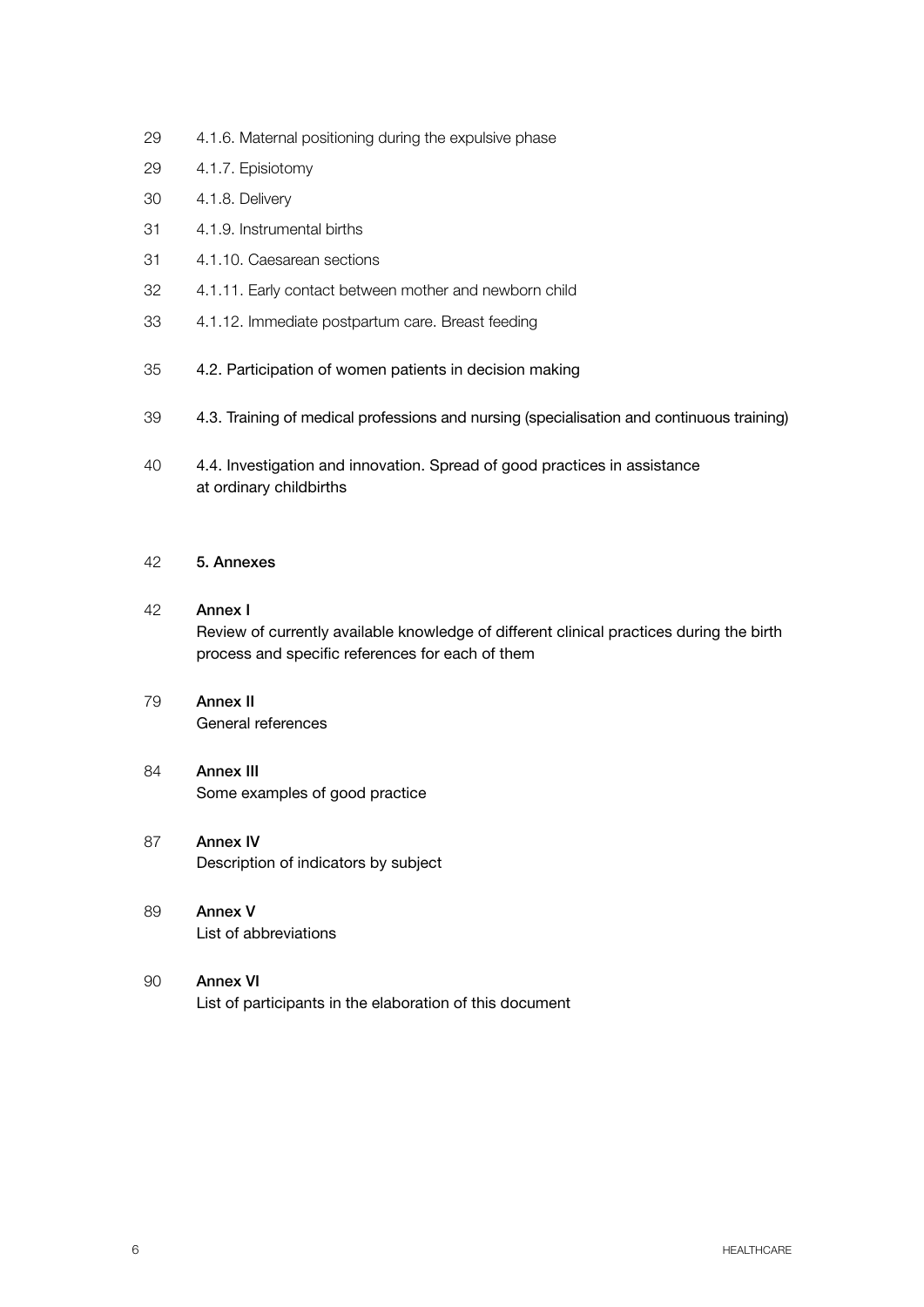# 1. Introduction

The period since the passing of the Act of Parliament  $14/1986$  on the  $25<sup>th</sup>$  April, Spain has seen the development of a good public health system, offering a wide range of services with well-distributed universal coverage, which has resulted in positive health statistics.

The Spanish National Health System is characterized by its decentralisation. The Autonomous Communities and Cities with Statute of Autonomy have responsibility for the planning and management of their health services in accordance with their specific character and the requirements of health care in their respective territories.

In common with other neighbouring countries, we are now facing the challenge of quality, working towards a standard of clinical practice based on scientific principles while centred on the model of individualised attention as the basis for the development of new strategies and as a guarantee of improved service. This is what the Quality Plan of the National Health System has envisaged.

The strategies that are being developed contribute to both the legitimacy and social sustainability of the public health systems, for both users and health professionals, and ensure that the financial resources which the state and regional governments assign to health services are used to maximum effect.

The objective of these strategies is to ensure first-class health care which is more personalised and centred on the specific need of individual users. It evidently follows that the efforts should be focused on supporting the health professionals in every way that will contribute to the achievement of that goal. The aspects which are currently of great interest in this respect are those relevant to the continuous and permanent improvement of knowledge, skills and attitudes which are aimed at satisfying the needs of the users, who are continuously becoming better-informed and more demanding.

To help the National Health System respond to this type of challenge, the Spanish Ministry of Health, as coordinator of the service, has the task of boosting cohesion and monitoring equal opportunity of access and service quality in order to safeguard the rights of users in their dealings with the National Health System. Through the Observatory on Women's Health and the National Health System itself, the Ministry has been working with women's groups, professional bodies and regional health departments with responsibilities in the area of pregnancy, childbirth and post-natal care, in a number of different forums and conferences.

Internationally, this issue is subject to wide variations, in terms of practice as well as in levels of assistance and repercussion on health statistics. For this reason, and due to its repercussions in society, it has been a topic of discussion and study as well as a source of concern among international health organisations and all those involved in the defence of women's rights.

The studies and analyses carried out so far have concluded that the safety indicators for women and children's healthcare provision are positive in comparison with our neighbouring countries. Even so, and leaving aside the objection that things can always be improved, our aim is to be among the highest ranking countries, but there are aspects related to the quality and warmth of reception in assistance that have ample room for improvement.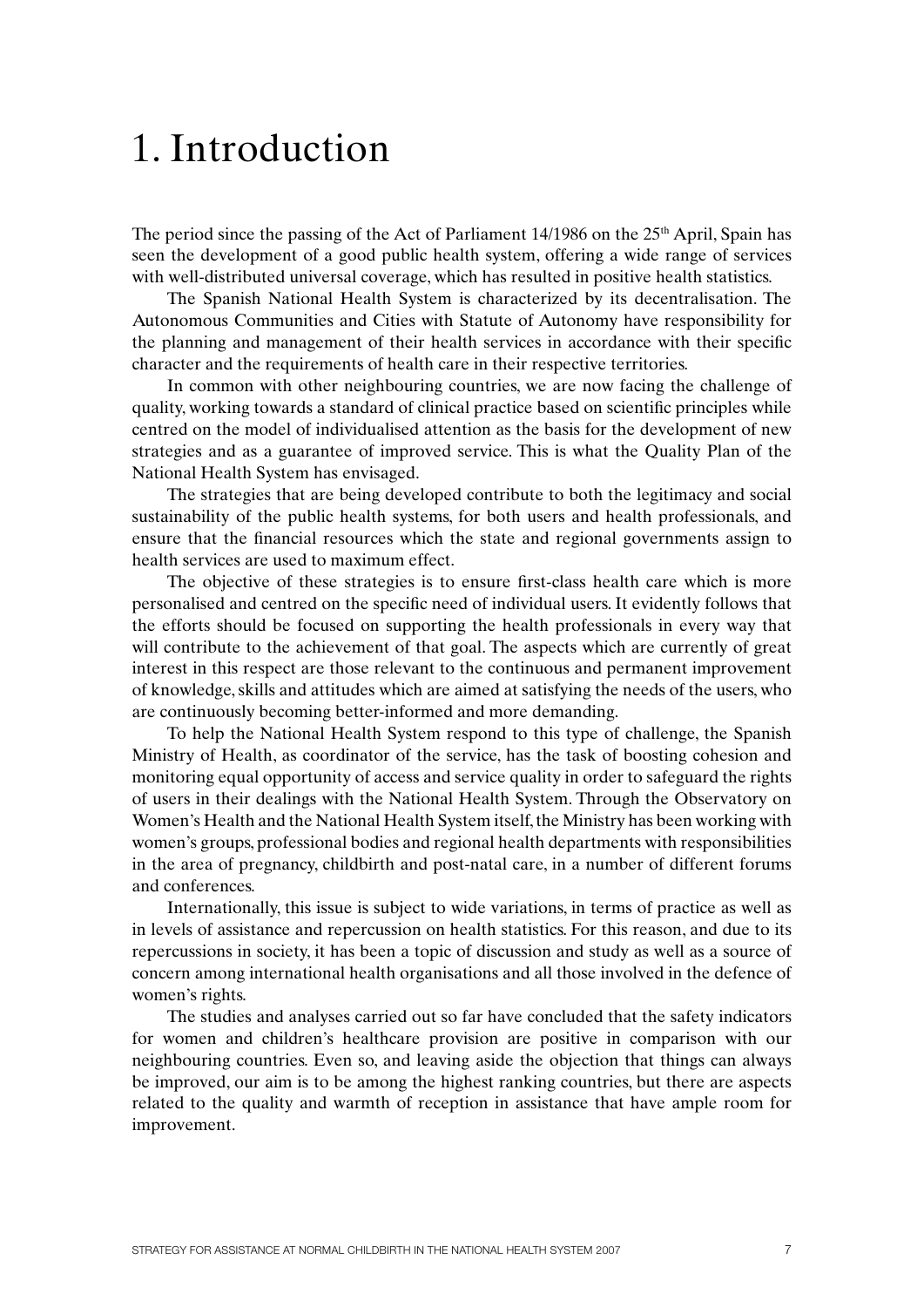On the other hand, the Observatory on Women's Health and the National Health System have reviewed the available scientific findings on midwifery, and this review has provided valuable information for updating some current practices to bring them into line with others based on these findings. This mainly involves eliminating certain unnecessary practices and the introduction of new alternatives to those already available. The review of good practice as established in international journals revealed an emphasis on the importance of promoting women's informed participation throughout the process and in deciding the clinical procedures which should be applied. This would lead to an improvement in women's well-being, the relation between doctors and patients and increased satisfaction for all concerned, as well as reducing the number of legal proceedings started for suspected or actual negligence.

This document is based on the processes of change already initiated by professional bodies and the health service administration of regional autonomies, and is intended as a document of consensus and agreement to be adopted by all the parties involved in the process of assistance at childbirth, whether representing associations of health professionals, users or health organizations.

The ultimate aim is that of ensuring quality in the assistance offered at childbirth across the whole territory of Spain, so that women and their partners who make use of the National Health Service at this crucial point in their lives receive the best possible attention and participate actively and informedly in the process.

There are aspects of childbirth assistance which are intimately related to pre-natal and post-natal care (both for the mother and the newborn child), but it has been considered more appropriate to focus this strategy document primarily on the process of childbirth itself. This choice was made for efficiency, given that the level of assistance and the range of professionals involved are specific to this area. The aim is to continue advancing in the future by widening this improved level of quality to the pre-natal and post-natal periods.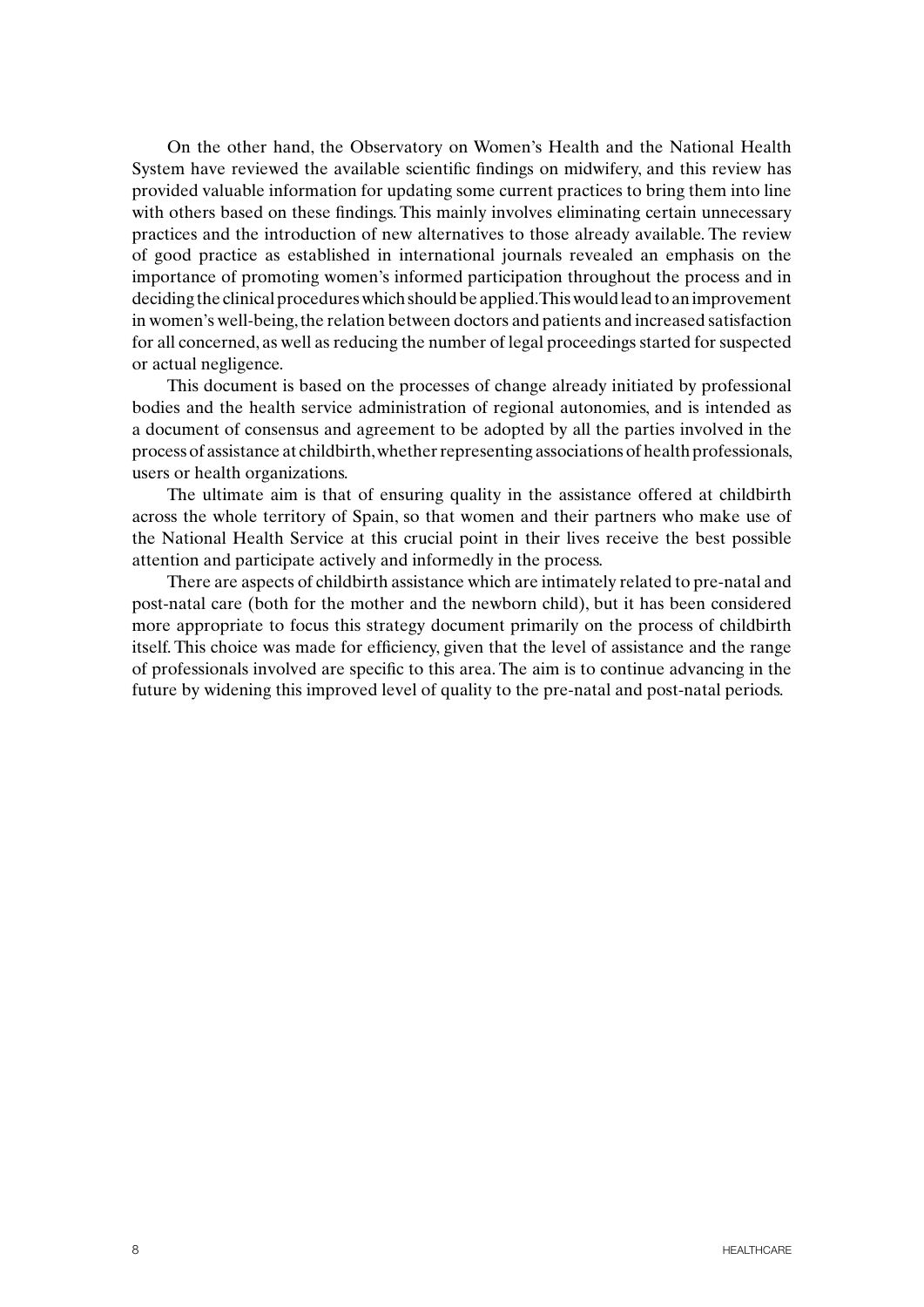# 2. General aspects

## 2.1. Justification

Health Services have been progressively acquiring more and more sophisticated means which can guarantee an acceptable level of assistance at childbirth, especially in those cases where there are complications, or the risk of complications. At the same time, assistance at ordinary childbirth has been subject to increasing medicalization in what is fundamentally a physiological process.

Today's health services are aware of the importance of the equilibrium resulting from the greater importance given to women's participation and their opinions. Similarly, they welcome the opportunity to engage in a shared process of reflection, taking the existing models of good practice as a reference with the aim of incorporating a warmer and more caring approach to the quality of assistance at childbirth.

At present there are enormous variations in the assistance at normal childbirth, and public debate being held between differing points of view. Women's groups are increasingly demanding the right to give birth with full respect for privacy, full participation in decisionmaking and improved conditions for themselves and the children. Similarly, there are an increasing number of health professionals who see this movement as an opportunity for debate and agreement, as an occasion for engaging in reflection and sharing experience and knowledge.

At present women are demanding greater participation in the decisions that affect the process of assistance at childbirth. On the other hand, professional medical and nursing bodies directly involved in the process of assistance (Spanish Society of Gynaecology and Obstetrics, Federation of Spanish Midwives' Associations, Midwives' Association of Spain and Autonomous Communities), have recently created protocols and guides for assistance at childbirth which include revisions of some widely accepted practices.

Given the interest within society and the health services of the regional autonomies in developing innovations in assistance at childbirth, part of the budget assigned to health strategies and policies of cohesion in 2006 and 2007 were devoted to implanting them. Specifically, initiatives were undertaken in the Autonomous Communities to set up training courses for health professionals, to adopt protocols based on scientific evidence into improving the assistance offered at childbirth, to starting programmes to promote breast feeding, greater involvement of the fathers and attention to cross-cultural issues. The total sum spent on these initiatives amounts to more than 4 million euros.

This collaborative process undertaken by the autonomous health services has shown that there is enough interest and maturity to engage in shared programmes aimed at changing the ways in which assistance at childbirth can be changed within the National Health System to obtain greater quality of assistance and recognition of the prominence of women's role.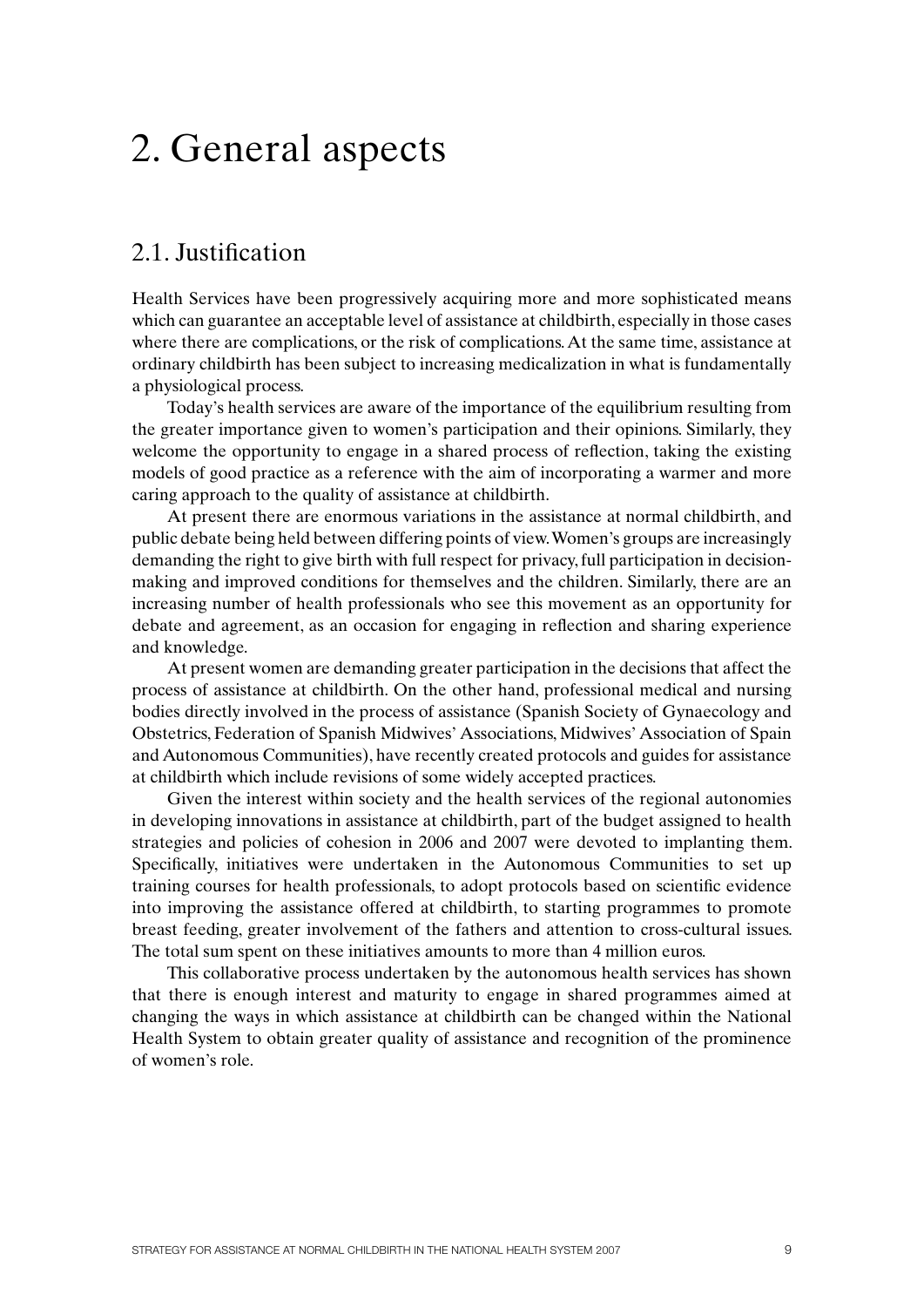# 2.2. Meeting points

Giving birth is a natural practice which has accompanied the evolution of the human species, and has been influenced by the development of the medical profession and its impact on health care. To this we must add the changes in the perceptions, judgements and expectations of the community, and especially those of women, concerning the significance of this unique moment in people's lives. These circumstances have led to the emergence of meeting points where a debate has been taking place between research and know-how.

Among others:

- • *Meeting points between different knowledge,* between professional and scientific knowledge and that of women, who are exercising their rights and demanding appropriate healthcare.
- *Meeting points between divergences, recognising that there are aspects of assistance* at childbirth that have not been resolved, and which merit a space for consensual criticism between the world of the health professionals and that of the population of health service users.
- *Meeting points between differing ideas of health*, those which arise from beliefs, myths and inter-generational transmissions concerning health, its significance and how to address it.
- *Meeting points between mothers and their children*, at the end of a gestation period filled with hopes and expectations.
- *Meeting points for women with their partners and family framework*, in the context of a varied network of affection.
- *Meeting points for facing diversity,* in recognition that there is more than one model for the manner in which people relate to each other, and that society is in need of new ways of recognising this changing reality.
- *Meeting points for women-mothers with themselves*, in response to the need to satisfy the requirements of their bodies and minds to enable them to cope with this period calmly and without stress.

For all these reasons, this strategy document reaches far beyond a simple proposal of standards. It recognises the advances made in medicine and proposes new challenges for the heterogeneous processes of maternity and paternity in a context of dynamic transition, in which the roles are reconfigured. It demands that health professionals adopt more and better responses to the demands for the provision of assistance to women during childbirth.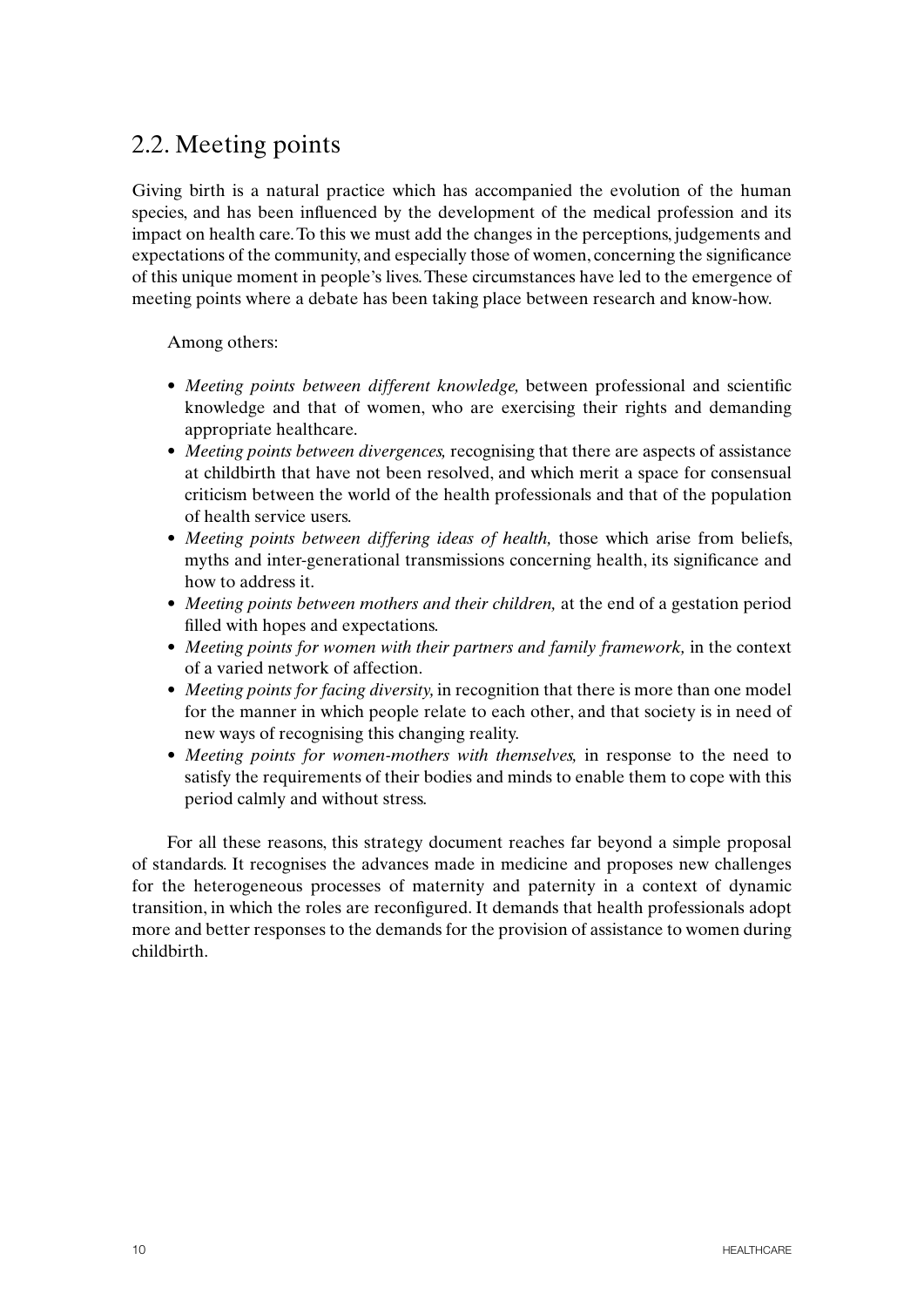### 2.3. Analysis of the situation

#### 2.3.1. Evolution of natality

There has been a profound decline in fertility in Europe over the last twenty years. The most common family unit at present is that of a family with one or two children. The slight increase that has been noted between 2000 and 2005 has not been sufficient yet to reach the level of replacement fertility rate<sup>1</sup> (2.1 children per woman; fig. 1).

This decline has been most significant in those countries which have traditionally had high birth rates, especially in the southern countries, in contrast with more moderate fluctuations in the countries to the north. At the moment, Spain, Italy and Germany are the European countries with the lowest birth rates.

| <b>Fertility rates in European countries by intervals</b>             |                                                                                         |                         |
|-----------------------------------------------------------------------|-----------------------------------------------------------------------------------------|-------------------------|
| 1.19 to 1.44                                                          | between 1.69 and 1.94                                                                   | above 1.94              |
| Austria, Switzerland, Germany,<br>Spain, Italy and the Czech Republic | France, Denmark, Norway, Sweden, Finland,<br>The Netherlands, Belgium and Great Britain | The Republic of Ireland |
| Source: WHO/Europe, European Database HFA, June 2006                  |                                                                                         |                         |

The fertility rate was in steady decline in Spain between 1970 and 1997 (fig. 2). In 2002, the average number of children per mother was 1.26, and this figure was the highest on record since 1993. The fertility rate rose again in 2005 to the level of 1.34 children per mother.

In this way, the fertility rate in Spain continues to recover and has reached its highest point since 1993, but it has yet to reach a level that guarantees replacement (2.1 children per mother).

The number of births per year has increased gradually during recent years. It has risen from 372,749 in 1997 to 459,751 in 2004. In 1997, 75 % of all births took place in state-run hospitals, with the other 25 % taking place in private centres. In 2004, these rates were 26 and 74 % respectively (fig. 3).

This increase in the fertility rate in Spain is due primarily to the progressive increase in the number of children born to foreign mothers that has taken place in the last decade, and most notably in the last few years. In 2002 they represented 10.4 % of the total, and in 2005 they made up 15 % (fig. 4).

The postponement of maternity is another common feature across Europe. In 1983, the average age for a woman to have her first child was around 27.3 years old. At present this figure stands at over 30 years of age. Several European countries have seen a rise in the

<sup>1</sup> Fertility rate: the average number of children per mother if mothers had lived through their fertile periods and had children in accordance with the fertility rate at a given specific age. It is calculated by adding the fertility rate for a specific age for all age groups and multiplying this by the intervals in which the ages are grouped.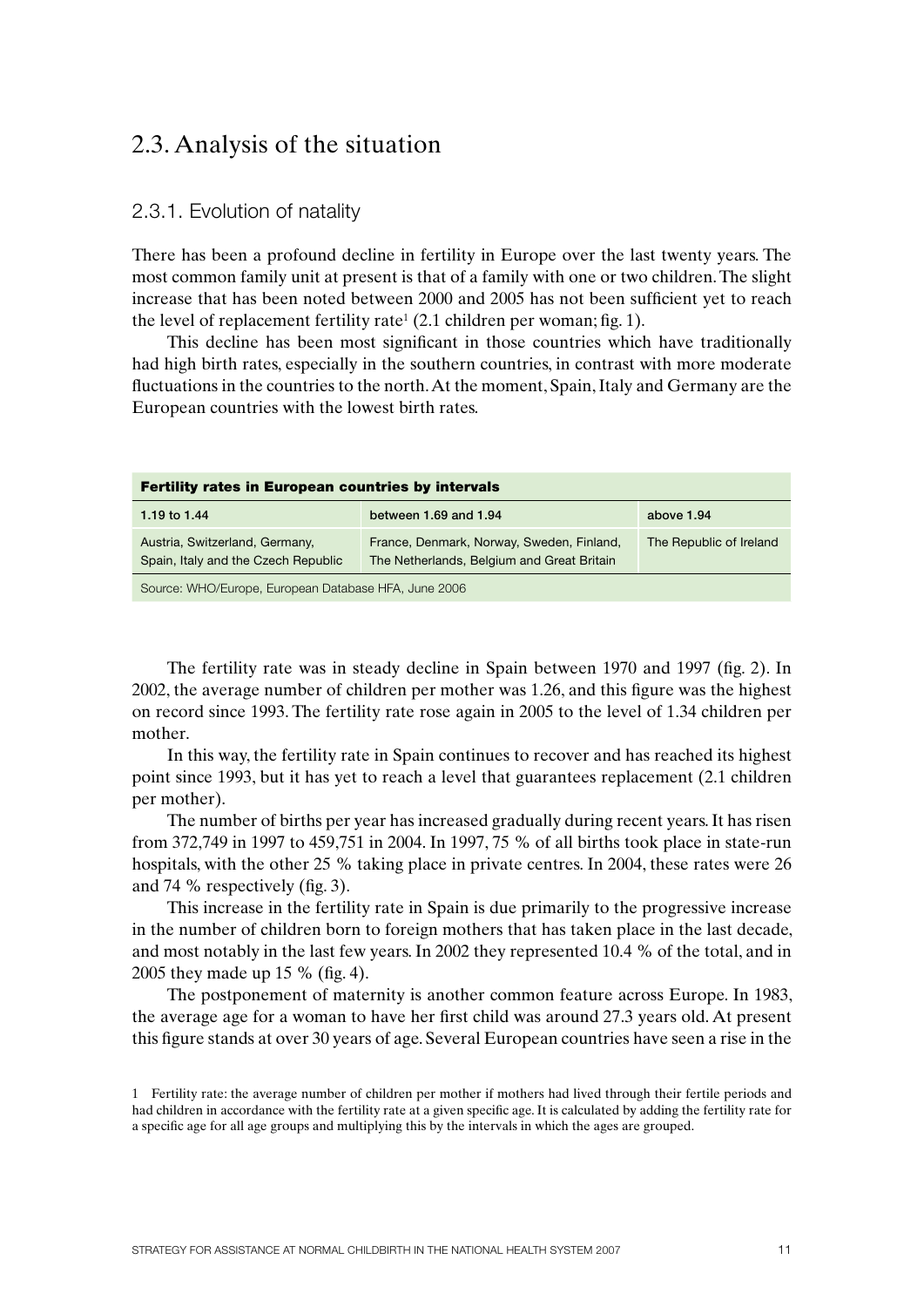



number of children born to mothers over 35 years old. In Italy, Spain, Switzerland, Ireland, Sweden, Finland and Holland, mothers over 35 years old account for more than 22 % of all births (fig. 5).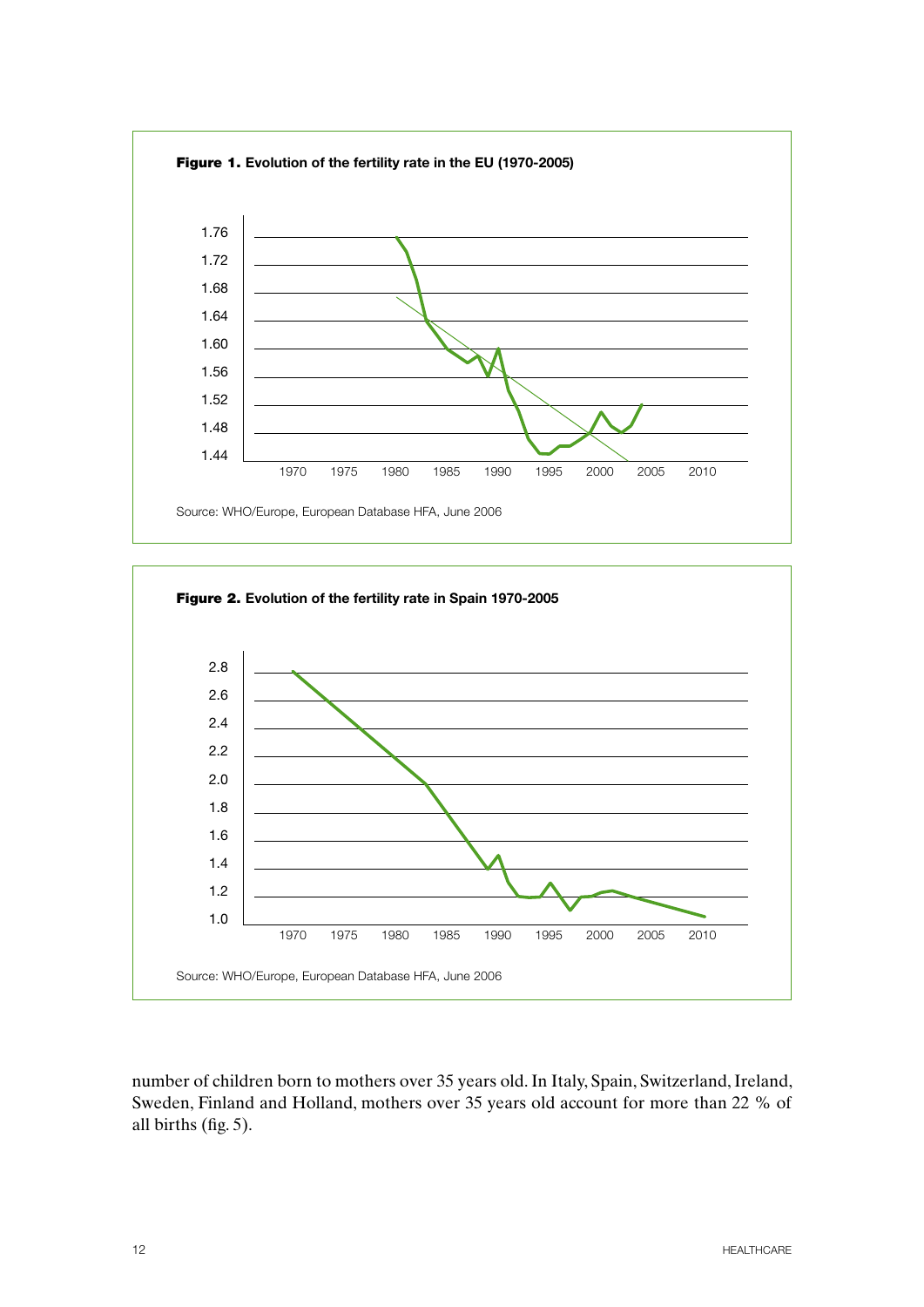

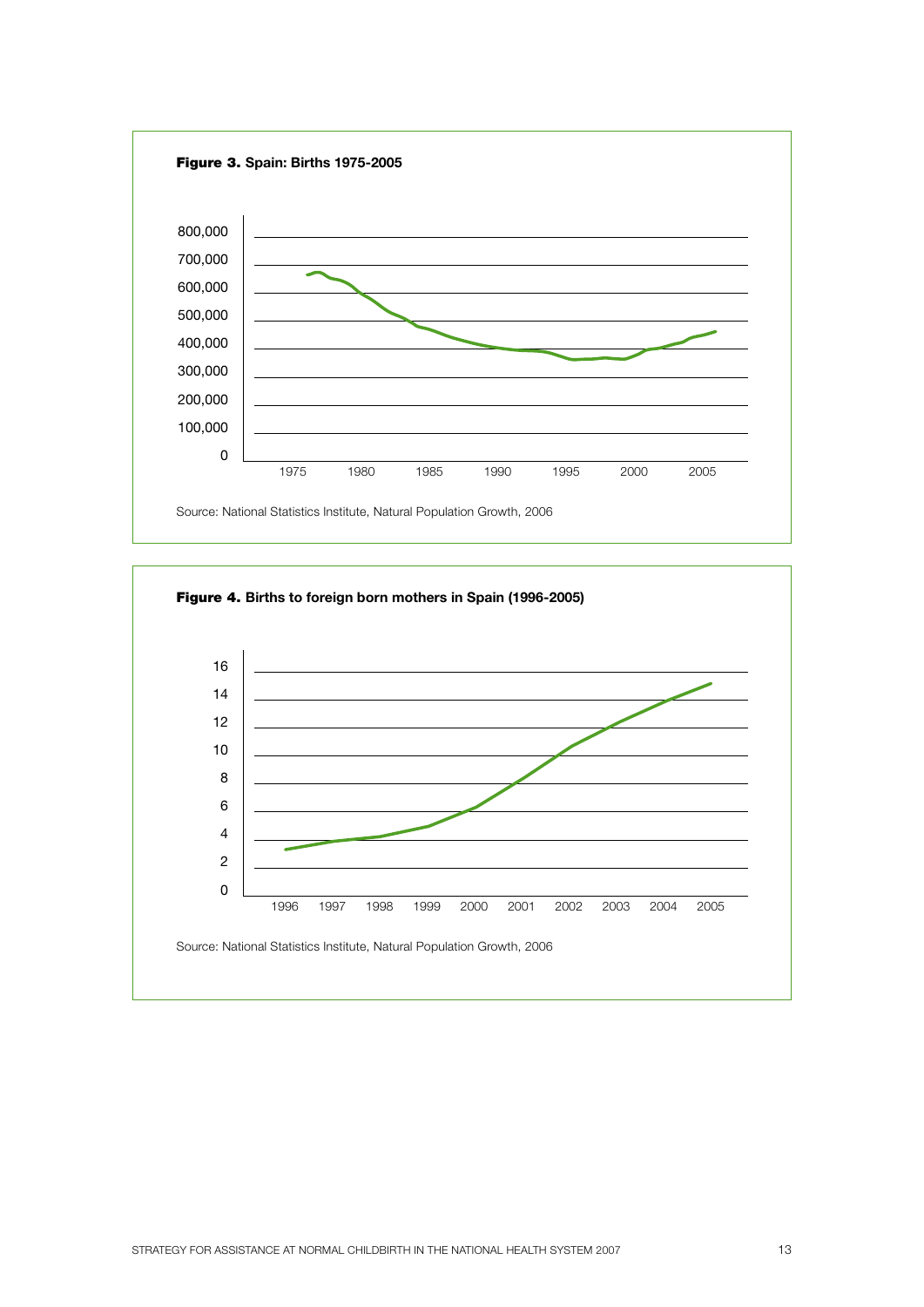

#### 2.3.2. Demographic and socio-cultural changes

Recent years have seen a transformation in the attitudes and behaviour of European men and women towards maternity and paternity, and this has been particularly noticeable in Spain. This change is a result of economic development and the political and cultural changes that have taken place in the final years of the 20<sup>th</sup> century.

Although women have acquired a predominant role at every level of the educational system and are penetrating the most highly-qualified areas of the labour market, these achievements have not been accompanied by a comparable increase of programmes giving support in maternity, nor a greater participation on the part of men in domestic housework, which has restricted the capacity of women to work outside the private sphere, unless by accepting extended working days that are difficult to coordinate.

An important addition to the current situation is the recent approval and application of the Act of Parliament 3/2007, of the 22nd of March, which had as its objective the establishment of effective equality between the sexes in terms of attention and opportunities in order to promote a society that is more democratic, just and cohesive.

These factors, along with others, can explain the process of far-reaching change which has directly and indirectly affected the decisions and capacity for handling the process of maternity, and which will continue to affect them for time to come.

The notable increase in the level of qualifications achieved, especially by women, as well as the social position and degree of independence that they have reached has prompted a parallel increase in the amount of information and expectations demanded of the health system, along with a clearer vision of the conditions in which maternity should be experienced.

One recent study showed that mothers with lower social status demand a lower level of support in the upbringing of their children when compared with mothers of higher status.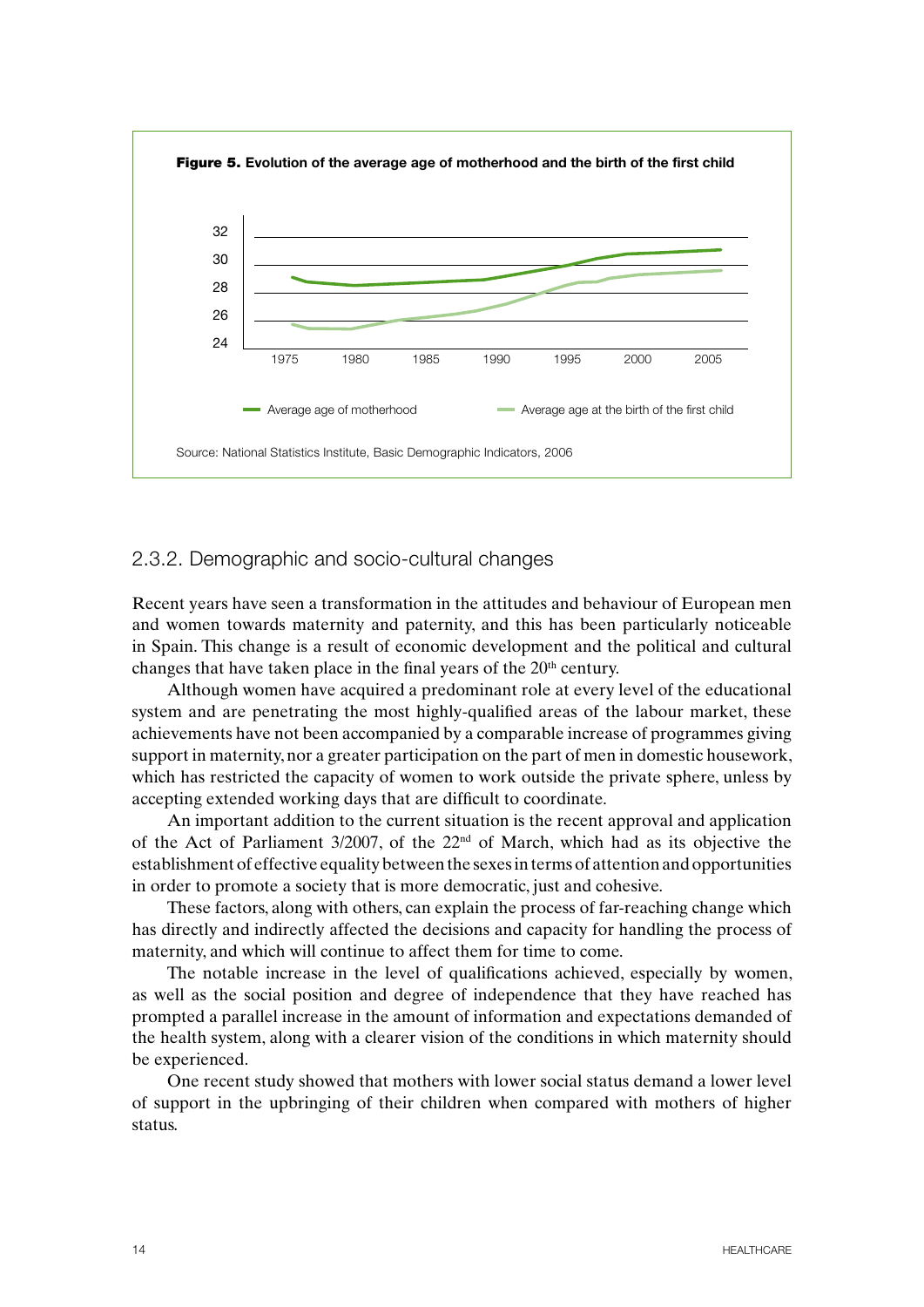According to the latest national fertility survey, the number of children born to each mother diminishes as women acquire a higher level of education. For example, women who demonstrate low levels of literacy have an average of 3.19 children, while those who have higher education have an average of 0.72. To be more specific, women with higher education within the age range of 25-34 years have an average of 0.33 children.

#### 2.3.3. Evolution of the principal birth rate indicators

The principal indicators relating to birth rates in Spain have shown a positive tendency in the last few years. The number of maternal deaths in childbirth dropped during the 20th century as a result of social progress and scientific and technical advances applied to medicine.

Even so, there are some indications that this positive tendency has reached a point of stagnation. On the one hand the number of deaths registered in childbirth has not declined further, but has even seemed to rise slightly since 1998 (fig. 6), although some studies indicate that there are no defined tendencies, or that the overall tendency is to decline. Grouped by medical centres, cases of mortality in childbirth are greater in staterun hospital facilities, which handle a greater number of high-risk cases.

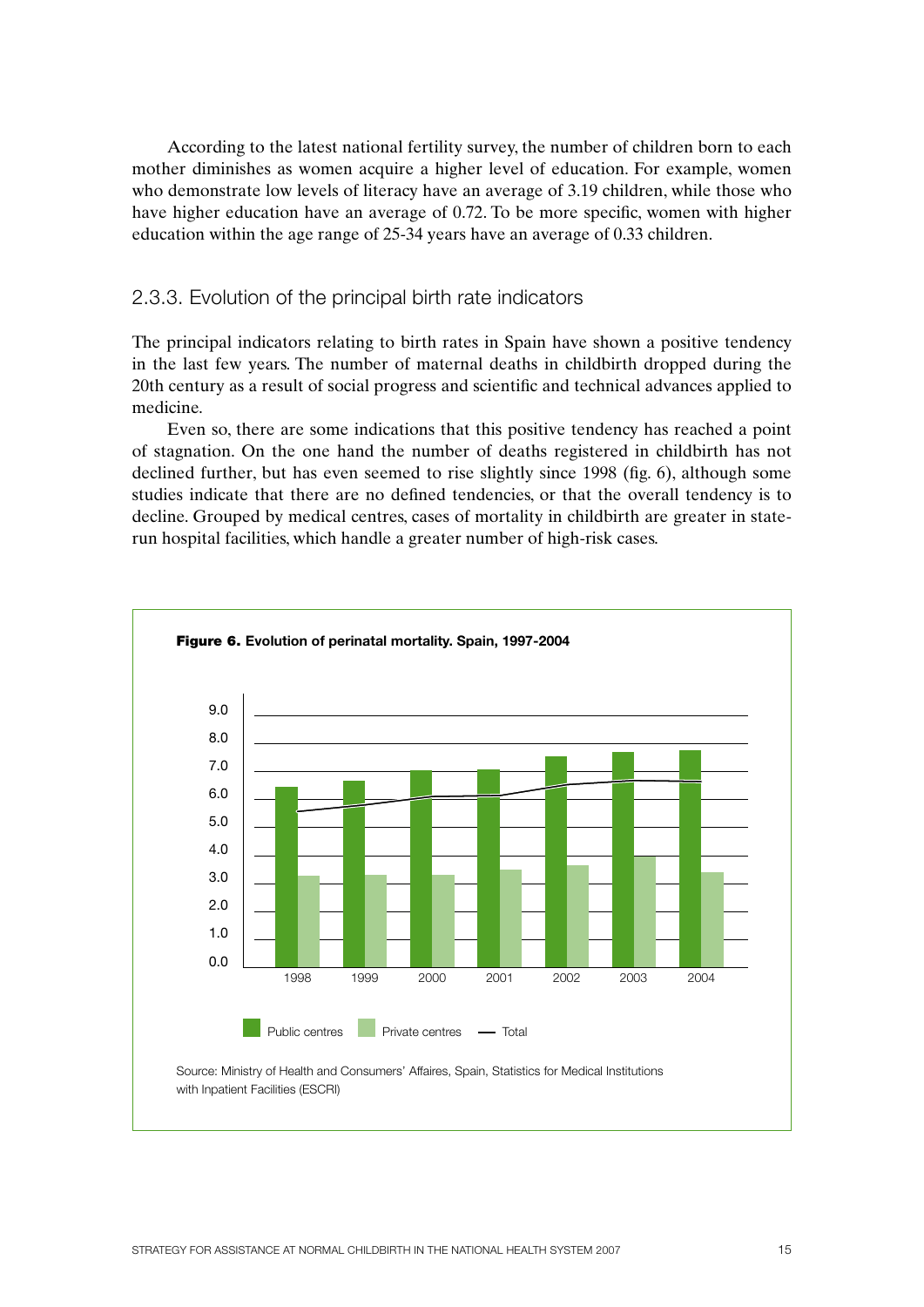This process is simultaneous with the increase in the average age of the mother and the reduction of infant weight at birth (fig. 7), the increase in premature and multiple births. (fig.  $8$ ).

At the same time, the extension of assisted reproduction technology has had an effect on the number of multiple births, and some studies have suggested that cases of multiple gestation resulting from assisted reproduction are more prone to worse obstetric and neonatal results than those occurring naturally.

It is also true that cases of mortality in childbirth are so infrequent (less than seven deaths in a thousand births) that the smallest alteration in the number of deaths causes enormous oscillations in the rates, which reduces their importance as indicators of this tendency. When grouped by catchment areas, it is the public facilities, which deal with the most serious and high-risk cases, which again have the highest rates of mortality in childbirth throughout the years analysed (fig. 9).

## 2.4. Assistance at normal childbirth in the National Health System

#### 2.4.1. Programmes and services

The Health Programmes of the Autonomous Communities still have little to say on aspects related to the rights of patients to receive quality assistance in sexual and reproductive issues. The sub-programmes of assistance during pregnancy, birth and post-natal period, which are specifically addressed in the Women's Health Plans for the Autonomous Communities, are not available from all of these communities. The Integrated Assistance Processes include the rights of women to demand high standards of care, more information and the right to make decisions during pregnancy and childbirth, but not the shared responsibility of the father. Finally, the Health Care Cards for Expectant Mothers, as documents for channelling communication between health professionals and patients have not been useful for informing and empowering the population with regards to their rights to assistance.

The right to participate in the decision making process has not been fully used because women are not always fully informed about their tests, nor their right to decide about them. Similarly, the expectations of the patient are not always considered, nor are they always offered advice on the planning of the birth.

The role of the father is barely visible. Many expectant mothers' medical cards which are used within the health institutions continue to consider the fathers as "risk factors" inasmuch as the illnesses in their medical history may have an effect on the foetus, or the effect their presence or absence may have on the patient, or the social context in which the pregnancy takes place. Their participation in the process is seen primarily as a support for the mother, as one of the mother's rights, rather than a right that the fathers can exercise for themselves.

There have been several initiatives specifically aimed at offering assistance for the birth process among immigrant groups, among which the services of "cultural mediators" and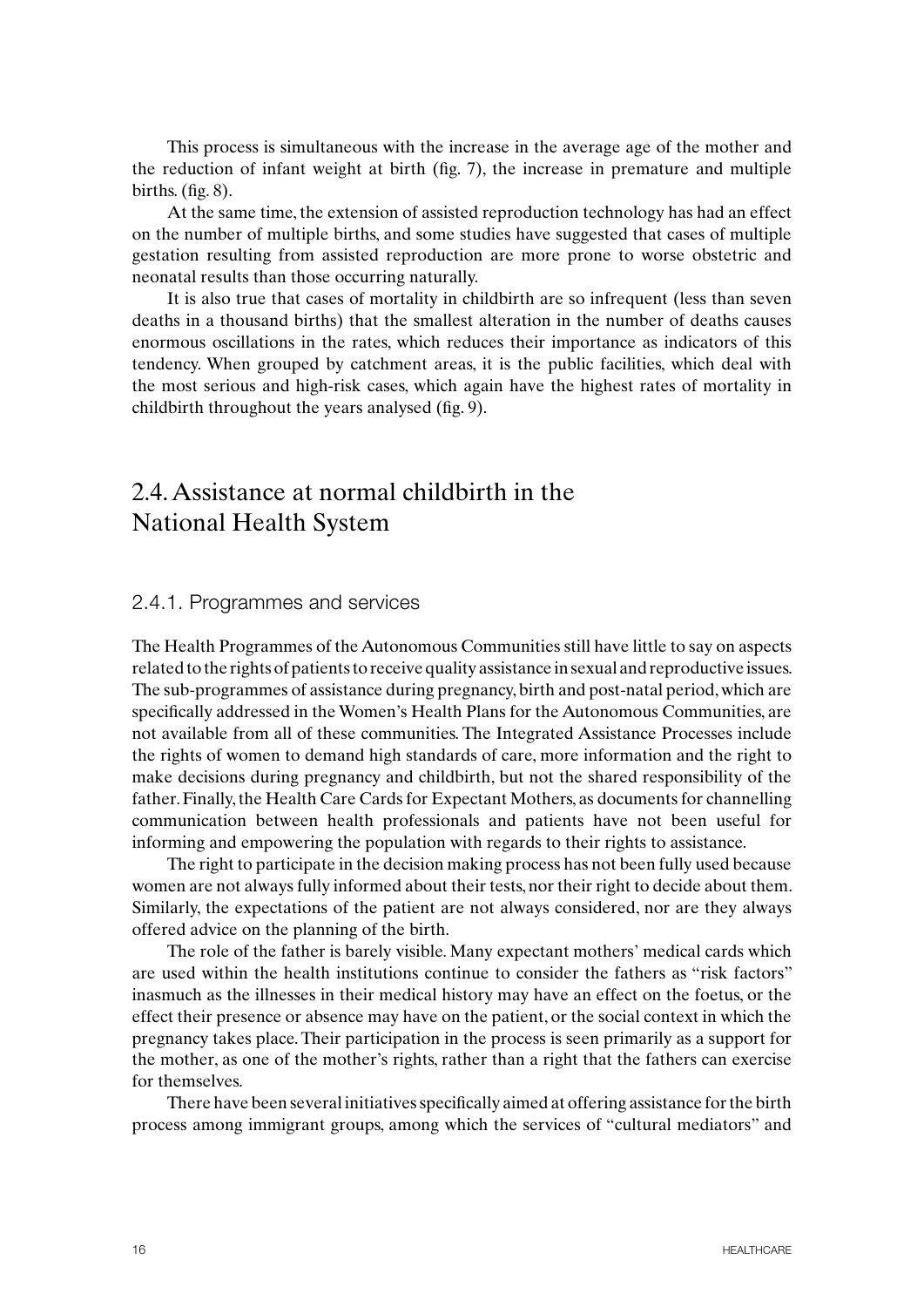

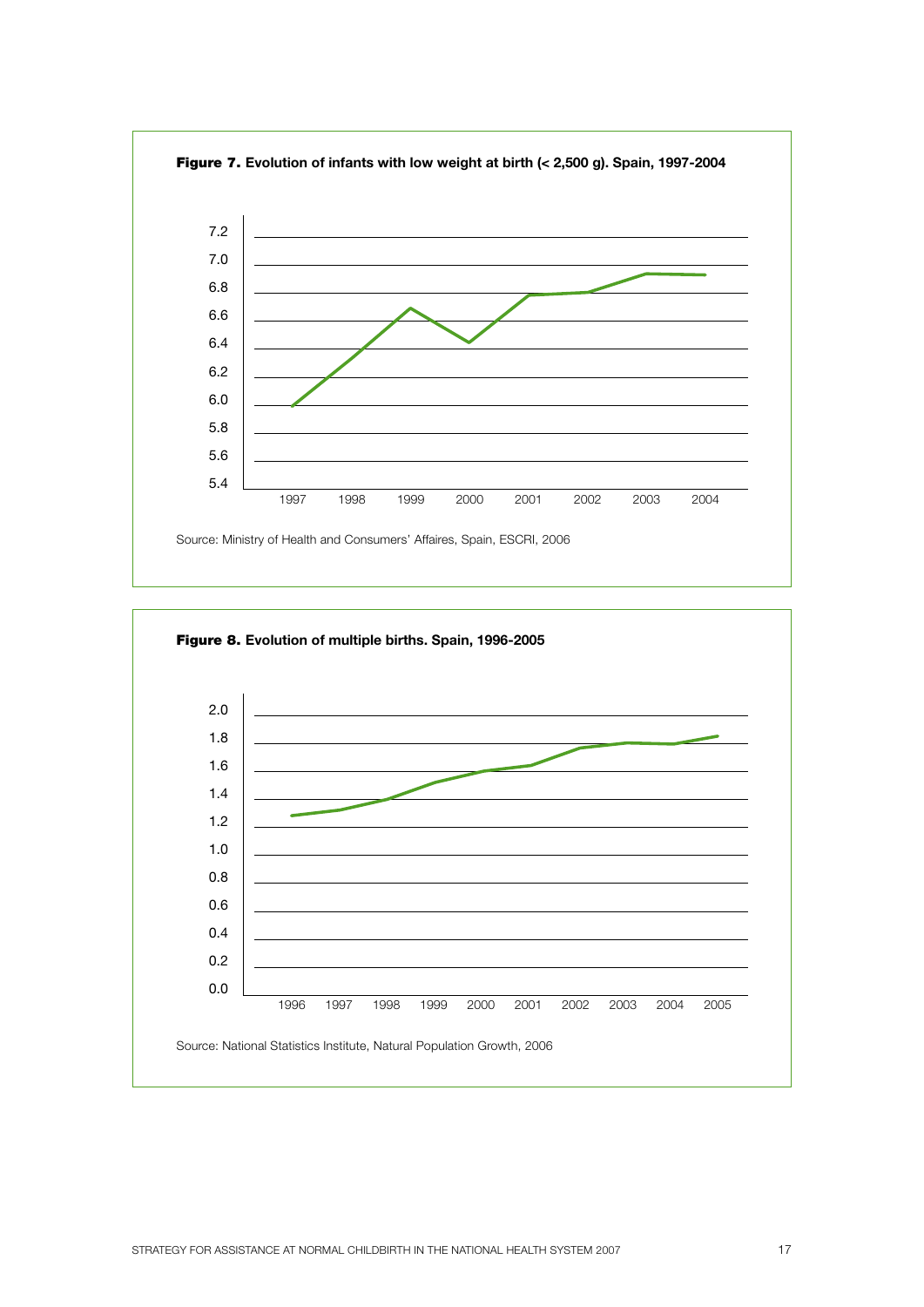

the publication of information (guides, manuals, health advice pamphlets etc.) translated into different languages should be mentioned. Although studies have been published on the inequalities suffered by groups in risk of exclusion, there has been little work on the few initiatives aimed at resolving them, and fewer still dealing specifically with the topic of assistance in childbirth and after.

In comparison with the other European countries, the assistance offered by the Spanish Health System can be placed within a model of institutionalised interventionism, offering attention from specialized doctors and nurses, as is the case in countries such as Ireland, Russia, the Czech Republic, France and Belgium.

This model coexists with other European countries offering alternative forms of assistance. At one extreme, there is the model proposed by countries such as The Netherlands and Scandinavian countries, which is free from institutional interference and attended by qualified, autonomous midwives. There is also an intermediate model which offers the possibility of institutionalised yet humane treatment, and which can be found in Great Britain or Germany.

2.4.2. Management indicators and results of assistance in public hospitals of the National Health System (MBDS)

The number of patients entering hospitals for maternity constitutes a significant part of the activity of a hospital, accounting for 14 % of all hospitalisations and 7 % of hospital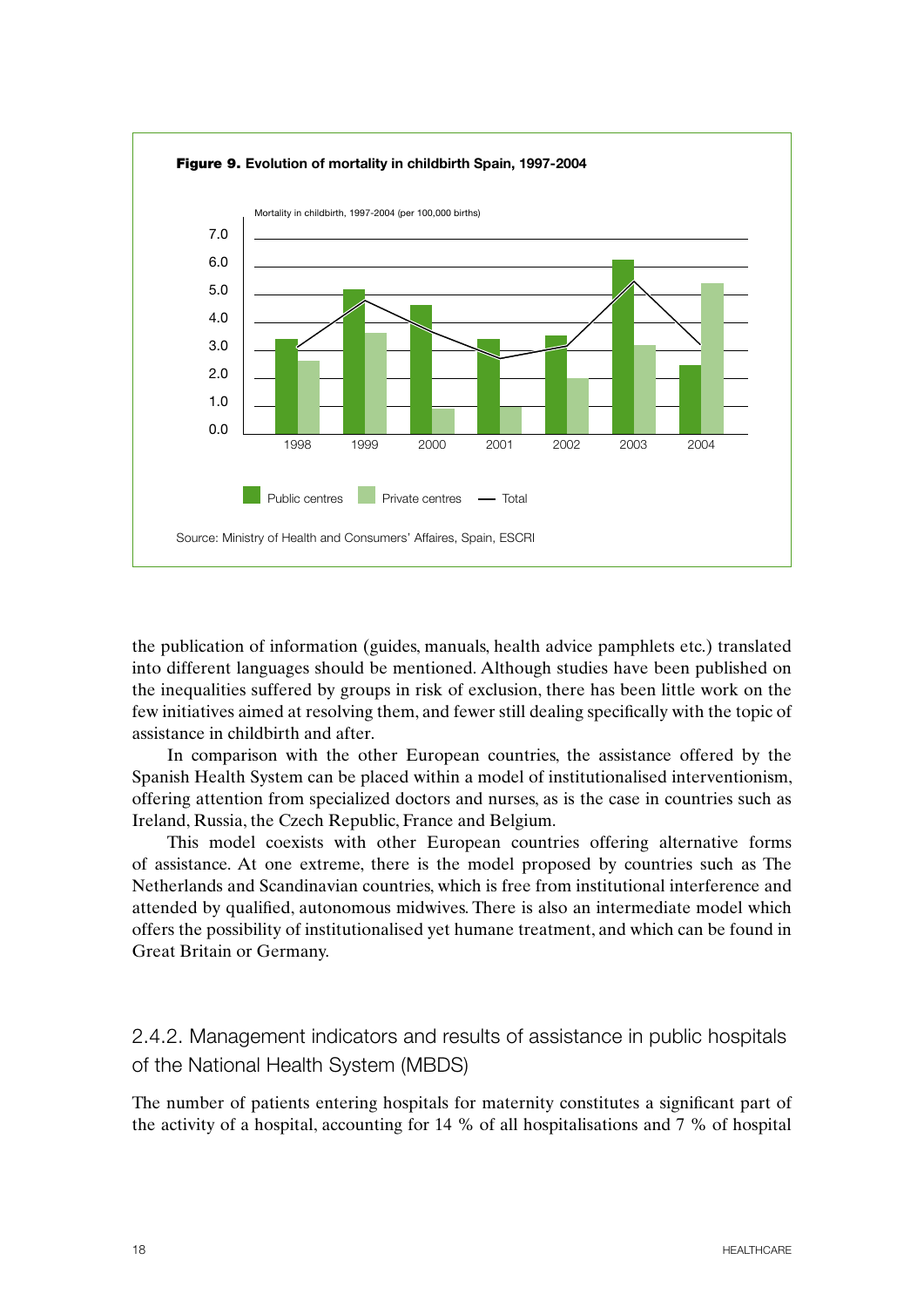admissions. It is the only area of a hospital's activity which is mostly aimed at a healthy segment of the population, and where the admission takes place in order to undergo an experience which is biologically natural, and which should terminate in a happy ending, the birth of a son or daughter.

However, along with other events which call for hospital care, assistance at childbirth is subject to many variables which depend on the expectations of the population, changes in the forms of assistance available and variations in the procedures employed in caring.

The studies of these variations are one way of bringing to light the way in which institutions and health authorities differ in their behaviour when offering medical assistance.

When unjustified variations have been observed in the prevalence of certain practices in the perinatal period, each of the factors that contribute to a specific pattern of use should be analysed to gauge its importance. There are questions which are inherent to the provision of services (institutionalised medical culture, professional training, the existence of permanent education programmes and models of quality assessment etc.) or to the demands of the users.

If we know the pattern of variations, this could make a fine starting point for the initiation of corrective action in these practices, whether due to the excessive and unjustified use of inappropriate practices or the unjustified under use of appropriate practices (1).

The following table is a structured summary of the principal results and indicators for a group of practices relative to assistance at childbirth, with the aim of discovering whether there are differences between groups of hospitals and territorial areas (2). It also provides information of the level of variation between hospitals for each of the indicators, according to the level of the hospital and its autonomous community.

The data analysed is derived from the minimum basic data set of hospitals that form part of the National Health System, and correspond to the activity of 2005. For the purpose of this study, the hospitals have been classified by level according to the volume of births attended:

Level 1: Centres with fewer than 600 births Level 2: Centres with 600 or more births, and fewer than 1,200. Level 3: Centres with 1,200 or more births, and fewer than 2,400.

Level 4: Centres with 2,400 births or more.

The analysis of variations is comprised of two further analyses: on one hand, there is an exploratory or descriptive analysis, in which the information is summarised numerically and graphically. The second parts consists of an evaluation of the statistical significance.

The distribution of each indicator is given in bar graphs. Each bar represents the global value of all the hospitals in each group as defined in the descriptive levels from 1 to 4. The distribution of each indicator by dimension of analysis is given in box plot graphs. Each box plot contains the maximum and minimum values of the distribution, and the percentiles of 25, 50 and 75 of the distribution. Given that the intention is to show the phenomenon of variability, the data is presented anonymously, grouped by hospital level and by autonomous community.

The bar graph (fig. 10) shows us that the average hospital stay for vaginal births displays a variation that ranges from 2.3 to 3.5 days, with a difference of 1.2 days between both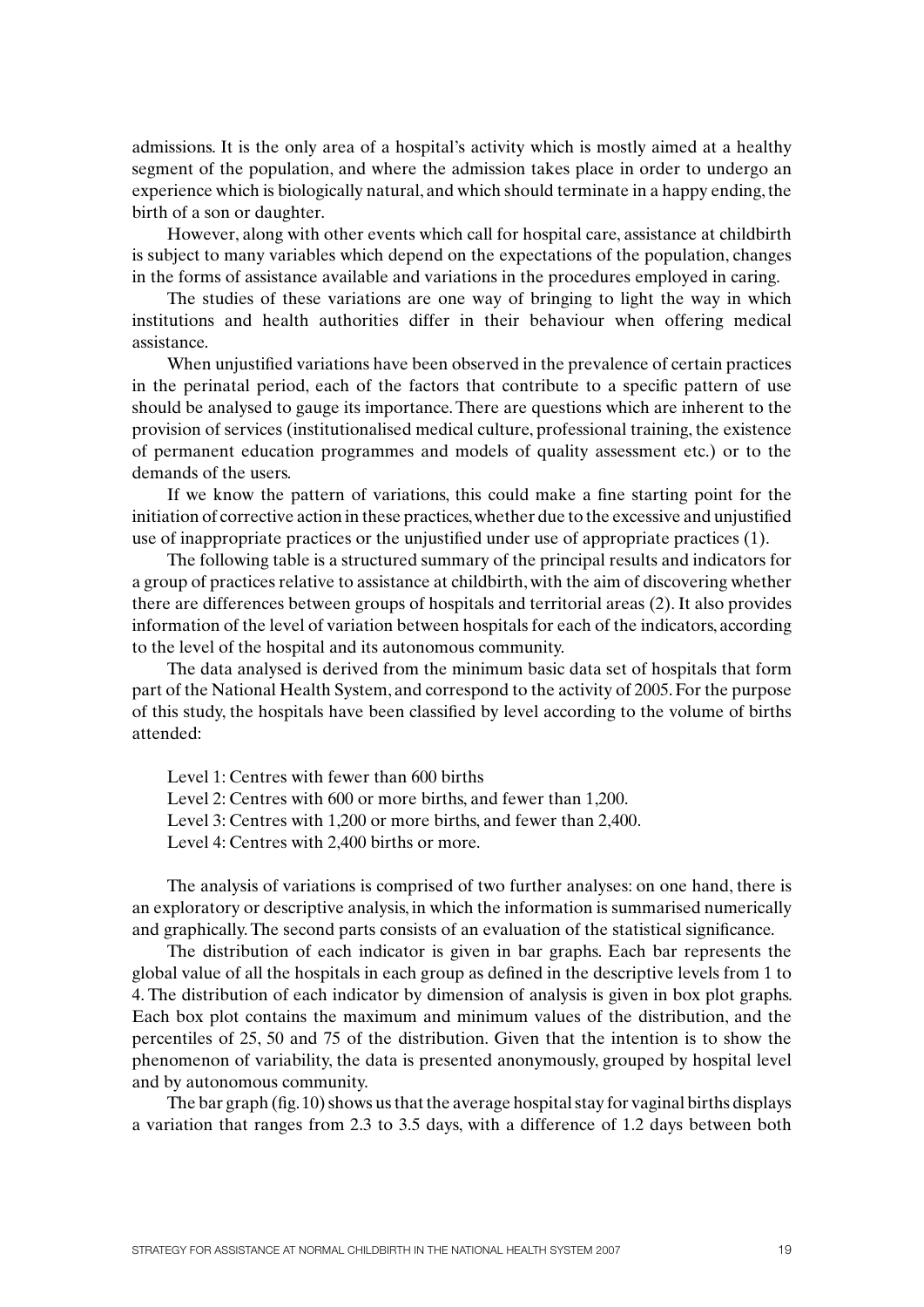



Figure 11. **Average hospital stay for vaginal births by Autonomous Community (AC)**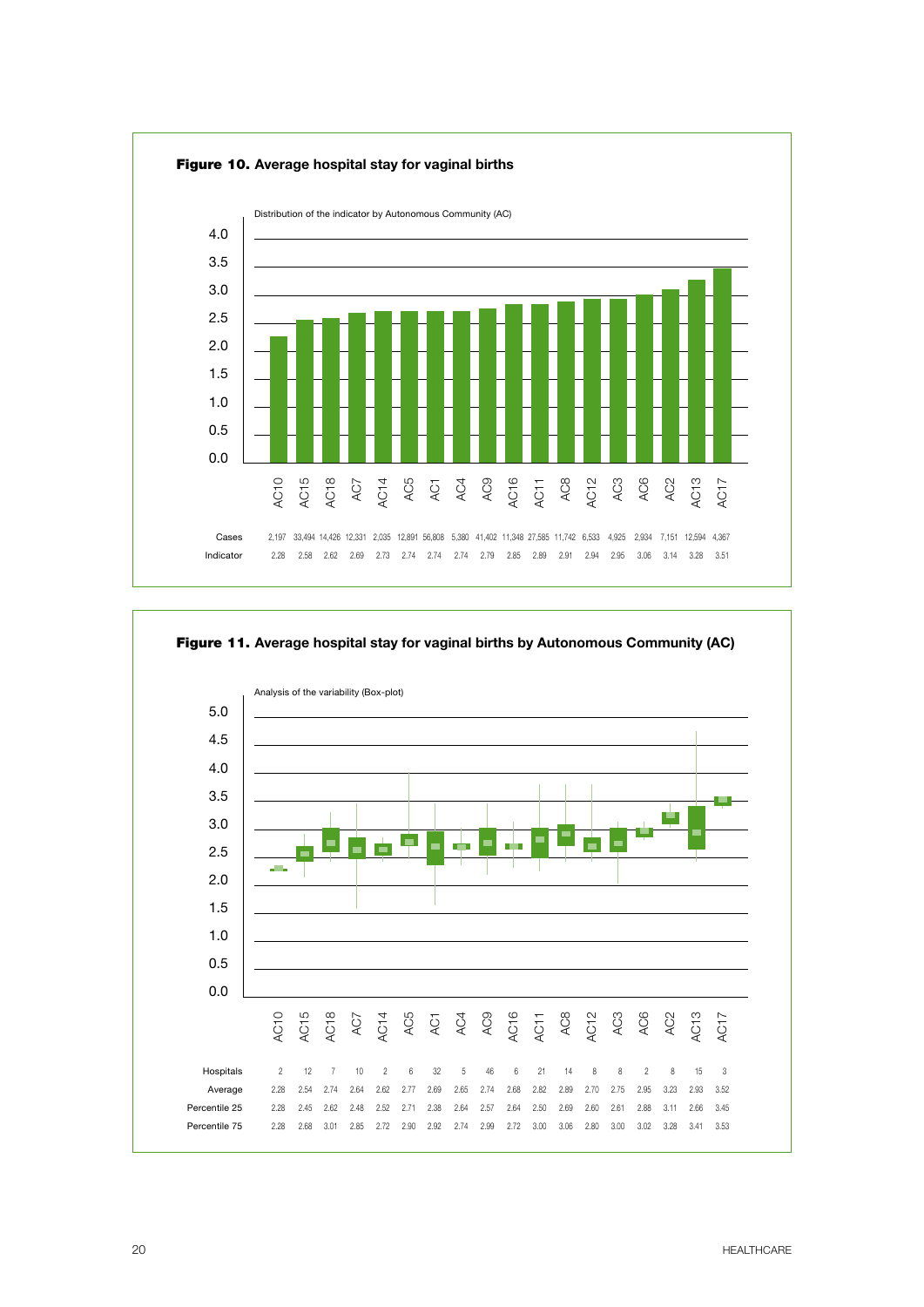extremes. When the variation between hospitals within the same autonomous community are compared, we can observe a variability between communities of 2.28 to 3.51 (fig. 11).

In contrast with the situation of vaginal births, the average hospital stay for caesarean sections (fig. 12) shows not only a higher number of days, but also a greater variability between autonomous communities, with a range stretching from 4.74 days to 7.5, which is almost 3 days difference between the maximum and minimum. A similar variability of this indicator is registered in the interior of each autonomous community (fig. 13).

Unlike the previous indicators, the variation in high-risk births with assistance grouped by autonomous community shows an ample variability, with a range that oscillates between 28.4 % and 52.3 % (fig. 14).

In this context, it is worth analysing the extent to which this variation can be explained by multiple causes, which can be linked to the definition of what constitutes "high risk", and the different kinds of medical attention that the different medical facilities offer their users.

The same phenomenon can be observed within the autonomous communities (fig. 15).

### 2.5. Frame of reference

#### 2.5.1. Quality Plan of the National Health System

The Quality Plan of the National Health Service (QPNHS), of the Spanish Ministry of Health and Consumers' Affaires is responsible for articulating the coordination of the NHS with the aim of promoting greater cohesion and higher standards of service, guaranteeing the rights of the citizens and the users of the NHS.

The QPNHS places the general population at the centre of the modern health service, giving rise to a new model of health assistance focused on the patients and users. This change of focus is the basis for the development of new strategies.

The strategies which are included in the QPNHS constitute a firm commitment to achieving greater levels of legitimacy and social sustainability within the public health system between the users and the health professionals. It also pursues improvements in efficiency so that the economic resources which the state and the autonomous communities devote to health care enjoy the best use possible.

The QPNHS also takes into consideration the demands placed upon health professionals to keep their knowledge up-to-date, and to face the challenge of deciding in the light of scientific evidence which aspects should be incorporated into clinical practice, and which time-honoured practices should be declared obsolete in the interests of the patients and users of the service.

The essential objective of the QPNHS is to ensure an optimum level of health care which is tailored to the individual, centred on the specific requirements and expectations of the patients and users, and it is therefore necessary to lend support in the drive to update the skills and knowledge available.

Therefore in strategy point 3: "Encouraging health policies based on the best practices", it states that health policies should be based on knowledge that is useful in practice, setting out specific processes to be used in producing data, and that the great diversity among the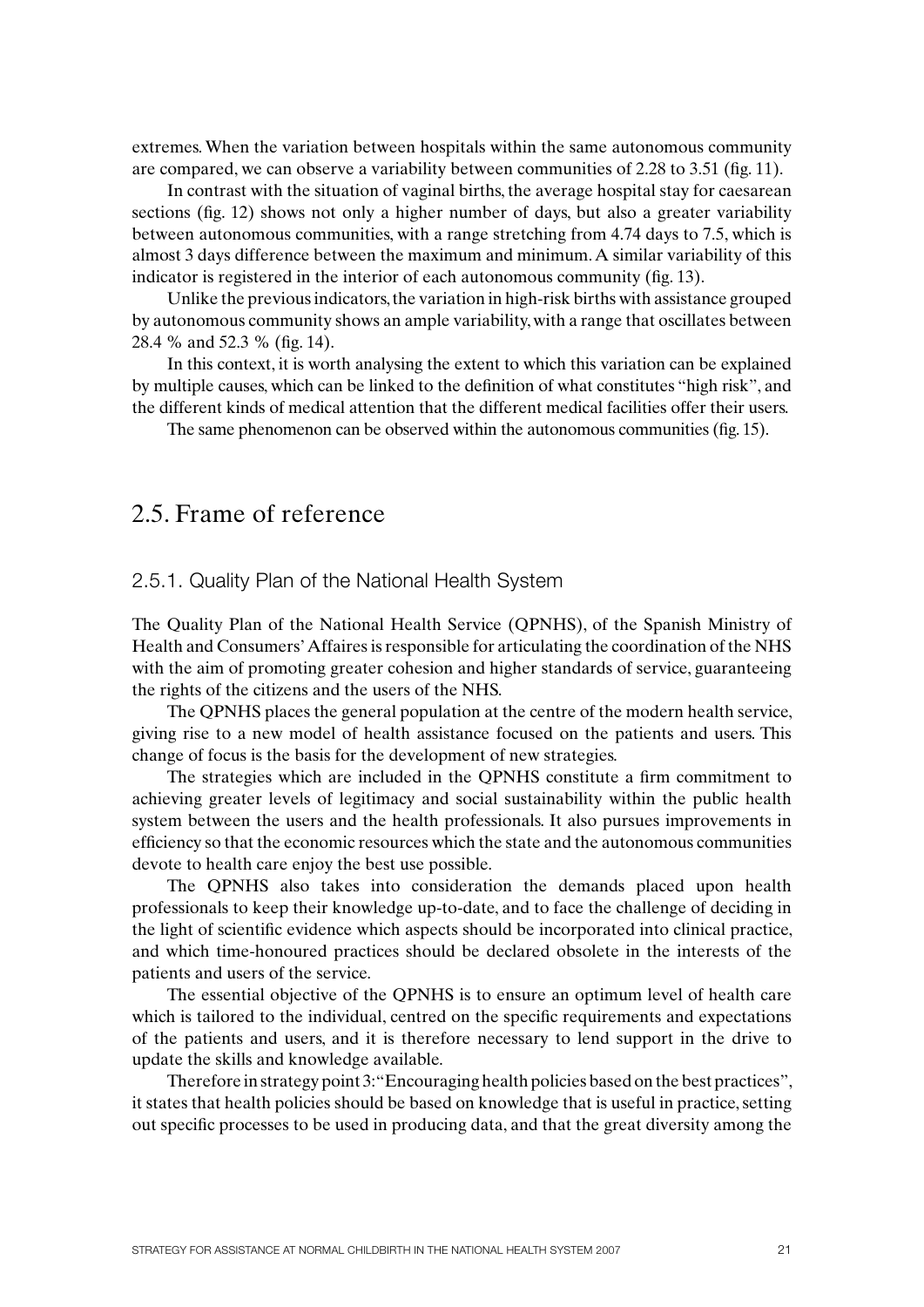

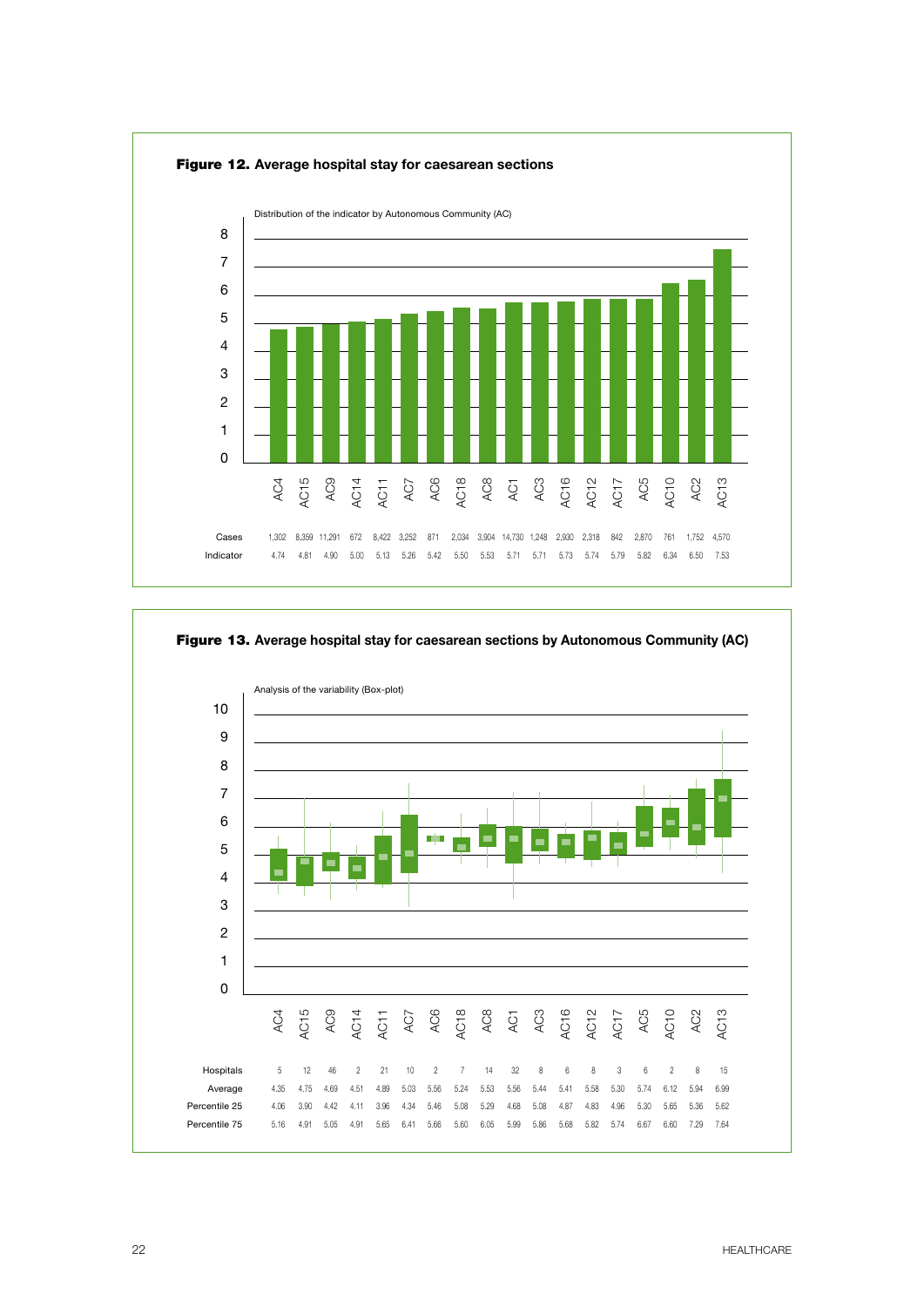



different actions adopted by the Autonomous Communities forming part of the National Health System offers many opportunities for mutual learning and collaboration in the common pursuit of quality.

In strategy point 4: "Analysing health policies and proposing action to reduce inequalities in health with emphasis on gender differences", it underlines that one of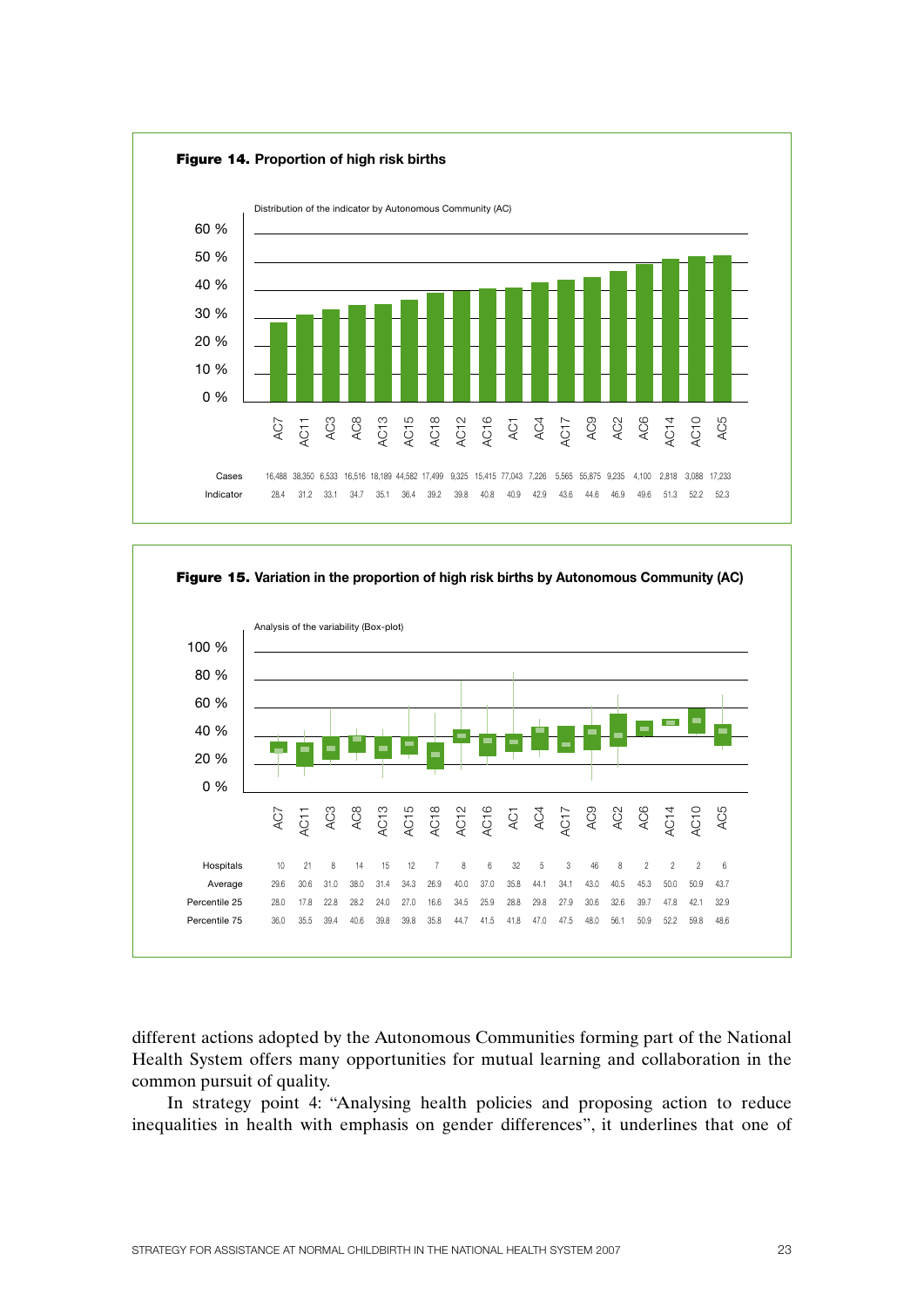its objectives is to raise awareness of gender inequalities in health, and to reinforce the attention given to gender issues in health policy and in the training offered to health personnel.

This objective highlights the fact that gender inequalities in health and in the assistance provided by health services affect both men and women, but have a greater negative impact on women, not only for social reasons, but because of the way that the service is organized.

#### 2.5.2. Transversal sections of equality

The objectives and recommendations of this strategy document have been formulated and should be read with the following transversal sections of equality in mind:

Diversity of ability. The assistance offered in health care should take into account the varying requirements that users have, depending on their physical, intellectual and sensorial capacities. When handicapped women are admitted to hospital for assistance at childbirth, they may require specific and differentiated treatment which is adapted to their needs.

Multicultural issues. The immigrant population has grown and also displays a greater level of fertility. Immigrants may find obstacles that impede their access to health services that call for specific responses and actions. The hospitality offered and the presence of intercultural elements acquire even greater significance in this context, both from a social and economic standpoint. The proportion of births delivered to immigrant parents in public hospitals as a percentage of total births varies between 20 and 50 %.

Gender perspectives. From the point of view of gender, it can be seen that the protagonism that women acquire during the birth process, with the support, experience and companionship provided by friends and health professionals, has been diminished in proportion to the increasing intervention of specialised medical professionals.

The participation of the partner in the process in order to facilitate the development of the father's rights and responsibilities has not been established as a matter of course by the majority of health administrations.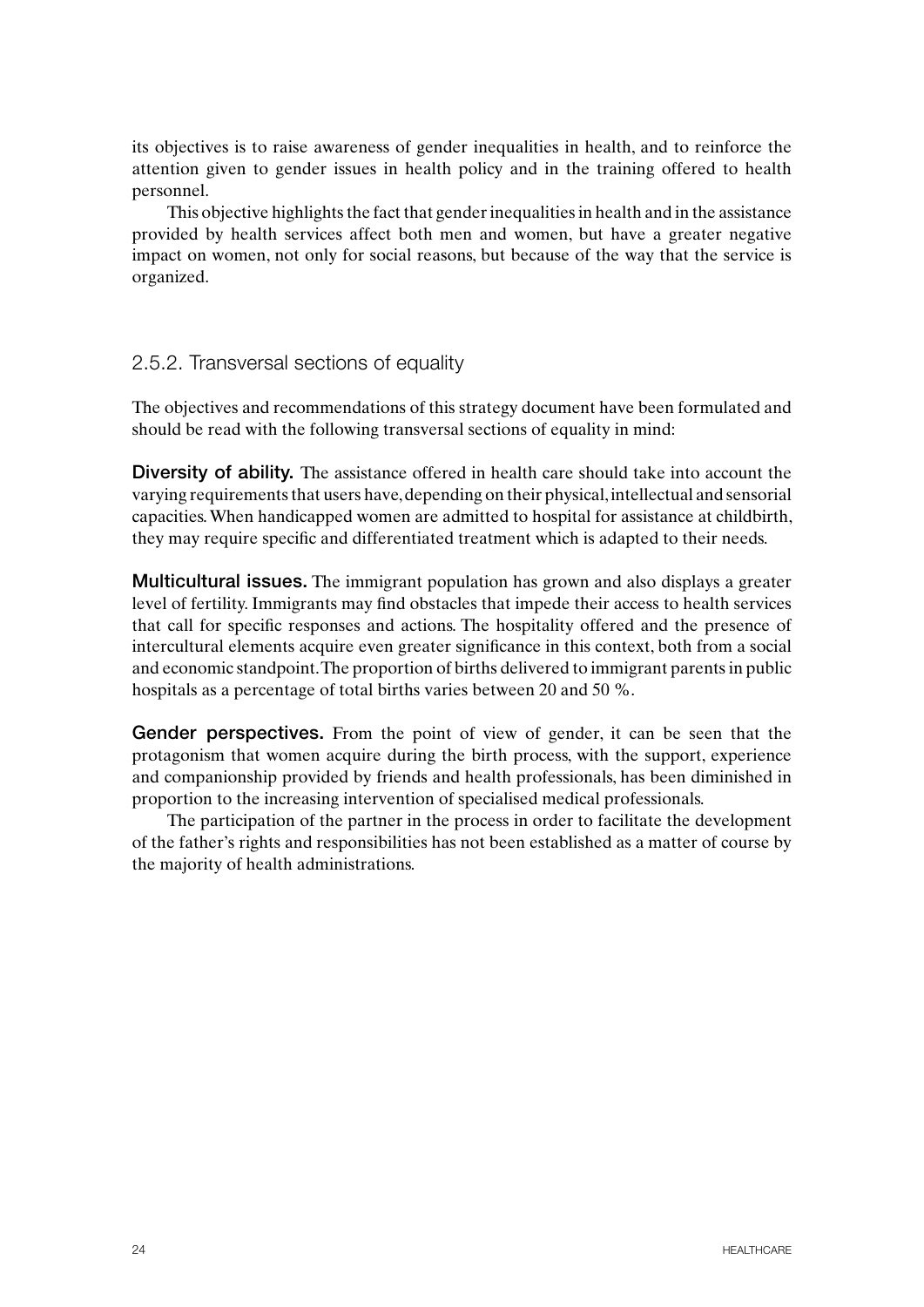# 3. General and specific objectives

## 3.1. General objective of the strategy

The general objective is to advance the assistance for ordinary births in the National Health System, by improving the quality of the service offered while maintaining current levels of safety.

The assistance offered in childbirth should be considered in the light of the underlying concept that birth is a physiological process which should only require intervention to correct deviations away from normality, and that the medical professionals who assist in the process must create a climate of trust, safety and intimacy, with full respect for the privacy, dignity and confidentiality of the women they treat.

### 3.2. Specific objectives

- Promote use of clinical practice based on the best knowledge available.
- Encourage the consideration of birth as a physiological process while at the same time recognising its uniqueness and importance in the lives of women, their families and their relationships.
- Include active participation of the mother-to-be in the process of informed decision making regarding the assistance at birth, so that woman become protagonists and feel responsible for their delivery.
- Offer personalised care based on the needs of each woman, respecting their decisions whenever they do not place the safety and well being of mother or child at risk.
- Restructure the training of medical and care personnel (in specialization and continuing training) involved in assisting at birth, so they can include the contents of this strategy into their work.
- Encourage the development of research aimed at improving the models of service provided for assistance at birth.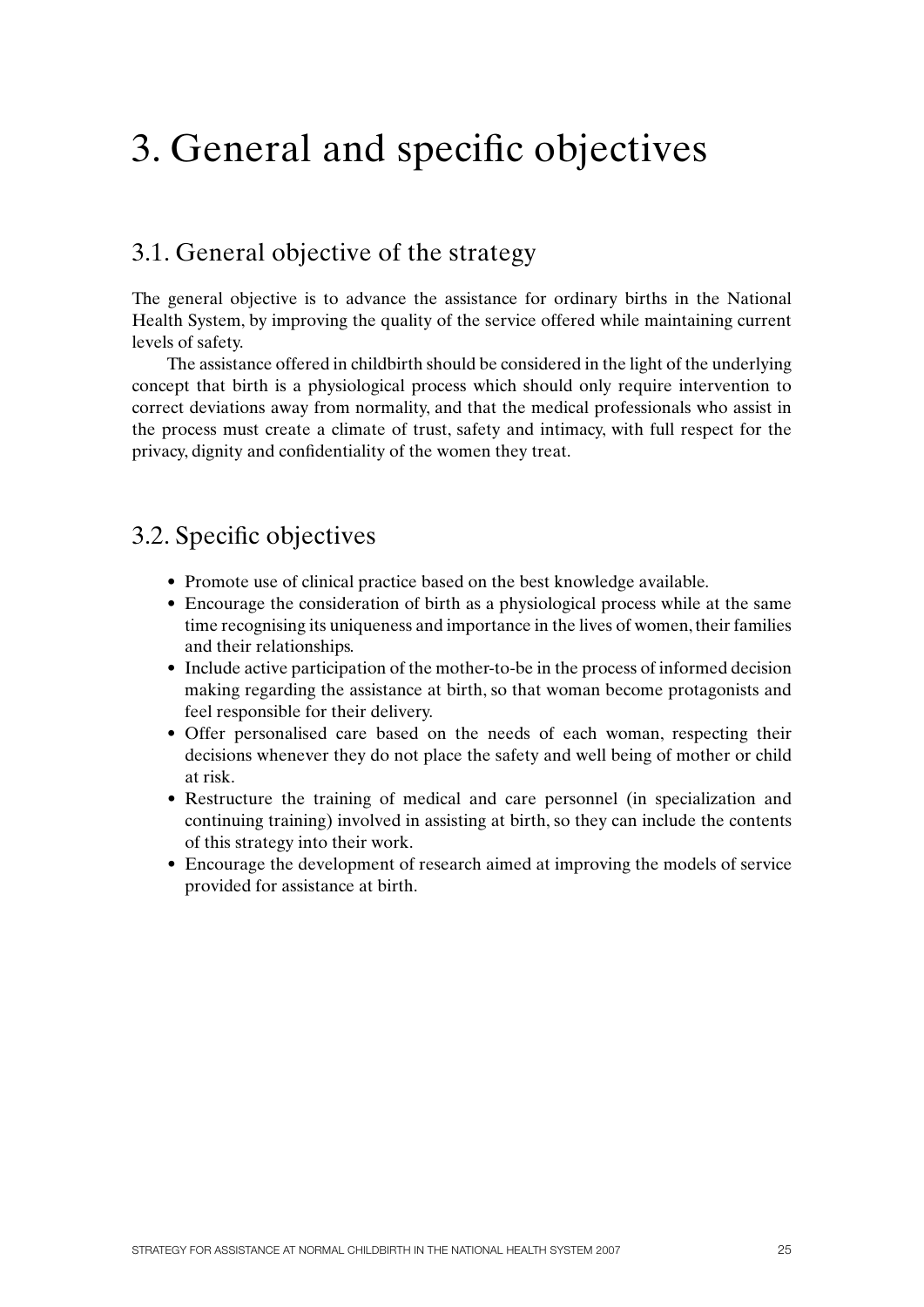# 4. Development of strategy lines

It is vital to begin by emphasising the importance of caring for the mother-to-be during her pregnancy so that she can reach the point of birth in the best possible conditions, both for herself and for the child that is to be born.

From the very beginning of pregnancy, women and their partners must be informed about the physiological process of giving birth, and the natural capacities that women develop during it. This is one way to dispel any uncertainties and fears, and encourage a satisfactory way of experiencing the pregnancy while preparing the couple for normal labour and childbirth, and diverting demands away from an unjustified intervention.

It is also important that the mothers-to-be and their partners are fully informed of the health services available from the place where the baby is to be delivered, and that they make contact with the team of professionals who coordinate between primary and specialised health care services.

# 4.1. Study of clinical practice based on the best knowledge available

#### 4.1.1. Shaving of the perineum

Available evidence (see details in Annex I): A systematic review of the Cochrane database and the recommendations of the WHO were analysed. Two clinical trials that evaluated the effect of the routine procedure of shaving the perineum on maternal infection were included. There is insufficient evidence to recommend the shaving of the perineum for women in delivery in order to prevent perineal infection. It is considered an unjustified practice due to the inconvenience caused.

#### Recommendations:

- Avoid the shaving of the perineum as a routine procedure for women in childbirth.
- If it is necessary to apply a suture, a part of the pubic hair may be shaved, in accordance with the wishes of the patient.

Indicators: The number of maternity wards including these recommendations in the protocol of assistance at childbirth.

#### 4.1.2. Enema

Available evidence (see details in Annex I): A randomized clinical trial was included, with a systematic review of the Cochrane database and the recommendations of the WHO. They evaluated the effects of routine administration of an enema in the first phase of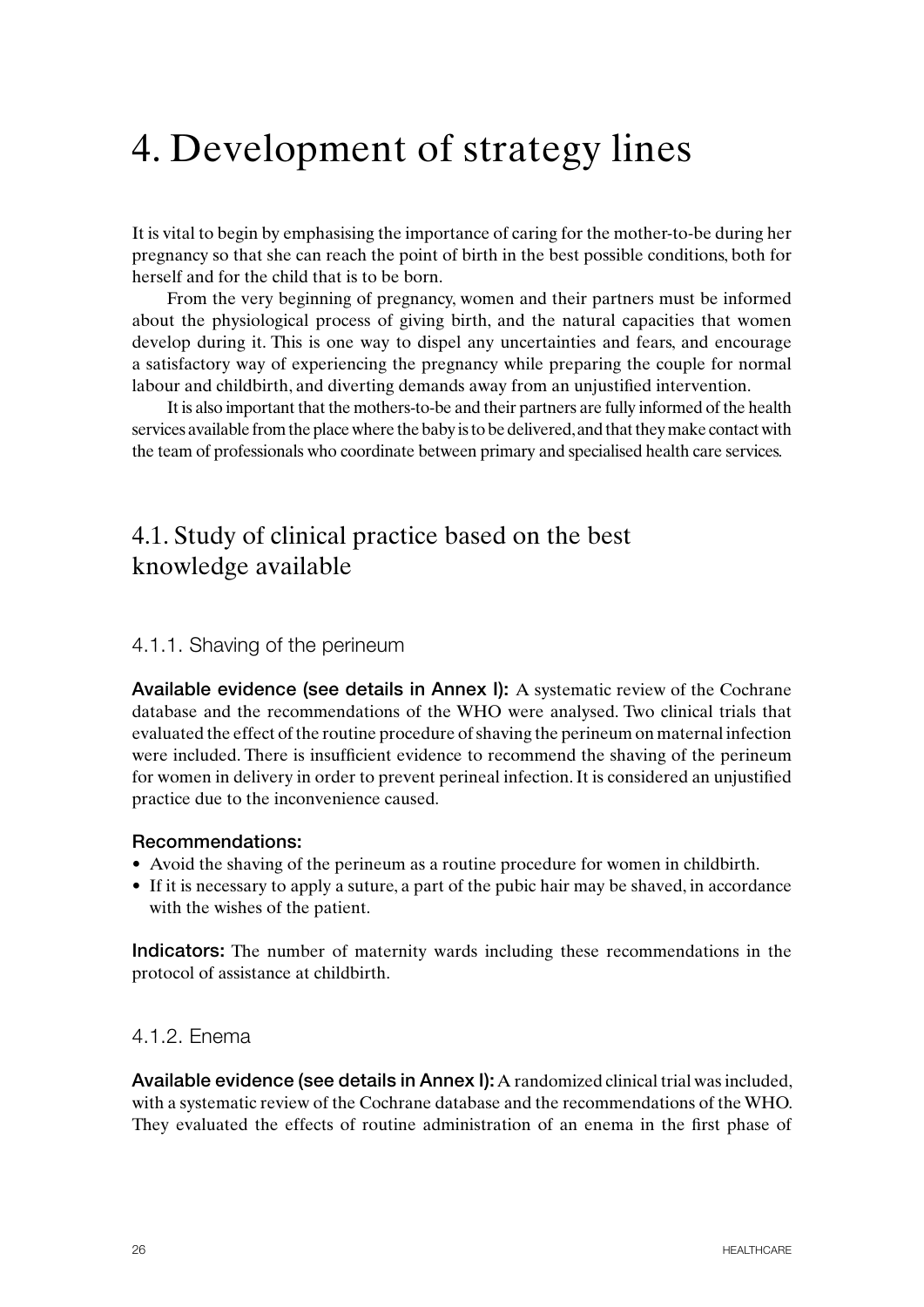childbirth and its relevance to rates of maternal and neonatal infection, duration of birth and dehiscence of episiorhaphy.

#### Recommendations:

- Discourage the routine administration of an enema in childbirth.
- Optional application, after informing, should the patient request it for any reason.

Indicators: The number of maternity wards including these recommendations in the protocol of assistance at childbirth.

#### 4.1.3. Accompaniment during the process

Available evidence (see details in Annex I): A systematic review of the Cochrane database was included, with the recommendations of the WHO and a review of publications that evaluated the effects of continuous and personalised support during pregnancy and birth on mothers and infants compared with standard assistance. The spread of medicine and its institutions were determining factors in the initial separation of the family at the moment of childbirth. The physical structure of these institutions and hospital routine were established to meet the requirements of the medical profession rather than those of women in labour or their families. There is a clear contradiction between what our evidence indicates and the way in which medical assistance is organised.

Accompaniment during childbirth forms an essential part of the strategy of humanizing assistance. Women who received continuous support were less likely to:

- Receive local analgesia/anaesthesia (RR: 0.90; CI 95 %: 0.81-0.99)
- Receive any form of analgesia/anaesthesia (RR: 0.87; CI 95 %: 0.79-0.96)
- Have instrumental vaginal births  $(RR: 0.89; CI 95 \%: 0.83-0.96)$
- Have caesarean sections (RR: 0.90; CI 95 %: 0.82-0.99)
- Express dissatisfaction with their experience during childbirth (RR:  $0.73$ ; CI 95 %: 0.65-0.83)

In an analysis of sub-groups, continuous support during childbirth is associated with greater benefits if the companion does not form part of the hospital staff and is associated with the mother at an early stage. No adverse effects have been noted.

#### Recommendations:

- Permit and encourage all women, if they so desire, to seek support from companions during the process without interruption, enabling any companion to participate from the earliest possible moment.
- Promote a policy within the institution that allows the mother-to-be to choose her companion freely and have their company during the whole birth process.

Indicators: The number of maternity wards including these recommendations in the protocol of assistance at childbirth.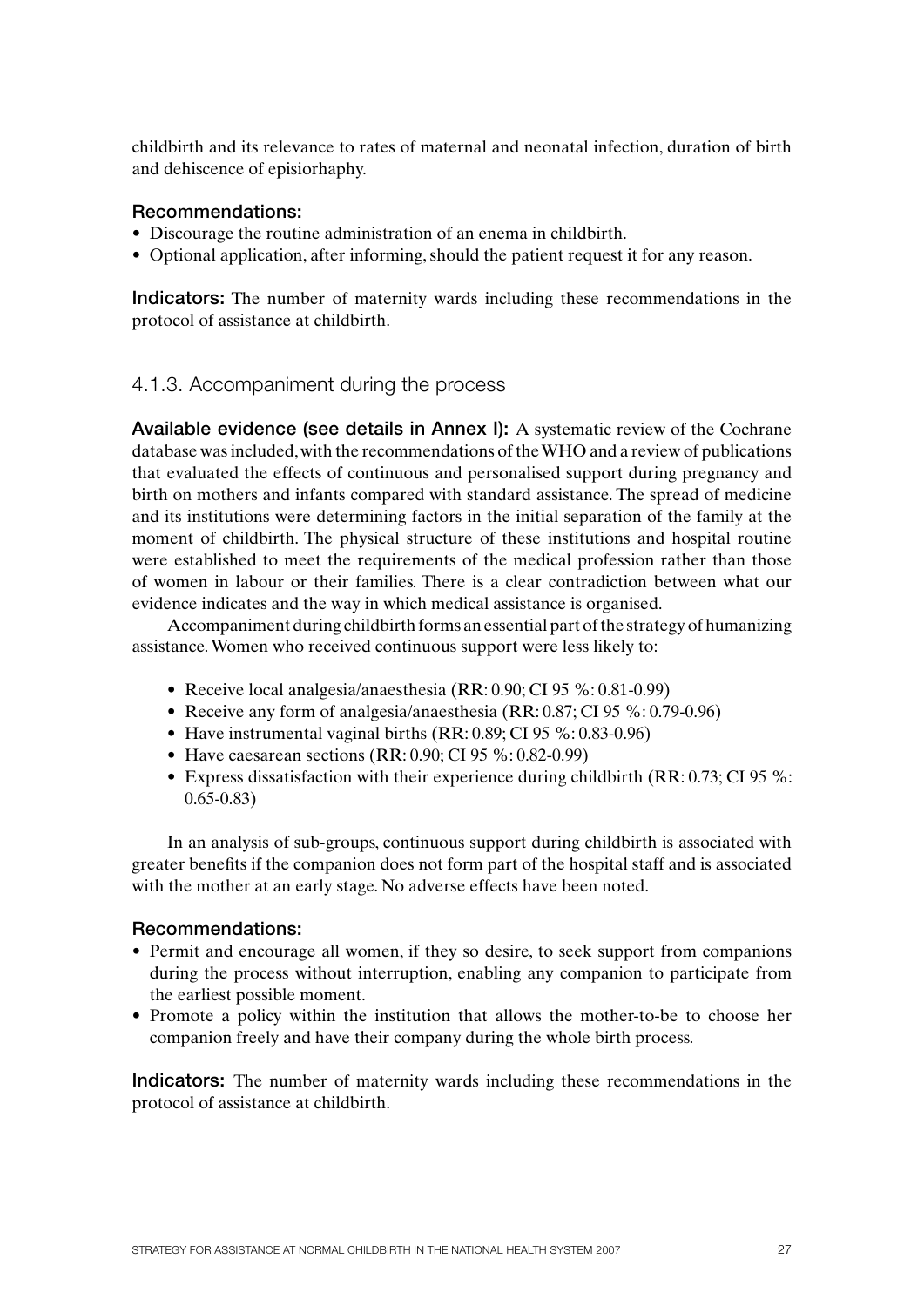#### 4.1.4. Period of dilation

Available evidence (see details in Annex I): Systematic review of the Cochrane database, the WHO Reproductive Health Library, RCTs (randomized clinical trials) and recommendations of the WHO were included.

#### Recommendations:

- Instruct the mother-to-be so that she can recognise the onset of labour, thereby avoiding a number of consultations for false alarms.
- Make it easier for the mother to move freely and choose her position in accordance with her needs and preferences.
- Allow the intake of food, especially liquids, according to the needs of the mother.
- Encourage a welcoming atmosphere (natural, architectural and psycho-social environments) which helps to establish the best possible attitude and experience.
- Use the partogram as a way of evaluating the progress of labour.
- Monitor and control foetal well-being in accordance with the guidelines laid down by the WHO.
- Do not carry out routine amniotomy
- Do not use peripheral venous prophylaxis as a matter of routine
- The use of oxytocin should be limited to cases where it is necessary. It is not considered to be necessary if labour progresses correctly
- Limit the number of vaginal examinations to the minimum required.

Indicators: The number of maternity wards including these recommendations in the protocol of assistance at childbirth.

#### 4.1.5. Pain management during birth

Available evidence (see details in Annex I): The most widespread and most studied method of pain relief is epidural analgesia. Some countries use it as an alternative to the administration of inhaled 50 % nitrous oxide. Other non-pharmacological methods have been studied, such as: company and support, immersion in water, acupuncture and rubber balls. An evaluation was made of randomized clinical trial, systematic reviews of the Cochrane Database to assess the effectiveness of different methods of analgesia during labour and childbirth on parturients and newborn children.

Epidural analgesia appears to be the most effective method of pain relief during childbirth. However, women who give birth using this method have a higher risk of instrumental birth and failure at breast-feeding.

Nitrous oxide is not a powerful analgesic during childbirth, but it appears to be safe for both parturient and newborn child. Women who receive treatment with nitrous oxide should be provided with a pulse oxymeter and the additional application of local anaesthetic in case it is necessary to perform an episiotomy.

#### Recommendations:

• Ensure that women are informed beforehand of the different methods of pain relief, their benefits and potential risks.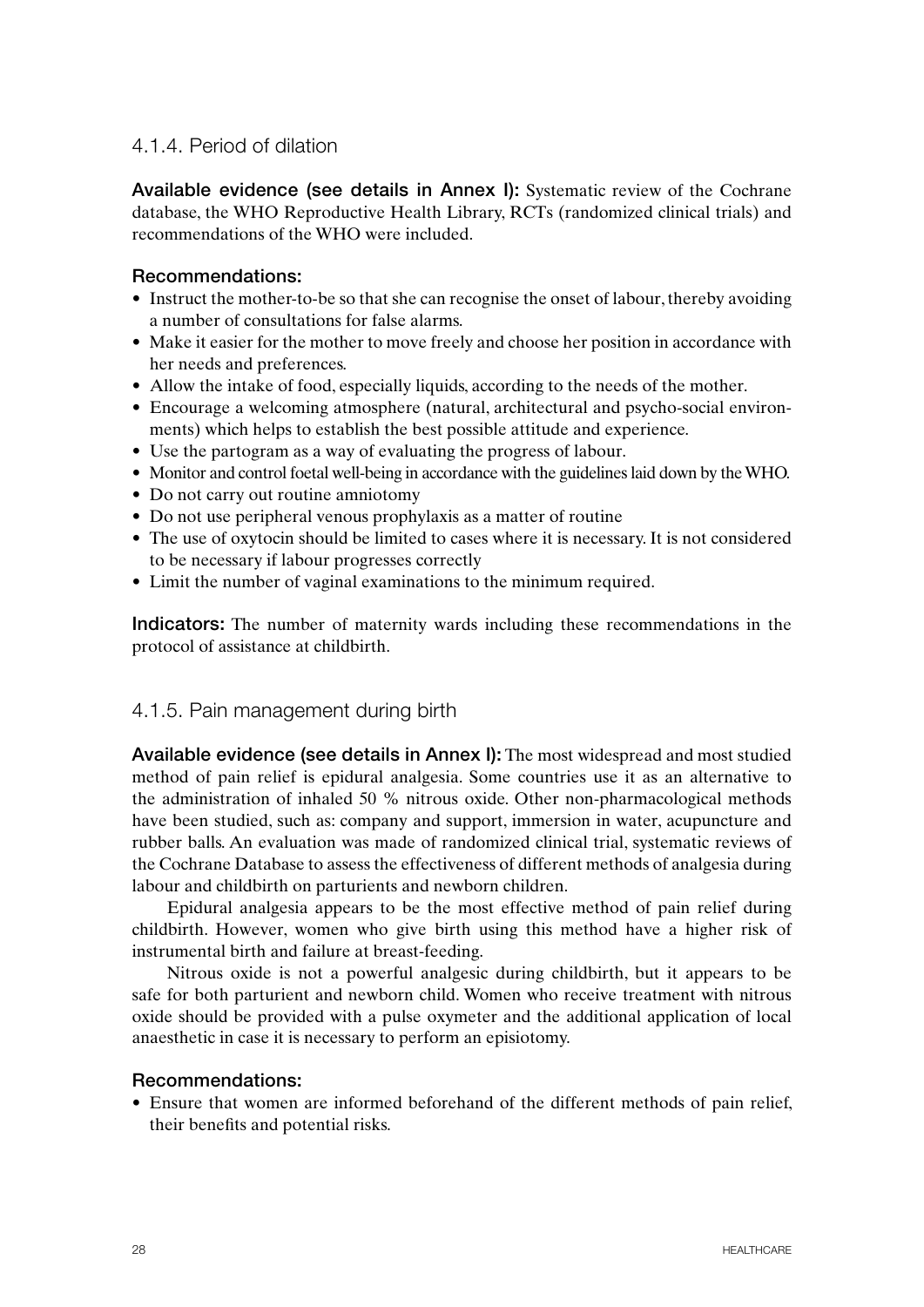- Inform women that the brain has the capacity to produce analgesic substances (endorphins) during childbirth in conditions of privacy.
- Provide information about the risks and consequences of epidural analgesia for mother and child.
- Consider the application of epidural anaesthesia without inhibiting movement.
- Do not carry out analgesia as routine.
- Offer women the possibility of choosing one or more, should they so desire.
- Those women who do not want to use pharmacology during labour should be informed of the evidence concerning alternative methods available.
- Allow women to be accompanied continually during the whole process.

#### Indicators:

- Percentage of births with epidural anaesthesia.
- The number of maternity wards including these recommendations in the protocol of assistance at childbirth.

4.1.6. Maternal positioning during the expulsive phase

Available evidence (see details in Annex I): One systematic review of the Cochrane Database and recommendations from the WHO were included which evaluated the benefits and risks of different maternal positioning during labour. Clinical investigations comparing different positioning adopted by the parturients and comparing them with the prone position were evaluated. In general, the quality of the methodology employed in the 19 clinical trials included in the review was deficient, and as a result, the conclusions cannot be said to be definitive.

#### Recommendations:

Given that the published results available cannot be relied upon, and until more reliable data is provided by more rigorous clinical studies, the recommendations should be regarded as tentative. Bearing in mind the potential benefits, it is recommended that:

- Women should be allowed to adopt the position that they spontaneously prefer.
- They should be allowed to decide which posture they adopt during the whole process, including the expulsive phase.
- Train the professional staff who give assistance at childbirth to work with the different positions.
- Investigate women's perceptions and the factors that influence their choice of positioning.

Indicators: The number of maternity wards including these recommendations in the protocol of assistance at childbirth.

#### 4.1.7. Episiotomy

Available evidence (see details in Annex I): Two systematic reviews of the Cochrane Database, the Agency for Healthcare Research and Quality (AHRQ) and the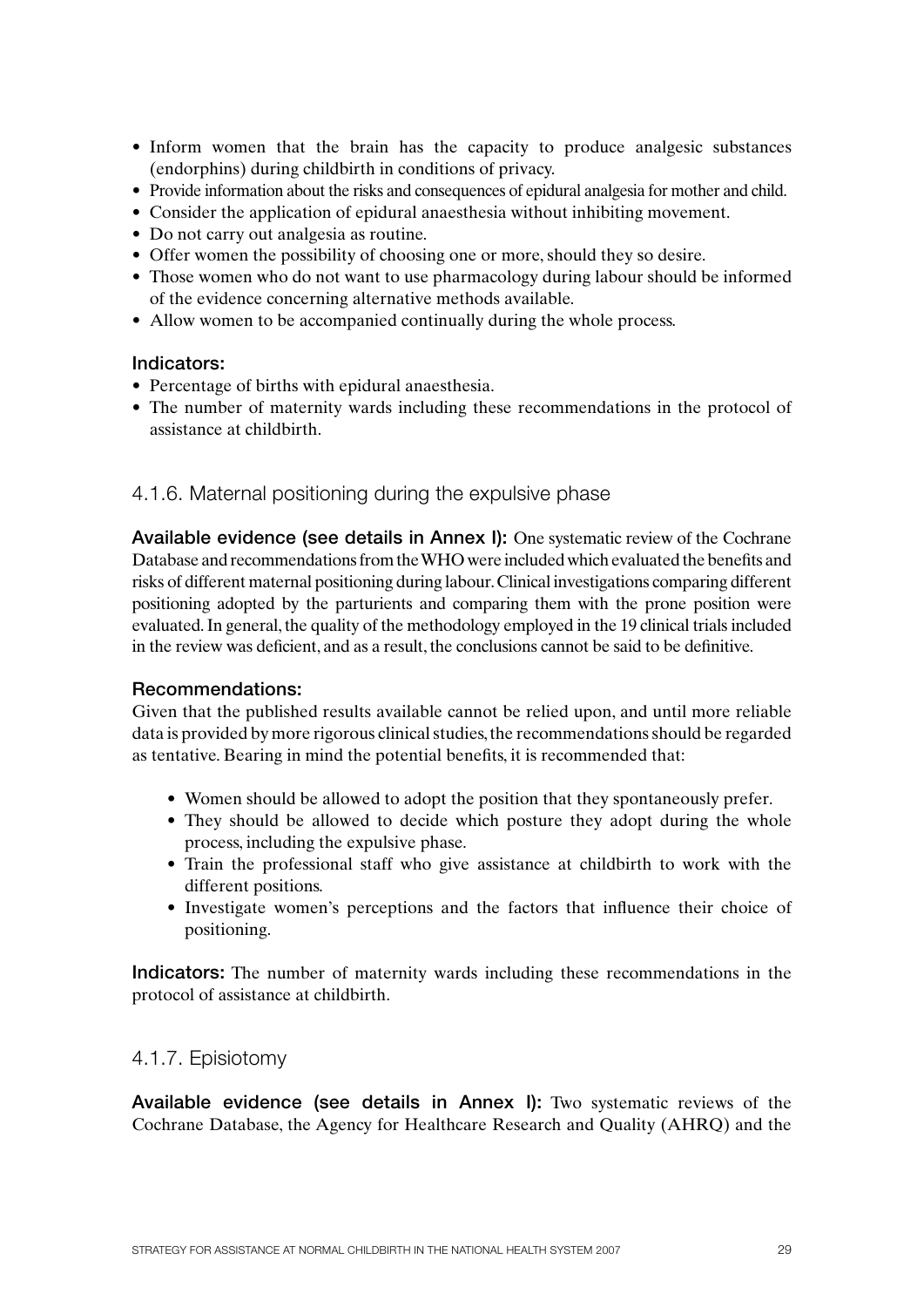recommendations of the World Health Organisation (WHO) were evaluated. They studied the effects of restricted use of episiotomy and established comparisons with its routine application during vaginal delivery and its influence on the mother in postpartum recovery. Its routine use or systematic application has been called into question.

#### Recommendations:

- Encourage selective episiotomy rather than systematic application.
- Do not suture smaller tears or minor cuts.
- When necessary, it is recommended that the episiotomy performed be mediolateral with a suture made of absorbable material.
- Improve training on the protection of the perineum.

Indicators: Number of episiotomies carried out in first-time mothers and multiple births (source: minimum basic data set of hospitals).

#### 4.1.8. Delivery

Available evidence (see details in Annex I): Four systematic reviews were included of the Cochrane Database, randomized clinical trials, comments from the WHO Reproductive Health Library and recommendations of the WHO which compared the effects of active and passive forms of conduct in relation to the loss of blood and haemorrhaging along with other complications for the mother during the birth. The interventions studied included different techniques and different combinations of these forms of active participation, varying doses and ways of administering uterotonic agents, differences in the timing of clamping the umbilical cord and non-standardised use of cord traction.

#### Recommendations:

- Do not clamp the cord with a pulse as routine practice.
- As there is no uniformity regarding expectant or active birth as a practice in the National Health System, it is recommended that research be carried out into the risk of bleeding in the third phase of birth. Studies of physiological births without intervention and those with active manipulation would provide useful information for the elaboration of appropriate guidelines.

Indicators: Starting the research.

**The following sections are concerned with clinical practices in instrumental births and caesarean sections without entering into the procedures in detail, because they are applied in situations where the birth has complications which are not part of the remit of this strategy document. They are included in this section due to the existing interrelationship which, according to current knowledge, indicates that the development and advancement of the recommendations included in this strategy document would render instrumental births and caesarean sections less frequent.**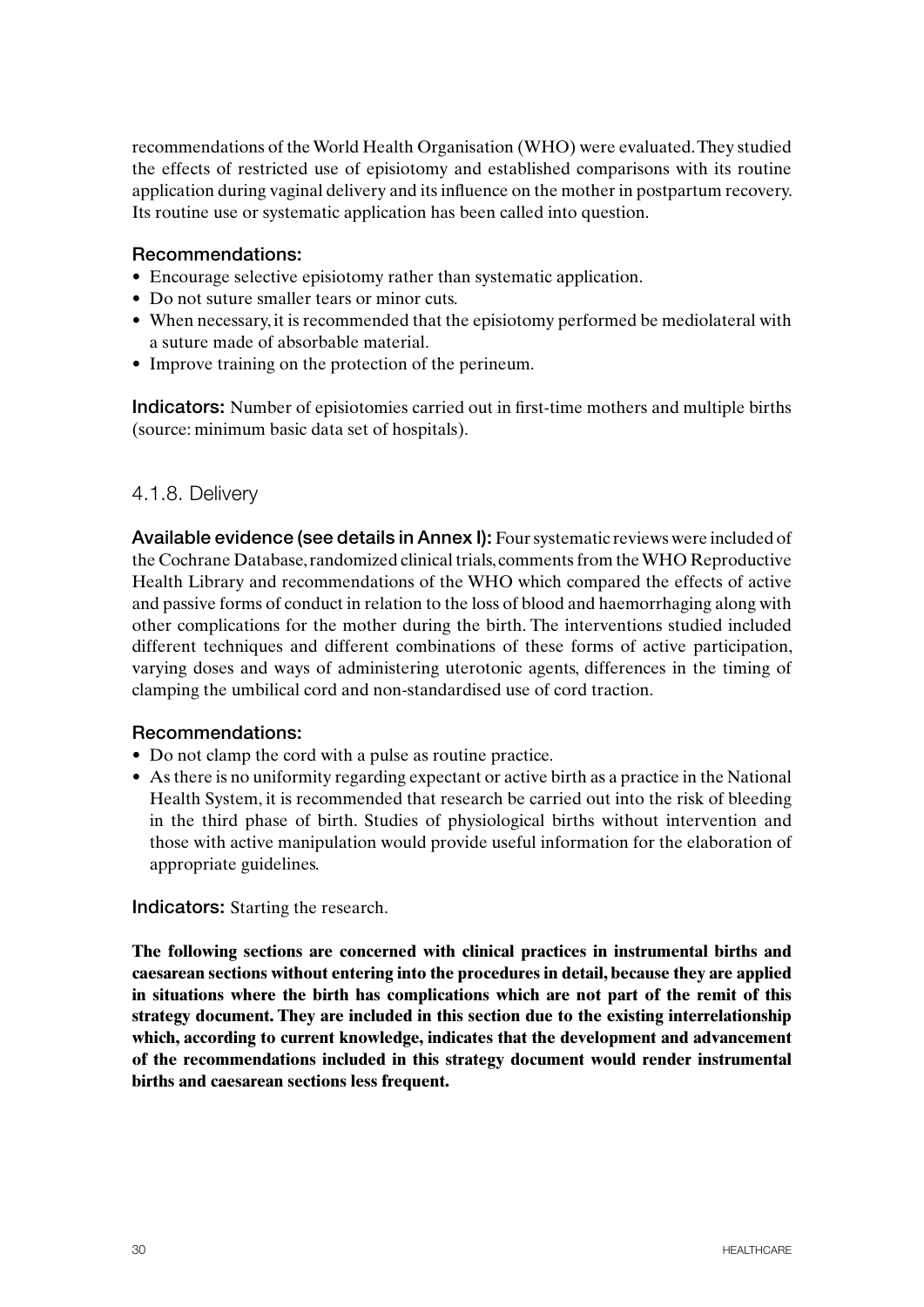#### 4.1.9. Instrumental births

Available evidence (see details in Annex I): A systematic review of the Cochrane Database was evaluated along with comments from the RHL and randomized clinical trials which analysed the effects of extraction by vacuum as compared with forceps in assisted vaginal birth. The Cochrane review included ten randomized clinical trials with sound methodological quality.

#### Recommendations:

- Avoid instrumental births except when pathology is indicated, and respect the duration of the expulsive phase.
- In light of the fact that the probability of maternal morbidity is reduced by the use of suction cup instead of forceps, and considering the availability of personnel trained in the use of vacuum technique, this method is recommended as first option when an assisted birth is indicated. Training programmes in the use of the suction cup for extraction should be set up in those areas lacking in experienced personnel. The adoption of the suction cup as the method of choice in assisted births should be encouraged only after a minimum standard of training has been provided for personnel present at birth.

#### Indicators:

- The number of maternity wards including these recommendations in the protocol of assistance at childbirth.
- Percentage of births with forceps.
- Percentage of births with suction cup.
- Percentage of births with spatula.

#### 4.1.10. Caesarean sections

The WHO includes the number of caesarean sections among its indicators of the quality of assistance offered to mothers at birth. The recommendations published in 1985 regarded the rate of caesarean sections at 15 % of all births to be an indicator of quality, based on the number of women who are predicted to undergo potentially mortal complications in childbirth.

Such high rates of caesarean section can be attributed to potential complications for mother and child, and lead to significantly higher costs and overmedication for a normal procedure, such as giving birth. The rate of caesarean sections in Spain and other European countries is above this level and has gradually been rising. There are a number of new factors which may be related to this increase, such as the rise in the average age of the mothers, the increase of multiple births, the requests made by mothers and the legal actions started for suspicions of negligence.

It is a fact that the causes of this phenomenon are not sufficiently understood to enable us to establish a standard rate of caesarean sections. However, it is known that the variation in the number of caesarean sections by maternity wards is wide, even when the severity of the cases attended to are considered.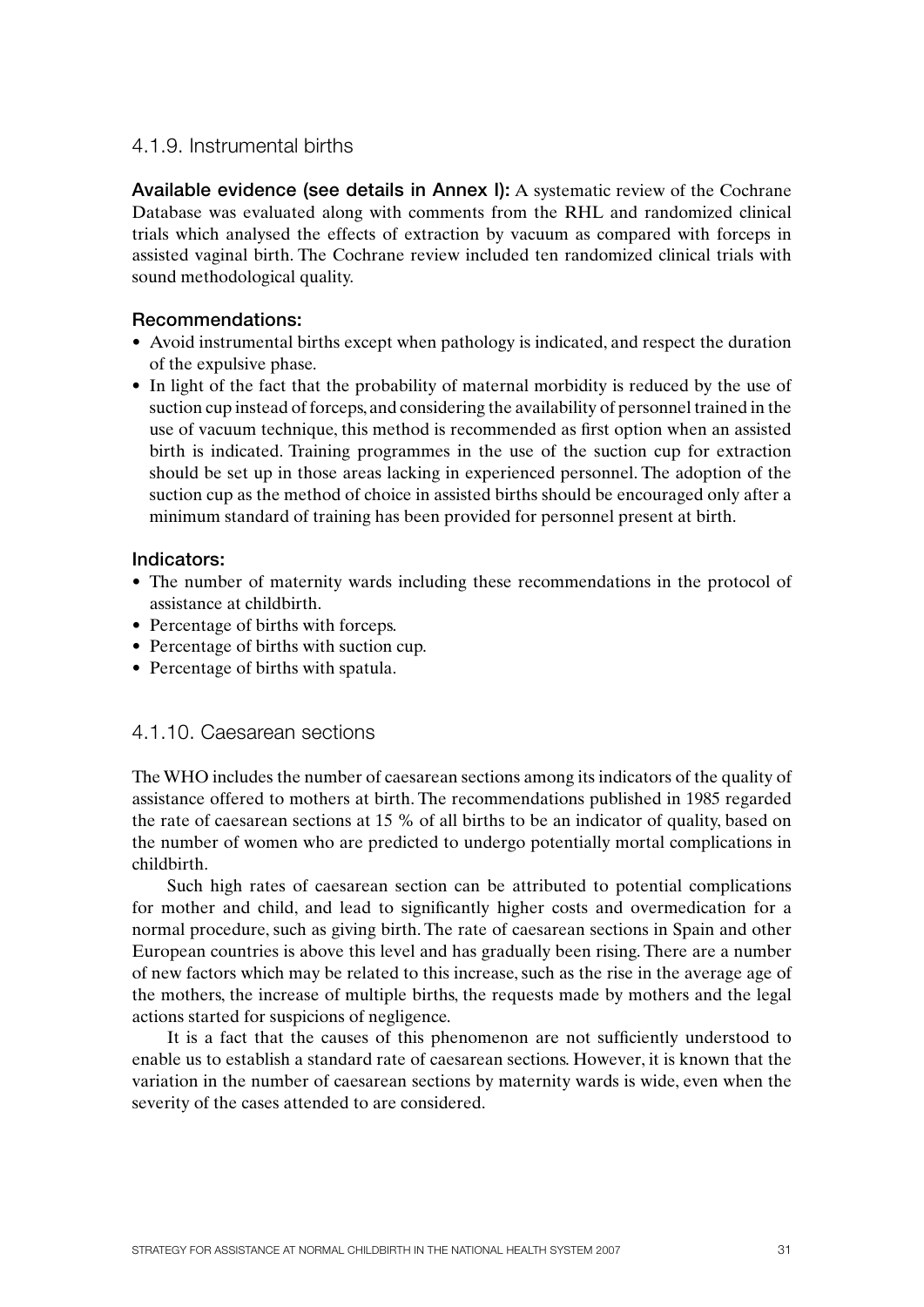Available evidence (see details in Annex I): The databases available were evaluated, and systematic reviews of the Cochrane Database, meta-analysis and articles published in Medline, AHRQ, BVS (Virtual Health Library) were extracted that revealed differing quality and methodological design, with mixed results.

#### Recommendations:

- Investigate the causes of the increase and variations in the rate of caesarean sections.
- Facilitate access whenever possible of the person accompanying the mother
- Provide an ambience of silence and intimacy so that the first visual, tactile, olfactory and microbiological contact for the newborn child is with its mother.
- Implement programmes to rationalise the rate of caesarean sections and the to reduce their unjustified variability.
- Facilitate, save in exceptional cases, the possibility of vaginal birth after a caesarean section.

#### Indicators:

- Rate of caesarean sections (source: minimum basic data set of hospitals).
- Rate of caesarean sections adjusted by risk (source: minimum basic data set of hospitals).
- Rate of vaginal births after a previous caesarean section (source: minimum basic data set of hospitals).
- Set up and start research into the causes of the increase and variations in the rate of caesarean sections.
- Number of maternity units that have initiated a programme to rationalise the rate of caesarean sections and their unjustified variability.

#### 4.1.11. Early contact between mother and newborn child

Available evidence (see details in Annex I): During the first two hours after birth, the newborn child is in a state of tranquil alert for an extended period, a stage called a sensitive period which is provoked by a discharge of noradrenalin during birth. This enables early olfactory recognition of the mother, which is very important for establishing a bond and adapting to the postpartum environment.

If the child is laid in skin contact with the mother, it will slowly move towards the breasts by instinctive flexing and extension of its legs until it reaches the nipple, at which point the reflex actions of locating it and sucking are set in motion correctly. This process cannot be forced, it must be spontaneous. It takes approximately 70 minutes in 90 % of cases. The separation of the mother and child alters this process and reduces the frequency of successful breast-feeding.

The skin contact entails other benefits for the newborn child (a quicker recovery from stress, the child's glycaemia, acid-base equilibrium and temperature are regulated earlier) and for the mother (reduction of the uterus via secretion of oxytocin). The bond between mother and child increases the duration of maternal breast-feeding and prevents negative emotional reactions.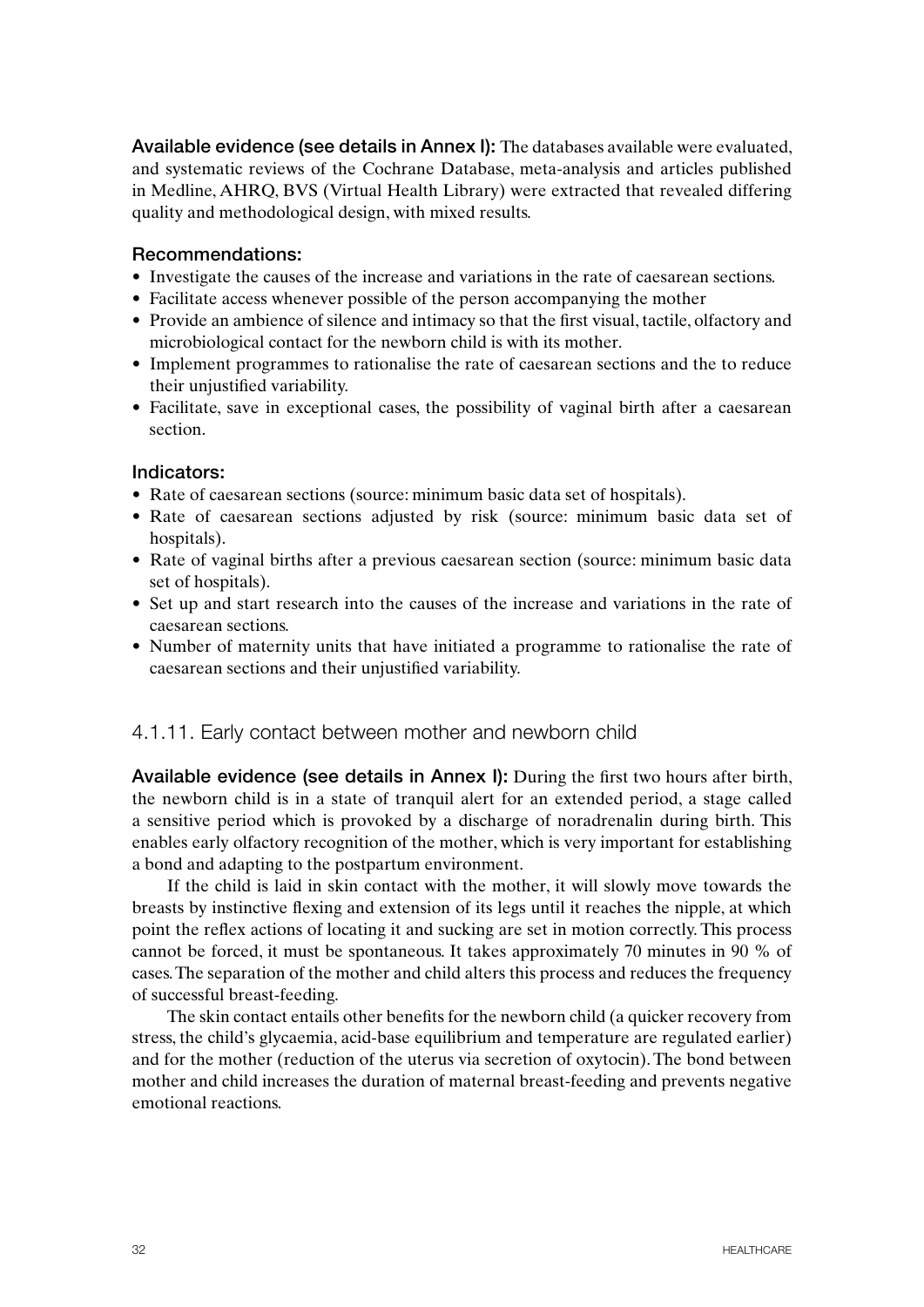#### Recommendations:

- The healthy newborn child and its mother should remain together and not be separated at any time as long as the condition of the mother allows it.
- Immediately after birth, the newborn child should be placed on the mother's abdomen, where it should be dried and a dry towel be placed over it. In this way it will cling spontaneously to the breast in most cases, remaining for at least 70 minutes in close skin contact with its mother.
- The only procedures to be taken with the newborn child during this period of skin contact with the mother are its identification and the assignation of punctuation on according to the Apgar test.
- Inform mothers of the advantage of skin contact.
- Postpone the practice of ocular prophylaxis, weighing, vitamin K etc. until the end of the contact period, carrying out the procedures in presence of the parents and with their full consent.
- There should be no routine suction of secretions or application of gastric lavage, nor should there be routine application of an orogastric probe, nor should the nasal cavities be probed nor a rectal probe used. They are not necessary and are not free of risk.
- The same recommendation holds for caesarean sections. Whenever possible, the area should be prepared for mother – child skin contact.
- Should the mother's condition not allow her to make skin contact with the child, the possibility should be offered to the father.
- Establish a care methodology centred on development, stimulating the mother-kangaroo method, with skin contact between mothers and fathers and the full cooperation of these in the caring procedures, especially in cases where the newborn child is more vulnerable.
- Encourage the elimination of hospital nurseries.
- Work with support groups in favour of better practice.

Indicators: The number of maternity wards including these recommendations in the protocol of assistance at childbirth.

#### 4.1.12. Immediate postpartum care. Breast-feeding

Available evidence (see details in Annex I): Existing studies and reviews indicate the beneficial effects for the newborn child, which are associated with the reduction of otitis media, gastroenteritis, respiratory infections, dermatitis, asthma, obesity, diabetes, leukaemia, enterocolitis and cot death syndrome. There are also beneficial effects for the mother. Besides the affective, psychological effects and the strengthening of the bond between mother and child, women who breastfeed have a reduced risk of diabetes and breast or womb cancer.

The immediate postpartum period is a sensitive period of extreme importance for the establishment of breast-feeding and has a vital role in the development of the motherchild bond. The bond between the mother / father / newborn child is regarded as a complex and far-reaching human experience which calls for physical contact and interaction at the earliest stages of life.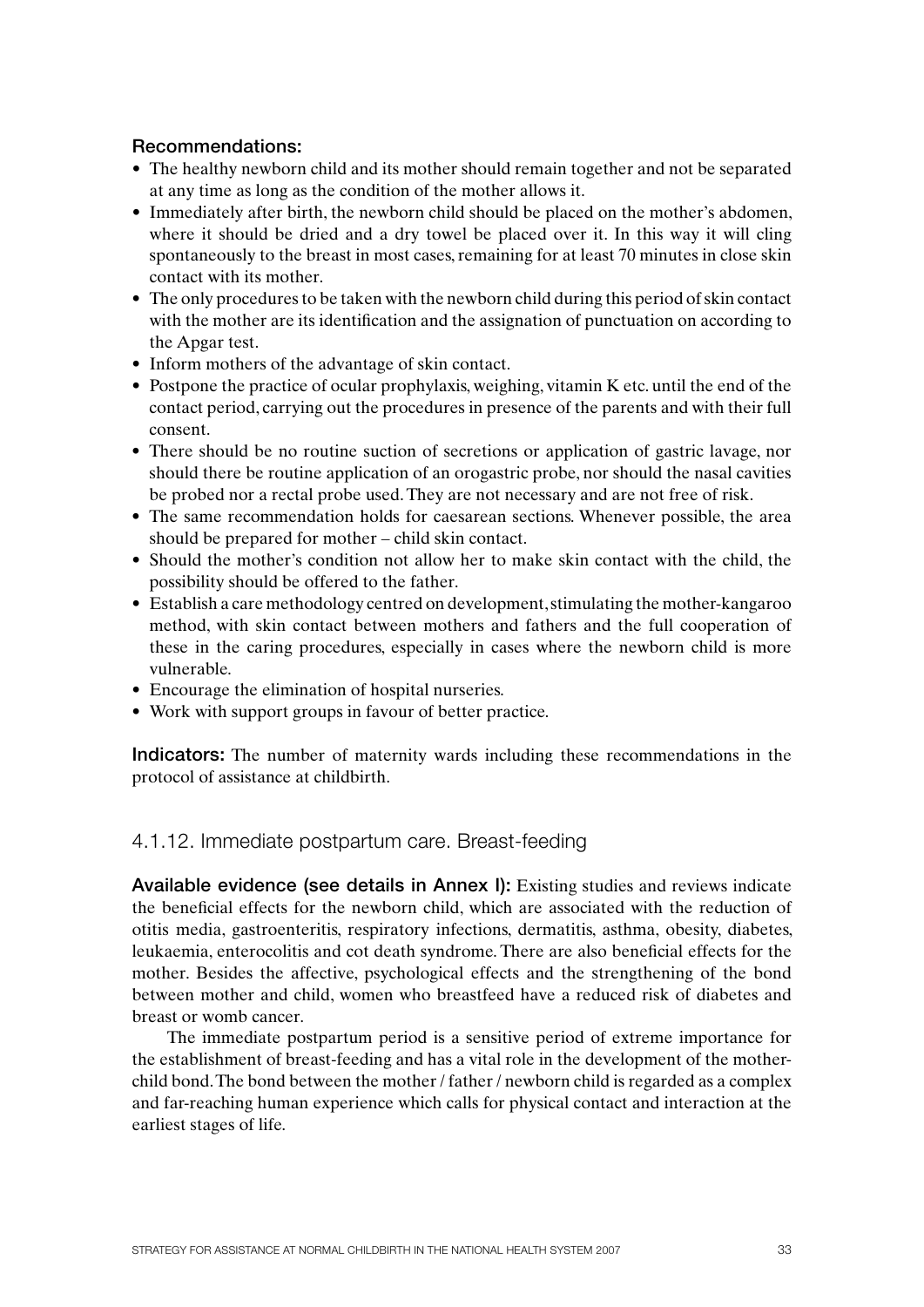This postpartum period has been invaded by a number of medical and nursing procedures which cannot always be justified and which frequently involve the separation of the mother and the newborn child.

Modern society may create barriers preventing mothers from developing the instinct for breastfeeding their children, especially where the birth has not been physiological. There are also obstacles in the absence of sufficient experience and knowledge which would enable women to feel secure when starting to breastfeed.

Newborn children are repositories of instincts, and require prolonged intimate contact with the mother in order for these instincts to flourish correctly, preferably during the first two hours after birth, giving them the opportunity to attach themselves to the breast and take their first feed spontaneously. This postpartum sensitive period is not indefinite, and to postpone contact means that the newborn child cannot develop its instincts with the same effectiveness as it would immediately after birth.

#### Recommendations for postpartum practices:

- Abandon unjustified procedures (suction, testing of permeability of the choanae, oesophagus and anus).
- Delay the procedures which may be necessary but which involve separating the child from its mother.
- When the newborn child required hospitalisation, ensure that their environment is comfortable and pleasant, as close as possible to a home for them and their families, and encourage a policy of Neonatal Units which are open to the parents 24 hours a day.
- Solicit the consent of the parents for any procedure which may interfere with maternal breastfeeding (administration of serum, bottle feeding etc.).
- Divulge and ensure compliance of the applicable guidelines for the rights of hospitalised children (Declaration of the Rights of Hospitalised Children passed by the European Union in 1986).

#### Recommendations on breast-feeding:

- Encourage efficient practices in support of breastfeeding
- Offer the possibility of breast-feeding to every mother in every hospital, including extraction, conservation and maintenance for the administration of its mother's milk to every newborn child.
- Encourage the donation of breast milk and start up a Milk Bank.
- Work with support groups in favour of better practice in breastfeeding.
- Respect the choice of fully-informed mothers who prefer bottle-feeding.
- Provide adequate information and develop bottle-feeding skills for those mothers who choose this option.

#### Indicators:

- The number of maternity wards including these recommendations in the protocol of *assistance at childbirth.*
- The number of maternity wards including these recommendations in the protocol of *assistance for the newborn child.*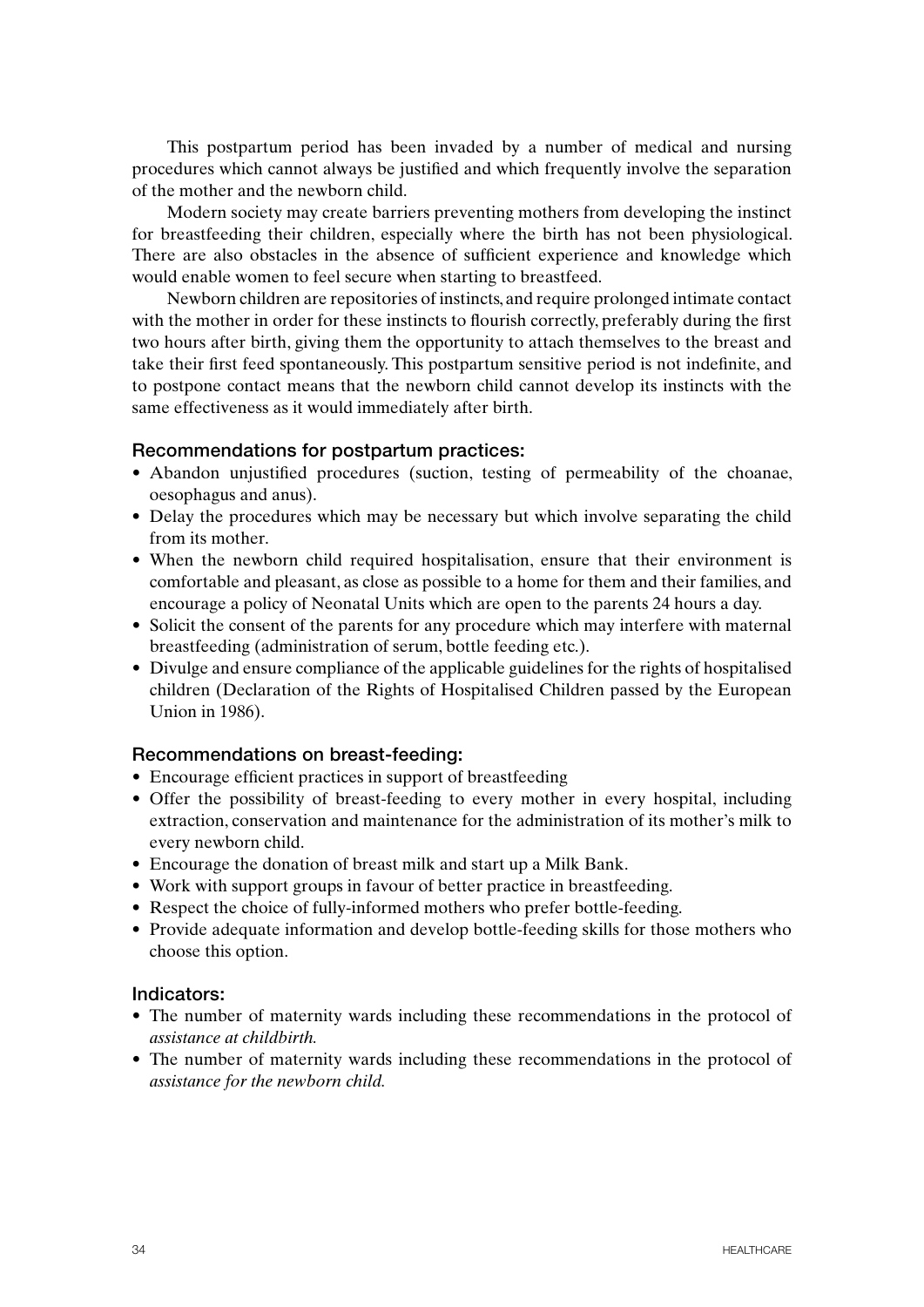### 4.2. Participation of women patients in decision making

Giving birth has been transformed from a social event which was shared by the community, in which women could rely on the support and experience of other women in their family group, professionals and friends, to one in which the medical professions have control. The loss of protagonism and control suffered by women during this process has coincided with the transfer from the home to the medical centre, leading to progressively greater levels of intervention and the reduction of the woman's role.

Today, the active participation of women so that they can exercise the power of choice regarding their health implies that they and their families should be fully aware of the reproductive period in which they find themselves, be involved in the care they receive and participate actively at the moment of birth. This can be encouraged with the provision of sufficient, adequate and timely information concerning the best practices available from order to achieve optimal results.

This knowledge will enable them to reach agreement with the medical professionals about the behaviour and care to be used, selecting them in accordance with their preferences, beliefs and cultural expectations. However, it is not enough merely to inform. Adequate institutional mechanisms must be created to ensure the effective participation of women's groups, which would require a radical change in the current models of assistance.

The empowering of women means that they will be capable of experiencing their pregnancy and birthing as protagonists of the process. In order that women be capable of participating and taking decisions in such an important process in their lives, they must be well-informed.

The right to have access to information is supported by the existing legal framework (Act of Parliament 41/2002 of patient autonomy) This information must be: a) complete as regards the reason, benefits, risks and results, b) relevant to the needs of women, c) presented in language that can be understood and at a suitable time, and d) available from a suitable format.

The co-existence of many cultures leads us to consider the culture and circumstances from which the pregnant women come, and the barriers to communication that may exist in order to offer them the appropriate information. Similarly, handicapped women require information that is adapted to their physical, intellectual and sensorial capacities.

The information provided will give women the opportunity to discuss the options available with health workers. When they are adequately informed, patients can acquire autonomy to decide on the treatment and procedures that they consider best for themselves.

Those pregnant women that do not have information do not have the capacity to give opinions, discuss or make decisions with the health professionals that are to assist them. This capacity of the patients contributes to the creation of a relationship based on equality in which the debate takes place on the basis of the knowledge and expectations of both parties (professionals and patients), but taking into consideration the needs and wishes of the users. In this way, the decisions on the practices to be used will be taken together, with agreement, consensus and shared responsibility.

It is fundamental that the teams of health workers share information with the women and their families regarding the limited effectiveness of some practices. This knowledge of the effectiveness of the services will make it possible for an adequate orientation of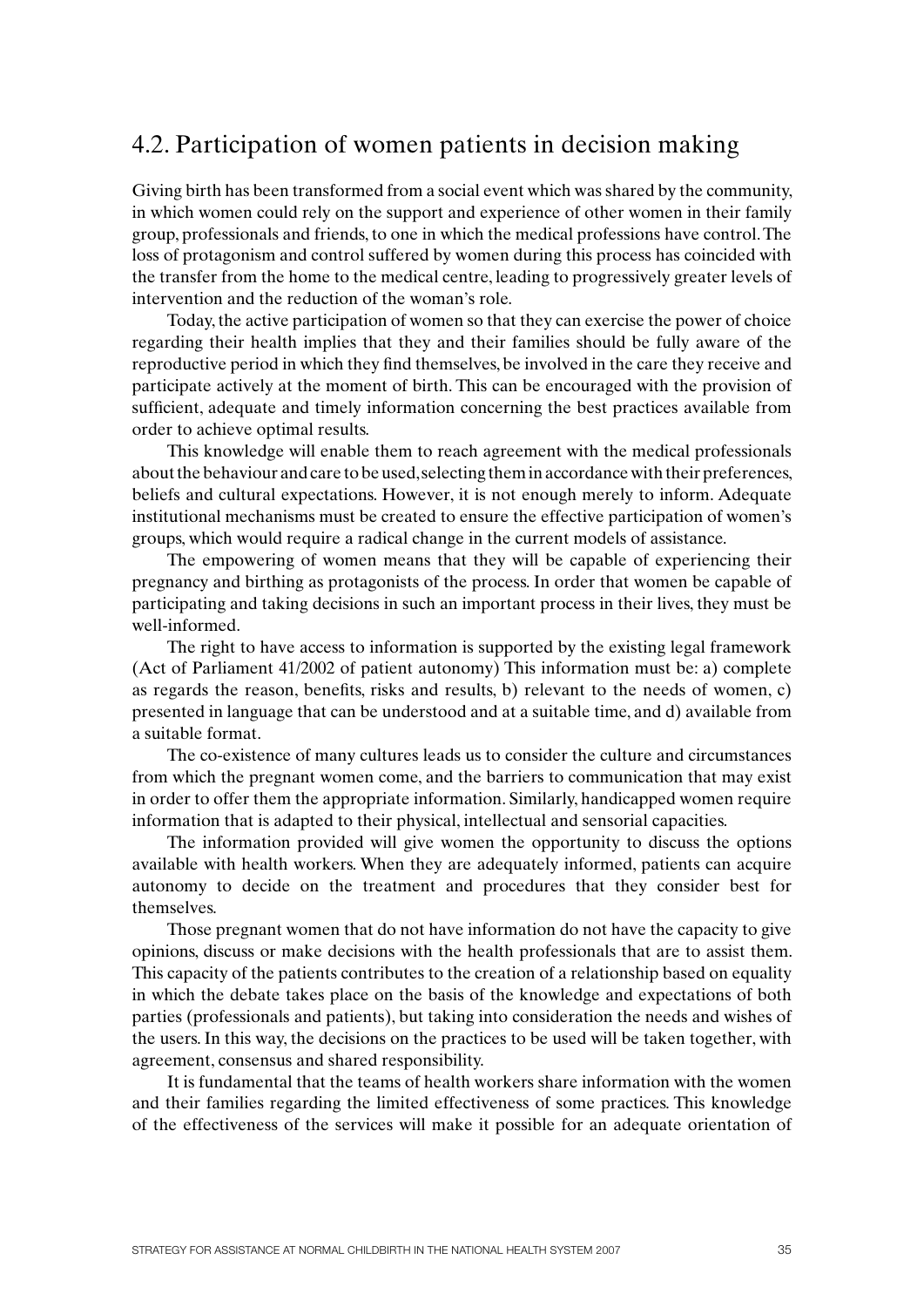the patients' expectations and probably reduce the number of complaints for adverse or unexpected results.

There is an enormous amount of information available from both the printed media (magazines and newspapers) and in Internet. It is customary to attribute a greater degree of rigour and truthfulness to texts that have been published. Unfortunately, this is not always true. Many articles are published in pursuit of commercial interests, and do not present the best evidence available. One should always question the information that is available and examine it with a critical eye. The medical and nursing professionals who are in contact with the parturient are key informants.

The participation of women in the decision making process constitutes the first step in the principle of autonomy that is implicit in the process in which the user and the health professional pool their information, participate in the decisions and agree on a specified plan of action. The aim is to abandon the classical paternalist model of the doctor / patient relationship and establish a new model of an alliance, a consensus and shared responsibility. It implies that passive obedience and dependence should be transformed into an active cooperation and participation in health matters.

In the classical model, the health personnel decide what is best for the patient, assuming his / her ignorance of the case and dispensing with his / her intervention. The new model incorporates other elements involved in the process of decision-making, such as:

- Information: There is a false belief that by simply providing the user with information, one is enabling the users to participate in the decisions, but this is not enough. The information which is provided for the patient to use as a tool to help them decide must be based on the documented evidence concerning the effectiveness, benefits and risks of the options available. A number of the complaints and court cases presented have been prompted by deficient or inadequate information, rather than actual errors or negligence. The information should be appropriate for each case, given that the patient has the right to know the truth about the treatment she is to receive.
- Incorporation of the patients' preferences: It has been affirmed that those patients that have participated in the taking of decisions with health professionals feel more satisfied with the assistance received and the results obtained. This is more probable if the chosen method is more closely adapted to their needs and personal values, including their beliefs, fears, experiences and habits. In many cases, including the preferences of the users implies that they have to face their own insecurity regarding the options. Similarly, one must consider that patients also have the right to not be informed, and this right must be respected.
- Consensus and shared decision making: The process of shared decision making requires clear information on the options for professionals and patients to be able to participate actively in the choice and agree on a preferred course of assistance. It is assumed that the users have examined their own values concerning the benefits and potential hazards of receiving or not a specific medical treatment.
- Shared responsibility and drawing up a plan of action: The joint taking of decisions implies that the user assumes responsibility not only for the choices made, but also for the results of those choices. There have been experiences in the shared drawing up of plans for the birth during pregnancy.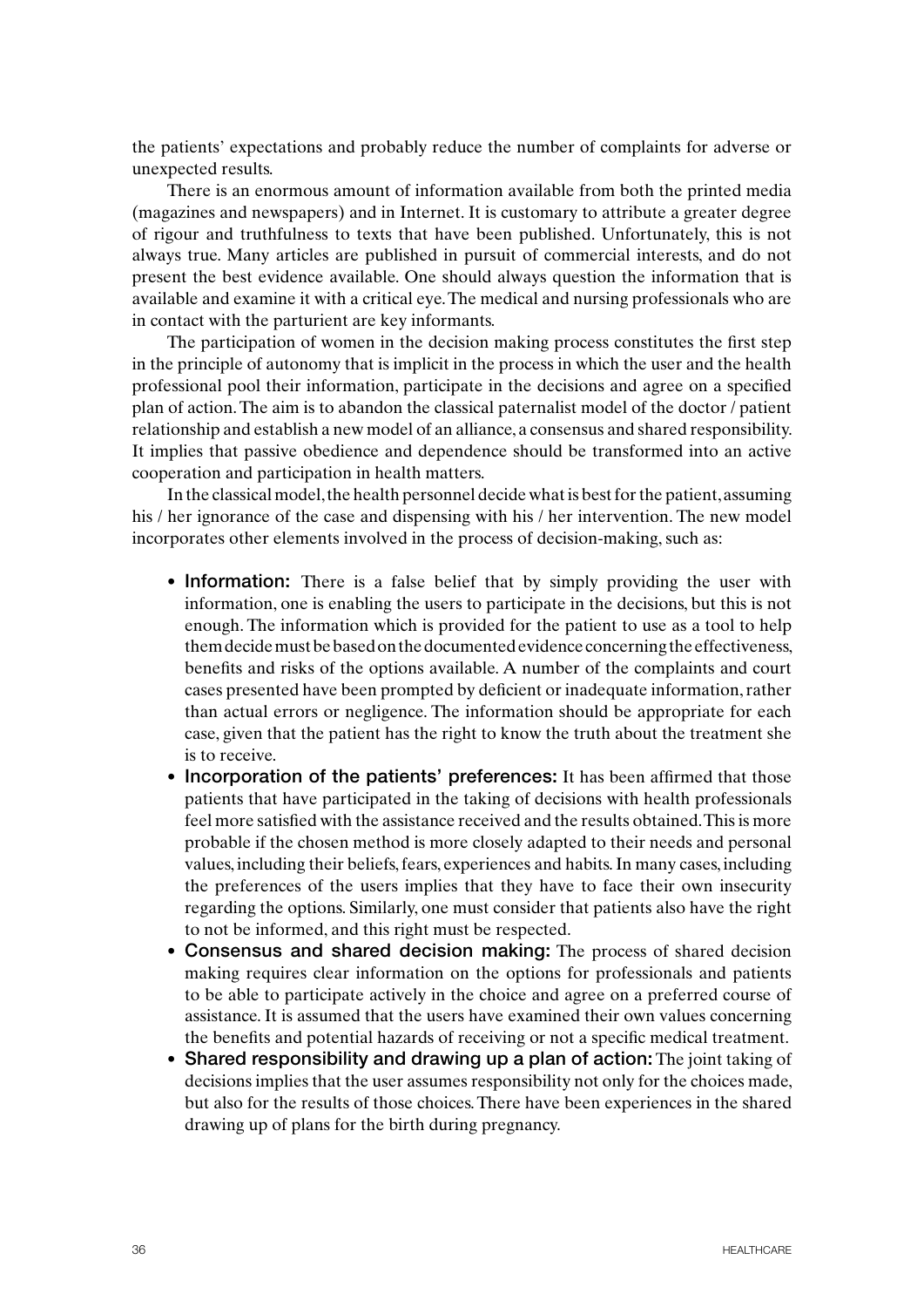The incorporation into medical practice of informed consent constituted an important advance, but it is not enough by itself to involve the patient in the decisions. The consent which is given freely, voluntarily and in full possession of the adequate information is habitually used as an instrument of jurisprudence and does not guarantee the active participation of the users in the taking of decisions.

The process of shared decision making implies the active participation of the patients in taking decisions, where unbiased information is shared and analysed, and the values of the user are evaluated as regards the benefits and potential hazards, and a health care plan is agreed upon and the responsibility for the results are shared.

#### Available evidence

Systematic reviews were included and studies which were both experimental and nonexperimental, extracted from the Cochrane Database, AHRQ, Medline and the Database of Abstracts of Reviews and Effects (DARE).

#### **Results**

The literature available includes both systematic reviews and other primary studies with differing methodological quality, which evaluated different strategies and methods used in encouraging and promoting active participation of women in the taking of decisions during the reproductive process.

Four Cochrane systematic reviews were evaluated which studied the effectiveness of the information offered to women as part of a strategy to stimulate the taking of informed decisions and their active participation when faced with alternatives concerning their state of health.

An analysis was carried out of the different channels used as sources of information for the users, including: leaflets, audiovisual material, computer programmes, internet sites such as forums, counselling, online consultancies and personalised risk assessment, whether separately or used in combination.

On the whole, the strategy of providing women with information was seen to have a beneficial effect inasmuch as it improved their awareness and led them to have more realistic expectations about their health, and it lowered the level of indecisiveness when it came to choosing between different options. If the results are considered from the perspective of the active participation of the patients, there was little significant difference, however, the results were not homogeneous, and definitive conclusions cannot be drawn.

There was no beneficial effect noted when the measurements of different practices that it was intended to modify by means of informed decisions were evaluated, such as the rate of caesarean sections, the rate of vaginal births and the adherence to treatments and methods of screening.

Several qualitative investigations evaluated women's perception of their level of awareness and the adequacy of their knowledge at the moment of making decisions affecting their state of health, and found that it was often claimed to be unsatisfactory.

Other studies provided information about the perceptions of pregnant women who had participated actively with health professionals in drawing up their birth programme as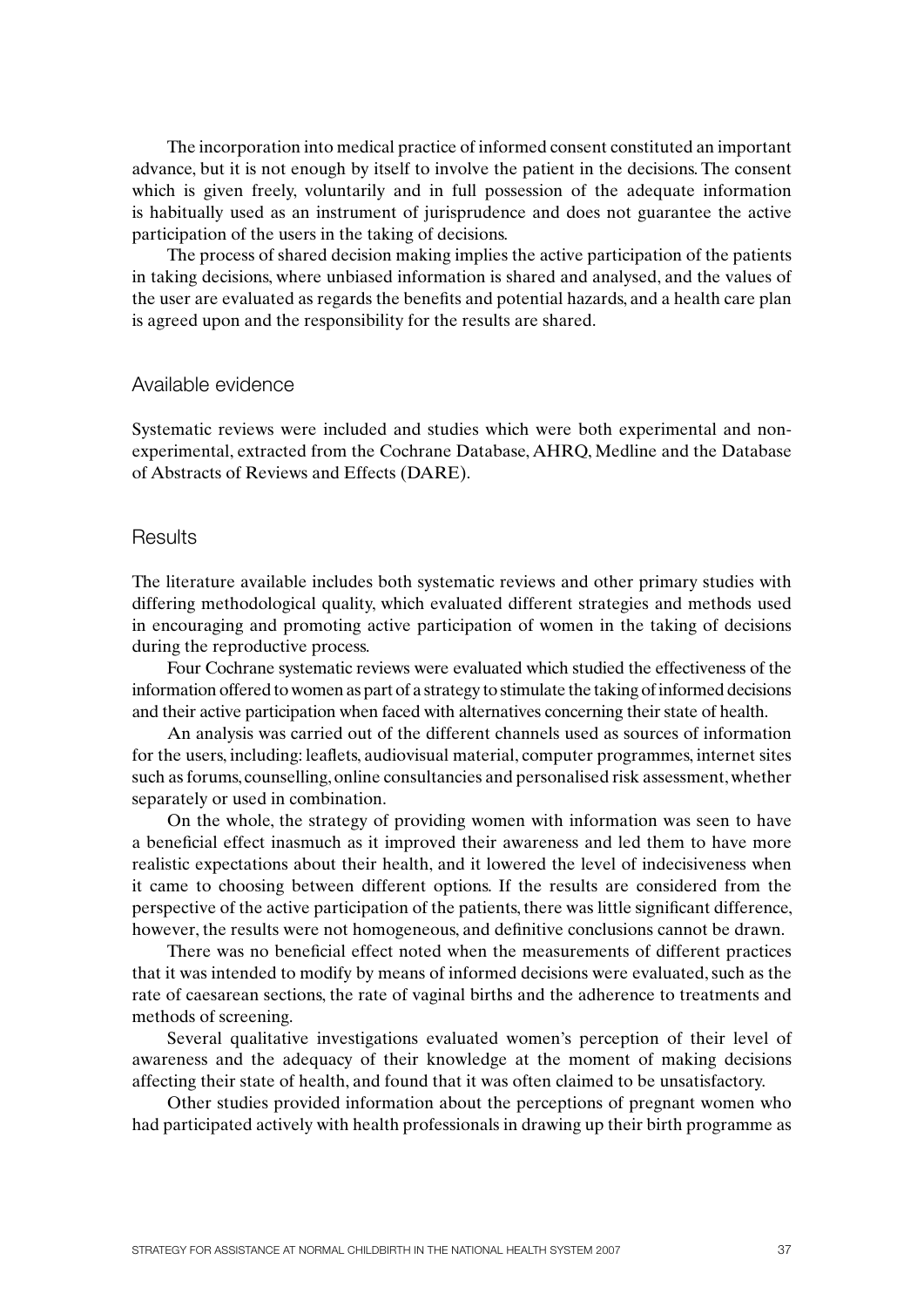part of a strategy for encouraging active participation of the mothers in taking informed decisions. The results were mixed, impeding the drawing of conclusions about their effectiveness in terms of patient satisfaction.

In general, the quality of these reviews was poor, and the random studies did not provide conclusive results. The primary studies were mostly descriptive and were drawn from a reduced sample, while the results obtained were inconsistent and heterogeneous, and therefore we can draw no conclusions about the effectiveness of any of the interventions analysed.

#### Situation in Spain

The Spanish law regulating patient autonomy and rights and obligations concerning clinical documents and information (LBRAP) has been in force since 2002, and it sets out the principles of patient autonomy and establishes the framework in which informed consent can be applied.

#### Recommendations:

- Ensure and guarantee access and comprehension of the information available for women concerning the physiological process of giving birth, and current research into the different clinical practices exercised in assisting at childbirth.
- This information must be: complete as regards the reason, benefits, risks and results; relevant to the needs of women; presented in language that can be understood and at a suitable time, and available from a suitable format.
- Offer women information founded on scientific evidence to enable them to take informed decisions in accordance with their needs and expectations.
- Respect the decisions that women make about the actions to be carried out in the birth (for example in the birth programme drawn up during pregnancy) within a framework of safety and quality in assistance.
- Guarantee the recognition of the rights of the mother, father or legal guardian in any decision taken over the newborn child.
- Enable and guarantee that women and women's associations can participate in the evaluation of the services of assistance in childbirth, bearing in mind the scientific evidence.
- Introduce corrective mechanisms to counter physical, psychological, linguistic and cultural barriers which can prevent women from participating in the decision making process.
- Make it possible for pregnant women and their partners to become familiar with the maternity ward and its personnel prior to the birth, and inform them of the existence of mothering support groups in the hospital.
- Develop programmes that encourage women to participate actively in the taking of decisions regarding their pregnancy, birth and postpartum care.
- Investigate strategies for effective distribution to ensure that women have access to sufficient, relevant and consistent information which is consistent with their values and beliefs.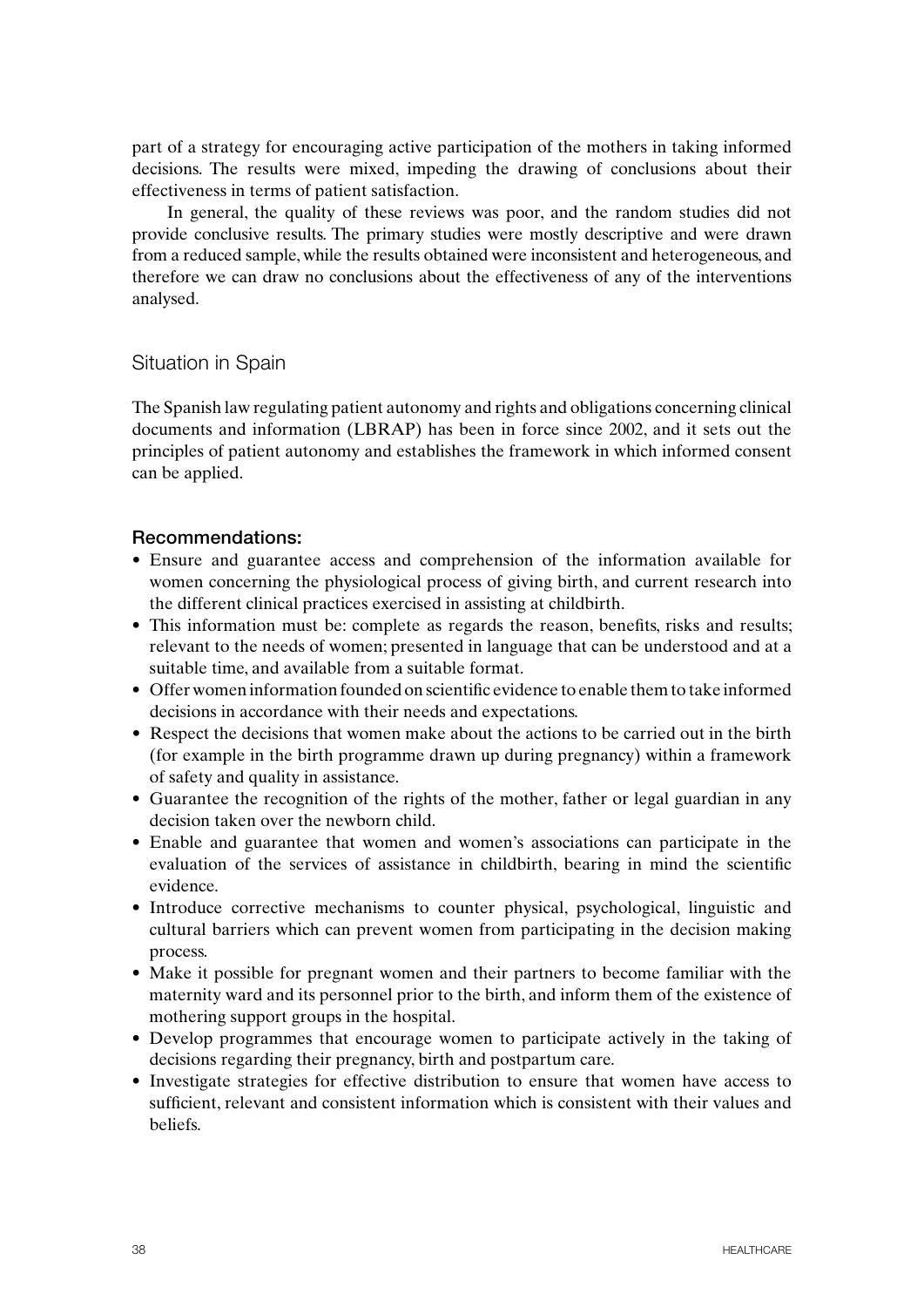- Establish mechanisms to guarantee that all patients can make use of their right to take informed decisions with full awareness of the risks and benefits of their medical condition.
- Provide information about positive experiences of non-medicalized births (videos, testimony of other women etc.).
- Set up health care training programmes which encourage the active participation of the community in health care issues. Promote and stimulate patients associations as an important contribution towards achieving their fuller participation.
- Make explicit mention of patient's preferences during the process of making decisions.
- Ensure that patients with difficulties in communication are provided with adequate mechanisms that will enable them to receive appropriate information and exercise their right to active participation in accordance with their possibilities.
- Obtain the commitment of the health professionals and ensure the capacity of the patients to create a setting that favours effective participation and the shared taking of decisions about medical treatments.
- Draw up a model of medical decision-making, and design instruments that permit the measurement of participation on the part of the patients.

Indicators: The number of maternity wards including these recommendations in the protocol of assistance at childbirth.

### 4.3. Training of medical professions and nursing (specialisation and continuous training)

The training of medical specialisation (MIR) in obstetrics and gynaecology, and that of obstetric-gynaecological nursing for midwives (EIR) in Spain is conducted through regulated courses with programmes involving practice assisting at births in hospitals. There are National Commissions which evaluate and regulate each of these specialisations, and recognised centres for training.

Continuous training is carried out in each Autonomous Community and hospital in accordance with the criteria established depending on demand.

Priority must be given to the training of health professionals and the proposed courses should be aimed at specific actions and which can be carried out in any of the Autonomous Communities or hospitals at short notice. It has been noted that there is a need for training in assistance at normal births to be given not only in MIR and EIR courses, but also in the continuous training programmes which are aimed at all personnel involved in childbirth.

It is regarded as fundamental that training courses for trainers should be set up in all Autonomous Communities, so that training can be offered to even the most qualified professionals.

#### Recommendations:

• Develop training courses for improving the skills and knowledge of medical and nursing professionals on both theoretical and practical aspects of the contents of this strategy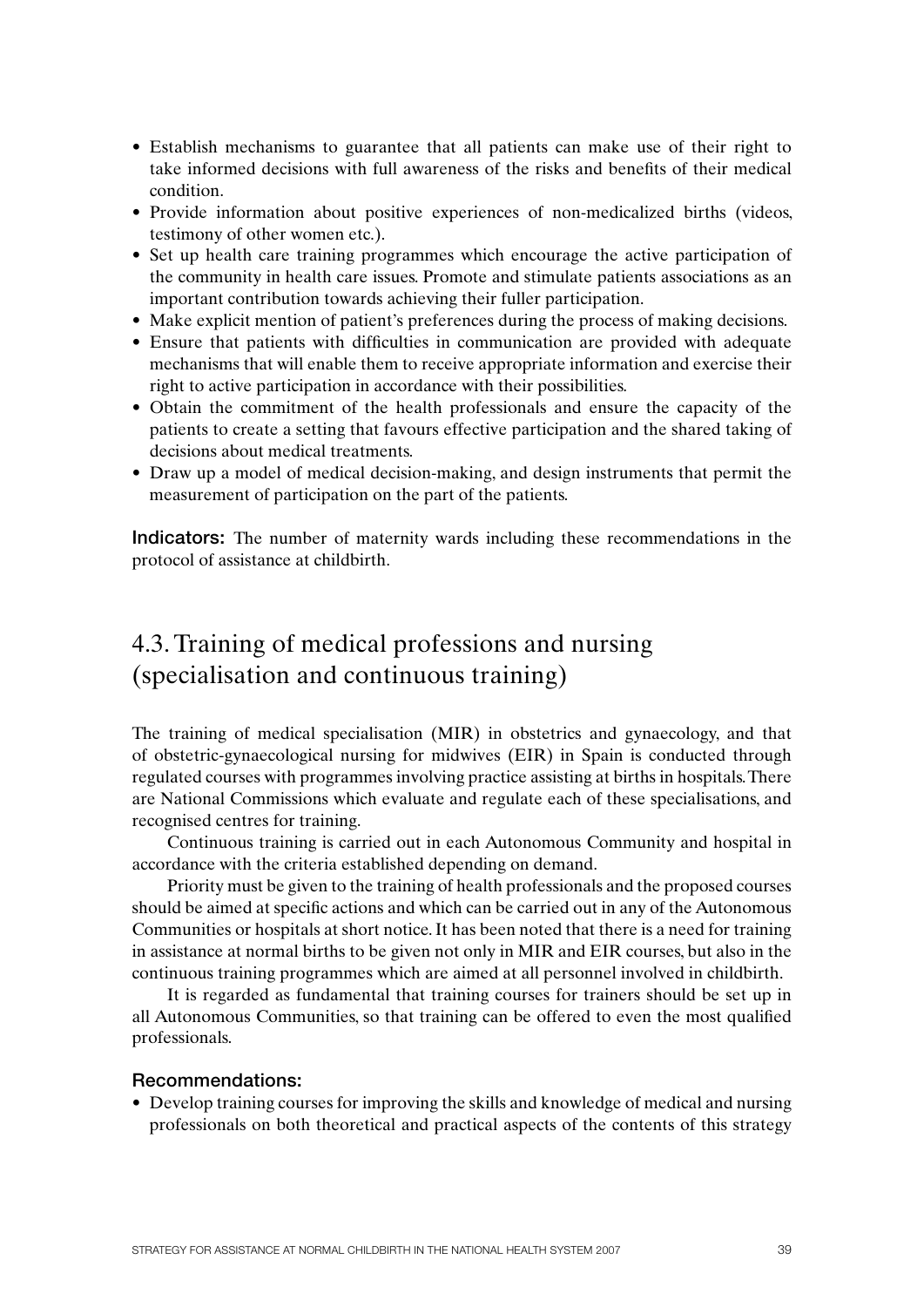document for assistance at normal childbirth, during the period when they are trained in their speciality (EIR and MIR) and when they are taking part in ongoing continuous professional training courses.

- Prepare the health care personnel who are in attendance at normal births so that they can improve their communication with patients and make the taking and sharing of decisions and responsibilities easier.
- Facilitate the training of training personnel and the design of common training models so that the personnel assisting at normal childbirths are aware of the latest information, especially concerning the psychological and social aspects of childbirth, communication and participation.
- Include the issue of equality as cross curricular material in the training programmes, with special emphasis on gender perspectives, laying greater emphasis on the empowering of women, multi-cultural aspects and the diversity of capacities.

#### Indicators:

- Inclusion of these recommendations in the training programme designed for MIR and EIR specialists in gynaecology and obstetrics.
- The number of ongoing vocational training courses including this material.
- Percentage of specialists in obstetric medicine working in the NHS (National Health) System) that have taken part in courses to bring them up to date in assistance at normal births.
- Percentage of specialists in obstetric nursing working in the NHS that have taken part in courses to bring them up to date in assistance at normal births.

### 4.4. Investigation and innovation. Spread of good practices in assistance at ordinary childbirths

Research into all aspects related to assistance at childbirth is considered necessary. This is especially true of those areas where there is not enough evidence, or where more information is required, such as the handling of active / expectant birth practices, the causes behind the increase in caesarean sections and the variation in the statistics, the alternative techniques of pain management during childbirth and the mother's positioning during the expulsive phase, among others.

The more qualitative aspects of the research into improvements of the assistance at childbirth become particularly relevant when the different requirements of women according to their physical, intellectual and sensorial capacities are taken into account. Differences of culture, customs and emotional response should also be considered as well as the gender perspective.

As a model of institutional learning, it is important to be aware of the experiences of health centres which work on developing innovations and improving their practices in assistance at childbirth. The spread of this information will permit the transfer of knowledge and the replication of improvements in other centres, as well as their inclusion in future teaching plans.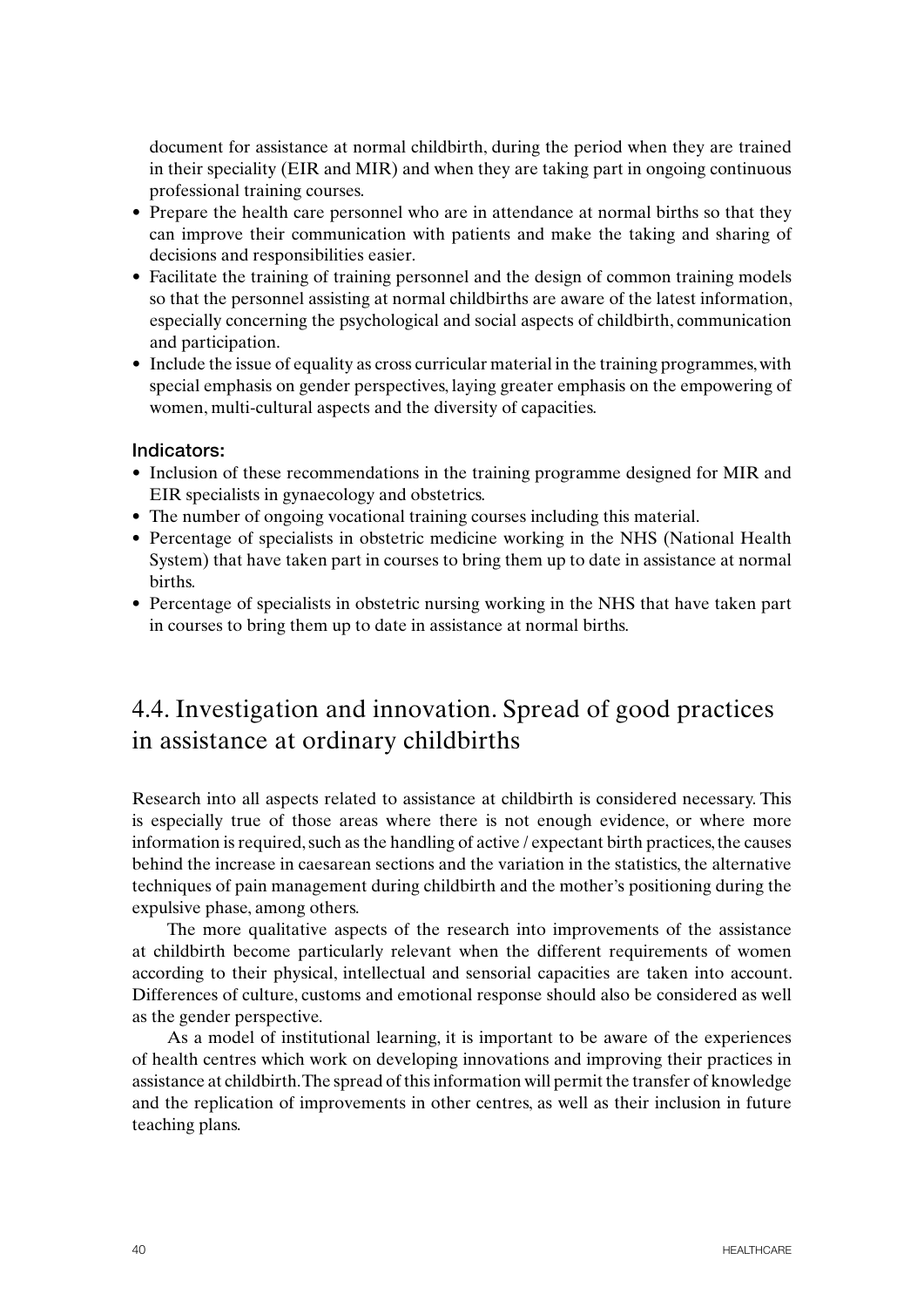There are annual calls from the Carlos III Health Institute and Autonomous Communities to present research projects and to evaluate medical technologies and health services in order to improve the scientific understanding available concerning assistance at normal childbirth in public hospitals.

The Spanish Ministry of Health and Consumers' Affaires also concedes annual grants for non-profit organizations for the creation of programmes specifically aimed at the development of Health Strategies.

#### Recommendations:

- Promote research which extends our knowledge about the physiological processes of normal childbirth and the psychological and social aspects.
- Reinforce the research into comparisons of the potential risks and benefits of different forms of intervention available, and that of removing some of these interventions.
- Encourage studies that evaluate the most recent practices in pain relief.
- Promote studies into the impact that different practices have on the physical and psychological-affective health of mothers, babies and fathers.
- Draw up a guide to clinical practice which will be common to the whole NHS.
- Identify good practices in assistance at normal childbirth, analyse the processes of innovation applied and broadcast them for their possible replication in other centres.

#### Indicators:

- Inclusion of aspects of this strategy document in the annual research calls.
- Guide to clinical practice drawn up and debated within the NHS.
- The setting up of a system for gathering, analysing and broadcasting good practices.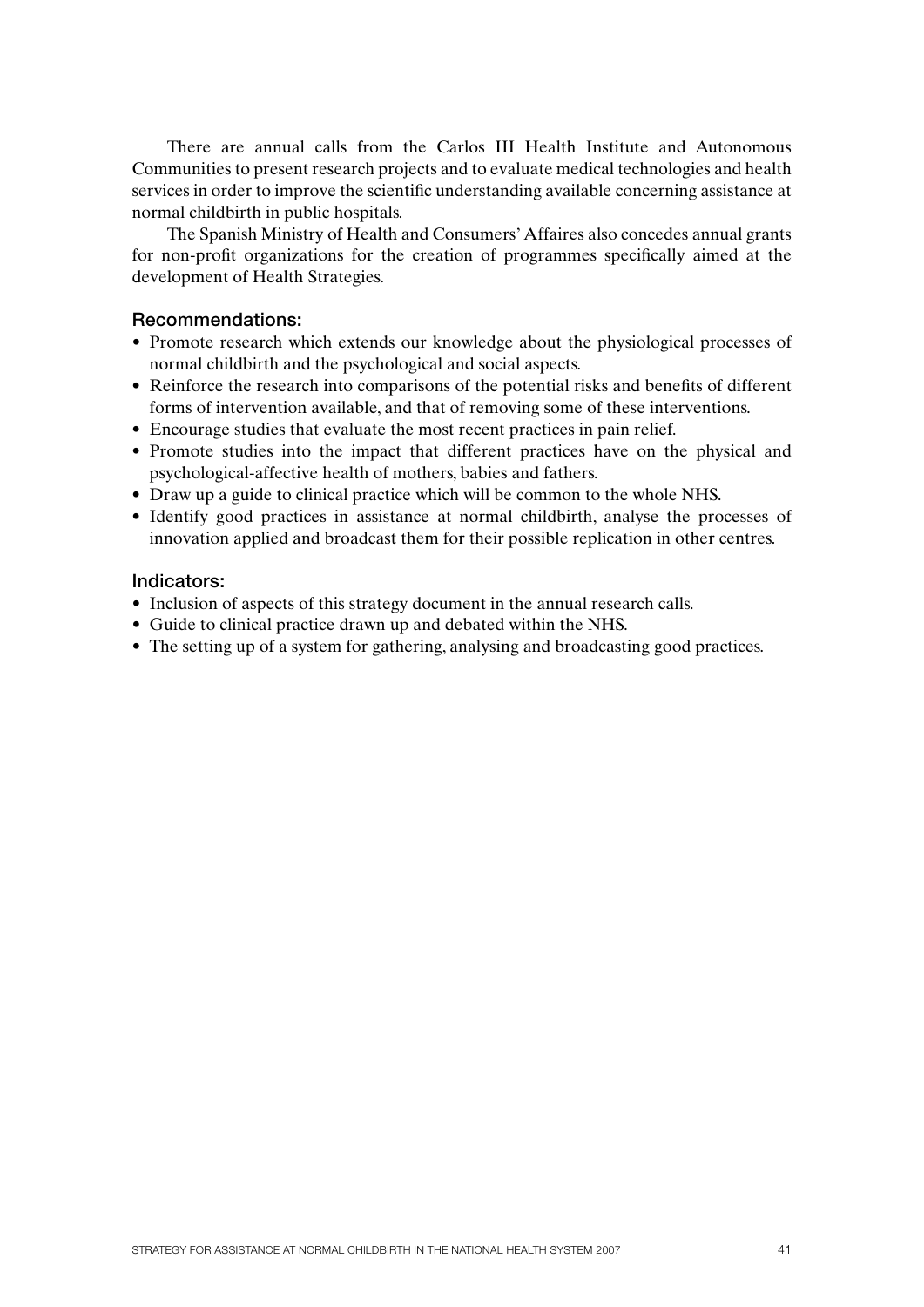# Annex I

Review of currently available knowledge of different clinical practices during the birth process and specific references for each of them

### REVIEW OF CURRENTLY AVAILABLE KNOWLEDGE OF DIFFERENT CLINICAL PRACTICES DURING THE BIRTH PROCESS **Description of item of knowledge Practice** Name of the practice **Description** Characteristics of the practice, manner of performance Available evidence Description of bibliographic research, types of study carried out, sources of information Results Results obtained, expressed in statistical terms, with respective margin of error. Other results obtained from rigorously methodological studies. Situation in Spain Is there information on the population or have systematic studies been carried out in Spain? If there is information: country, autonomous communities, health facilities. To be specified if no information is available. Controversies Discrepancies between the scientific information available and the perceptions or demands made by interest groups within the community. Their importance lies in the need for points of contact and recommendations that they call for in order to resolve these differences. In some cases, the answer will depend on further research. Indicators A group of basic indicators established to evaluate the situation. A complete list of the indicators developed during its construction will be included at the end of the document. Recommendations Recommendations based on evidence. Recommendations that respond to community demands, in some cases, not responding to or in accordance with available scientific evidence **References** and links Internet content and updated references consulted

## Levels of evidence and the strength of recommendations

The recommendations are the product of the synthesis applied to the evidence under analysis for the childbirth practices selected. They should be combined with the values and importance of the results, the costs and particular circumstances of each location. The recommendations suggest what to do in different circumstances, in an attempt to respond to questions which are linked, as in our case, to the use of certain practices during delivery.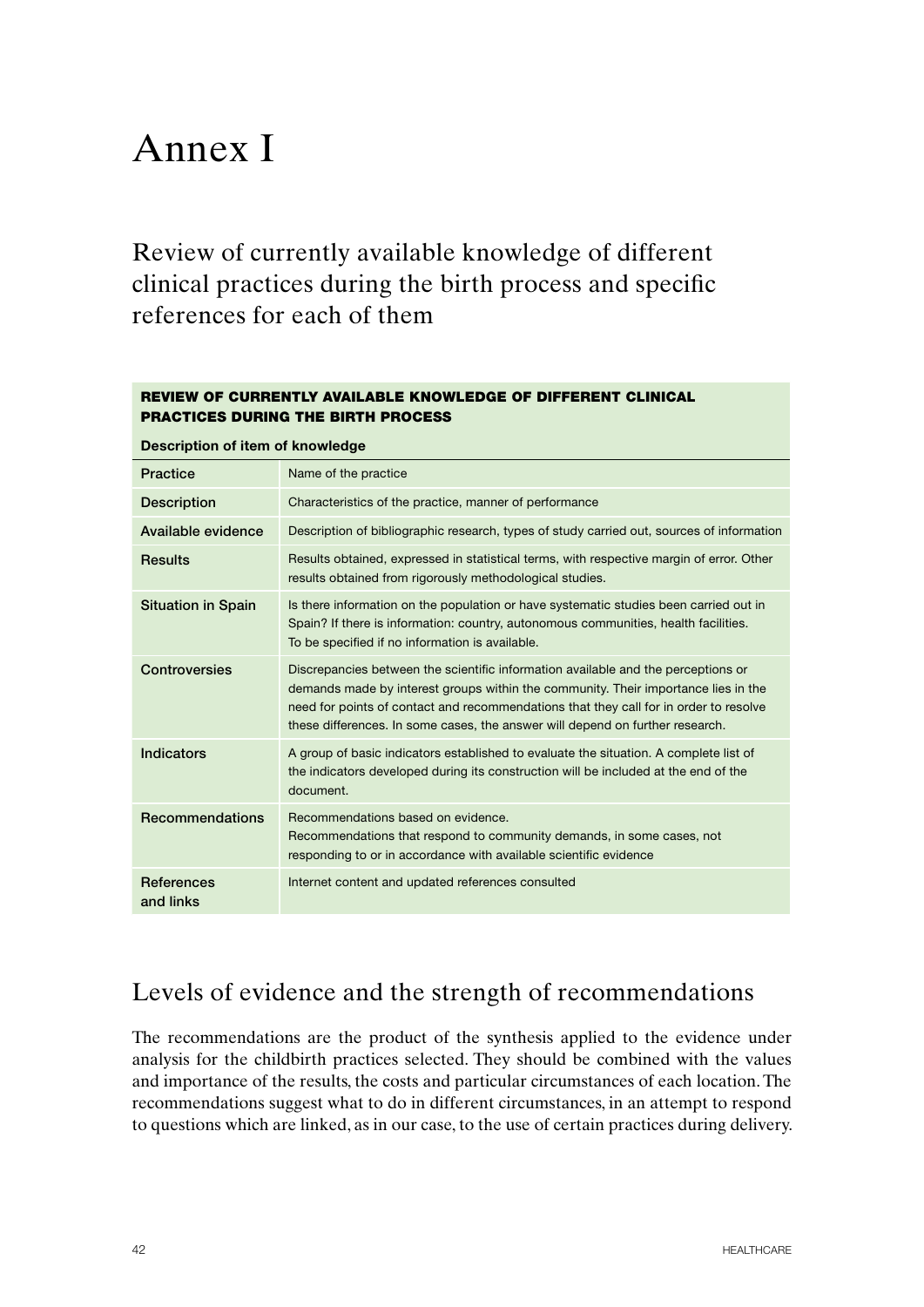This synthesis of the evidence is carried out with attention focused on the intervention. The recommendations are also focused, in our case, on the patients, according to the risk or pathology involved, the seriousness of the illness or condition of the person.

The recommendations are graded as strong or weak in response to several factors:

- **A.** Quality of the evidence on which the recommendation is based.
- **B.** Methodological design
- **C.** Consistency or homogeneity of the results
- **D.** Magnitude of the estimated effect in absolute or relative terms (RR or OR).
- **E.** Precision of the effect: CI, P-value.

A. The methodological quality of a study determines the degree of confidence that can be held concerning its results and their validity. In those cases where it is decided that the article lacks the methodological rigour that is expected, it is unlikely that the results are a reflection of the truth. There are guidebooks for the evaluation and selection of articles which are more likely to yield valid results.

B. The selection of appropriate methodological design allows us to reach solid and scientifically trustworthy conclusions. An inappropriate design will not give us a reliable answer to the question being asked.

The appropriate design for responding to queries about the effect of treatments is that of *Randomized Clinical Trial,* an experimental study which makes use of comparable groups to which patients are randomly assigned, and which are only differentiated by whether they receive one or more treatments. *Systematic Review* is the search for studies with the same design that respond to the same question, and their evaluation. *Meta-analysis* is a quantitative synthesis. Both techniques are governed by strict methodological guidelines and a systematic search strategy which enables them to incorporate all the major studies.

C. Homogeneousness or consistency of the results and/or magnitude of the effect of the different studies under consideration. In contrast, the heterogeneousness of the results might be due to differences in the sample population, the treatments administered, the method of measuring the results or different study methodology.

D. The magnitude of the effect of an intervention or treatment is calculated by means of risk calculations.

Risk: Probability of the occurrence of a given event. It is calculated from the quotient obtained by expressing the number of patients who reported the result being measured from the total number of patients in the group. RR is defined as the ratio of the risk of an event occurring in the experimental group and the risk of the event occurring in the control group. In other words the RR shows us the magnitude of the association between exposure and result and indicates the probability of the event developing in the exposed group in relation to the unexposed group.

E. Precision of the effect: The true reduction of risk can never be known. The best approximation of the real effect of the treatment is that observed in the RCTs. This estimate is known as "point estimation". Although it is unlikely that this is precisely the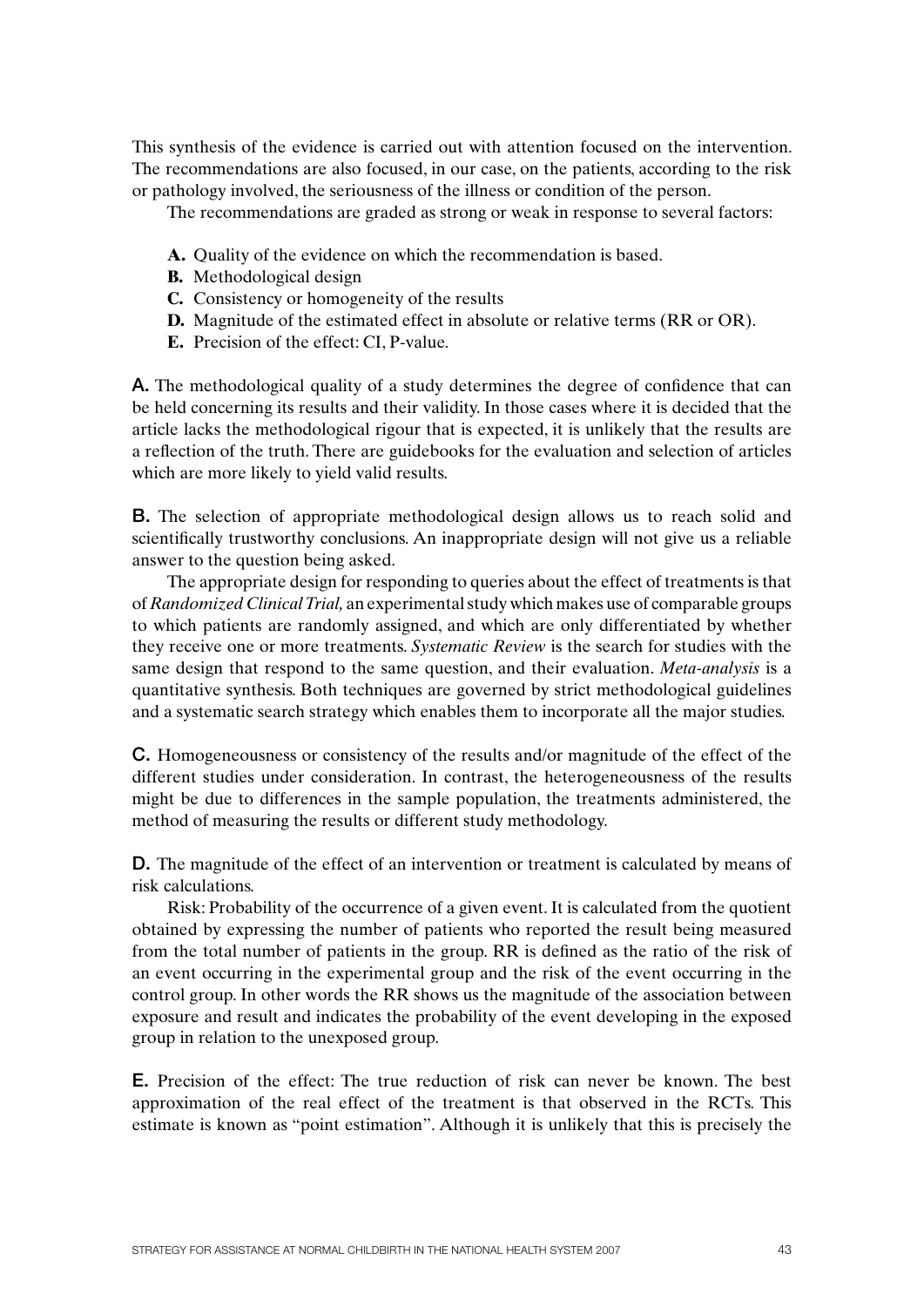"true value", this must surely be found in close proximity to it. The confidence interval (CI) signals the limits or range within which the true magnitude of the effect on the reference group can be found, with a certain degree of confidence (usually 95 %). Another way of estimating the precision of the effect is through the value of p or statistical significance.

Different workgroups have drawn up guidelines for classification according to the degree of recommendation. The following is one of the guides most widely used in medical literature, making use of others (1, 2, 3, 4) based on formulae with similar criteria.

| <b>Recommendation</b> | <b>Level of evidence</b> |                | <b>Studies on which it is based</b>                                                       |
|-----------------------|--------------------------|----------------|-------------------------------------------------------------------------------------------|
| A                     | 1                        | 1a             | Systematic review of high quality homogeneous RCTs                                        |
|                       |                          | 1b             | Systematic review of individual RCT with narrow CI                                        |
|                       |                          | 1c             | Experimental studies without controls (dramatic results)                                  |
| B                     | $\overline{2}$           | 2a             | Systematic review of cohort studies                                                       |
|                       |                          | 2 <sub>b</sub> | Individual cohort study and low quality RCTs                                              |
|                       |                          | 2c             | Cohort studies without controls / Ecological studies                                      |
|                       | 3                        | 3a             | Systematic review of cases and controls                                                   |
|                       |                          | 3 <sub>b</sub> | Individual case control                                                                   |
| C                     | $\overline{4}$           |                | Series of cases and cohort studies or low quality case control                            |
| D                     | 5                        |                | Expert opinion without critical appreciation or based<br>on psychopathological principles |

Source: Phillips B, Ball C, Sackett D, et al. Oxford Centre for Evidence-based Medicine

#### Bibliographic search in electronic databases

- AHRQ: Agency for Healthcare Research and Quality: www.ahrq.gov/
- Biblioteca Virtual de Salud Materna y Perinatal (Virtual Library of Maternal and Perinatal Health): perinatal.bvsalud.org/html/es/home.html; www.ingentaconnect.com/; www.tripdatabase.com/
- Centre for Reviews and Dissemination databases-CRD DARE (Database of Abstracts of Reviews of Effects): www.crd.york.ac.uk/crdweb/
- Cochrane Database of Systematic Reviews (CDSR): www.update-software.com
- Medline (PubMed): www.ncbi.nlm.nih.gov/sites/entrez
- The WHO Reproductive Health Library (RHL Library) number 10. Year 2007: www. rhlibrary.com

#### References

• Canadian Task Force Methodology: www.ctfphc.org/methods.htm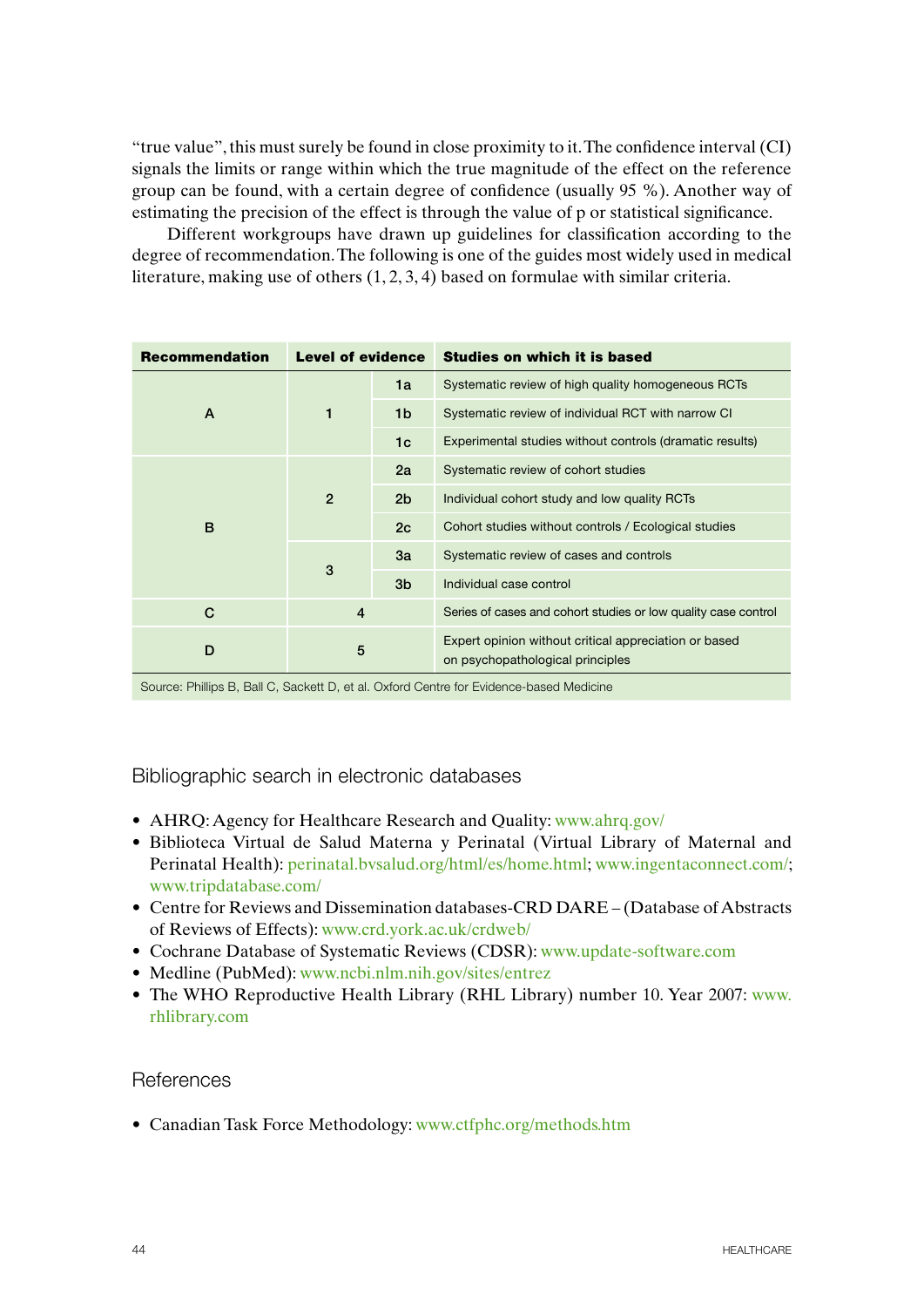- Enkin MW. La necesidad de la obstetricia basada en la evidencia (The need for evidence based obstetrics.) Evidence based medicin 1996; 1: 132.
- Grimshaw JM, Rossel IT. Effect of clinical guidelines on medical practice: a systematic review of rigorous evaluations. Lancet 1993; 342: 1317-22.
- Grol R, Grimshaw J. From best evidence to best practice: effective implementation of change in patients' care. Lancet 2003; 362: 1225-30.
- • Guyatt GH, Sacket DL, Cook DJ for Evidence-Based Medicine Working Group. II. How to use an article about therapy or prevention. A. Are the results of the study valid? JAMA 1993; 270: 2598-2601.
- • Guyatt GH, Sacket DL, Cook DJ for Evidence-Based Medicine Working Group. II. How to use an article about therapy or prevention. B. What were the results and will they help me in caring for my patients? JAMA 1994; 271: 59-63.
- Harbour R, Millar J for the Scottish Intercollegiate Guidelines Network Grading Review Group. BMJ 2001; 323: 334-6.
- Oxman AD, Thomson MA, Davis DA, Haynes RB. No magic bullets: a systematic review of 102 trials of interventions to help health care professionals deliver services more effectively or efficiently. Can Med Assoc J 1995; 153: 1423-31.
- • Oxman DA, Sackett DL, Guyatt GH. Guía para usuarios de literatura médica. I. Cómo comenzar (Guide for users of medical literature. I. How to begin). JAMA 1993; 270: 2093.
- • Phillips B, Ball C, Sackett D, Badenoch D, Straus S, Haynes B, Dawes D. Oxford Centre for Evidence-based Medicine, Levels of Evidence, May 2001.
- Royal College Obstetrics and Gynaecologists: www.rcog.org.uk/
- Shekelle PG, Wolf SH, Eccles M, Grimshaw J. Developing guidelines. BMJ 1999; 318: 593-6.
- • WingoA,Higgins E,RubinL,Zahniser C.Epidemiología aplicada a la salud reproductiva (Epidemiology applied to reproductive health). WHO, 1996.

### 1. Shaving of the perineum

#### **Description**

The shaving of the perineum as a routine procedure during childbirth in order to reduce the risk of maternal infection in case of episiotomy or tearing and enable easier suturing of the perineum if required. Its purpose has been questioned as it can cause infection in the skin due to microabrasion in the shaved area. The patient suffers discomfort and irritation when the hair grows back. It is performed without taking women's preferences into consideration.

Available evidence

A systematic review of the Cochrane Database and the recommendations of the WHO were analysed. Two clinical trials that evaluated the effect of the routine procedure of shaving the perineum on maternal infection were included.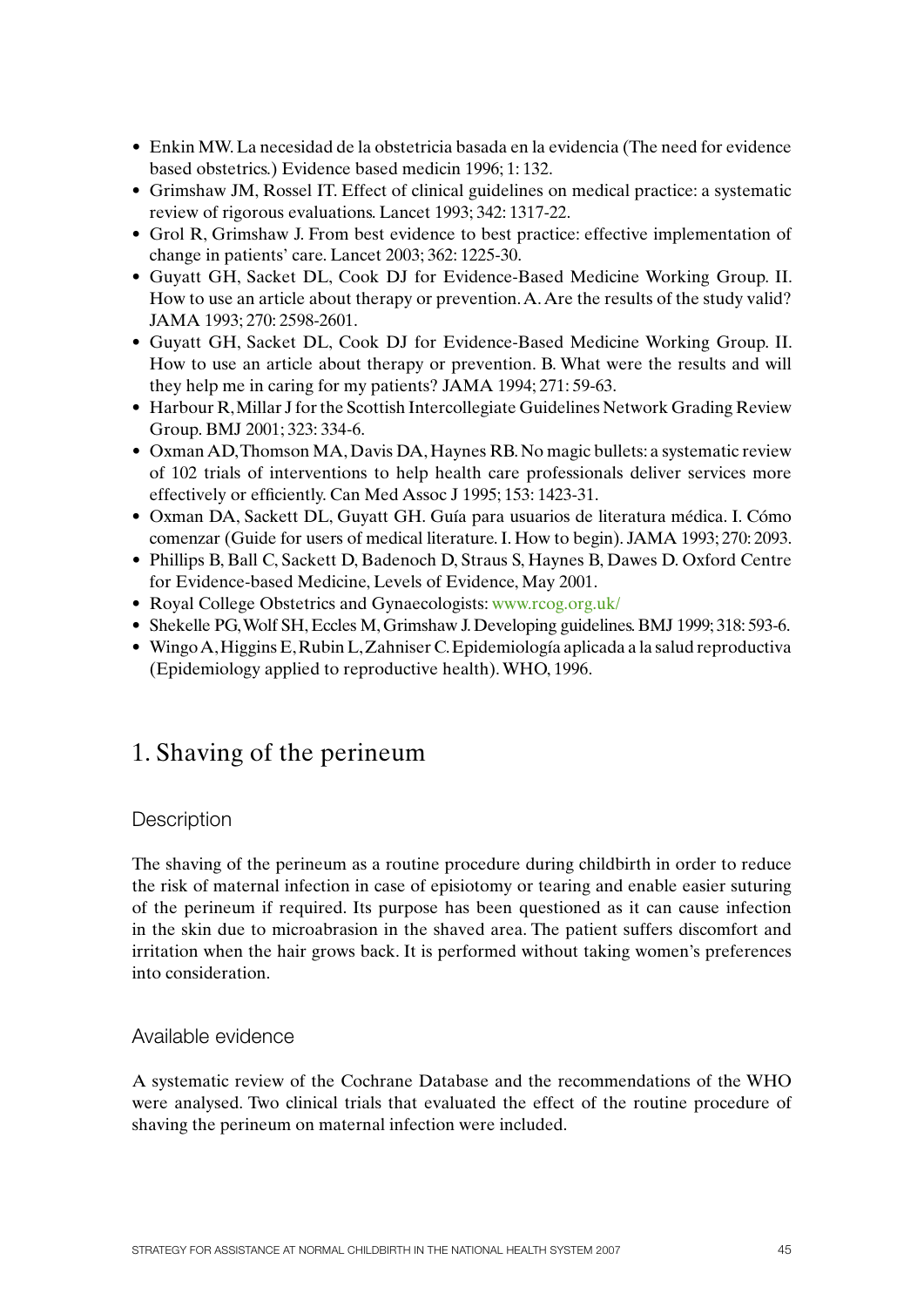#### **Results**

There was no difference found between the incidence of maternal infection in the shaved group as compared with the unshaved group (OR: 1.26; CI 95 %: 0.75-2.12). Neither the preferences of the health professionals nor the patients were evaluated.

#### Conclusion

There is insufficient evidence to recommend the shaving of the perineum for women in delivery in order to prevent perineal infection. It is an unjustified practice due to the inconvenience caused.

#### Situation in Spain

There is no data because this information is not recorded systematically in the health reports system. Individual studies seem to indicate that it is performed in a third of all childbirths.

#### Recommendations of the available evidence

Avoid the shaving of the perineum as a routine procedure for women in childbirth.

If it is necessary to apply a suture, a part of the pubic hair may be shaved, in accordance with the wishes of the patient.

#### References and links

- Basevi V, Lavender T. Routine perineal shaving on admission in labour (Cochrane Review). The Cochrane Library, Issue 2, 2001. Oxford: Update Software. Available on the URL: www.cochrane.org/reviews/en/ab001236.html; www.update-software.com/ Abstracts/AB001236.htm [Consulted in November 2007]; www.update-software.com/ search/search.asp?zoom\_query=perineal+shaving
- Better Birth Initiative. WHO Reproductive Health Library, number 7. Geneva: Update Software Ltd, Oxford, 2004.
- Department of Reproductive Health and Research, WHO. Care in Normal Birth; a practical guide. Geneva: World Health Organisation, 1999.
- • Garforth S, García J. Hospital admission practices. In: Chalmers I, Enkin MW, Keirse MJNC (eds.) Effective care in Pregnancy and Childbirth. Oxford: Oxford University Press, 1989; 820-826.
- • Maroto Navarro G,Sánchez Muros S,García Calvente MM.Atención al embarazo,parto y posparto (Assistance at pregnancy, birth and afterwards in Spain). Escuela Andaluza de Salud Pública (Andalusian School of Public Health). Granada, December 2006.
- World Health Organisation The WHO Reproductive Health Library, Issue 4. WHO/ RHR/HRP/RHL/3/00. Oxford: Update Software, 2001.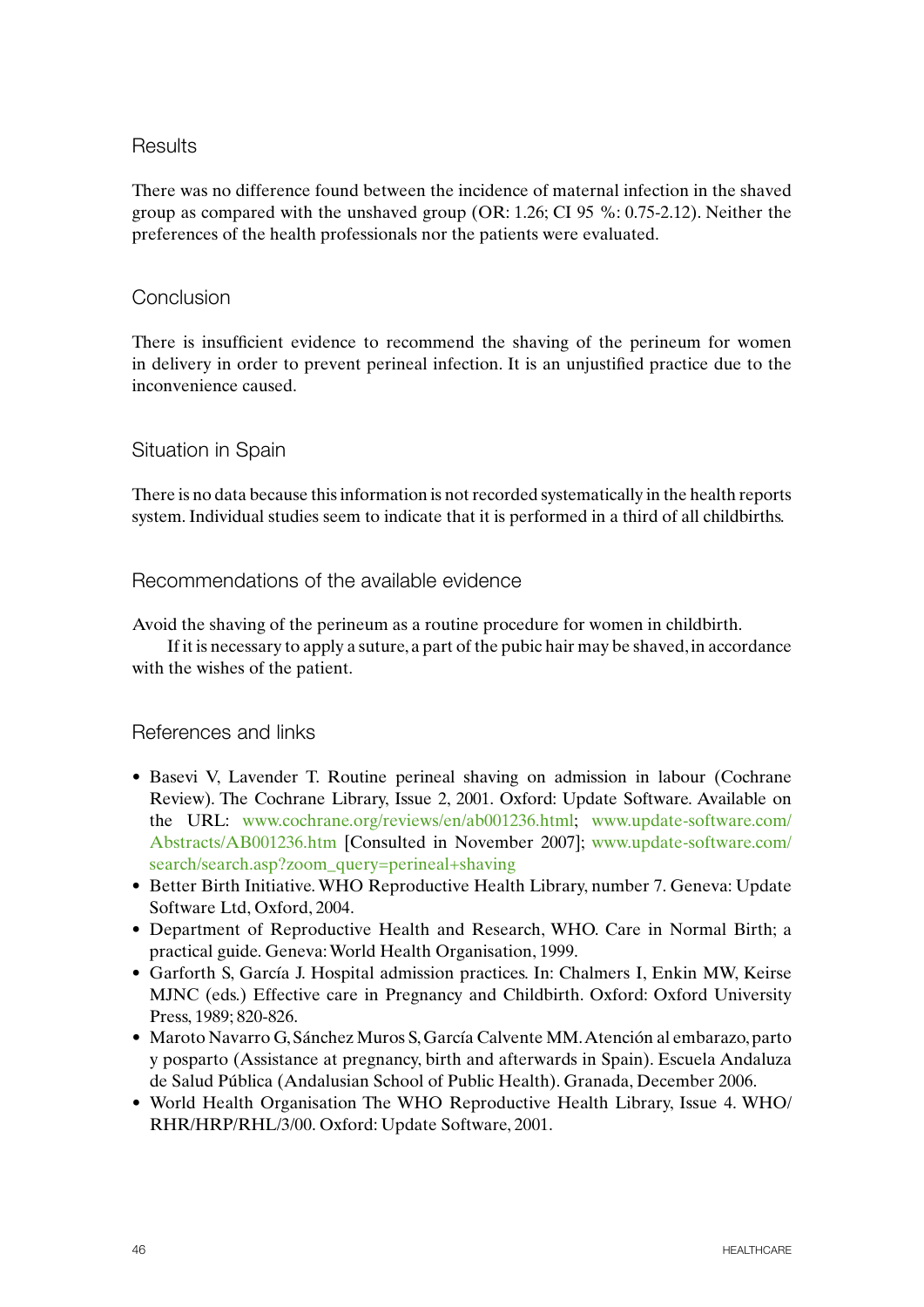## 2. Enema

### **Description**

The administration of an enema to the parturient during the initial phase of childbirth with the purpose of reducing infection during and after the delivery. It would prevent any maternal faecal matter from coming into contact with possible wounds the newborn child may have. It is a procedure that is both uncomfortable for the mother and adds unnecessary costs to the health budget. It is administered in accordance with the preferences of the health professional who assists at the birth without consideration for the distress of the mother or the costs that it adds to the procedure.

#### Available evidence

A randomized clinical trial was included, with a systematic review of the Cochrane Database and the recommendations of the WHO. They evaluated the effects of routine administration of an enema in the first phase of childbirth and its relevance to rates of maternal and neonatal infection, duration of birth and dehiscence of episiorhaphy.

#### **Results**

No significant differences were found in the rates of puerperal infection (OR: 0.61; CI 95 %: 0.36-1.04) and neonatal infection (RR: 1.12; CI 95 %: 0.76-1.66) There were no differences found in the duration of labour (515 min in the enema group / 585 min in the control group;  $P = 0.24$ ) nor in the dehiscence of episiorhaphy (21/182 [12 %] with enema / 32/190 [17 %] without enema;  $P = 0.30$ ). The preferences of the health professionals and the patients were not registered. There is not enough evidence to support the routine use of enemas during the preparation for childbirth as a means of improving maternal and neonatal outcomes.

#### Situation in Spain

The information relative to the application of this procedure is not collected as a matter of routine, but its use appears to be widespread.

#### Recommendations of the available evidence

Discourage the routine administration of an enema to the parturient.

It can be applied optionally, if the woman has been informed and her opinion sought, and it can be applied only as a hygienic measure.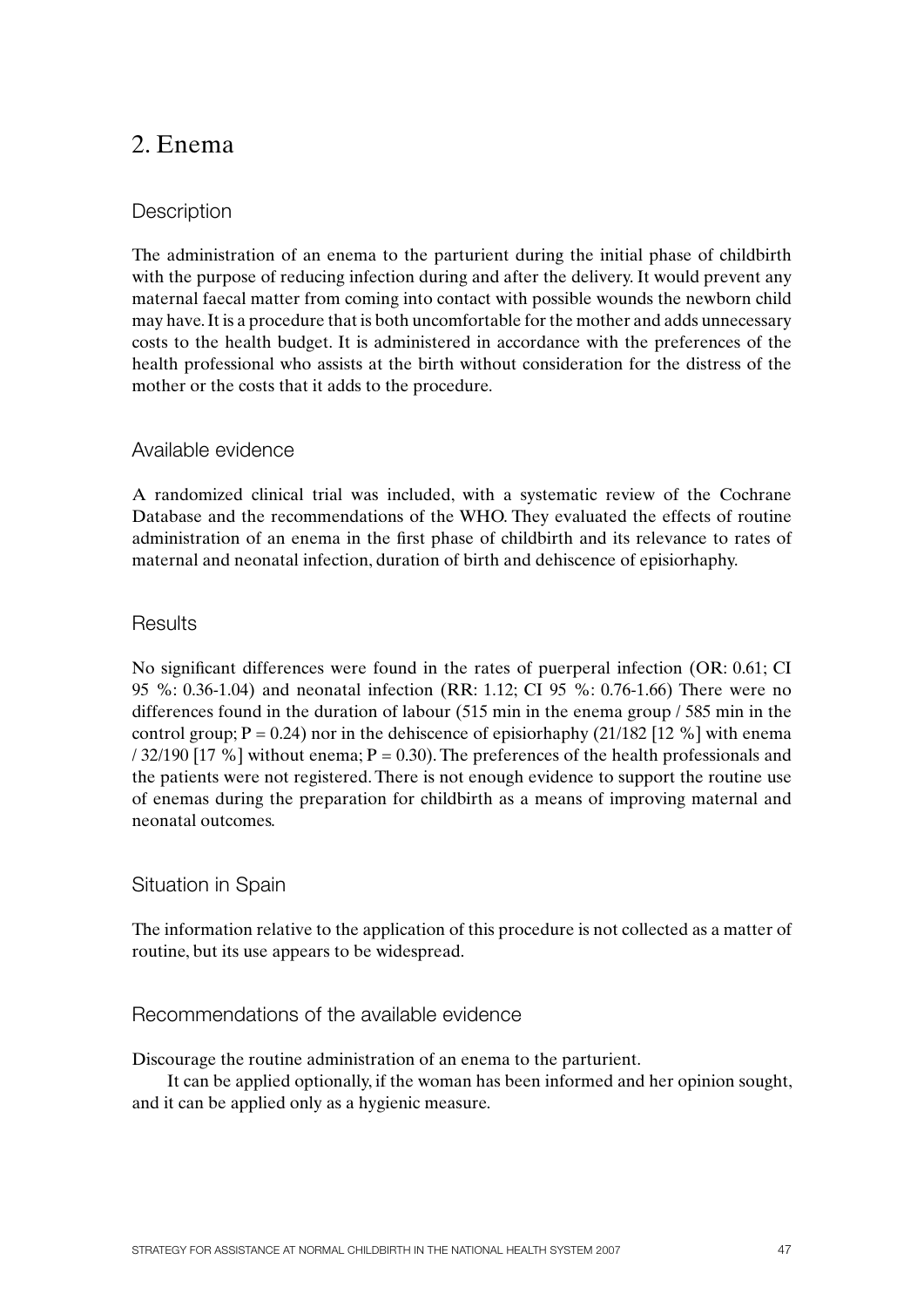#### References and links

- Cuervo LG, Bernal MP, Mendoza N. Effects of high volume saline enemas vs no enema during labour – The N-Ma Randomised Controlled Trial. Available on the URL: www. pubmedcentral.nih.gov/articlerender.fcgi?artid=1468428 [Consulted in November 2007].
- Cuervo LG, Rodríguez MN, Delgado MB. Effects of high volume saline enemas vs no enema during labour – The N-Ma Randomised Controlled Trial. BMC Pregnancy Childbirth. 2006; 6: 8.
- Cuervo LG, Rodríguez MN, Delgado MB. Enemas during labour. Cochrane Database of Systematic Reviews, Issue 3. The Cochrane Collaboration. John Wiley & Sons, Ltd., 2007.
- Department of Reproductive Health and Research, WHO. Care in Normal Birth; a practical guide. Geneva: World Health Organisation, 1999.
- • Maroto Navarro G,Sánchez Muros S,García Calvente MM.Atención al embarazo,parto y posparto en España (Assistance at pregnancy, birth and afterwards in Spain). Escuela Andaluza de Salud Pública (Andalusian School of Public Health). Granada, December 2006.
- WHO/RHR/HRP/RHL/3/00. The WHO Reproductive Health Library, Issue 4. Oxford: Update Software. World Health Organisation, 2001.

### 3. Accompaniment during the process

#### **Description**

The presence of a companion chosen by the parturient (partner, relative, friend) or by the medical personnel (midwife, doula, nurse) to accompany her continuously and provide personalised support during childbirth.

#### Available evidence

A systematic review of the Cochrane database was included, with the recommendations of the WHO and a review of publications that evaluated the effects of continuous and personalised support during pregnancy and birth on mothers and infants compared with standard assistance.

#### **Results**

Women who received continuous support were less likely to:

- Receive local analgesia/anesthesia (RR: 0.90; CI 95 %: 0.81-0.99)
- Receive any form of analgesia/anesthesia (RR: 0.87; CI 95 %: 0.79-0.96)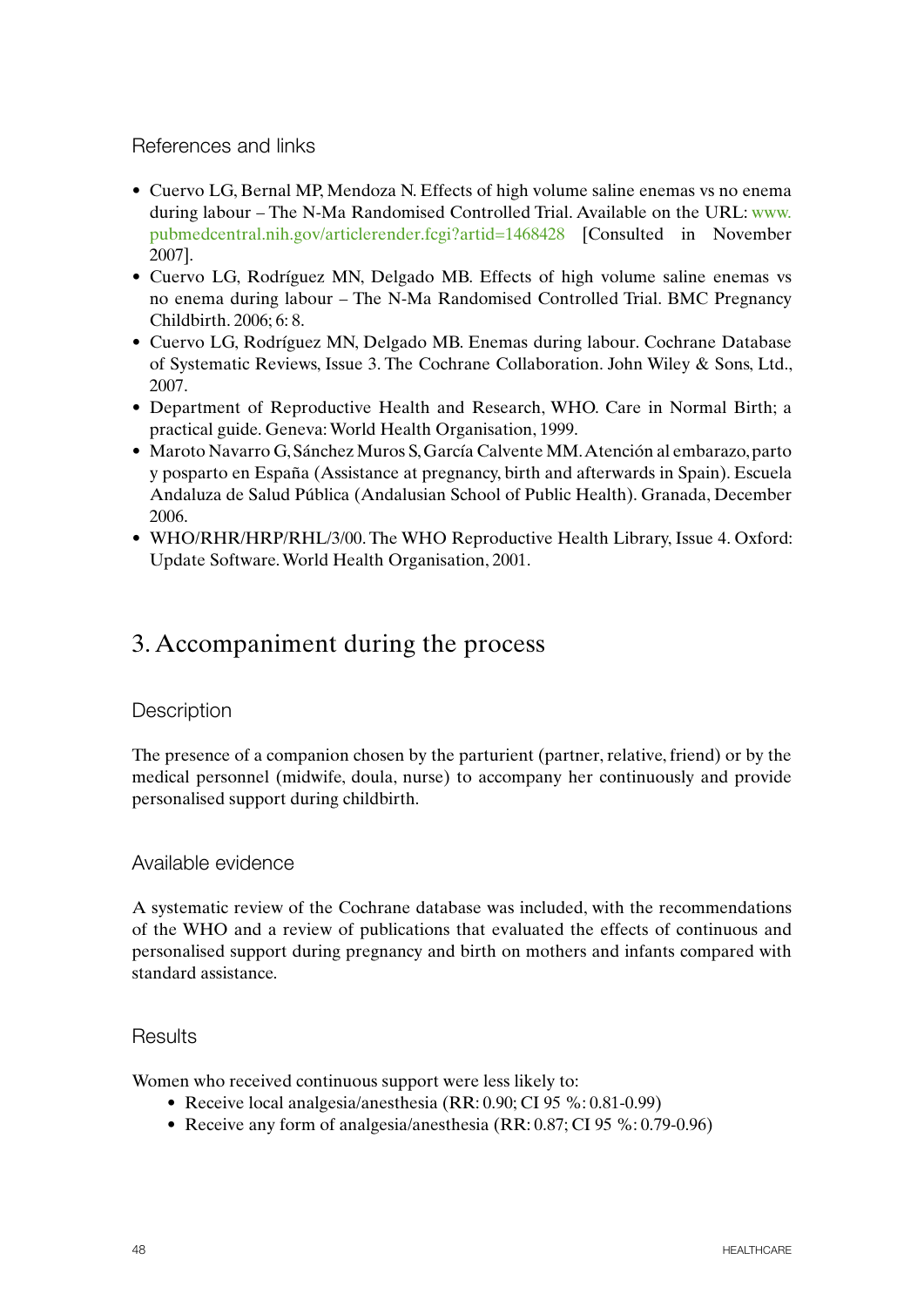- Have instrumental vaginal births  $(RR: 0.89; CI 95 \%: 0.83-0.96)$
- Have caesarean sections  $(RR: 0.90; CI 95 \%: 0.82-0.99)$
- Express dissatisfaction with their experience during childbirth (RR:  $0.73$ ; CI 95 %: 0.65-0.83)

Women who received continuous support during childbirth were **more** likely to:

• Have spontaneous vaginal births (RR  $1.08$ ; CI 95 %: 1.04-1.13)

Continuous accompaniment is not associated with a lower probability of

- Artificial oxytocin during labour (RR 0.94; CI 95 %: 0.83-1.06)
- Low Apgar score at 5 minutes (RR:  $0.81$ ; CI 95 %:  $0.56-1.16$ )
- Admission of the newborn infant into intensive care unit.  $(RR: 0.94; CI 95 \%$ : 0.82-1.09)

It has not been associated with a significant reduction in the period of labour (weighted mean difference -0.28; CI 95 %: -0.64-0.08). It has not been associated with a significant reduction in the probability of post-natal depression (RR 0.89; CI 95 %: 0.75-1.05).

In an analysis of sub-groups, continuous support during childbirth is associated with greater benefits if the companion does not form part of the hospital staff and is associated with the mother at an early stage. No adverse effects have been noted.

#### Situation in Spain

There is no systematic information available on the subject of accompaniment during childbirth.

#### **Controversy**

The spread of medicine and its institutions were determining factors in the initial separation of the family at the moment of childbirth. The physical structure of these institutions and hospital routine were established to meet the requirements of the medial profession rather than those of women in labour or their families. There is a clear contradiction between what our evidence indicates and the way in which medical assistance is organised. Accompaniment during childbirth forms an essential part of the strategy of humanizing assistance.

#### Recommendations of the available evidence

Permit and encourage all women, if they so desire, to seek support from companions during the process without interruption, enabling any companion to participate from the earliest possible moment.

Promote a policy within the institution that allows the mother-to-be to choose her companion freely from the people she knows and have their company during the whole birthing process.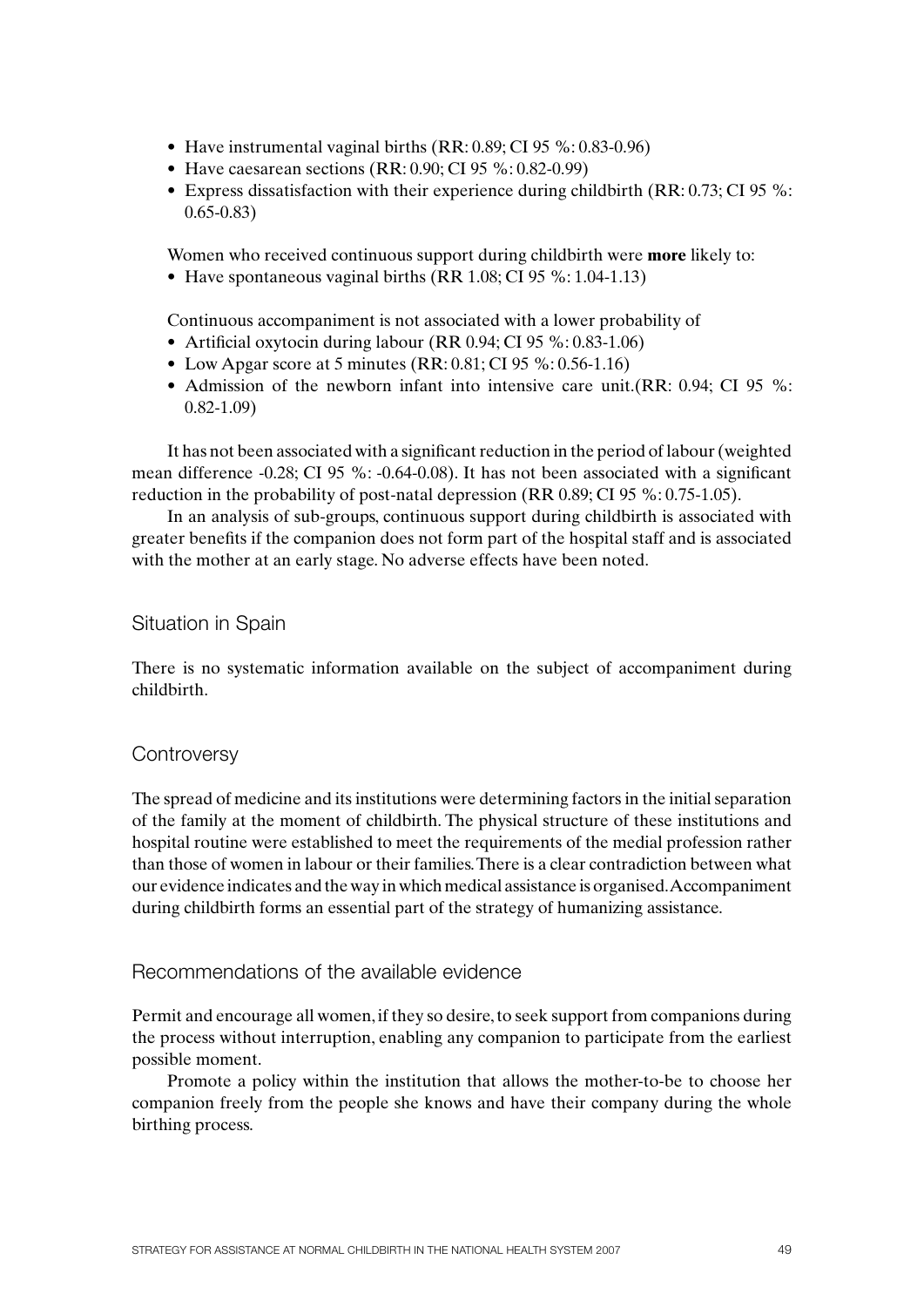#### References and links

- Brüggemann OM, Parpinelli MA, Duarte Osis MJ. Evidências sobre o suporte durante o trabalho de parto/parto: uma revisão da literatura (Evidence on support during labor and delivery: a literature review). Cad. Saúde Pública, Rio de Janeiro 2005 set-out; 21(5): 1316-1327.
- Hodnett ED, Gates S, Hofmeyr GJ, Sakala C. Continuous support for women during childbirth (Cochrane Review). The Reproductive Health Library, 10, 2007. Oxford: Update Software Ltd. Available on the URL: www.rhlibrary.com (Reprinted from The Cochrane Library, Issue 4, 2006. Chichester, UK: John Wiley & Sons, Ltd.): www. cochrane.org/reviews/en/ab003766.html [Consulted in November 2007].
- Wan Yim IP BN, M Phil, RN, RM. Relationships between partner's support during labour and maternal outcomes. Journal of Clinical Nursing 2000; 9: 265-272.

### 4. Period of dilation

#### **Evidence**

Systematic review of the Cochrane database, the WHO Reproductive Health Library, RCTs and recommendations of the WHO were included.

#### **Results**

Specific prenatal education to reduce the number of consultations for false alarms of onsets of labour. Number of consultations from women who received specific prenatal classes compared with those from women who received ordinary prenatal preparation. Average difference: 0.29; (CI 95 %: 0.47-0.11).

Continuous support throughout process. Women with support were less likely to require any kind of analgesic / anaesthetic (RR: 0.87; CI 95 %: 0.79-0.96). Have instrumental vaginal births (RR: 0.89; CI 95 %: 0.83-0.96). Have caesarean sections (RR: 0.90; CI 95 %: 0.82-0.99). They displayed a greater tendency to have spontaneous vaginal births (RR: 1.08; CI 95 %: 1.04-1.13).

Freedom of movement and positioning. During labour, women who chose to walk freely did not display any difference as regards the duration of labour (p: 0.83), need for oxytocics (p:  $0.25$ ), need for analgesics (p:  $0.59$ ), forceps (p:  $0.25$ ) or caesarean sections (p: 0.35), compared with those who remained prone.

Women who were in vertical or lateral positioning during the expulsive phase registered a reduction in the duration of this phase (average 4.29 minutes; CI 95 %: 2.95-5.64 minutes); reduction in assisted childbirth (RR: 0.84; CI 95 %: 0.73-0.98) and lower incidence of episiotomies (RR: 0.84; CI 95 %: 0.79-0.91), compared with those who were lying down or in the lithotomic position.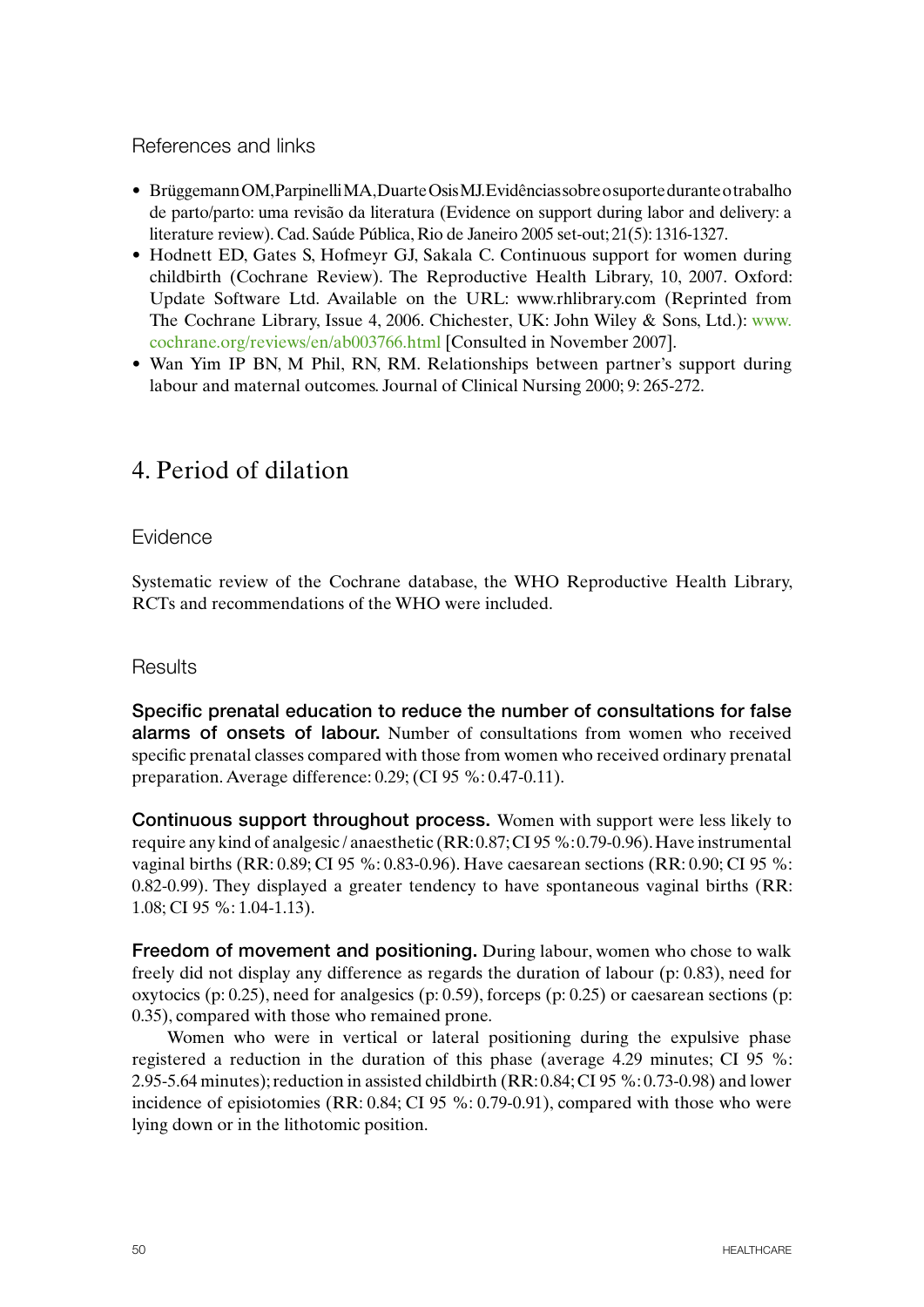Intake of liquids and food. Despite the lack of controlled studies, there is no indication in the available literature which supports the restriction of liquids and food during labour in order to prevent gastric aspiration. Only one study evaluated the probability of maternal death to be 7 out of 10 million births. The strict withholding of liquids and food from the mother for a prolonged period of time can lead to dehydration and ketosis, which could be prevented with a moderate intake.

Usefulness of the partograph<sup>2</sup> to predict the conditions of birth and the duration of labour. Spontaneous vaginal birth OR: 1.68 for primigravidas; OR 1.59 for multigravidas. Probability of instrumental vaginal birth OR: 0.67 for primigravidas; OR: 0.64 for multigravidas.

Amniotomy. Premature amniotomy vs. Spontaneous breaking of the sac Duration of labour: reduction 60-120 min. Caesarean section: OR: 1.26 (CI 95 %: 0.96-1.66). Cord pH and admission of newborn child in intensive care: no differences were observed. Use of oxytocin: OR: 0.79 (CI 95 %: 0.67-0.92).

Information and availability of different methods of analgesia. Epidural analgesia was associated with a greater reduction in pain (weighted mean difference [WMD] -2.60; CI 95 %: -3.82-1.38) and a greater risk of instrumental vaginal birth  $(RR: 1.38; CI 95$  %: 1.24-1.53) than in patients without epidural analgesia. There is no difference in the risk of caesarean section (RR: 1.07; CI 95 %: 0.93-1.23), long term pain in the lower back (RR: 1; CI 95 %: 0.89-1.12) and neonatal depression (RR: 0.70; CI 95 %: 0.44-1.10)

Monitoring. Efficiency and safety provided by routine electronic monitoring of the foetus during labour compared with intermittent auscultation of foetal heartbeat in low-risk pregnancies.

One systematic review which included thirteen randomized clinical trials compared the efficiency of routine monitoring during labour with intermittent auscultation in lowrisk pregnancies. It was noted that the only benefit of the use of routine monitoring was the reduction of neonatal convulsions, in cases where this was accompanied by the determination of the pH in scalp blood (RR: 0.51; CI 95 %: 0.32-0.82).

Monitoring during labour without the determination of the pH has no effect on perinatal morbidity, and no differences were found in: Apgar after one minute, admission to intensive care units, perinatal mortality or cerebral paralysis. The routine use of monitoring led to an increase in the rate of caesarean sections (RR: 1.41; CI 95 %: 1.23-1.61) and operative vaginal births (RR: 1.20; CI 95 %: 1.11-1.30).

In view of the increase in the rate of caesarean sections and operative vaginal births, and the lack of any impact on perinatal morbidity or mortality, the use of routine monitoring without determination of the pH in scalp blood is not justified for use as standard procedure compared with intermittent auscultation of foetal heartbeat.

<sup>2</sup> Use of the partograph. World Health Organization Handling of complications during pregnancy and childbirth. Guide for midwives\* and medical specialists. Department of reproductive health and associated research. Geneva: World Health Organization, 2002.

<sup>\*</sup>Midwives: includes men and women who exercise this profession (Federation of Spanish Midwives Associations FAME)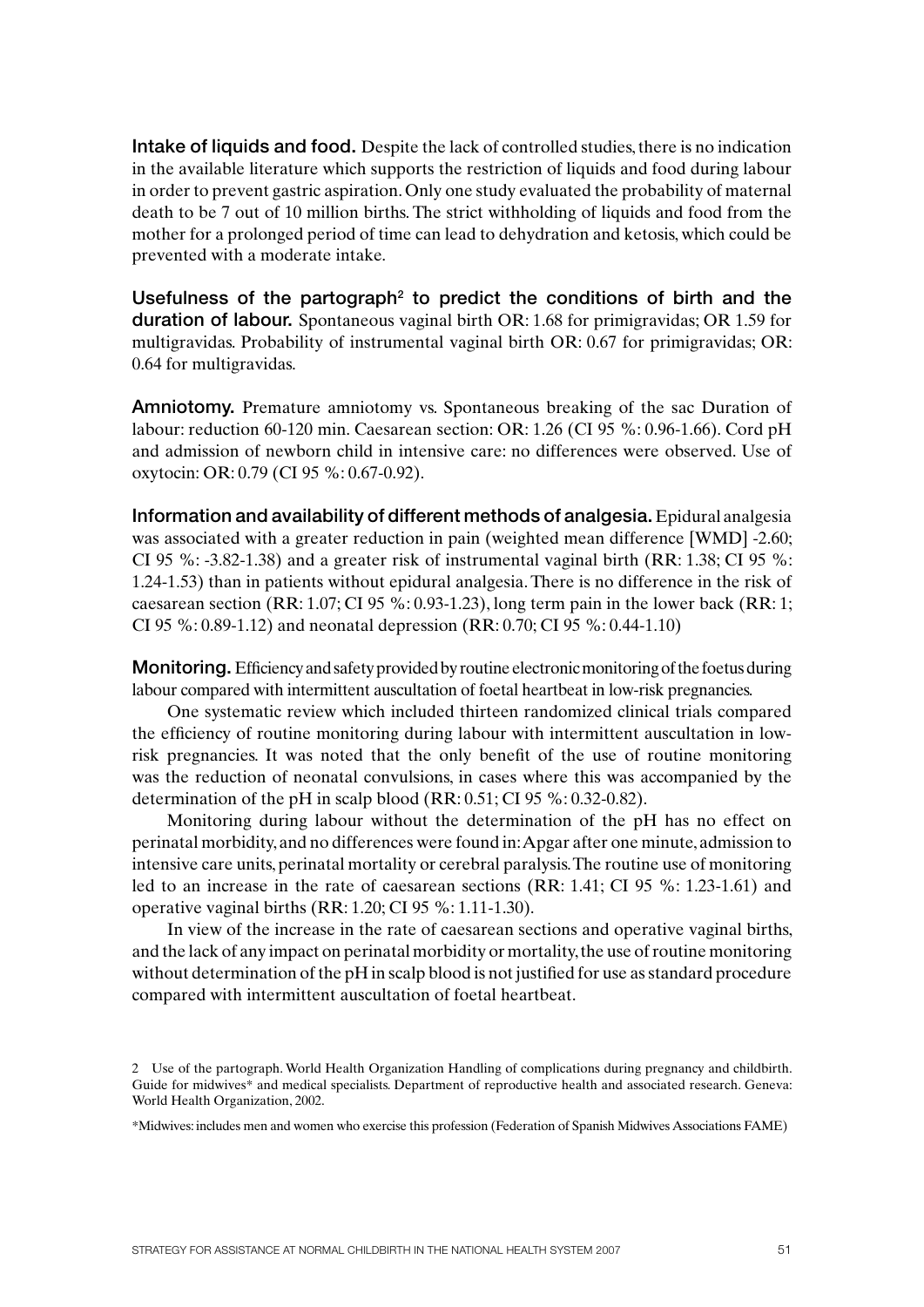#### Recommendations of the available evidence

Instruct the mother-to-be so that she can recognise the onset of true labour, thereby avoiding a number of consultations for false alarms.

Offer the patient support, in the physical, emotional and psychological aspects during the whole process, allowing the continuous presence of a companion chosen by the parturient.

Make it easier for the mother to move freely in accordance with her requirements and preferences, and enable her to adopt the posture she finds most comfortable.

Allow the moderate intake of sweetened liquids and light snacks. Do not apply intravenous hydration for all women in normal labour, as it limits their movements and comfort. Reserve parenteral hydration only for those mothers who are dehydrated, experience vomiting, require anaesthesia or other procedures that require intravenous application.

Monitor the progress of labour by using the partograph as an objective element for the management of the second phase.

Do not carry out early amniotomy as routine practice. This should be reserved for parturients with abnormal progress of labour according to the partograph.

Carry out monitoring of the foetal heartbeat during labour with intermittent auscultation of the heartbeats and only use continuous electronic cardiac monitoring in high-risk pregnancies or where there is abnormal progress of labour.

Reduce the number of vaginal examinations to the minimum required, recommending no more than one every three hours unless they are necessary.

#### References

- Anim-Somuah M, Smyth R, Howell C. Analgesia epidural versus no epidural o ninguna analgesia para el trabajo de parto (Epidural analgesia versus no epidural or no analgesia during labour) (Translated Cochrane Review). In: La Biblioteca Cochrane Plus, número 2, 2007. Oxford, Update Software Ltd. Available from: www.update-software.com (Translated from the Cochrane Library, 2007. Issue 2. Chichester, UK: John Wiley & Sons, Ltd.)
- Bloom SL, McIntire DD, et al. Lack of effect of walking on labor and delivery. The New England Journal of Medicine 1998; 339 (2): 76-79.
- Fraser WD, Turcot L, Krauss I, Brisson-Carrol G. Amniotomy for shortering spontaneous labour. (Systematic Review) Cochrane Database of Systematic Reviews 2002. Issue 1.
- Hodnett ED, Gates S, Hofmeyr G J, Sakala C. Continuous support for women during childbirth (Cochrane Review). The Reproductive Health Library, Issue 10, 2007. Oxford: Update Software Ltd. Available on the URL: www.rhlibrary.com (Reprinted from The Cochrane Library, Issue 4, 2006. Chichester, UK: John Wiley & Sons, Ltd.) Available on the URL: www.cochrane.org/reviews/en/ab003766.html [Consulted in November 2007].
- Lauzon L, Hodnett ED. Antenatal education for self-diagnosis of the onset of active labour at term. Cochrane Review. The Cochrane Library, Issue 2, 2002. Oxford Update Software. Available on the URL: www.cochrane.org/reviews/en/ab000935.html [Consulted in November 2007].
- Lavender, T, Wallymahmed, AH, Walkinshaw SA. Managing labor using partograms with different action lines: a prospective study of women views. Birth 1999; 26: 89-96.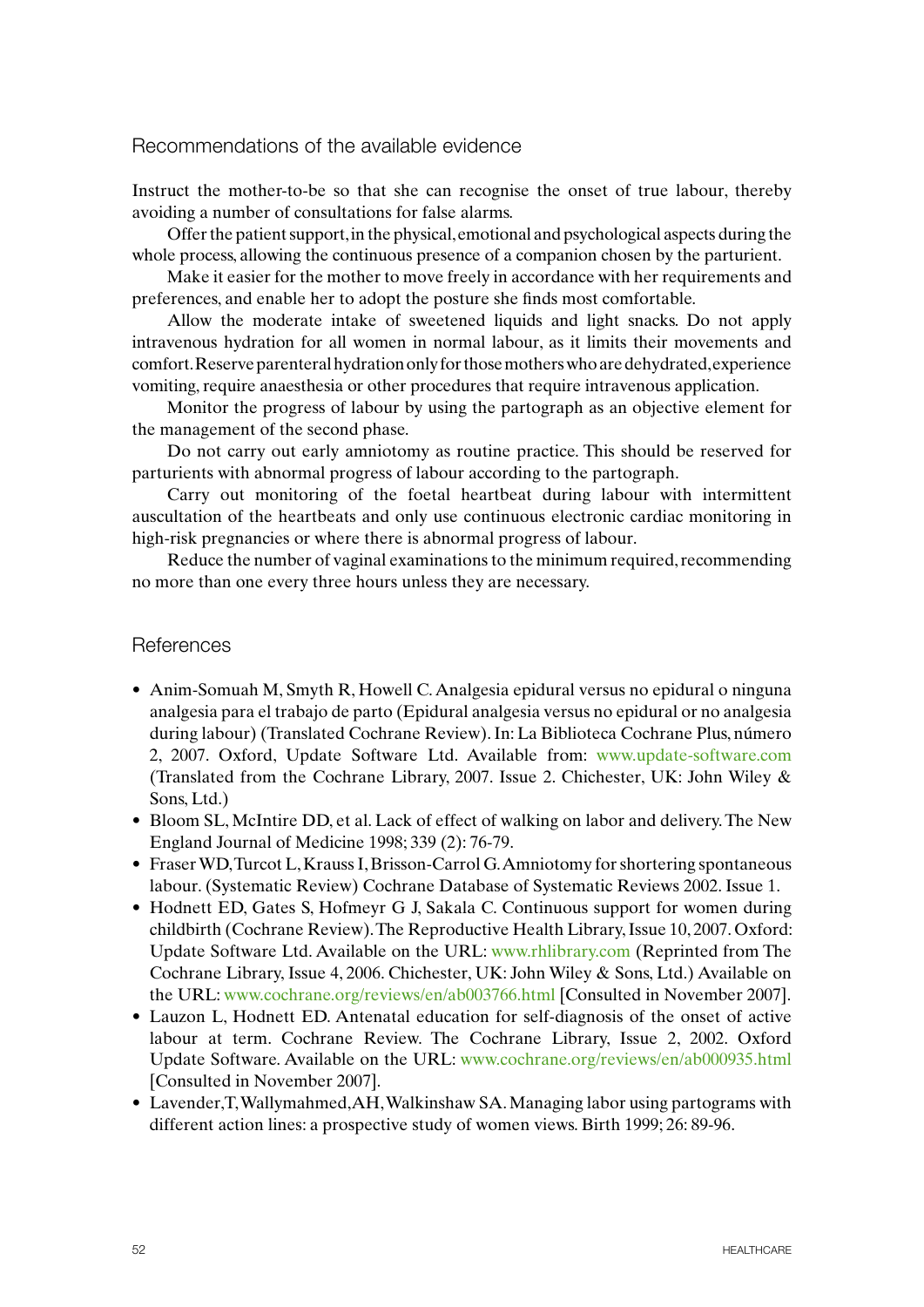- Rosen MA. Nitrous oxide for relief of labor pain: a systematic review. Am J Obstet Gynecol 2002 May; 186 (5 Suppl Nature): S110-26.
- Sleutel M, Golden S, Sherrod RN. Fasting in labor: relic or requirement. Journal of Obstetric, Gynecologic & Neonatal Nursing 1999; 28 (5): 507-512.
- Smith CA, Collins CT, Cyna AM, Crowther CA. Tratamientos complementarios y alternativos para el manejo del dolor durante el trabajop del parto (Complementary and alternative treatments for pain management during labour) (Translated Cochrane Review). La Biblioteca Cochrane Plus, número 2, 2007. Oxford, Update Software Ltd. Available from: www.update-software.com. (Translated from The Cochrane Library, 2007, Issue 2. Chichester, UK: John Wiley & Sons, Ltd.). Available on the URL: www. update-software.com/AbstractsES/AB003521-ES.htm [Consulted in November 2007].
- Thacker SB, Stroup D, Chang M. Continuous electronic heart rate monitoring for fetal assessment during labor (Cochrane Review). The Cochrane Library, 2. Oxford: Update Software, 2001.
- World Health Organisation. Maternal and Safe Motherhood Programme. World Health Organisation partograph in management of labour. Lancet 1994; 343: 1399-1404.

### 5. Pain management during birth

#### **Description**

Pharmacological and non pharmacological methods of pain relief during childbirth have been described.

The most widespread and most studied method of pain relief is epidural analgesia. This consists of the blockage of the central nervous system by means of a local anaesthetic near the pain transmitting nerves of the lumbar region, for relief of pain during childbirth. Some countries use the administration of inhaled 50 % nitrous oxide as an alternative to this blockage. Other non-pharmacological methods have been studied, such as: company and support, immersion in water, acupuncture, massage and rubber balls.

#### Available evidence

RCTs and systematic reviews of the Cochrane database which analysed the effects of different methods of analgesia during childbirth for mothers and children were evaluated.

#### **Results**

One systematic review evaluated all the different varieties of epidural analgesia (including the combination of spinal-epidural) for the mother and the child, in comparison with any other form of pain relief which did not involve regional blockage, or with no relief during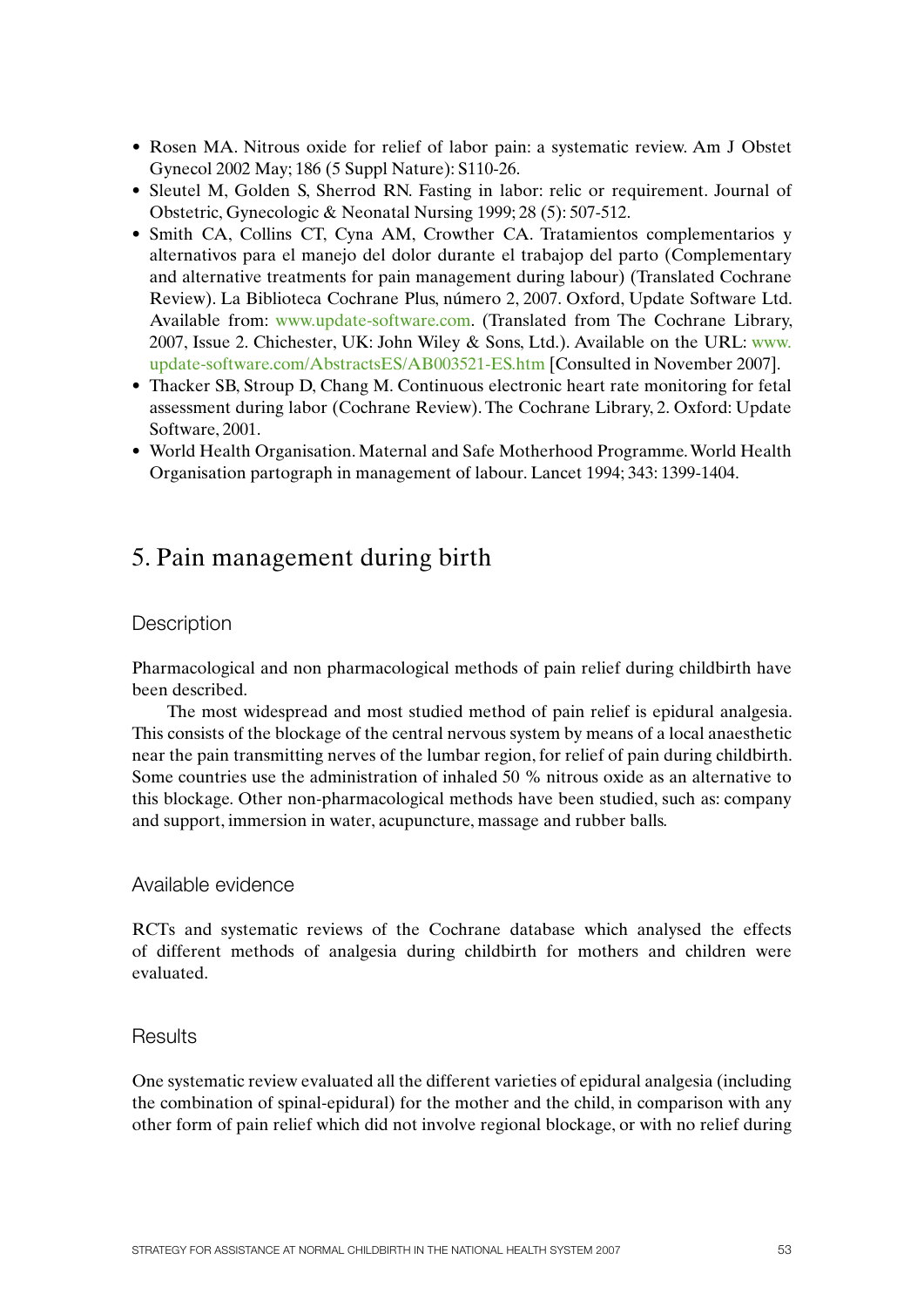labour and childbirth. Epidural analgesia was associated with a greater reduction in pain (weighted mean difference [WMD] -2.60; CI 95 %: -3.82-1.38) than in the other groups.. Epidural analgesia was also associated with a greater risk of instrumental vaginal birth (RR: 1.38; CI 95 %: 1.24-1.53).

There is no difference in the risk of caesarean section (RR: 1.07; CI 95 %: 0.93-1.23), long term pain in the lower back (RR: 1; CI 95 %: 0.89-1.12) and neonatal depression (RR: 0.70; CI 95 %: 0.44-1.10). One RCT evaluated the effectiveness of combined epidural and spinal analgesia against the inhalation of nitrous oxide. The analgesic effect was far greater in the epidural group than the nitrous oxide group  $(P<0.01)$ . The rate of instrumental birth was greater in the epidural group than the control group (P<0.01). The rate of caesarean sections was greater in the nitrous oxide group than the epidural group.

Epidural analgesia appears to be the most effective method of pain relief during childbirth. However, women who use this method have a higher risk of undergoing instrumental birth. Nitrous oxide is not a powerful analgesic during childbirth, but it appears to be safe for both parturient and newborn child. Women who receive treatment with nitrous oxide should be provided with a pulse oxymeter and the additional application of local anaesthetic in case it be necessary to perform an episiotomy.

The benefit of having a companion near during childbirth has been proven with the need for any kind of analgesia/anaesthesia (RR: 0.87; CI 95 %: 0.79-0.96).

There is little evidence founded among clinical studies to study the effectiveness of nonpharmacological methods. Few of these complementary treatments have been subjected to adequate scientific study. There appears to be evidence to indicate that immersion in water during dilation reduces the need for analgesia (OR: 0.84; CI 95 %: CI 0.71-0.99) and the registration of maternal pain (OR: 0.23; CI 95 %: 0.08-0.63), without adverse effects on the duration of labour, surgical labour or neonatal results. The effects of immersion in water during pregnancy or childbirth are unclear. One essay analyses childbirth in water, but it is too small to determine the results for the women or the newborn children.

Acupuncture and hypnosis can contribute to pain relief during labour, but further research is required into these complementary treatments. There is not enough evidence of the benefits of music, massage, relaxation, uniform sound, acupressure or aromatherapy, nor any evidence of the effectiveness of massage or other complementary treatments (for example, the use of rubber balls).

#### Situation in Spain

There is no information in the Health Information System. Epidural anaesthesia has been encouraged, and the desired objective is for its use in 100 % of births. At present, it is the most widely-used analgesic.

#### Recommendations of the available evidence

Ensure that women are informed beforehand of the different methods of pain relief, their benefits and potential risks. Do not apply analgesia as standard, offer women the choice of method, if they desire it.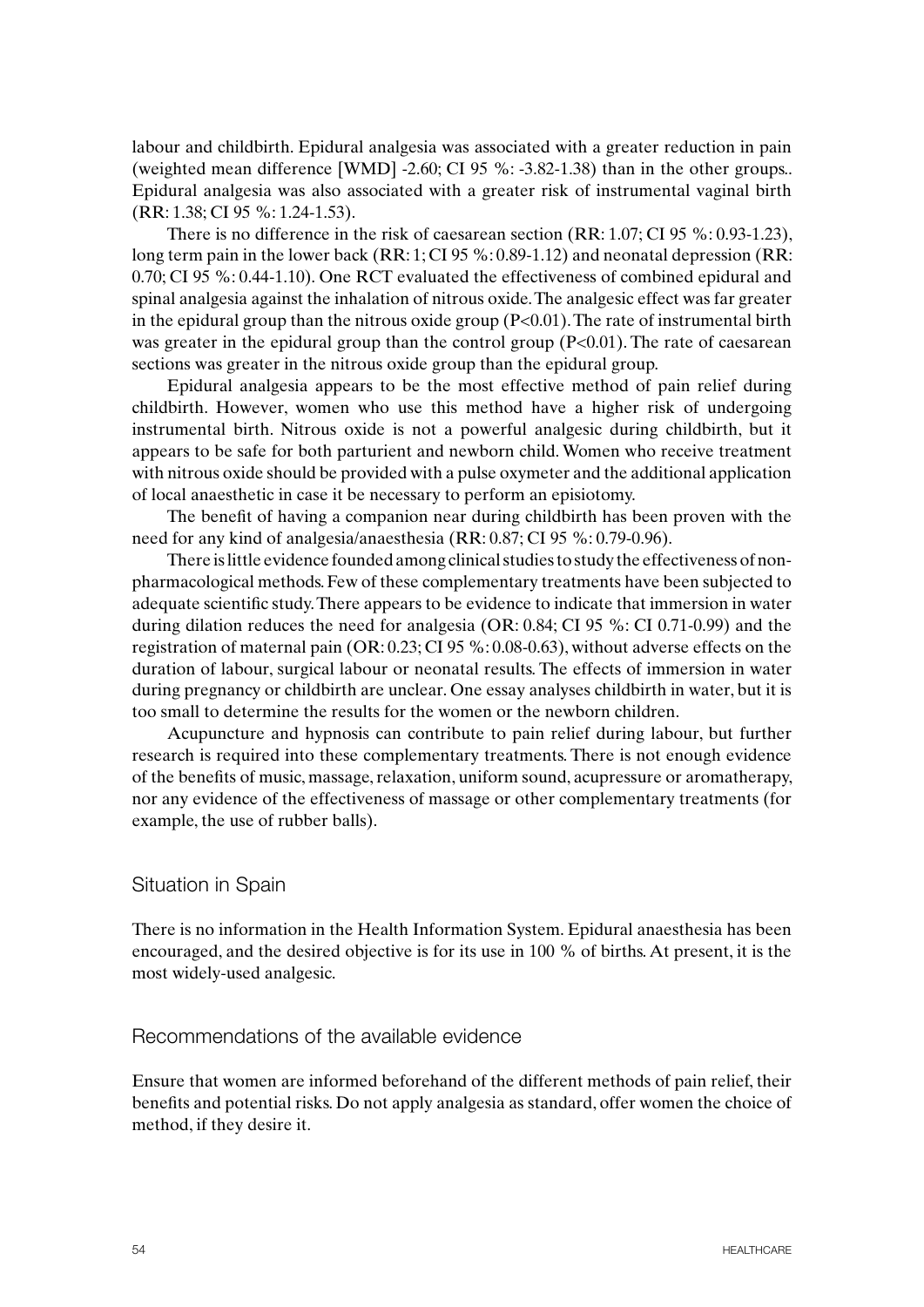Allow women to be accompanied during labour and childbirth.

Those women who do not wish to use pharmaceuticals during labour should be informed about the available evidence regarding non-pharmacological methods.

#### References and links

- Anim-Somuah M, Smyth R, Howell C. Epidural analgesia versus no epidural or no analgesics in labour (Translated Cochrane Review). In: La Biblioteca Cochrane Plus, número 2, 2007. Oxford, Update Software Ltd. Available from: www.update-software. com. (Translated from The Cochrane Library, 2007, Issue 2. Chichester, UK: John Wiley & Sons, Ltd.). Available on the URL: www.update-software.com/AbstractsES/AB00331- ES.htm [Consulted in November 2007].
- Cepeda MS, Carr DB, Lau J, Alvarez H. Música para el alivio del dolor (Music for pain relief) (Translated Cochrane Review). In: La Biblioteca Cochrane Plus, 2, 2007. Oxford: Update Software Ltd. Available from: www.update-software.com. (Translated from The Cochrane Library, 2007, Issue 2. Chichester, UK: John Wiley & Sons, Ltd.). Available on the URL: www.update-software.com/abstractsES/ab004843-ES.htm [Consulted in November 2007].
- • Cluett ER, Nikodem VC, McCandlish RE, Burns EE. Inmersión en agua para el embarazo, trabajo de parto y parto (Immersion in water during pregnancy, labour and delivery) (Translated Cochrane Review). In: La Biblioteca Cochrane Plus, número 2, 2007. Oxford, Update Software Ltd. Available on the URL: www.update-software. com. (Translated from The Cochrane Library, 2007, Issue 2. Chichester, UK: John Wiley & Sons, Ltd.). Available on the URL: www.cochrane.org/reviews/es/ab000111.html [Consulted in November 2007].
- • Gagnon AJ. Educación individual o en grupo para el parto y la paternidad (Individual or group education for childbirth and paternity) (Translated Cochrane Review). In: La Biblioteca Cochrane Plus, número 2, 2007. Oxford, Update Software Ltd. Available from: www.update-software.com. (Translated from The Cochrane Library, 2007, Issue 2. Chichester, UK: John Wiley & Sons, Ltd.). Available on the URL: www. update-software.com/AbstractsES/AB002869-ES.htm, www.update-software.com/scripts/ clibng/usauth.cgi?Product=CLIBPLUS&URLID=2&docID=CD002869-ES [Consulted in November 2007].
- Hodnett ED, Gates S, Hofmeyr GJ, Sakala C. Continuous support for women during childbirth (Cochrane Review). The Reproductive Health Library, 10, 2007. Oxford: Update Software Ltd. Available on the URL: www.rhlibrary.com (Reprinted from The Cochrane Library, Issue 4, 2006. Chichester, UK: John Wiley & Sons, Ltd.) www.cochrane.org/reviews/en/ab003766.html [Consulted in November 2007].
- Hughes D, Simmons SW, Brown J, Cyna AM. Analgesia espinal y epidural combinadas versus analgesia epidural en el trabajo de parto (Combined spinal and epidural analgesia versus epidural analgesia during labour) (Translated Cochrane Review). In: La Biblioteca Cochrane Plus, 2, 2007. Oxford, Update Software Ltd. Available from: www.update-software.com. (Translated from The Cochrane Library, 2007, Issue 2. Chichester, UK: John Wiley & Sons, Ltd.). Available on the URL: www.update-software. com/abstractsES/AB003401-ES.htm, www.update-software.com/scripts/clibng/usauth.c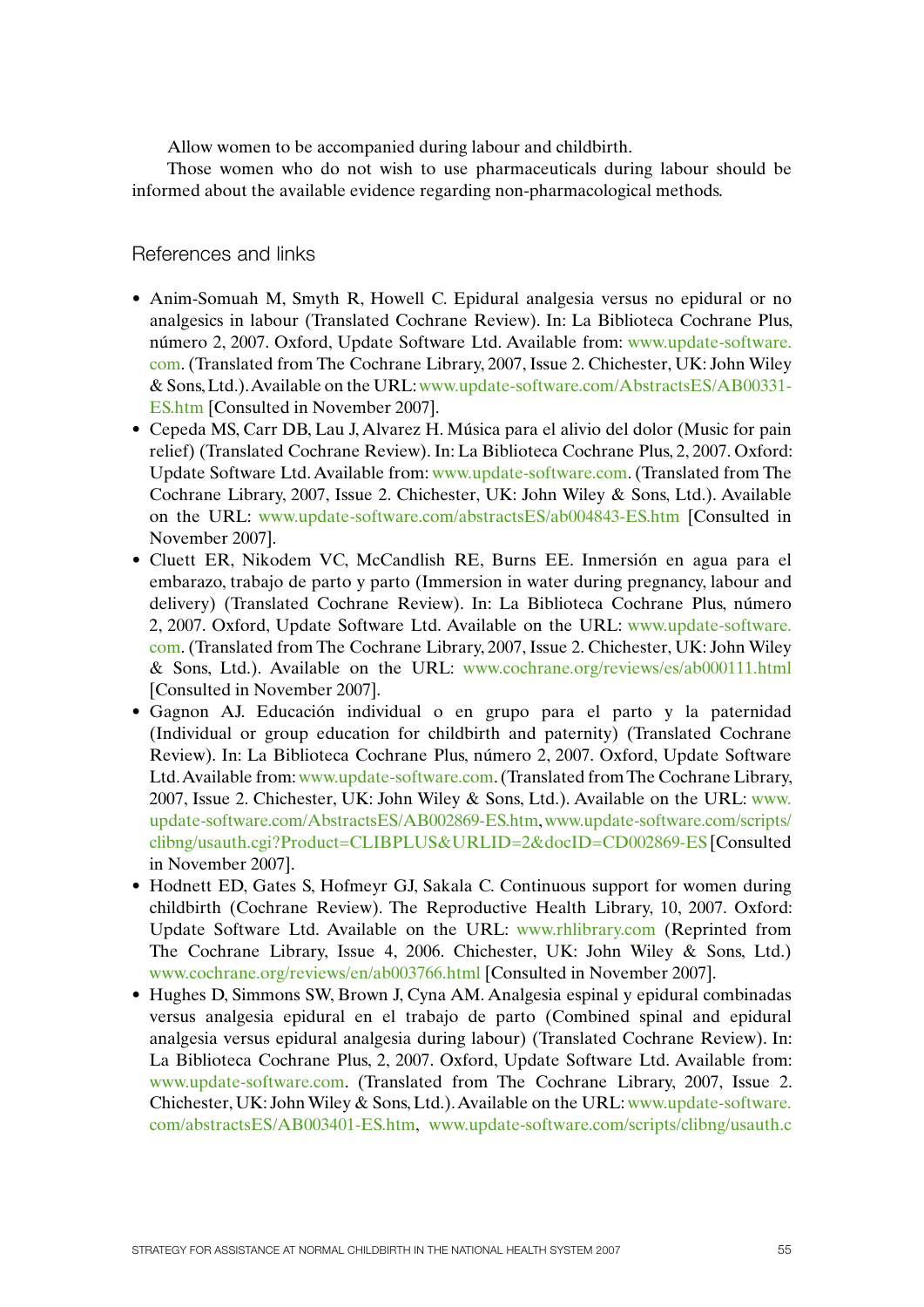gi?Product=CLIBPLUS&URLID=2&docID=CD003401-ES [Consulted in November 2007].

- Ji X, Qi H, Liu A. Clinical study on labor pain relief using the combined spinal-epidural analgesia and inhaling nitrous oxide. Zhonghua Fu Chan Ke Za Zhi 2002; Jul, 37 (7): 398-401.
- • Maroto Navarro G,Sánchez Muros S,García Calvente MM.Atención al embarazo,parto y posparto en España (Assistance at pregnancy, birth and afterwards in Spain). Escuela Andaluza de Salud Pública (Andalusian School of Public Health). Granada, December 2006.
- Rosen MA. Nitrous oxide for relief of labor pain: a systematic review. Am J Obstet Gynecol 2002; May, 186 (5 Suppl Nature): S110-126.
- Smith CA, Collins CT, Cyna AM, Crowther CA. Tratamientos complementarios y alternativos para el manejo del dolor durante el trabajo de parto (Complementary and alternative treatments for pain management during labour) (Translated Cochrane Review) In: The Cochrane Library, 2007 Issue 2, 2007. Oxford, Update Software Ltd. Available from: www.update-software.com. (Translated from The Cochrane Library, 2007, Issue 2. Chichester, UK: John Wiley & Sons, Ltd.)
- Ternov K, Nilsson M, Löfberg L, Algotsson L, Akeson J. Acupuncture for pain relief during childbirth. Acupunct Electrother Res 1998; 23 (1): 19-26.
- • Torvaldsen S, Roberts CL, Bell JC, Raynes-Greenow CH. Interrupción de la analgesia epidural tardía durante el parto para la disminución de los resultados de parto adversos relacionados con la analgesia epidural (Interruption of epidural analgesia at a later stage of birth to reduce the adverse effects related with epidural analgesia) (Translated Cochrane Review). In: La Biblioteca Cochrane Plus, número 2, 2007. Oxford, Update Software Ltd. Available from: www.update-software.com. (Translated from The Cochrane Library, 2007, Issue 2. Chichester, UK: John Wiley & Sons, Ltd.). Available on the URL: www.update-software.com/abstractsES/AB004457-ES.htm, http://212.169.42.7/ newgenClibPlus/ASP/viewsingledocument.asp?authcode=27296727432592136&docID =CD004457-ES [Consulted in November 2007].

### 6. Maternal positioning during the expulsive phase

#### **Description**

The posture adopted by the parturients during the expulsive phase is strongly influenced by the cultural standards which have been adapted to the needs of the health professionals and the restrictions imposed by medical procedures, which limit the postural options available to women. The positioning of parturients on their backs or inclined backwards is widely used, and it is argued that this posture allows the doctor rapid access to the maternal abdomen and makes the procedures easier. There is controversy concerning the advantages and disadvantages of the vertical position (sitting, crouching, kneeling or squatting) compared with the supine or with lithotomy during the expulsive phase.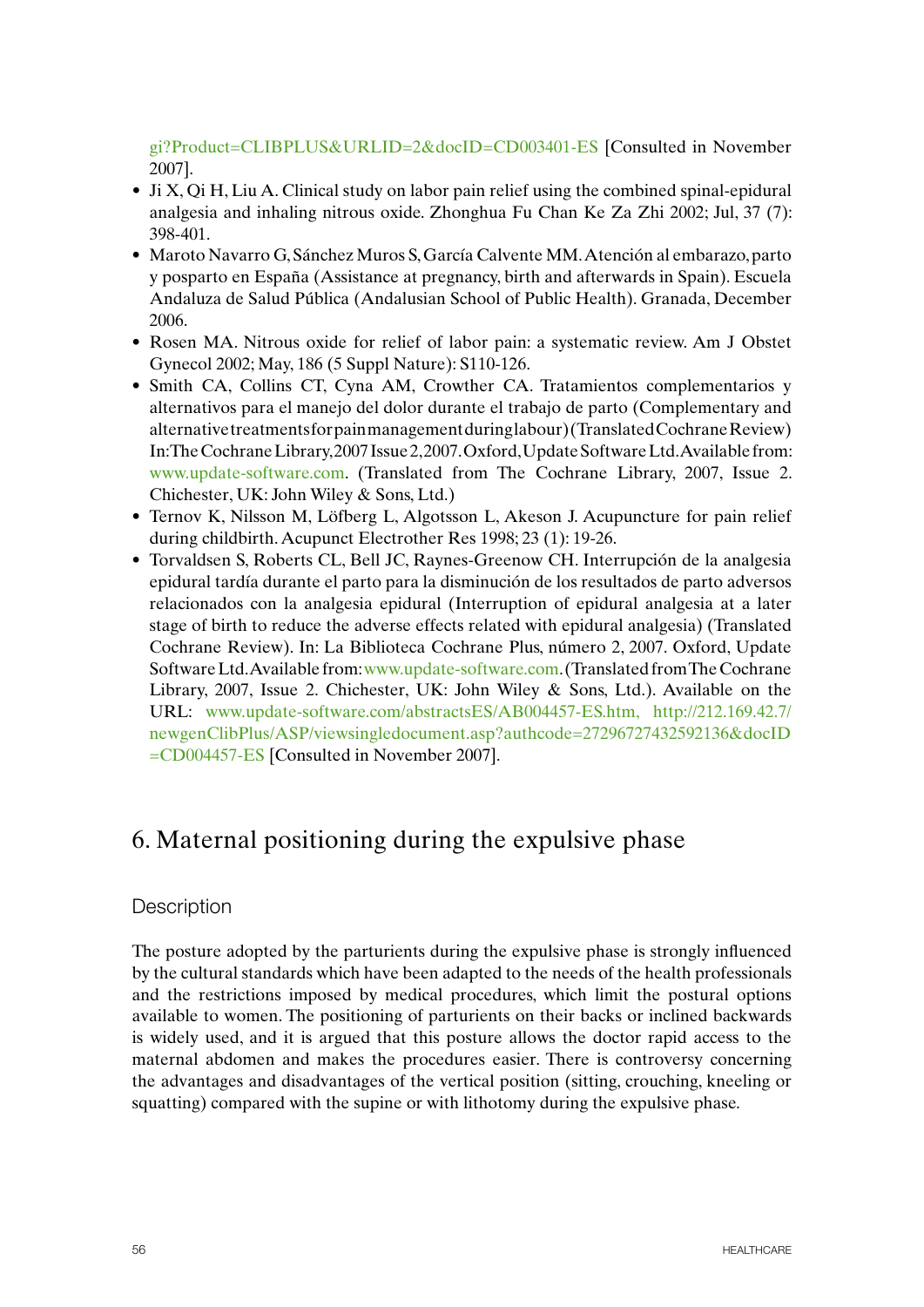#### Available evidence

One systematic review of the Cochrane Database and recommendations from the WHO were included which evaluated the benefits and risks of different maternal positioning during labour. Clinical investigations comparing different positioning adopted by the parturients and comparing them with the prone position were evaluated. In general, the quality of the methodology employed in the 19 clinical trials included in the review was deficient, and as a result, the conclusions cannot be said to be definitive.

#### **Results**

The women who were assigned to the group allowed to adopt any vertical or lateral position as opposed to lying on their backs or the lithotomic position reported the following benefits:

- Shortening of the expulsive phase (average 4.29 minutes; CI 95 %: 2.95-5.64) minutes)
- Slight reduction in assisted births (RR: 0.84; CI 95 %: 0.73-0.98)
- Fewer episiotomies (RR:  $0.84$ ; CI 95 %:  $0.79-0.91$ )

The same comparison revealed the following disadvantages:

- Increase in second-degree perineal lacerations  $(RR: 1.2; CI 95 %: 1.09-1.39)$ .
- Greater risk of blood loss of over 500 ml based on estimate (RR: 1.68; CI 95 %: 1.32-2.15).
- Only one clinical study indicated that fewer women reported intense pain during childbirth (RR: 0.73; CI 95 %; 0.60-0.90), and there were fewer abnormal patterns registered in the foetal cardiac rhythm (RR: 0.28; CI 95 %: 0.08-0.98)
- No significant differences were demonstrated for:
	- Use of analgesia or anaesthesia during the expulsive phase (RR: 0.97; CI 95%: 0.93-1.02)
	- Caesarean sections (RR: 0.87; CI 95 %: 0.52-1.45)
	- Third or fourth degree perineal lacerations (RR: 0.91; CI 95 %: 0.31-2.68)
	- Need for blood transfusions (RR: 1.66; CI 95 %: 0.70-3.94)
	- Manual delivery (RR: 1.71; CI 95 %: 0.86-3.39)

Despite being evaluated in few of the studies, there were no differences noted for: unpleasant experience during birth, lack of satisfaction with the expulsive phase of labour, admission to neonatal intensive care units and perinatal mortality.

#### Situation in Spain

In Spain the habitual position is that of the mother lying supine on her back or in lithotomic position, due to the preferences of the medical staff.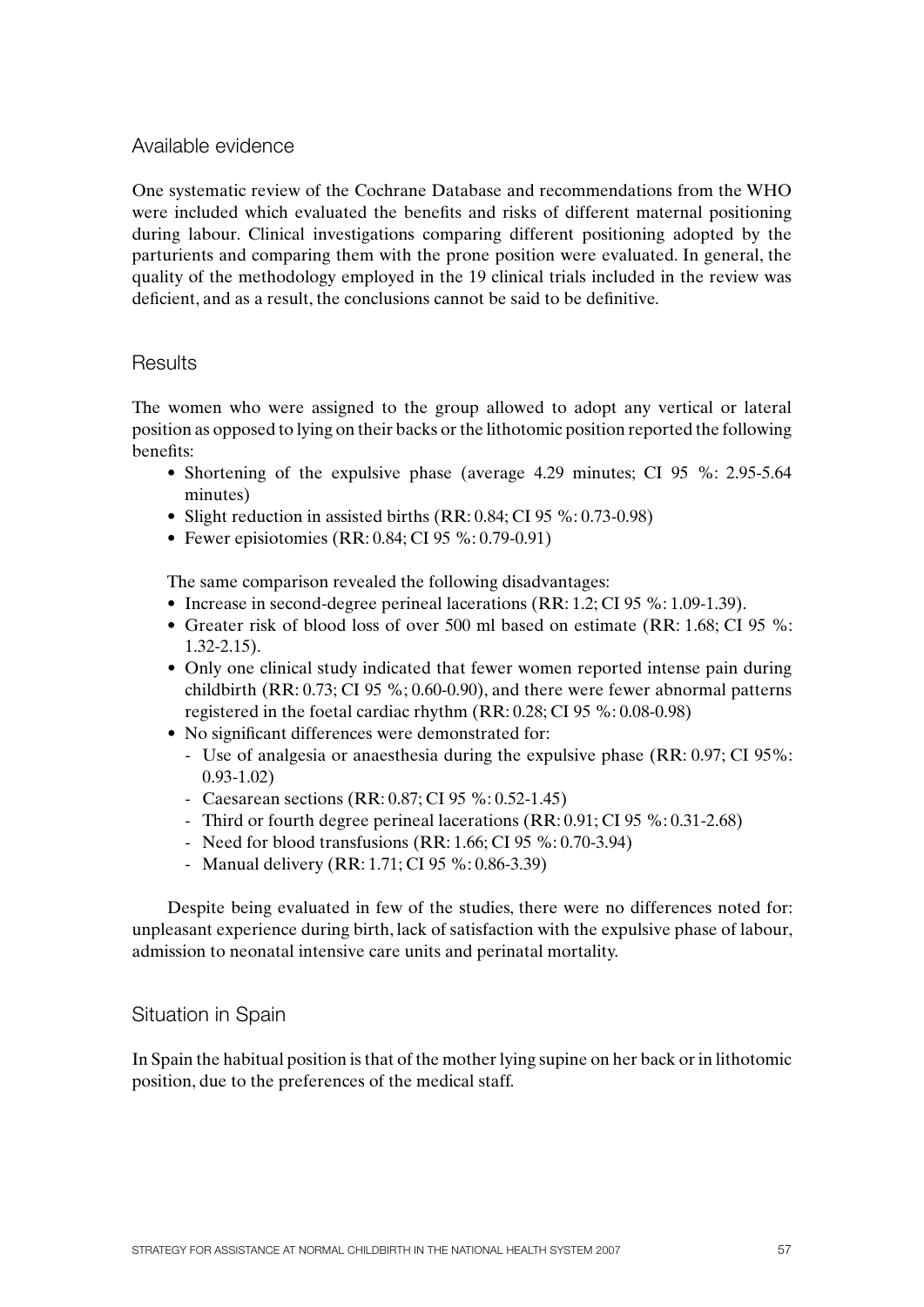### Recommendations of the available evidence

Given that the published results available cannot be relied upon, and until more reliable data is provided by more rigorous clinical studies, the recommendations should be regarded as tentative:

Bearing in mind the potential benefits, it is recommended that:

- Women should be encouraged to take informed decisions about the posture that they consider most comfortable.
- They should decide freely which position they adopt during the expulsive phase.
- Train the medical personnel present at the birth to assist in the different positions.
- Investigate women's perceptions.
- Investigate the factors which influence in choosing the posture.

#### References and links

- Gupta JK, Hofmeyr GJ. Positioning during the expulsive phase of labour of women without epidural anaesthesia. The Reproductive Health Library, 9. Oxford: Update Software Ltd., 2006. Available on the URL: www.rhlibrary.com. (The Cochrane Library, Issue 1, 2006. Chichester, UK: Jonn Wiley & Sons, Ltd.) [Consulted: 23rd November 2007].
- Soong B, Barnes M. Maternal Position at Midwife-Attended Birth and Perinatal Trauma: Is there an association? Birth 2005; September: 32-33.

## 7. Episiotomy

#### **Description**

Incision of the perineum performed in the moment of birth in order to prevent more severe perineal laceration. Its use as a routine or systematic practice has been called into question.

#### Available evidence

Two systematic reviews of the Cochrane Database, the Agency for Healthcare Research and Quality (AHRQ) and the recommendations of the World Health Organisation (WHO) were evaluated. They studied the effects of restricted use of episiotomy and established comparisons with its routine application during vaginal delivery and its influence on the mother in postpartum recovery.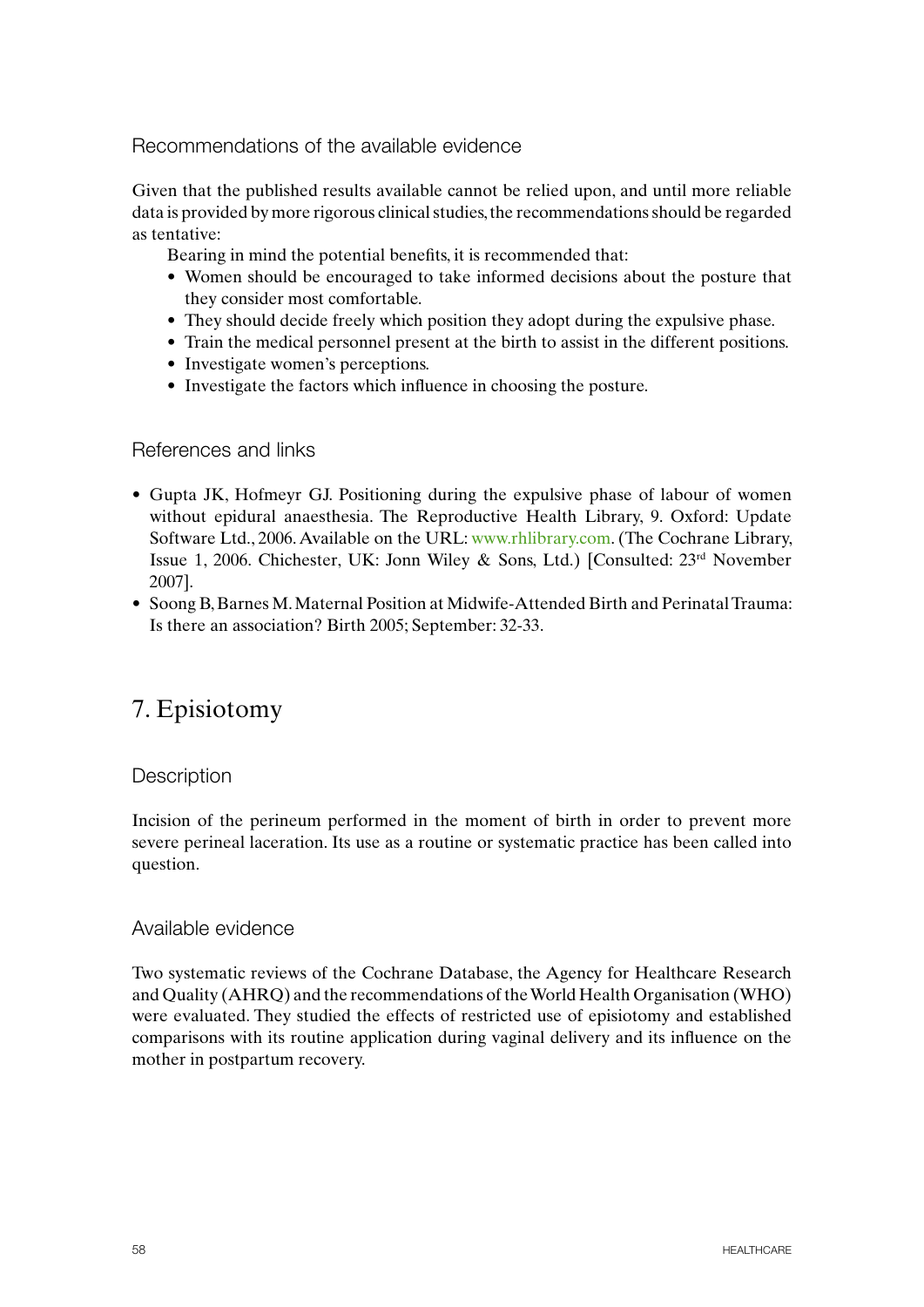#### **Results**

The group with selective episiotomy was associated with a reduced risk of posterior perineal traumatism (RR: 0.88; CI 95 %: 0.84-0.92); reduced need for suture (RR: 0.74; CI 95 %: 0.71-0.77) and fewer complications in healing (RR: 0.69; CI 95 %: 0.56-0.85).

Restrictive use of episiotomy was associated with a greater risk of anterior perineal trauma (RR: 1.79; CI 95 %: 1.55-2.07). There were no differences noted in the risk of serious vaginal or perineal trauma (RR: 1.11; CI 95 %: 0.83-1.50); dyspareunia (RR: 1.02; CI 95 %: 0.90-1.16); urinary incontinence (RR: 0.98; CI 95 %: 0.79-1.20), or measures related with severe pain.

The results were similar when the restrictive practice of medio-lateral episiotomy were compared with those of midline episiotomy. Medium quality evidence suggests that it is more beneficial to leave first-degree lacerations or minor cuts in the skin of the perineum unsutured.

If an episiotomy was performed, or if repairs are required, there is evidence to indicate that a continuous suture with absorbable synthetic material is associated with less pain than a suture consisting of separate stitches and non-synthetic material (OR: 0.62; CI 95 %: 0.54-0.71) and a reduced need for analgesia (OR: 0.63; CI 95 %: 0.52-0.77) in the short term. There is no difference in long-term dyspareunia

The quality of the evidence relative to long-term after effects is deficient as regards faecal and urinary incontinence, pelvic floor function and sexual function. It is consistent, however, in demonstrating the absence of any benefit in the short term from its use.

#### Situation in Spain

The analysis by Autonomous Community shows a range that extends from 33 % to 73 % (fig. 16). The variability analysis reveals a wide interquartile range among the autonomous communities (maximum of 48 % and minimum of 11 %) (fig. 17). The differences noted can be explained in part by the variation in the policies used in registers for this practice in different centres.

#### **Controversy**

Despite the abundant evidence available that reports the benefits of a restrictive episiotomy policy, the procedure is still being used in a significant proportion of births, and there is no shared criteria, as the wide variations demonstrate. Better quality information is necessary in order to monitor this practice.

#### Recommendations of the available evidence

- Promote a policy of selective episiotomy.
- Do not suture smaller tears or minor cuts.
- When necessary, perform continuous sutures with absorbable synthetic material.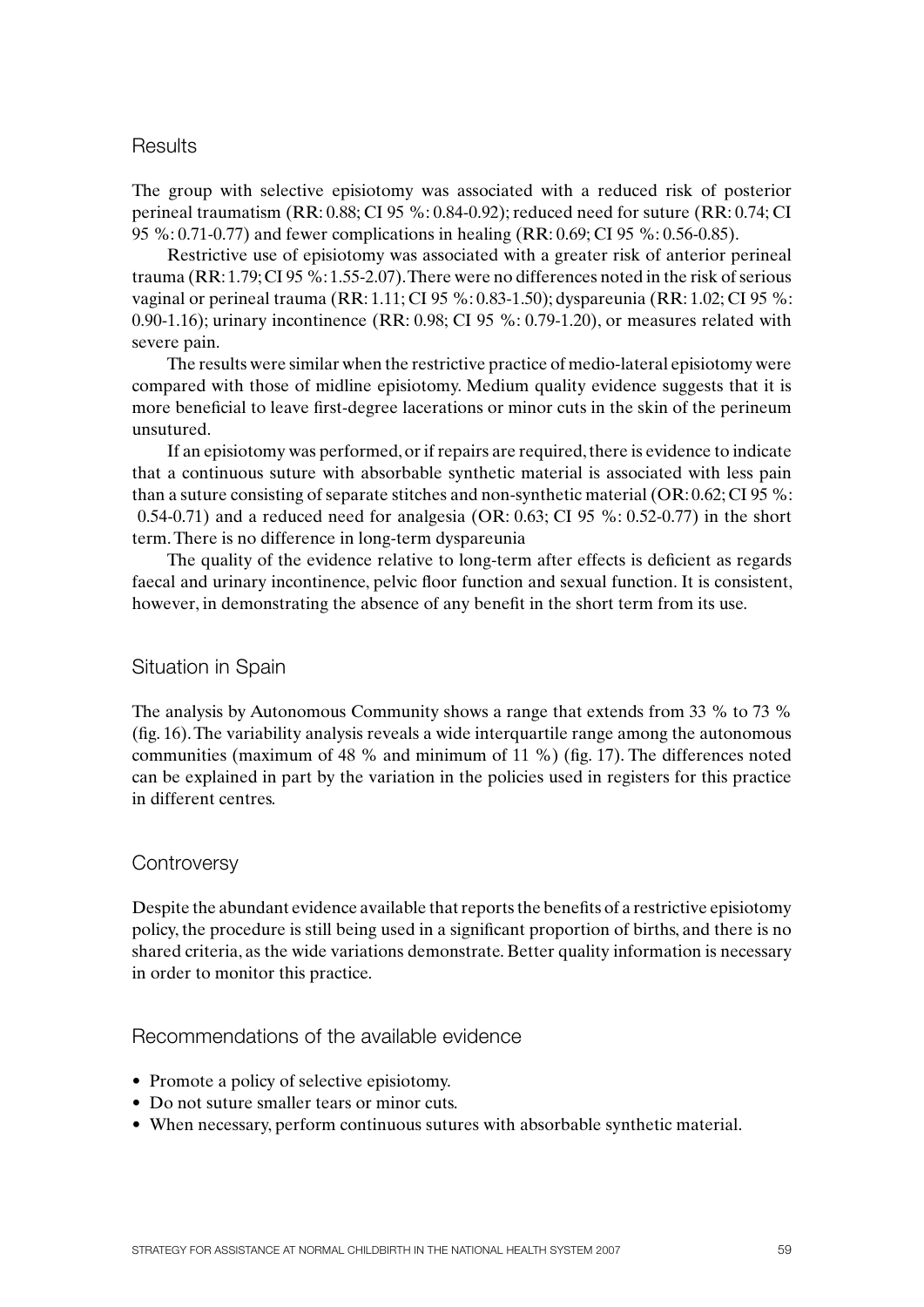

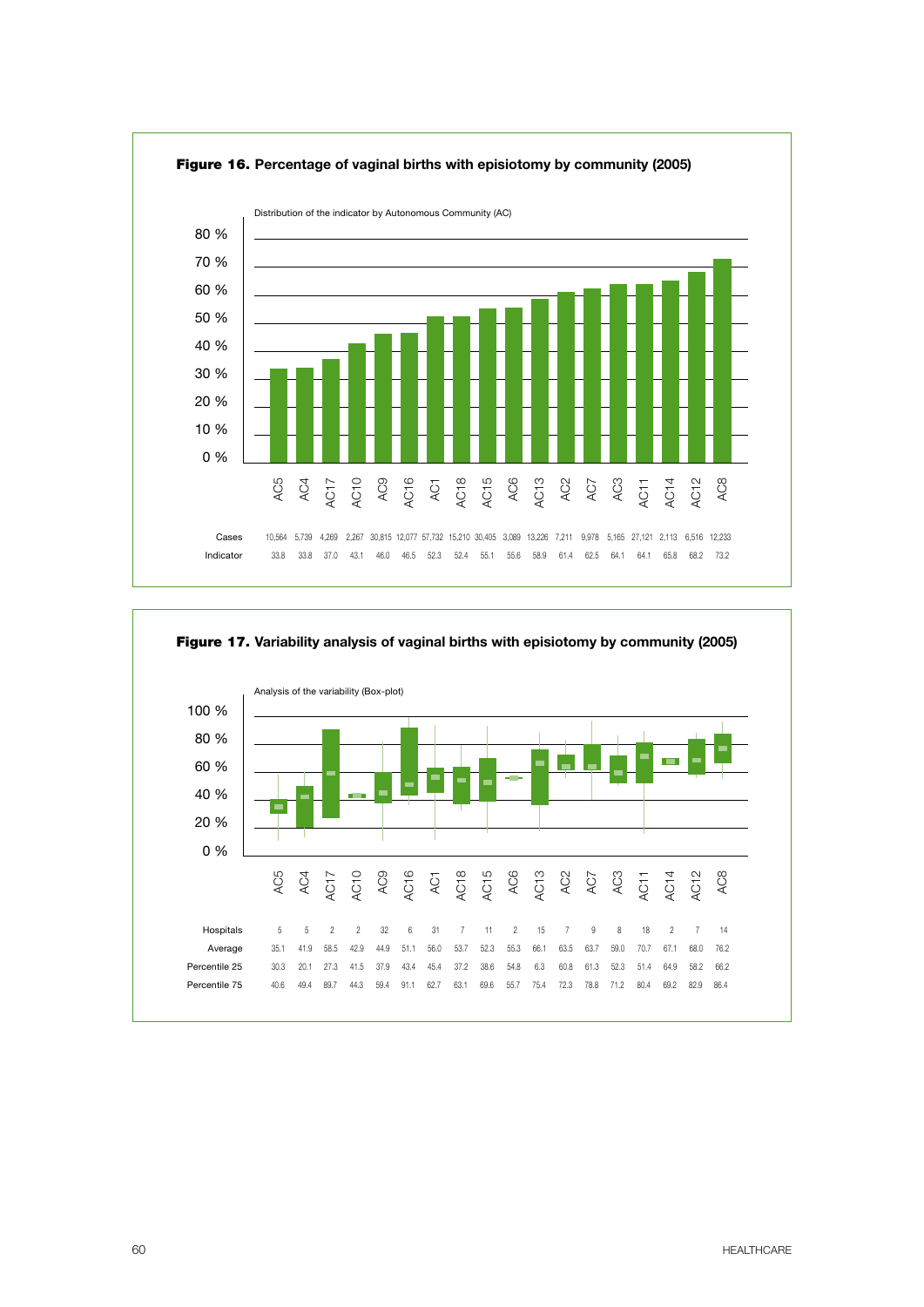#### References and links

- • Carroli G, Belizan J. Episiotomy for vaginal birth (Cochrane Review). In: The Reproductive Health Library, Issue 10, 2007. Oxford: Update Software Ltd. Available from: www.rhlibrary.com. (Reprinted from The Cochrane Library, Issue 4, 2006. Chichester, UK: John Wiley & Sons, Ltd.)
- Chalmers B, Mangiaterra V, Porter R. WHO principles of perinatal care: the essential antenatal, perinatal, and postpartum care course. Birth 2001; 28: 202-207.
- • Domínguez Rojas AM. Episiotomía en el parto vaginal (Episiotomy: Routine or restrictive surgery?) Metas de Enfermería 2003; 60: 58-60.
- • García EM, Merino MJR, San Martín MLB. La episiotomía en el Hospital General Universitario deAlicante.Descripción y evaluación crítica de su uutilización (Episiotomy in the university General Hospital of Alicante. Description and critical analysis of its use). Enfermería Clínica 1998; 8(1): 1-6.
- Kettle C, Hills RK, Jones P, et al. Continuous versus interrupted perineal repair with standard or rapidly absorbed sutures after spontaneous vaginal birth: A randomised controlled trial. Lancet 2002; 359(9325): 2217-23.
- • Kettle C. Perineal care. Clin Evid 2002; (7):1284-95. Argentine Episiotomy Trial Collaborative Group. Routine vs selective episiotomy: A randomised controlled trial. Lancet 1993; 342(8886-8887): 1517-8. Available on the URL: www.ahrq.gov/clinic/ epcsums/epissum2.htm [Consulted in November 2007].
- Lundquist M, Olsson A, Nissen E, Norman M. Is it necessary to suture all lacerations after a vaginal delivery? Birth 2000 Jun; 27(2): 79-85.
- • Mozo ML, Solís I, Gómez N. Revisión sistemática de la episiotomía (Systematic review of episiotomy). Progresos de Obstetricia y Ginecología 2004; 47(7): 330-337.
- • Viswanathan M, Hartmann K, Palmieri R, Lux L, Swinson T, Lohr KN, Gartlehner G, Thorp J Jr. The Use of Episiotomy in Obstetrical Care: A Systematic Review. Evidence Report/ Technology Assessment No. 112. (Prepared by the RTI-UNC Evidencebased Practice Center) AHRQ Publication No. 05-E009-2. Rockville, MD: Agency for Healthcare Research and Quality. May 2005. Available on the URL: www.ahrq.gov/ downloads/pub/evidence/pdf/episiotomy/episob.pdf [Consulted in November 2007].

### 8. Delivery

#### **Description**

The active management of delivery, or the third phase of birth consists of a group of interventions which prevent postpartum haemorrhaging. These interventions include: Prophylactic administration of uterotonic agents at birth or immediately after birth, the clamping and cutting of the umbilical cord, and the controlled traction of the same for the expulsion of the placenta.

On the other hand, the expectant approach implies a policy of "non-intervention", in which the signs of spontaneous separation and expulsion of the placenta are waited for,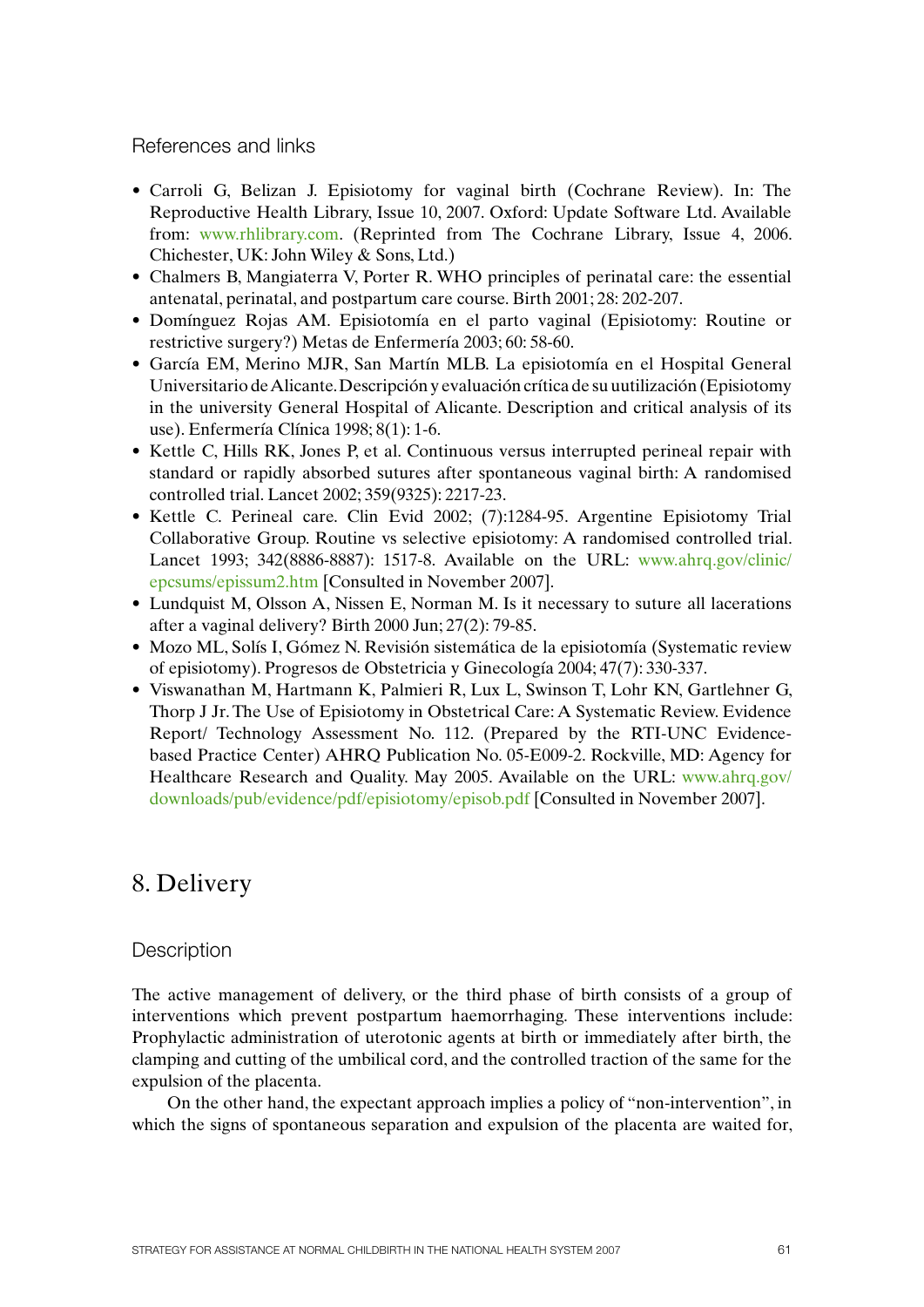and in which the clamping of the umbilical cord is done later. The components of the active approach are not employed as routine.

The following have been studied as uterotonic agents: oxytocin, rye ergot derivatives (ergometrina), sintometrina (oxytocin + ergometrina) and prostaglandins (misoprostol). Early clamping of the umbilical cord is that which is carried out within three minutes of birth, or before it ceases pulsing.

#### Available evidence

Four systematic reviews were included of the Cochrane Database, randomized clinical trials, comments from the WHO Reproductive Health Library and recommendations of the WHO which compared the effects of active and passive forms of conduct in relation to the loss of blood and haemorrhaging along with other complications for the mother during the birth. The interventions studied included different techniques and different combinations of these forms of active participation, varying doses and ways of administering uterotonic agents, differences in the timing of clamping the umbilical cord and non-standardised use of cord traction.

#### **Results**

#### Active management (any medication) vs. expectant management

The active approach is associated with a notable reduction in clinically significant results, such as severe puerperal haemorrhaging (equal to or greater than 1 litre): (RR: 0.33; CI 95 %: 0.21-0.51), need for a transfusion during the postpartum period (RR: 0.32; CI 95 %: 0.22-0.53) and additional use of oxytocic pharmaceuticals.

As regards adverse effects, the use of ergometrina as the uterotonic agent during an active procedure was observed to cause an increase in nausea (RR: 1.83; CI 95 %: 1.51-2.23); vomiting (RR: 2.19; (CI 95 %: 1.68-2.86); headaches (RR: 1.97; CI 95 %: 1.01-3.82) and high blood pressure (RR: 3.46; CI 95 %: 1.68-7.09).

There was no significant difference observed in the need for manual delivery (RR: 1.21; CI 95 % 0.82-1.78). In summary, there are clear advantages in favour of the active approach (greater adverse effects with the use of ergometrina)

#### Comparison between medication

- • Oxytocin vs. Ergometrina; Sintometrina vs. Ergometrina; Oxytocin vs. Sintometrina. There were no differences observed as regards severe haemorrhaging and the need for transfusions. The oxytocin group reported less use of manual delivery (RR: 0.57; CI 95 %: 0.41-0.79). The group treated with sintometrina reported a higher rate of adverse effects: nausea (RR: 3.85; CI 95 %: 3.20-4.63); vomiting (RR: 5.72; CI 95 %: 4.44-7.38) and high arterial blood pressure (RR: 2.47; CI 95 %: 1.58-3.86). In conclusion, there are similar benefits but greater adverse effects with ergometrina.
- Oral prostaglandin (misoprostol 66 mcg) vs. Oxytocin. The group treated with misoprostol reported a higher risk of severe postpartum haemorrhaging (over 1 litre) (RR: 1.34; CI 95 %: 1.16-1.55) and additional use of uterotonic agents (RR: 1.41; CI 95 %: 1.31-1.5)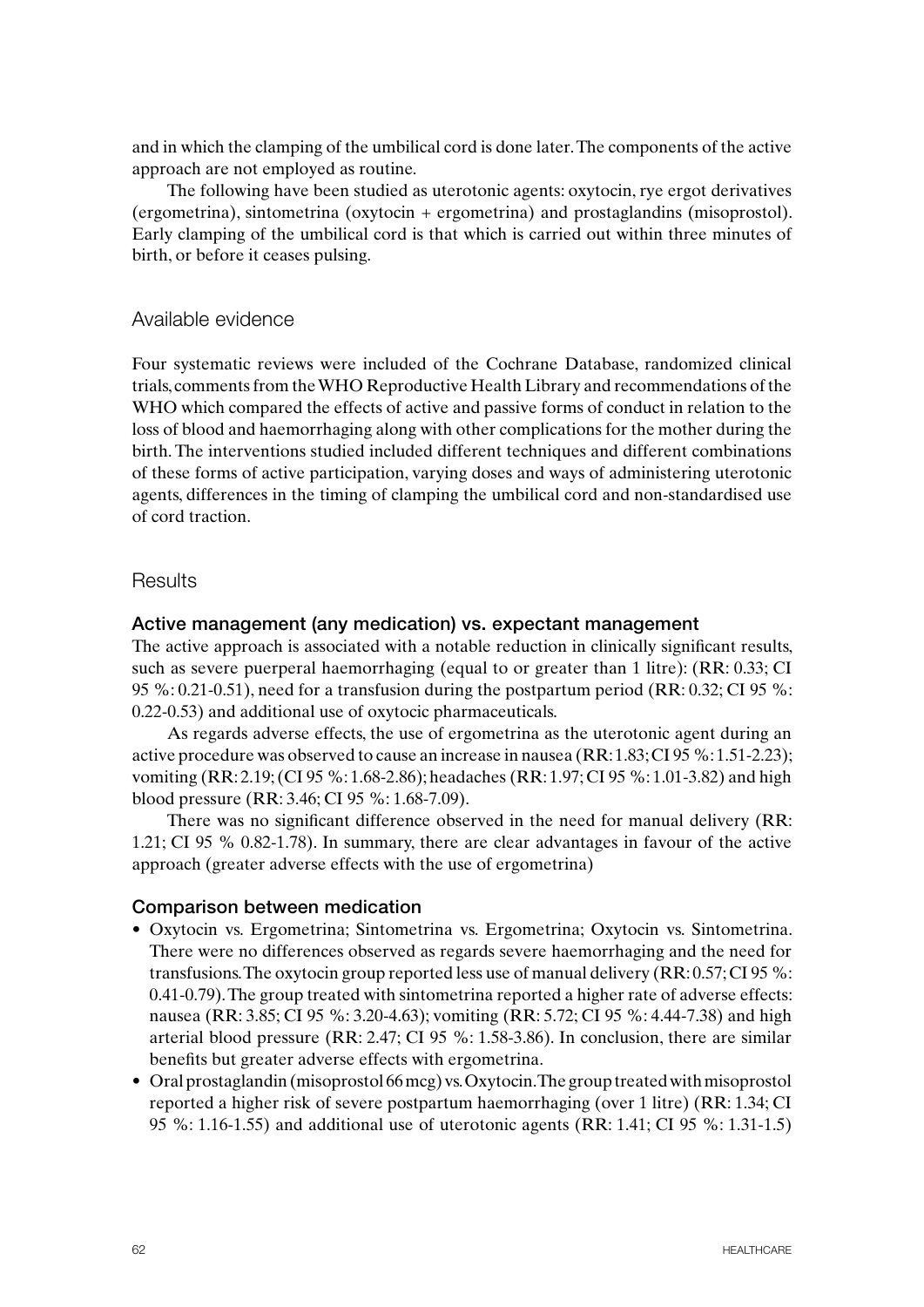compared with the oxytocin group. No significant differences were noted in the need for transfusions. Among the adverse effects noted in the misoprostol group were noted a greater risk of trembling (RR: 3.29; CI 95 %: 3.03-3.56); diarrhoea (RR: 2.52; CI 95 %: 1.6-3.98) and temperatures above 38 °C (RR: 6.62; CI 95 %: 5.45-8.05). In summary, oxytocin offers greater advantages while misoprostol displays greater adverse effects and higher cost.

- Sublingual prostaglandin (misoprostol 600 mcg) vs. Oxytocin. No significant difference in severe haemorrhaging and other results was found.
- Rectal prostaglandin (misoprostol 600 mcg) vs. Oxytocin. No significant difference in severe haemorrhaging and the need for transfusion was found. Among the adverse effects noted in the misoprostol group were noted a greater risk of trembling (RR: 3.02; CI 95 %: 1.74-5.23) and temperatures above 38 °C (RR: 2.74; CI 95 %: 1.08-6.93) than with oxytocin. There are greater adverse effects with misoprostol and a higher cost, without any improvement in results.
- Injectable prostaglandins (carboprost 0.25 mg/sulprostone 0.5 mg) vs Oxytocin. There is little evidence, because injectable prostaglandins have only been compared with other injectable uterotonic agents, but not specifically with oxytocin. There was no difference in blood loss and the need for transfusions, but more vomiting was noted (RR: 10.74; CI 95 %: 2.06-53.02); and diarrhoea (RR: 6.65; CI 95 %: 2.03-21.85) using prostaglandins. There are greater adverse effects with prostaglandins and a higher cost, without any improvement in results.
- Uterotonic agents without the active approach. Even when used in the absence of other components of the active approach, the use of uterotonic agents entail benefits for the expectant approach. The use of misoprostol is associated with a reduced risk of severe haemorrhaging (RR: 0.20; CI 95 %: 0.04-0.91) and transfusions (RR: 0.14; CI 95 %: 0.02-0.85). Oxytocin was associated with a reduced need for other uterotonic agents (RR: 0.66; CI 95 %: 0.48-0.9). Ergometrina reduced the risk of postpartum haemorrhaging of over 500 ml (RR: 0.38; CI 95 %: 0.21-0.69). Both misoprostol and ergometrina were associated with a greater risk of adverse effects.

#### Situation in Spain

There is no systematic information on the use of the active approach in delivery. It appears that the expectant approach is more common that the active.

#### **Controversy**

Timing of umbilical cord clamping.

There is neither consensus nor sufficient scientific evidence regarding the definition of what is early or late clamping of the cord. The definitions of early clamping range from 10 seconds after birth, to 3 minutes, or until the cord has stopped pulsing. Late clamping is associated with a lower incidence of anaemia in the newborn child between 24-48 hours after birth (hematocrit over 45 %) (RR: 0.2; CI 95 %: 0.06-0.6). There is not enough evidence to suggest that the moment of clamping can have an impact on the rate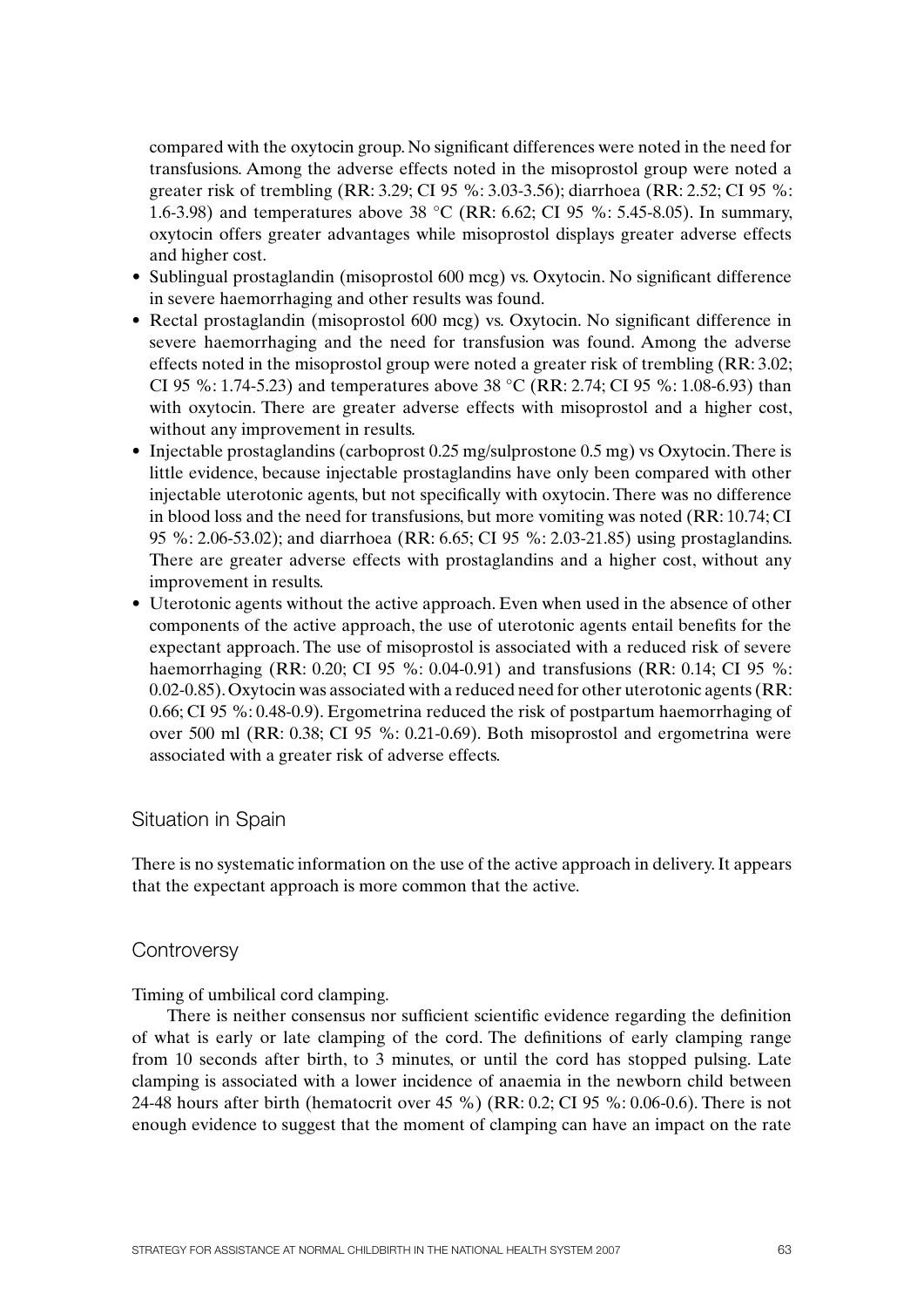of postpartum haemorrhaging. There has been no evaluation of traction of the placenta outside the context of the active approach. There has been no evaluation of the possibility of applying the active approach in home births.

#### Recommendations of the available evidence

Offer active delivery procedures in vaginal births in order to prevent postpartum haemorrhaging.

Active management should be applied using oxytocin in preference to ergometrina / sintometrina, misoprostol (oral, sublingual, rectal), or injectable prostaglandins.

When active management is not employed, uterotonic agents should be used to prevent postpartum haemorrhaging.

In the light of the benefits for the child, the cord should not be clamped while pulsing, and no earlier than is necessary for the application of placenta traction, which is estimated to be some 3 to 5 minutes after birth.

According to the evidence and recommendations available, the components of the active procedure include:

- Administration of uterotonic agents, preferably oxytocin, immediately after birth.
- Late clamping of the umbilical cord.
- Controlled traction of the cord to extract the placenta.

The procedures must be carried out by staff trained in the practices and in a hospital environment. More investigation is required for its application in home births.

#### References and links

- Abalos E. Behaviour in childbirth: Commentary from the RHL (latest review:  $7<sup>th</sup>$  July 2004). WHO Reproductive Health Library, number 9. Geneva: Update Software Ltd., Oxford, 2006.
- • Ceriani Cernadas JM, Carroli G, Pellegrini L, Otana L, Ferreira M, Ricci C, et al. The effect of timing of cord clamping on neonatal venous hematocrit values and clinical outcome at term: a randomized, controlled trial. Pediatrics 2006; (117): 779-786.
- Cotter A, Ness A, Tolosa J. Administración profiláctica de oxitocina para el alumbramiento (Prophylactic administration of oxytocin for delivery). In: The Reproductive Health Library, 9, 2006. Oxford: Update Software Ltd. Available from: www.rhlibrary.com (Translated from The Cochrane Library, Issue 1, 2006. Chichester, UK: John Wiley & Sons, Ltd.)
- Elbourne DR, Prendiville WJ, Carroli G, Wood J, McDonald S. Prophylactic use of oxytocin in the third stage of labour. Cochrane Database Syst Rev 2001; (4): CD001808. Available from: Cochrane Database Syst Rev [Consulted in November 2007].
- • Elbourne DR, Prendiville WJ, Carroli G, Wood J, McDonald S. Prophylactic use of oxytocin in the third stage of labour. Cochrane Database Syst Rev 2001; (4): CD001808. Available on the URL: www.ncbi.nlm.nih.gov/sites/entrez?db=pubmed&uid=11687123 &cmd=showdetailview&indexed=google [Consulted in November 2007].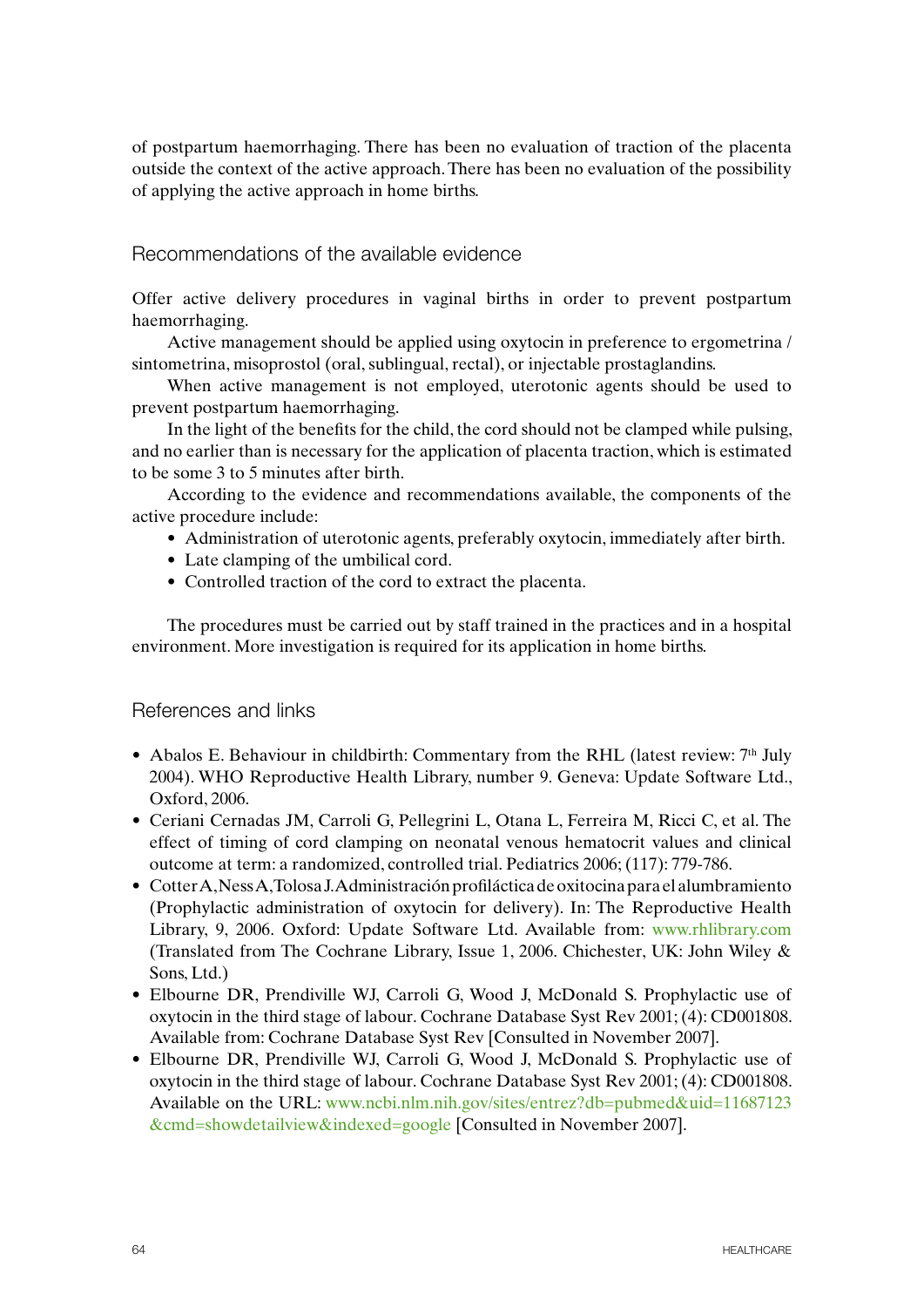- • Gülmezoglu AM, Forna F, Villar J, Hofmeyr GJ. Prostaglandina para la prevención de la hemorragia posparto (The use of Prostaglandins in the prevention of postpartum haemorrhage). In: The Reproductive Health Library, 9, 2006. Oxford: Update Software Ltd. Available from: www.rhlibrary.com (Translated from The Cochrane Library, Issue 1, 2006. Chichester, UK: John Wiley & Sons, Ltd.). La Biblioteca Cochrane Plus, número 4, 2007. Oxford, Update Software Ltd. Available on the URL: www.update-software.com/ abstractsES/AB000494-ES.htm; http://www.update-software.com/scripts/clibng/usauth. cgi?Product=CLIBPLUS&URLID=2&docID=CD000494-ES [Consulted in November 2007].
- • Gülmezoglu AM, Forna F, Villar J, Hofmeyr GJ. Prostaglandins for prevention of postpartum haemorrhage. Available on the URL: www.update-software.com/abstracts/ ab000494.htm [Cochrane Database Syst Rev 2002] [Consulted in November 2007].
- • Gülmezoglu AM, Villar J, Khanna J, Schulz KF, Lumbiganon P, Mittal S, Hofmeyr GJ, Cheng L. La nueva investigación debería presentarse en el contexto de la literatura existente: el caso de estudios clínicos sobre el misoprostol administrado en el alumbramiento (The new research should be presented in the context of the existing literature: the case of clinical research into misoprostol administered during labour). WHO Reproductive Health Library, number 9. Geneva: Update Software Ltd, Oxford, 2006.
- Gülmezoglu AM, Villar J, Ngoc NN, et al. For the WHO Collaborative Group To Evaluate Misoprostol in the Management of the Third Stage of Labour. WHO multicentre doubleblind randomized controlled trial to evaluate the use of misoprostol in the management of the third stage of labour. Lancet 2001; 358: 689-695.
- International Confederation of Midwives and International Federation of Gynaecology and Obstetrics. Joint Declaration. Management of the third phase of delivery to avoid postpartum haemorrhaging 2003. Available on the URL: www.figo.org/docs/PPH%20 Joint%20Statement%20Spanish.pdf [Consulted in November 2007].
- International Confederation of Midwives and International Federation of Gynaecology and Obstetrics. Joint Declaration. Prevention and Treatment of postpartum haemorrhaging: new advances for a low resource environment 2006. Available on the URL: www. sogc.org/iwhp/pdf/FIGO-ICM-statement-Final\_S.pdf [Consulted in November 2007].
- Liabsuetrakul T, Choobun T, Peeyananjarassri K, Islam QM. Prophylactic use of ergot alkaloids in the third stage of labour. Cochrane Database Syst Rev 2007 Apr 18; (2): CD005456.
- • McDonald S, Abbott JM, Higgins SP. Administración profiláctica de ergometrinaocitocina versus ocitocina para el alumbramiento (Prophylactic administration of ergometrina-oxytocin compared with oxytocin for delivery). In: The Reproductive Health Library, 9. Oxford: Update Software Ltd., 2006. Available on the URL: www. rhlibrary.com (Translated from The Cochrane Library, Issue 1, 2006. Chichester, UK: John Wiley & Sons, Ltd.)
- McDonald S, Abbott JM, Higgins SP. Prophylactic ergometrine-oxytocin versus oxytocin for the third stage of labour. Available on the URL: www.cochrane.org/reviews/en/ ab000201.html [Cochrane Database Syst Rev. 2004] [Consulted in November 2007].
- McDonald S, Prendiville WJ, Elbourne D. The Cochrane Library Plus, number 4, 2007. Oxford, Update Software Ltd. Available on the URL: www.update-software.com/ abstractsES/AB000201-ES.htm, http://www.update-software.com/scripts/clibng/usauth.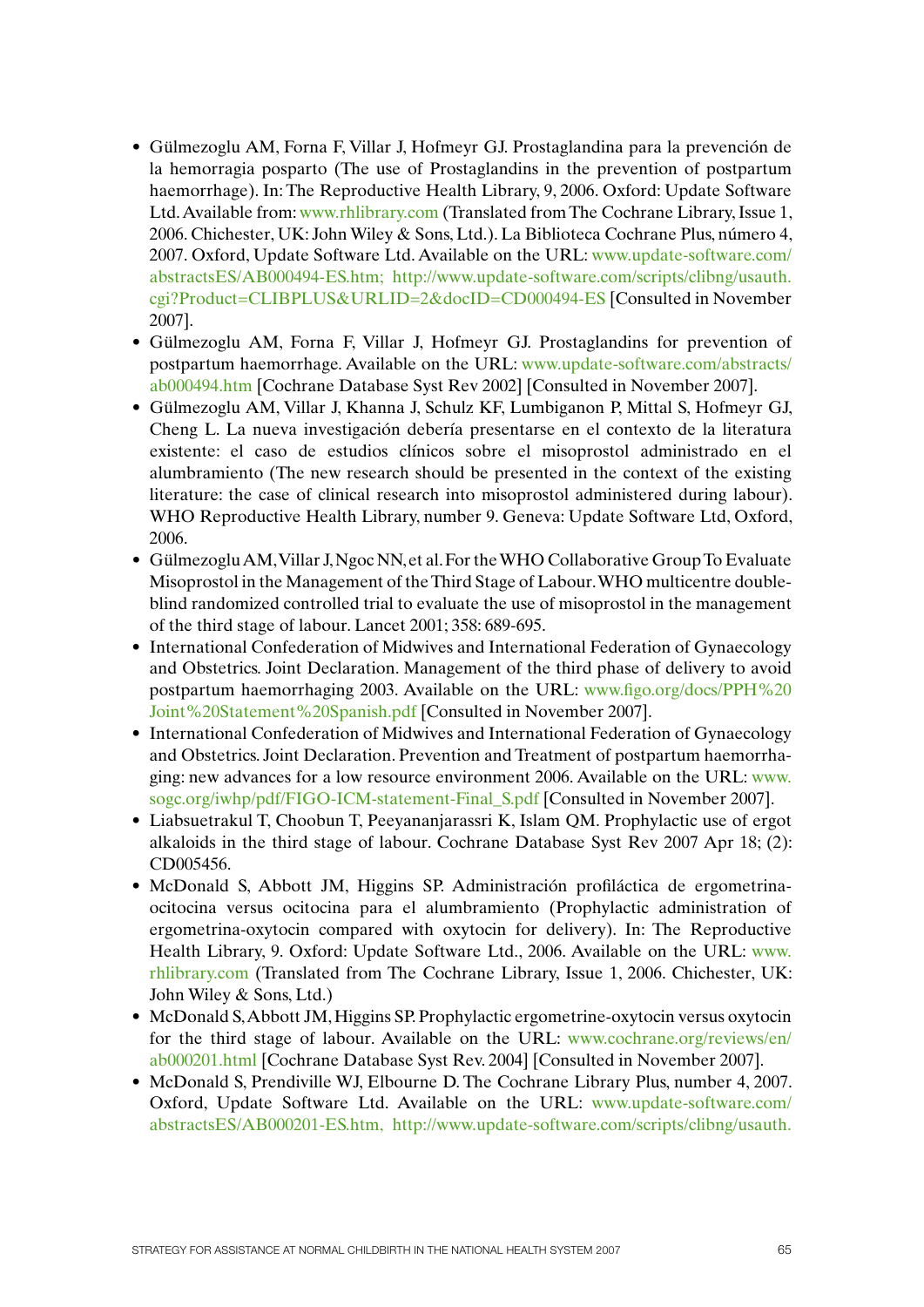cgi?Product=CLIBPLUS&URLID=2&docID=CD000201-ES [Consulted in November 2007].

- Prendiville WJ, Elbourne D, McDonald S. Conducta activa versus conducta expectante en el alumbramiento (The active compared with the expectant approach to delivery). The Reproductive Health Library, 9, 2006. Oxford: Update Software Ltd. Available from: www.rhlibrary.com (Translated from The Cochrane Library, Issue 1, 2006. Chichester, UK: John Wiley & Sons, Ltd.). Available on the URL: www.cochrane.org/reviews/es/ ab000007.html [Consulted in November 2007].
- • Sánchez Rodríguez A, Gómez López A, Pérez Valverde MC, Martínez Bienvenido E. Pinzamiento precoz del cordón umbilical (Late camping compared with early clamping of the umbilical cord). Medicina Naturista 2006, 10: 620-637.
- Villar J, Gülmezoglu AM, Hofmeyr GJ, et al. Systematic Review of randomized controlled trial of misoprostol to prevent postpartum hemorrhage. Obstetrics and Gynecology 2002; (100): 1301-1312.
- WHO Recommendatios for the Prevention of Postpartum Haemorrhage. Geneva: World Health Organization, 2007. WHO/MPS/07.06. Available on the URL: www.who.int/ making\_pregnancy\_safer/publications/WHORecommendationsforPPHaemorrhage. pdf [Consulted in November 2007].

### 9. Instrumental births

#### **Description**

A comparison of the benefits and adverse effects of using the suction cup or vacuum as opposed to the use of forceps when a birth is diagnosed as requiring assistance or instrumental means. Assistance during vaginal birth is a frequent occurrence in obstetric care. Different techniques of assistance at birth have proved to have beneficial effects that reduce the need for assisted births, such as having a companion during the process of giving birth, or adopting a vertical positioning during the expulsive period.

#### Available evidence

A systematic review of the Cochrane Database was evaluated along with comments from the RHL and randomized clinical trials which analysed the effects of extraction by vacuum as compared with forceps in assisted vaginal birth. The Cochrane review included ten randomized clinical trials with sound methodological quality.

#### **Results**

The use of a vacuum in assisted birth was associated with a significantly lower risk of maternal perineal trauma when compared with the extraction by forceps  $(OR: 0.41; CI 95 \%:$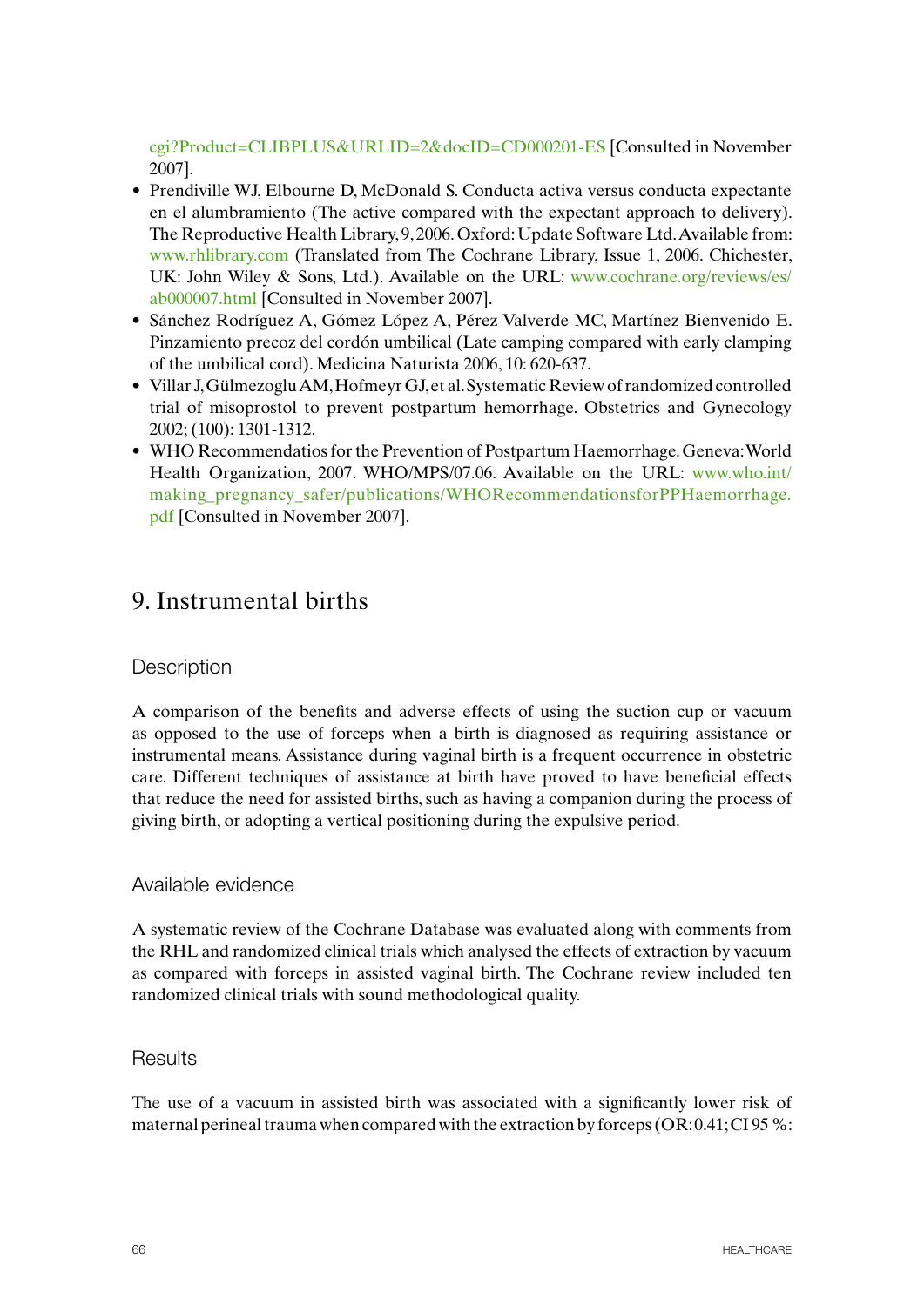0.33-0.50). It was also associated with a reduced use of general and local anaesthesia during birth. There were more births delivered using the suction cup than the forceps (OR: 1.69; CI 95 %: 1.31-2.19).

The rate of caesarean sections was lower in the vacuum group, probably because there was greater success with the forceps as a backup when the vacuum failed to work, than there was in using the vacuum as a backup when the forceps failed. However, the extraction by vacuum was associated with an increase in the risk of cephalohematoma and retinal haemorrhaging.

The occurrence of severe neonatal injuries was rare with both procedures, although more research is required on this point.

#### Situation in Spain

There is no collected information regarding the predominant technology used in instrumental births.

Recommendations of the available evidence

The existence of potential injuries and after-effects as a consequence of using forceps, suction cups or spatulas leads us to recommend avoiding the use of instruments in delivery except in those cases where a pathological condition calls for them. Their employment involves an increase in the size and frequency of episiotomies, and reduces the period of breast-feeding. This has been linked to difficulties in initiating lactation caused by the longer period that mother and infant are separated, the stress which the newborn child suffers in a complicated delivery and the discomfort of the mother as a result of stitches, scars and pain.

In light of the fact that the probability of maternal morbidity is reduced by the use of suction cup instead of forceps, and considering the availability of personnel trained in the use of vacuum technique, this method is recommended as first option when an assisted birth is indicated. Training programmes in the use of the suction cup for extraction should be set up in those areas lacking in experienced personnel. The adoption of the suction cup as the method of choice in assisted births should be encouraged only after a minimum standard of training has been provided for personnel present at birth.

#### References and links

- Althabe F. Vacuum extraction versus forceps for assisted vaginal delivery: RHL commentary (latest review: 14 November 2002). The WHO Reproductive Health Library (10), Update Software Ltd, Oxford, 2007. Available on the URL: rhlibrary.com/ Commentaries/htm/Facom.htm [Consulted in November 2007].
- Johanson RB, Menon V. Vacuum extraction versus forceps for assisted vaginal delivery (Cochrane Review). In: The Reproductive Health Library (10), 2007. Oxford: Update Software Ltd. Available from: www.rhlibrary.com (Reprinted from The Cochrane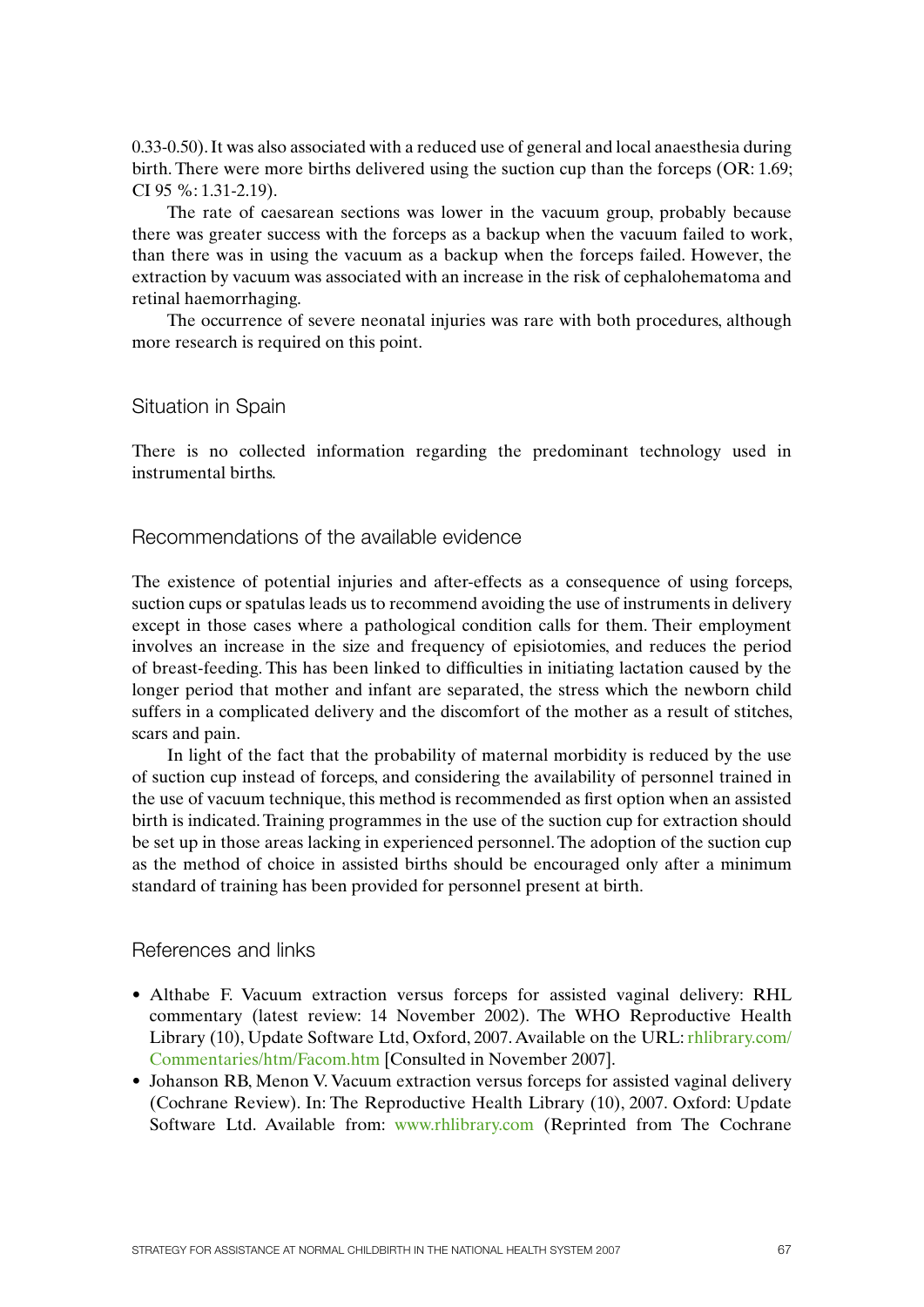Library, Issue 4, 2006. Chichester, UK: John Wiley & Sons, Ltd.). Available from: www. cochrane.org/reviews/en/ab000224.html; www.ncbi.nlm.nih.gov/sites/entrez?db=pubm ed&uid=10796182&cmd=showdetailview&indexed=google [Consulted in November 2007].

- Johanson RB, Heycock E, Carter J, Sultan AH, Walklate K, Jones PW. Maternal and child health after assisted vaginal delivery: five-year follow up of a randomised controlled study comparing forceps and ventouse. British Journal of Obstetrics and Gynaecology 1999; (106): 544-549.
- Video: Assisted birth with the suction cup. RHL/WHO (number 10, 2007). localhost: 6666/us.cgi?Action=GetDocument&Product=RHL10&LinkDoc=ve.mpg&Active DocumentType=Video

### 10. Births by caesarean section

#### **Description**

This is a surgical-medical procedure which is carried out either by choice or as an emergency measure to prevent or in response to complications in childbirth for the mother or the baby. It is a major surgical operation which has a higher rate of maternal or foetal morbidity and mortality than normal childbirth, and more after effects for the mother and newborn child.

A caesarean section on demand is that which is carried out at the pregnant woman's request, through her choice and preference, and which is not indicated for medical reasons.

The WHO includes the number of caesarean sections among its indicators of the quality of assistance offered to mothers at birth. The recommended rate of caesarean sections is 15%, based on the number of women who are predicted to have potentially mortal complications during labour and delivery.

As a result, the rate of caesarean sections can be used as an indicator of the level of access to obstetric surgery, or the excessive use of it. Such high rates of caesarean section can be attributed to potential complications for mother and child, and lead to significantly higher costs and overmedication for a normal procedure, such as giving birth.

In spite of this knowledge, the rate of caesarean section in Spain is above the recommended level. There is a general perception that the greater part of this increase is due on the one hand to the growing practice of performing caesarean section on demand at the patient's request, without any medical indication, and on the other hand to the increase in the number of court cases for malpractice.

#### Available evidence

The databases available were evaluated, and systematic reviews of the Cochrane Database, meta-analysis and articles published in Medline, AHRQ, BVS (Virtual Health Library) were extracted that revealed differing quality and methodological design, with mixed results.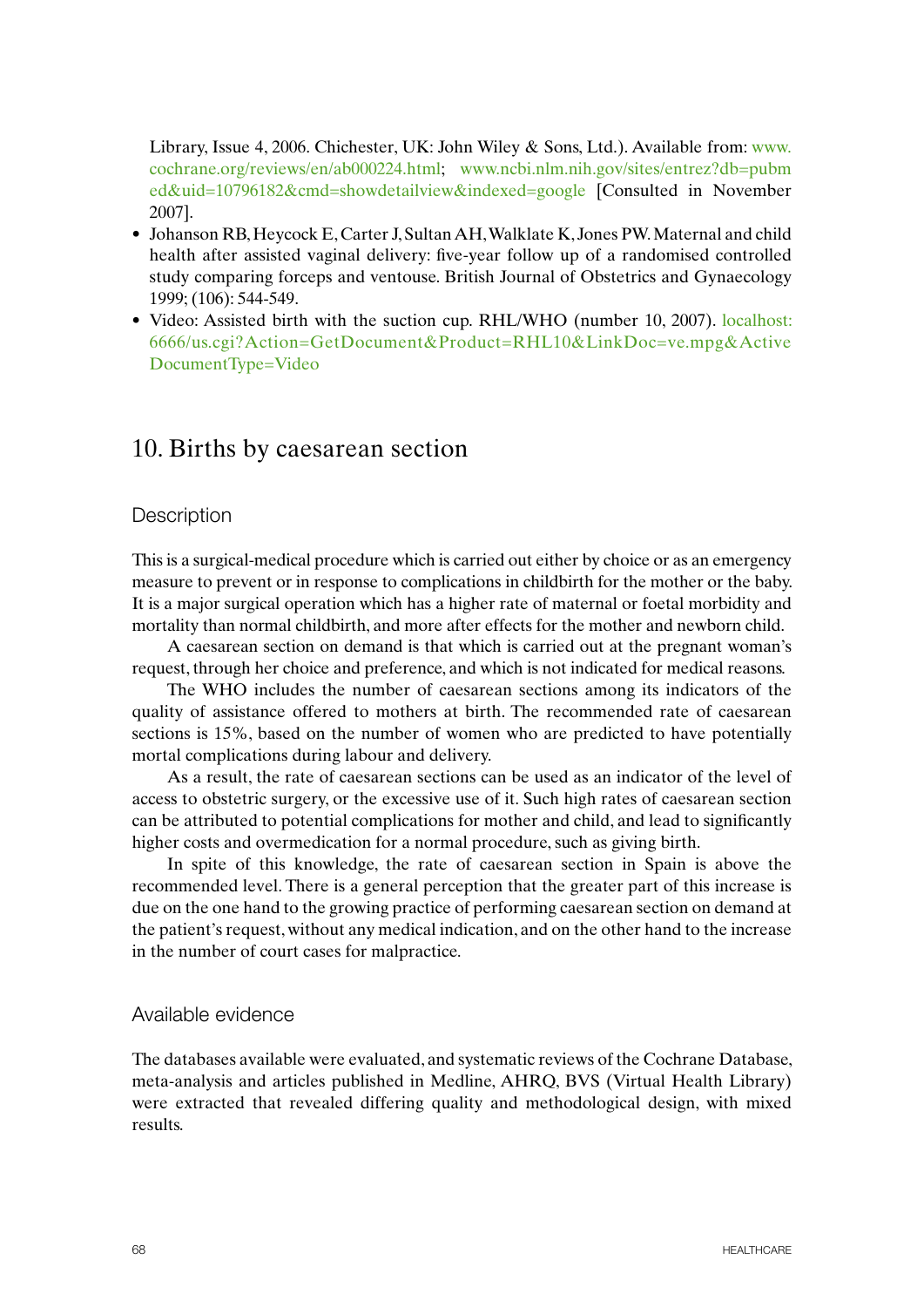#### **Results**

A Cochrane systematic review of 2006 evaluated the maternal and perinatal effects of caesarean section carried out by choice compared with vaginal childbirth among women who had not been recommended for a caesarean section. It concludes that there is no evidence of randomized clinical trials on which to base a recommendation as regards the practice of caesarean section on pregnant women who reach full term without medical indication to use it.

A review of the literature from the Research Triangle Institute /University of North Carolina-Chapel Hill (RTI/UNC-CH) in 2006 evaluated the available evidence on the tendency and number of on-demand caesarean sections performed in the USA and in Europe, comparing the maternal-perinatal results of the caesarean section when practiced by choice and without medical indication with those of planned vaginal birth.

It concludes that despite the apparent increase in the number of caesarean sections performed on demand, it is difficult to determine the true level or tendency with precision because the existing codes for diagnosis do not provide for its clear recognition as a clinical entity. The maternal-perinatal results of both groups were similar, but the evidence on this point is too weak to enable the drawing of definitive conclusions.

A Cochrane systematic review of 2004 found that the strategy of providing women with information about caesarean section and its possible adverse results was not effective as a means of reducing the number of caesarean sections carried out by choice. The data was insufficient to compare the adverse effects.

Other poor or medium quality studies indicate that there is only weak evidence to affirm that women are increasingly demanding to have a caesarean section by choice in the absence of precise medical indications. It is suggested that the doctor's influence is an important factor when taking this decision.

Observational studies have described different causes for the choice of caesarean section. There may be plans for only one child, fear of childbirth, a bad experience or a complication suffered in a previous birth, fear for the death or injury of the child in a vaginal birth.

Several studies evaluated the effectiveness of actions aimed at motivating and encouraging women to have vaginal births, but the evidence is inconclusive. There are inconsistencies in the results as regards the influence of the increasing number of cases of malpractice and the number of caesarean sections.

Strategies based on medical evidence for the reduction of the rate of caesarean sections were also evaluated. One RCT evaluated a 'second-option' strategy when a caesarean section was chosen, using guides based on medical evidence, which proved to be effective in reducing the number of caesarean sections (reduction RR: 7 %), without adverse effects for the mother or child, preventing 22 caesarean sections for every 1,000 women in labour.

A meta-analysis evaluated the effectiveness of different actions (based on clinical practice guidelines) for reducing the number of caesarean sections, and the impact of this reduction on the levels of maternal and perinatal morbidity and mortality, resulting in a significant reduction (RR: 0.81; CI 95 %: 0.75-0.87). Actions which included auditing and feedback proved to be effective (RR: 0.87; CI 95 %: 0.81-0.93); in improving the quality of the services (RR: 0.74; CI 95 %: 0.70-0.77) along with multi-faceted strategies (RR: 0.73; CI 95 %: 0.68-0.79).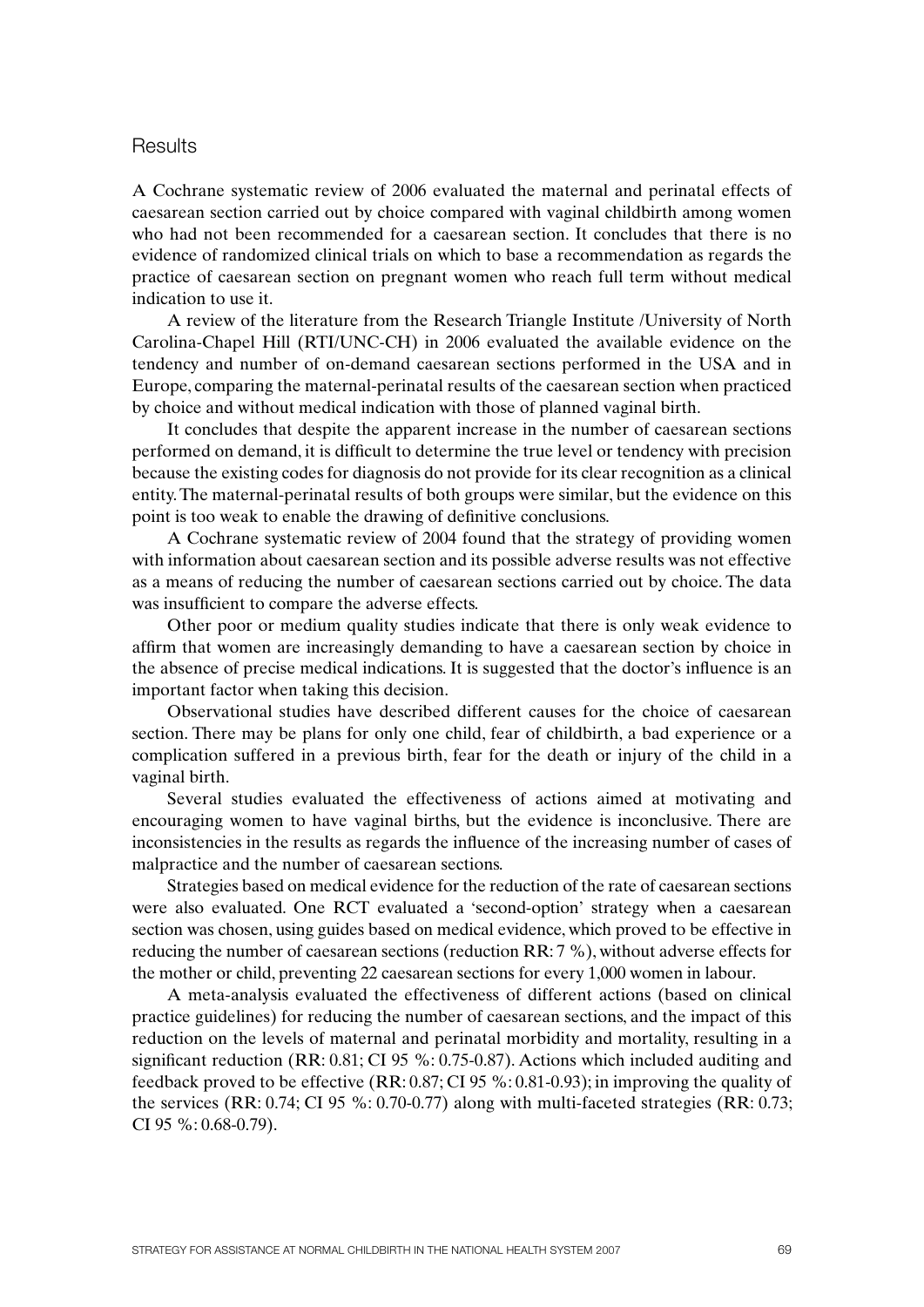Studies which included the identification of barriers to change were shown to be more effective than other actions in reducing the number of caesarean sections (RR: 0.74; CI 95 % 0.71-0.78 vs. RR: 0.88; CI 95 %: 0.82-0.94). There were no significant differences in maternal and perinatal mortality and morbidity between the different ways of bringing the birth to its conclusion. There is sufficient evidence to conclude that the rate of caesarean section can be safely reduced by the use of multi-faceted actions that call for the involvement of health professionals in the analysis and modification of the indicators for this practice.

#### Situation in Spain

There is a rate of 16-25 % in public hospitals, and a rate of 33 % in private centres (OSM; June 2007).

Figures 18 and 19 show the variation in the prevalence of caesarean section between the different autonomous communities in Spain (13.1 to 28.7 %) and the variation within each community.

#### Recommendations of the available evidence

It is recommended that a programme be set up to reduce the number of caesarean sections which includes multi-faceted studies based on scientific evidence, with an estimate of the costs that its implementation would involve. Professionals from the health service should be enlisted to analyse the barriers to change and to evaluate the results.

#### References and links

- • Aceituno L, Segura MH, Quesada J, Rodríguez-Zarauz R, Ruiz-Martínez E, Barqueros AI, Sánchez MT. Resultados de la aplicación de un protocolo para disminuir la tasa de cesáreas (Results of the application of a protocol to diminish the rate of caesarean sections). Prog Obstet Ginecol 2003; 46 (10): 430-440: www.doyma.es
- Althabe F, Belizán JM, Villar J, Alexander S, Bergel E, Ramos S, et al. Mandatory second opinion to reduce rates of unnecessary caesarean sections in Latin America: a cluster randomised controlled trial. Lancet 2004; 363: 1934-1940. Available on the URL: www. ncbi.nlm.nih.gov/sites/entrez?cmd=Retrieve&db=pubmed&dopt=AbstractPlus&list\_ uids=15194252
- Baldwin LM, Hart LG, Lloyd M, Fordyce M, Rosenblatt RA. Defensive medicine and obstetrics. JAMA 1995 Nov 22-29; 274(20): 1606-1610.
- Belizán JM, Althabe F, Barros FC, Alexander S. Rates and implications of caesarean sections in Latin America: ecological study. BMJ 1999; 319: 1397-1400. Available on the URL: www.bmj.com/cgi/content/full/319/7222/1397 [Consulted: 27th November 2007].
- Berghella V, Baxter J, Chauhan S. Evidence-based surgery for cesarean delivery. Am J Obstet Gynecol 2005; 193: 1607-1617. Available on the URL: www.cwhr.unc.edu/pdf/c\_ ajog.pdf [Consulted: 27th November 2007].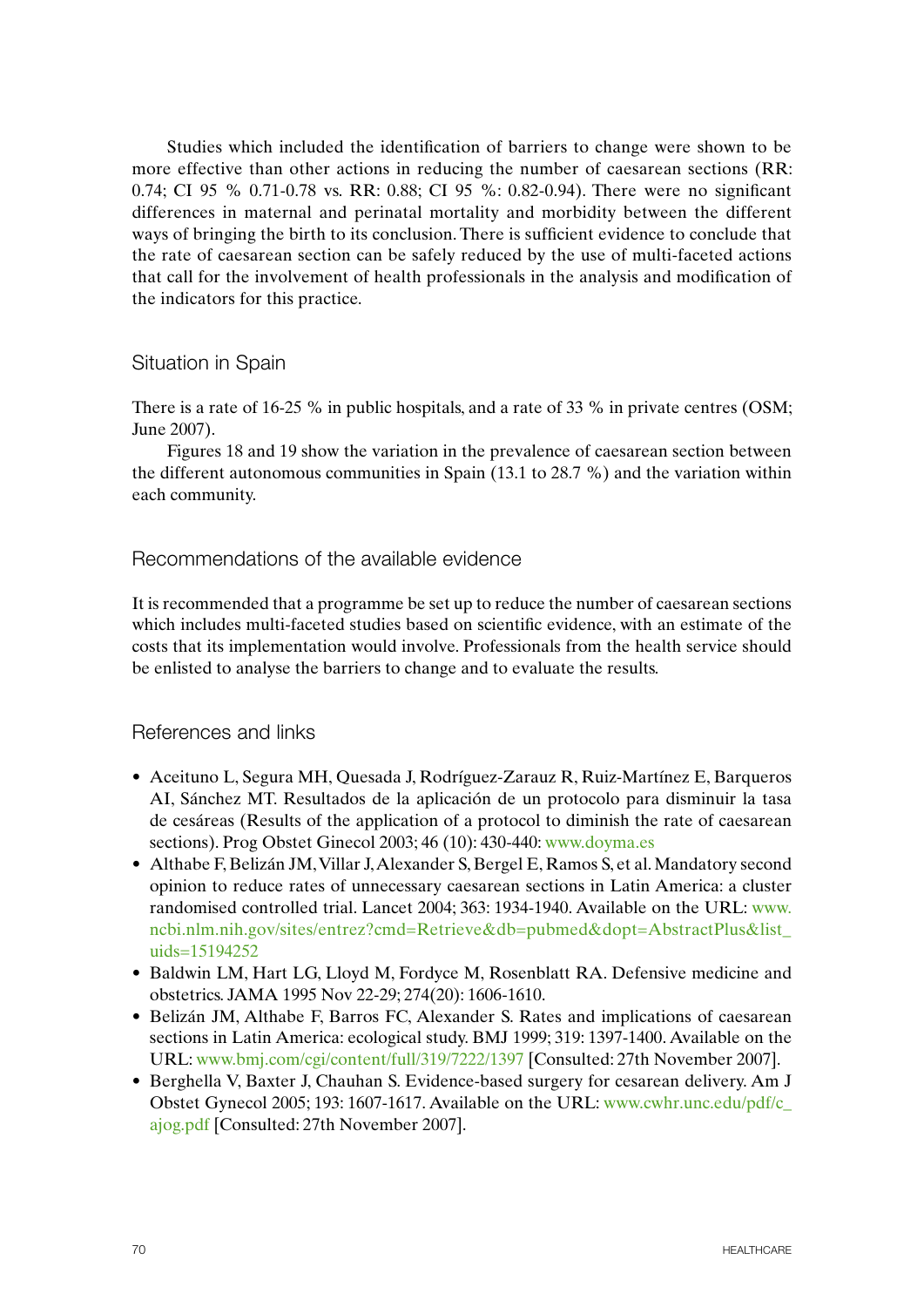



• Cabré S,Rodríguez MA,Vela A, Borrás M,Lailla JM.Incidencia de cesáreas. Evolución. Causas (Rates of caesarean sections. Evolution. Causes). Analysis of 17 years. Prog Obstet Ginecol 2002; 45 (5): 192-200.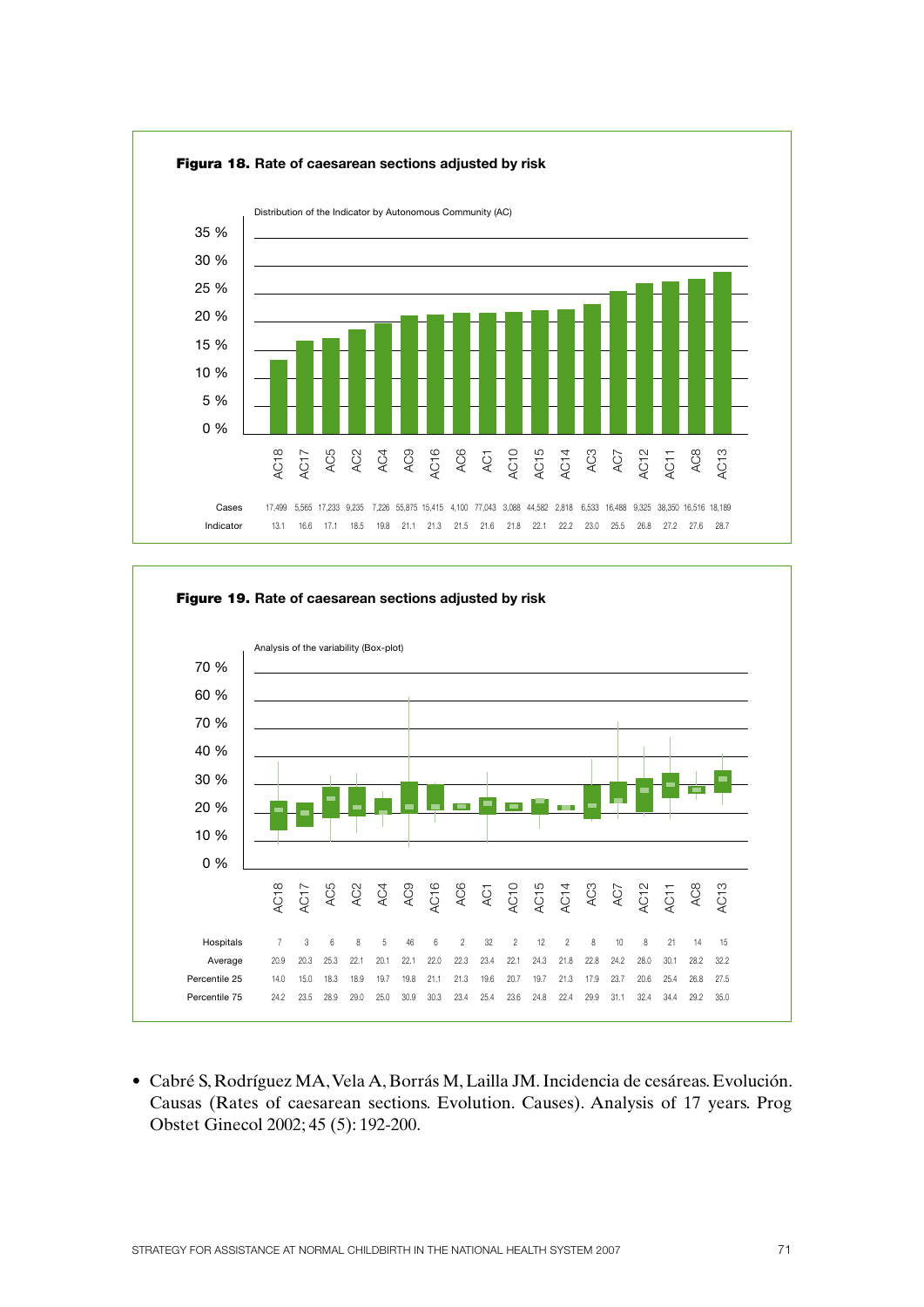- Chaillet N, Dumont A. Evidence-Based Strategies for Reducing Cesarean Section Rates: a Meta-Analysis. Birth 2007; 34: 1 March.
- Drife J. Mode of delivery in the early preterm infant (<28 weeks). BJOG 2006; 113 (Suppl. 3): 81-85. Available on the URL: cat.inist.fr/?aModele=afficheN&cpsidt=183377 84 [Consulted in November 2007].
- Dubay L, Kaestner R, Waidmann T. The impact of malpractice fears on cesarean section rates. J Health Econ 1999 Aug; 18 (4): 491-522.
- Gamble JA, Creedy DK. Women's request for a cesarean section: a critique of the literature. Birth 2000 Dec; 27 (4): 256-263. Comments in: Birth 2001 Jun; 28 (2): 146-147. Birth 2000 Dec; 27 (4): 264-265.
- • Gamble JA, Creedy DK. Women's preference for a cesarean section: incidence and associated factors. Birth 2001 Jun; 28 (2): 101-110.
- Gregory KD, Hackmeyer P, Gold L, Johnson AI, Platt LD. Using the continuous quality improvement process to safely lower the cesarean section rate. Jt Comm J Qual Improv 1999 Dec; 25 (12): 619-629.
- • Habiba M, Kaminski M, Da Fre` M, Marsal K, Bleker O, Librero J, Grandjean H, Gratia P, Guaschino S, Heyl W, Taylor D, Cuttini M. Caesarean section on request: a comparison of obstetricians' attitudes in eight European countries. BJOG 2006; 113: 647-656.
- Horey D, Weaver J, Russell H. Information for pregnant women about caesarean section. Cochrane Database Syst Rev 2004; (1): CD003858.
- Hospitals with Second Opinion Policy Perform Fewer Cesarean Sections. Digest, Family Planning Perspectives. 30 (3). September 2004. Available on the URL: www.guttmacher. org/pubs/journals/3015004a.html [Consulted in November 2007].
- Kristensen MO, Hedegaard M, Secher NJ. Can the use of cesarean section be regulated? A review of methods and results. Acta Obstetricia Gynecologica Scandinavica 1998; 77: 951-960.
- Lavender T, Hofmeyr GJ, Neilson JP, Kingdon C, Gyte GM. Caesarean section for non-medical reasons at term. Cochrane Database Syst Rev 2006 Jul 19; 3: CD004660. Available on the URL: www.update-software.com/Abstracts/ab004660.htm [Consulted in November 2007].
- Martel MJ, MacKinnon CJ. Clinical Practice Obstetrics Committee, Society of Obstetricians and Gynaecologists of Canada. Guidelines for vaginal birth after previous Caesarean section. J Obstet Gynaecol Can 2005 Feb; 27 (2): 164-188.
- McCourt C, Weaver J, Statham H, Beake S, Gamble J, Creedy DK. Elective cesarean section and decision making: a critical review of the literature. Birth 2007 Mar; 34 (1): 65-79.
- Myers SA, Gleicher N. A successful program to lower cesarean-section rates. N Engl J Med 1988 Dec 8; 319 (23): 1511-1516.
- Myers SA, Gleicher N. The Mount Sinai cesarean section reduction program: an update after 6 years. Soc Sci Med 1993 Nov; 37 (10): 1219-22.
- Nerum H, Halvorsen L, Sorlie T, Oian P. Maternal request for cesarean section due to fear of birth: can it be changed through crisis-oriented counseling? Birth 2006 Sep; 33 (3): 221-228.
- Riskin A, et al. in collaboration with the Israel Neonatal Network. The relationship between delivery mode and mortality in very low birthweight singleton vertex-presenting infants. BJOG: an International Journal of Obstetrics and Gynaecology December 2004;  $111 \cdot 1365 - 1371$
- Robson MS, Scudamore IW, Walsh SM. Using the medical audit cycle to reduce cesarean section rates. Am J Obstet Gynecol 1996; 174 (1): 199-205. Available on the URL: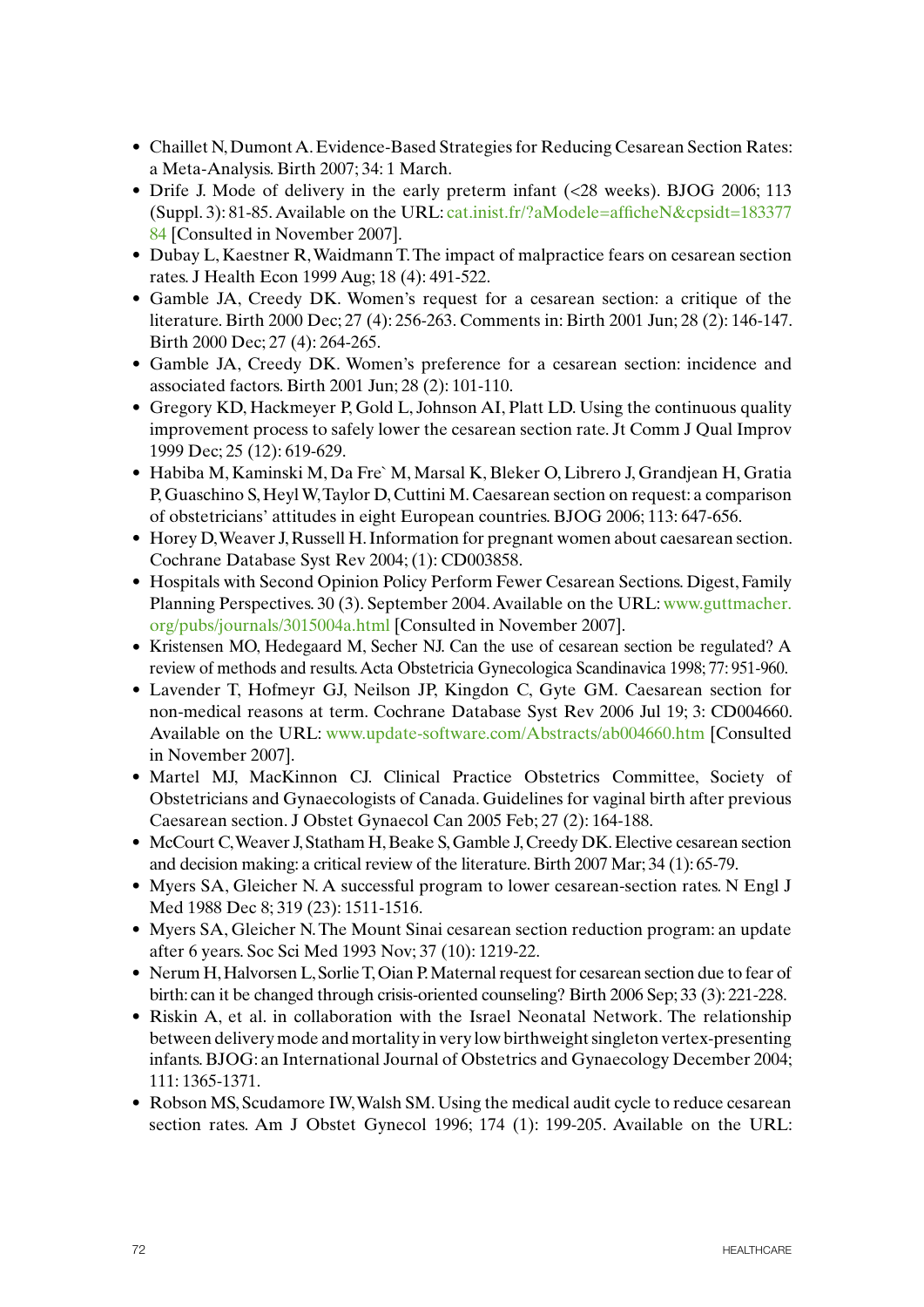pt.wkhealth.com/pt/re/ajog/abstract.00000447-199601000-00031.htm;jsession id=HMXVxGb3TGF54gRsk2jn221Vjvd4xZwhHXGJwc1WRJBc0CR0Mdt b!65375592!181195628!8091!-1 [Consulted: 27th November 2007].

- Ryan K, Schnatz P, Greene J, Curry S. Change in cesarean section rate as a reflection of the present malpractice crisis. Conn Med 2005 Mar; 69 (3): 139-141.
- • Sánchez-Ramos L, Kaunitz AM, Peterson HB, Martínez-Schnell B, Thompson RJ. Reducing cesarean sections at a teaching hospital. Am J Obstet Gynecol 1990 Sep; 163 (3): 1081-1087; discussion 1087-1088.
- Society of Obstetricians and Gynaecologists of Canada. SOGC clinical practice guidelines. Guidelines for vaginal birth after previous caesarean section. Number 155 (Replaces guideline Number 147), February 2005. Int J Gynaecol Obstet 2005 Jun; 89 (3): 319-331.
- Torres JM. Parto vaginal o cesárea: el dilema persiste (Vaginal or Caesarean section: the dilemma persists). Clin Invest Gin Obst 2004; 31 (10): 359-361.
- • Van Roosmalen J, Van der Does CD. Caesarean section rates worldwide. A search for determinants. Trop Geogr Med 1995; 47 (1): 19-22.
- • Vergara F, Abel F, Álvarez D, Coll D, Cuadrado C, González-Merlo J, Martínez-Pereda JM, Mateu S, Zamarriego J. Consideraciones éticas sobre la cesárea (Ethical considerations on caesarean section). Bioethics Commission of the SEGO (Spanish Society Gynaecology and Obstetrics). Prog Obstet Ginecol 2001; 44: 46-55.
- • Viswanathan M, Visco AG, Hartmann K,Wechter, ME, Gartlehner G,Wu JM, Palmieri R, Funk MJ, Lux, LJ, Swinson T, Lohr KN. Cesarean Delivery on Maternal Request. Evidence Report/Technology Assessment No. 133. (Prepared by the RTI International-University of North Carolina Evidence-Based Practice Center under Contract No. 290-02-0016.) AHRQ Publication No. 06-E009. Rockville, MD: Agency for Healthcare Research and Quality. March 2006. Available on the URL: www.ahrq.gov/downloads/ pub/evidence/pdf/cesarean/cesarreq.pdf [Consulted in November 2007].
- Walker R, Turnbull D, Wilkinson C. Strategies to address global cesarean section rates: a review of the evidence. Birth 2002; 29: 28-39.
- Weaver JJ, Statham H, Richards M. Are there "unnecessary" cesarean sections? Perceptions of women and obstetricians about cesarean sections for nonclinical indications. Birth 2007 Mar; 34 (1): 32-41.
- Wiklund I, Edman G, Andolf E. Cesarean section on maternal request: reasons for the request, self-estimated health, expectations, experience of birth and signs of depression among first-time mothers. Acta Obstet Gynecol Scand 2007; 86 (4): 451-456.
- World Health Organization. Lancet 1985; (2): 436-437.

## 11. Early contact between mother and newborn child

### **Description**

During the first two hours after birth, the newborn child is in a state of tranquil alert for an extended period, a stage called a sensitive period which is provoked by a discharge of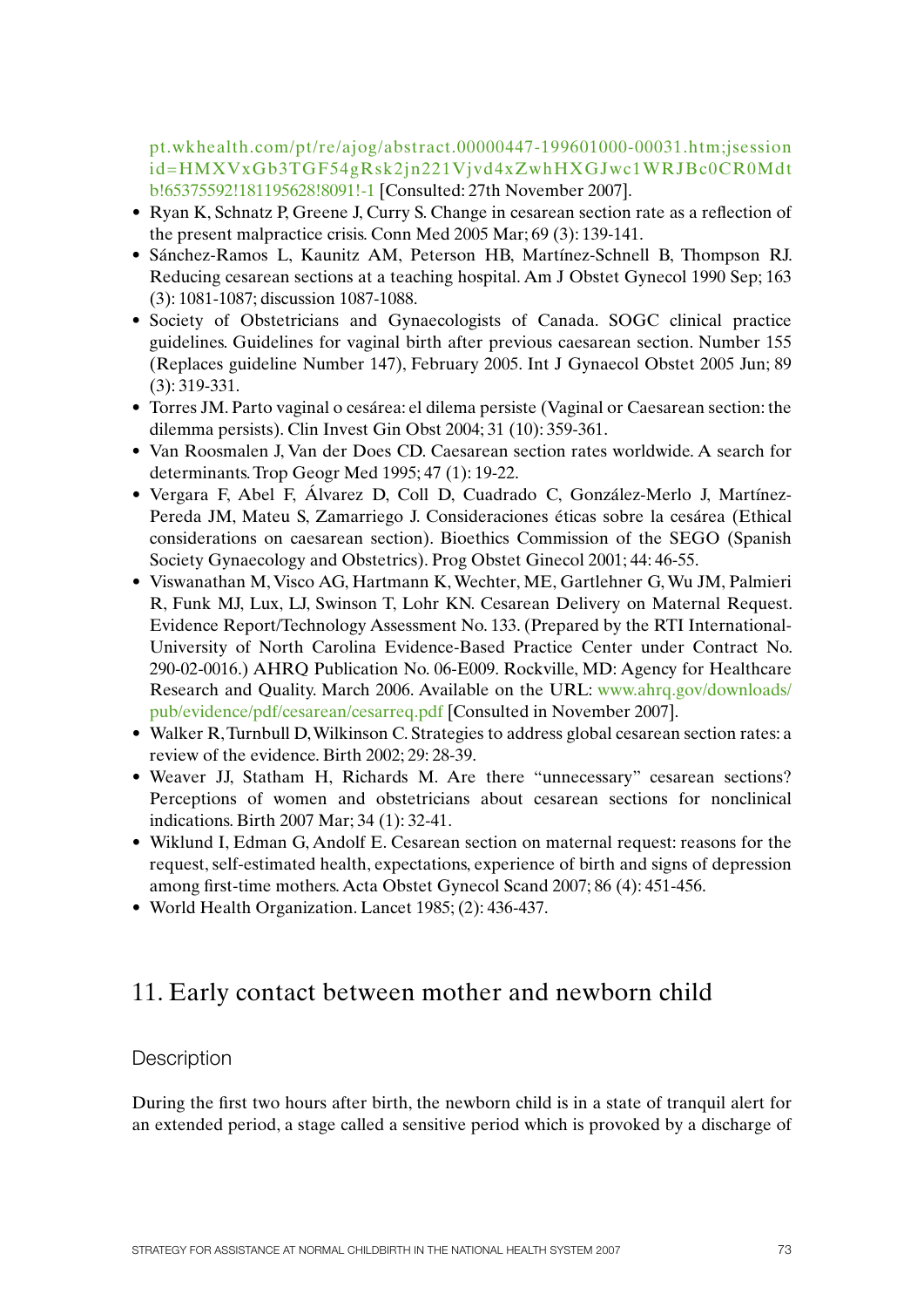noradrenalin during birth. This enables early olfactory recognition of the mother, which is very important for establishing a bond and adapting to the postpartum environment.

If the child is laid in skin contact with the mother, it will slowly move towards the breasts by instinctive flexing and extension of its legs until it reaches the nipple, at which point the reflex actions of locating it and sucking are set in motion correctly. This process cannot be forced, it must be spontaneous. It takes approximately 70 minutes in 90 % of cases. The separation of the mother and child alters this process and reduces the frequency of successful breast-feeding.

The skin contact entails other benefits for the newborn child (a quicker recovery from stress, the child's glycaemia, acid-base equilibrium and temperature are regulated earlier) and for the mother (reduction of the uterus via secretion of oxytocin). The bond between mother and child increases the duration of maternal breast-feeding and prevents negative emotional reactions.

#### Evidence

Commentaries and practical aspects from the RHL / WHO No. 10 and a Systematic Review of the Cochrane Database which analysed 30 randomized and semi-randomized studies of 1,925 mother-child couples were included. The effects of early contact between mother and child on lactation, behaviour and psychological adaptation to the relationship were evaluated.

#### **Results**

Early contact was associated with beneficial effects on breast-feeding from the  $1<sup>st</sup>$  to the 4th month after birth (OR: 1.82; CI 95 %: 1.08-3.07) and the duration of breast-feeding (WMD: 42.55; CI 95 %: 1.69-86.79). Beneficial results were also noted in the bonding (mean difference: 0.52; CI 95 %: 0.31-0.72); shortening of the newborn child's crying (Weighted means difference: -8.01; CI 95 %: -8.98--7.04) and cardiorespiratory stability. No adverse effects were discovered either in the short or long term.

#### Situation in Spain

There is a lack of information about the population base as regards the implementation of early contact in the health services. There is information which indicates that some institutions have adopted a policy in which early contact is encouraged, while others have no such policy. It is suggested that studies be carried out to evaluate the performance of institutions regarding this practice.

#### Recommendations of the available evidence

The healthy newborn child and its mother should remain together and not be separated at any time as long as the condition of the mother allows it.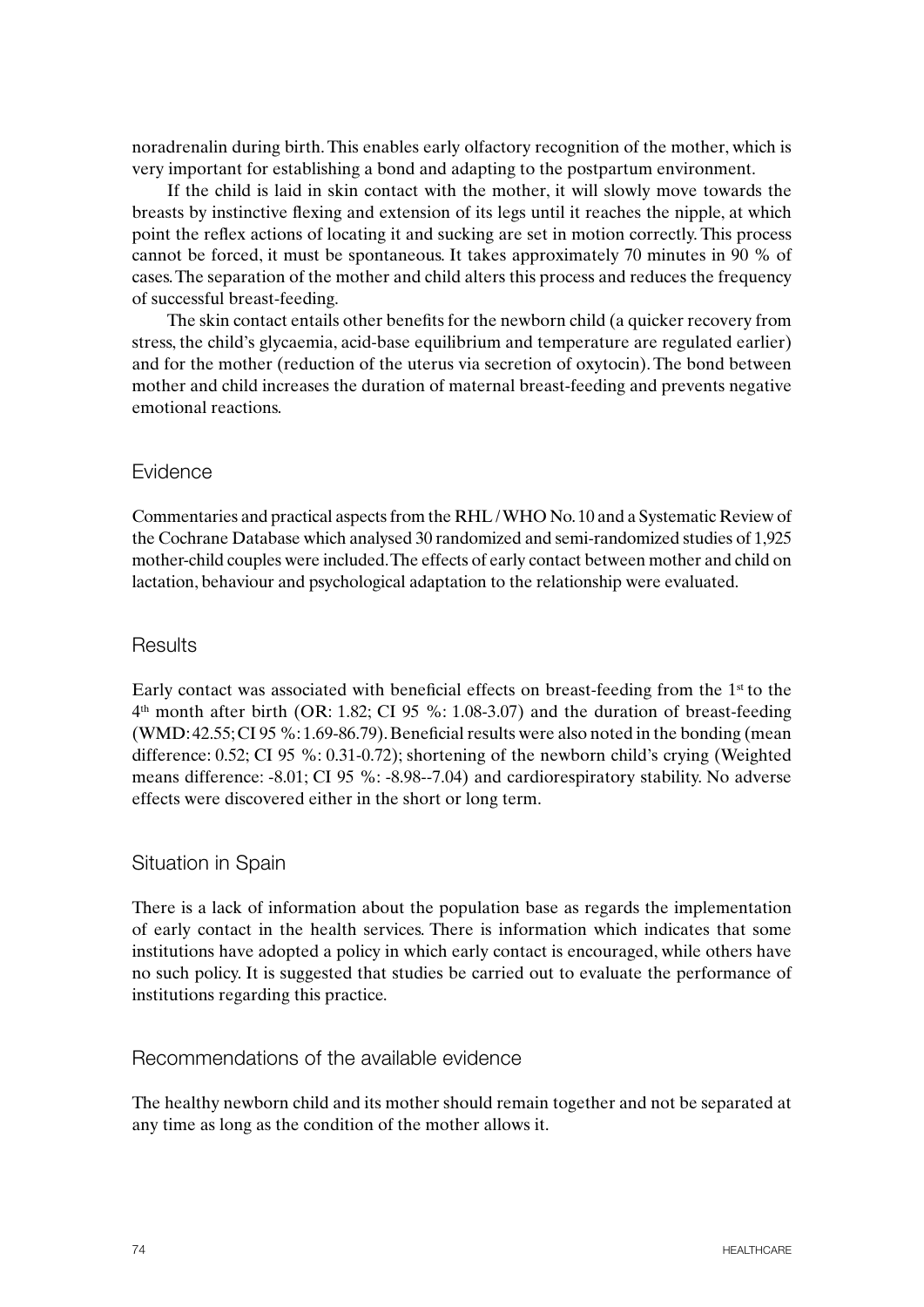Immediately after birth, the newborn child should be placed on the mother's abdomen, where it should be dried and a dry towel be placed over it. In this way it will cling spontaneously to the breast in most cases, remaining for at least 70 minutes in close skin contact with its mother.

The only procedures to be taken with the newborn child during this period of skin contact with the mother are its identification and the assignation of punctuation on according to the Apgar test.

Inform mothers of the advantage of skin contact.

Postpone the practice of ocular prophylaxis, weighing, vitamin K etc. until the end of the contact period, carrying out the procedures in presence of the parents and with their full consent.

There should be no routine suction of secretions or application of gastric lavage, nor should there be routine application of an orogastric probe, nor should the nasal cavities be probed nor a rectal probe used. They are not necessary and are not free of risk.

The same recommendation holds for caesarean sections. Whenever possible, the area should be prepared for mother-child skin contact.

Should the mother's condition not allow her to make skin contact with the child, the possibility should be offered to the father.

Establish a care methodology centred on development, stimulating the mother-kangaroo method, with skin contact between mothers and fathers and the full cooperation of these in the caring procedures, especially in cases where the newborn child is more vulnerable.

Work with support groups in favour of better practice.

#### **References**

- Browne Joy V. Early relationship environments: physiology of skin to skin contact for parents and their preterm infants. Clin Perinatol 2004; 2: 287-298.
- Haroon Saloojee. Early skin-to-skin contact for mothers and their healthy newborn infants: RHL practical aspects (last revised: 6 March 2006). The WHO Reproductive Health Library, 10, Update Software Ltd, Oxford, 2007.
- Mizuno K, Mizuno N, Shinohara T, Noda M. Mother-infant skin-to-skin contact after delivery results in early recognition of own mother's milk odour. Acta Paediatr 2004 Dec; 93 (12): 1640-1645.
- Moore ER, Anderson GC, Bergman N. Early skin-to-skin contact for mothers and their healthy newborn infants. Cochrane Database of Systematic Reviews 2003, Issue 2. Art. No.: CD003519. DOI: 10.1002/14651858.CD003519.pub2. Updated: April 03. 2007. Available on the URL: www.cochrane.org/reviews/en/ab003519.html [Consulted in November 2007].

### 12. Immediate postpartum care. Breast-feeding

#### Evidence

A review was carried out of the evidence regarding the short and medium term effects on health, and their relation with some outcomes in maternal health in developed countries.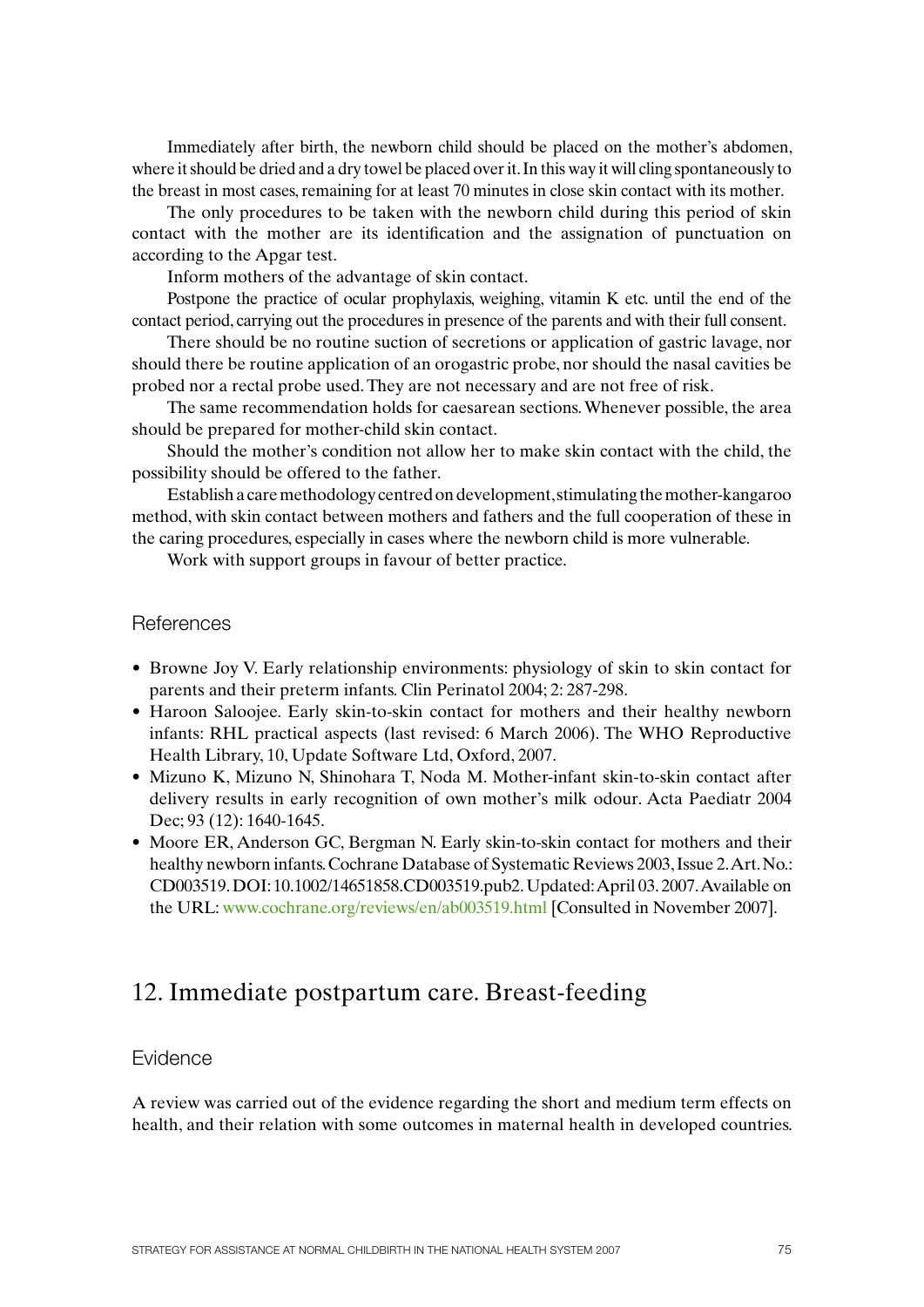Medline®, CINAHL, and the Cochrane Library of November 2005 were the sources of the information as well as supplementary searches until May 2006. Certain bibliographies were incorporated at the suggestion of experts on the subject.

Among the evidence included were systematic reviews and meta-analysis, randomized and non-randomized studies, prospective cohorts, case-control studies and the effects of maternal lactation and relevant results published in English.

The studies included also had a comparative arm which consisted of the use of formula milk as an alternative or varying duration of natural lactation. Only studies carried out in developed countries were incorporated in the updates of previous systematic reviews. The studies were classified according to their quality.

Around 9,000 summaries were reviewed. Forty-three studies with primary results on children's health, another 43 studies based on the results regarding the health of the mother and 29 systematic reviews or meta-analysis which cover approximately 400 individual studies and which were finally entered in the present study for consideration.

It was discovered that a history of breast feeding was associated with a reduction of the risk of otitis media, non-specific gastro-enteritis, low or severe infection of the breathing apparatus, dermatitis, asthma (in young children), obesity, type 1 or 2 diabetes, childhood leukaemia, cot-death syndrome and necrotic enterocolitis. No relation was found to link breast-feeding with cognitive development. The relation between breast feeding and cardiovascular disease was not entirely clear. There was also a lack of definition in the relation between breast-feeding and child mortality in developed countries.

For the mother, breast-feeding resulted in a lowering of the risk of developing type 2 diabetes, breast cancer and ovarian cancer. Women who did not breast-feed their babies, or did so for a shortened period were associated with a greater risk of depression during infancy. No relation was found between lactation and the risk of osteoporosis. The effect of breast-feeding on mothers and their return to their pre-pregnancy weight was minor, while the effects of breast-feeding on weight loss after giving birth could not be clearly established.

#### **Conclusions**

Natural breast-feeding was associated with a reduced risk of suffering a number of illnesses for both children and mothers in developed countries. The fact that all the data collected in the review was derived from observational studies means that we are unable to attribute causes to the information available. There is a wide variation in the body of evidence when the resulting conditions of health are considered.

Future studies must establish clear criteria for selecting subjects as well as establishing a reliable criteria for defining what is "exclusively maternal lactation" and monitoring for the presence of factors which cause confusion, including those factors that specifically affect the children, and evaluating the process by which the results may become obscured.

The studies involving twins provide a method of checking for genetic and environmental factors which are of importance for certain results. As a complement, studies which analyse the actions taken in promoting maternal breast-feeding which use random and control clusters will provide us with an opportunity to investigate the variations in material used and their outcomes in terms of the health conditions that arise from them.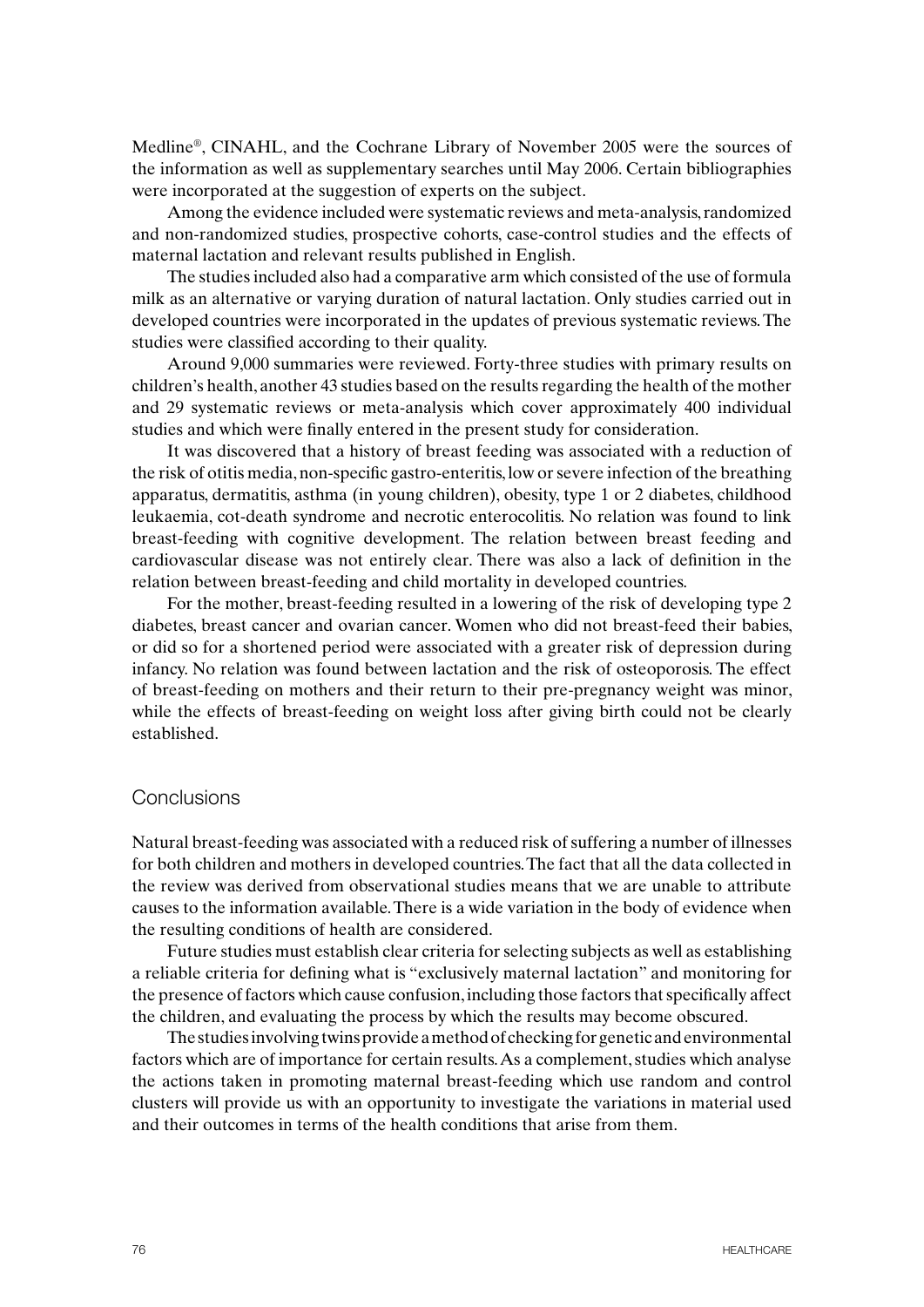Existing studies and reviews indicate the beneficial effects for the newborn child, which are associated with the reduction of otitis media, gastroenteritis, respiratory infections, dermatitis, asthma, obesity, diabetes, leukaemia, enterocolitis and cot death syndrome. There are also beneficial effects for the mother. Besides the affective, psychological effects and the strengthening of the bond between mother and child, women who breastfeed have a reduced risk of diabetes and breast or womb cancer.

The immediate postpartum period is a sensitive period of extreme importance for the establishment of breast-feeding and has a vital role in the development of the motherchild bond. The bond between the mother / father / newborn child is regarded as a complex and far-reaching human experience which calls for physical contact and interaction at the earliest stages of life. This postpartum period has been invaded by a number of medical and nursing procedures which cannot always be justified and which frequently involve the separation of the mother and the newborn child.

Modern society may create barriers preventing mothers from developing the instinct for breastfeeding their children, especially where the birth has not been physiological. There are also obstacles in the absence of sufficient experience and knowledge which would enable women to feel secure when starting to breastfeed. Newborn children are repositories of instincts, and require prolonged intimate contact with the mother in order for these instincts to flourish correctly, preferably during the first two hours after birth, giving them the opportunity to attach themselves to the breast and take their first feed spontaneously. This postpartum sensitive period is not indefinite, and to postpone contact means that the newborn child cannot develop its instincts with the same effectiveness as it would immediately after birth.

Recommendations for postpartum practices based

on the available evidence

Abandon unjustified procedures and delay the performance of those that are necessary if they call for the separation of mother and baby. Request the mother's consent before applying any procedure.

### Recommendations of the available evidence

Encourage efficient practices in support of maternal breast-feeding, making the extraction, preservation and maintenance of the mother's milk possible, so that the newborn child can be given the milk from its own mother.

Encourage the donation of breast milk and start up a Milk Bank.

Work with support groups in favour of better practice in breastfeeding.

Respect the choice of fully-informed mothers who prefer bottle-feeding.

Provide adequate information and develop bottle-feeding skills for those mothers who choose this option.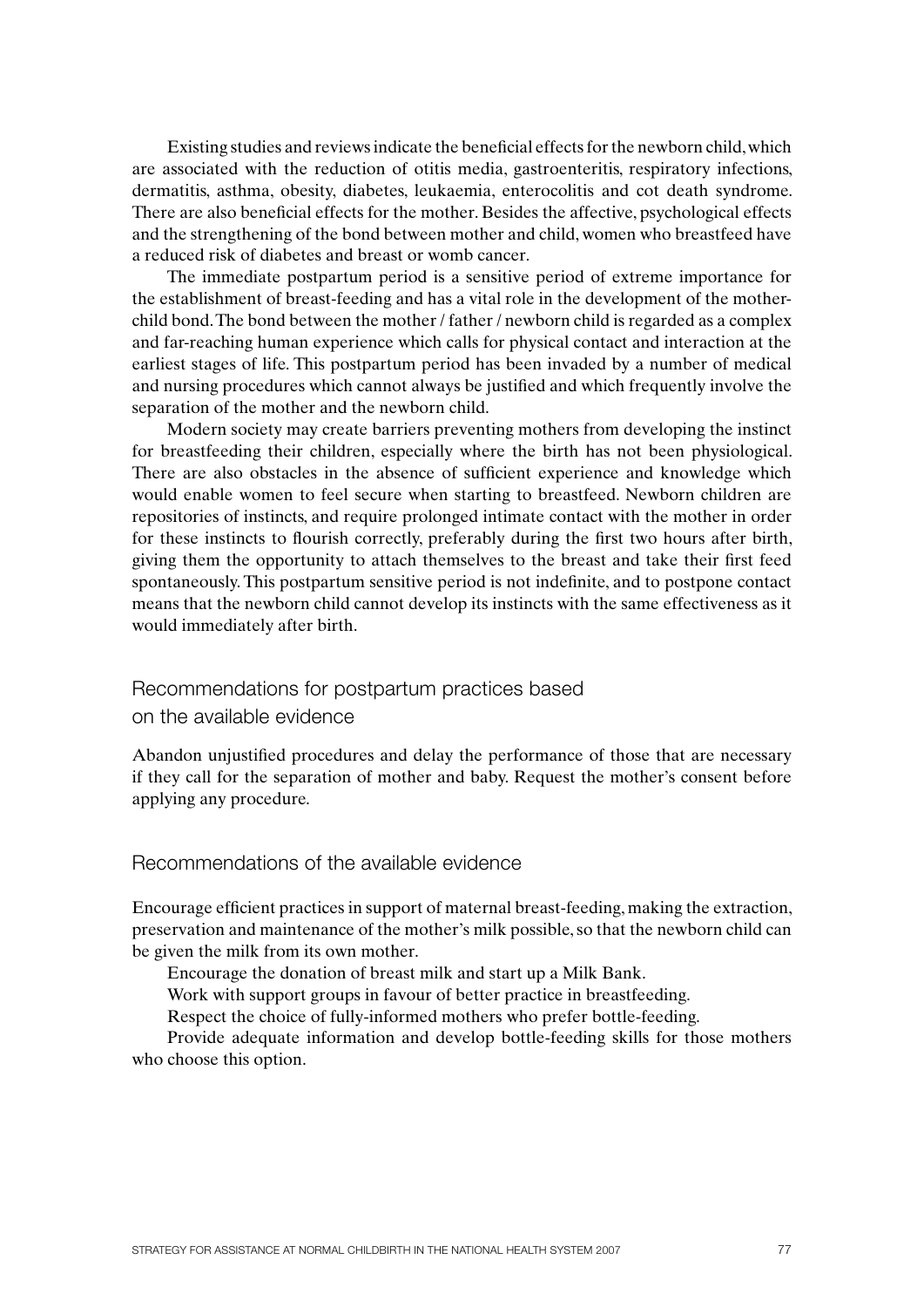### **References**

- • Breastfeeding and Maternal and Infant Health Outcomes in Developed Countries Prepared for: Agency for Healthcare Research. Evidence Report/Technology Assessment number 153. Available on the URL: www.ahrq.gov/downloads/pub/evidence/pdf/brfout/ brfout.pdf [Consulted in November 2007].
- Clinical Guidelines for Establishment of Exclusive Breasfeeding. ILCA. International Lactation Consultant Association 2005. Available on the URL: www.ilca.org/pubs/ebg. php [Consulted in November 2007].
- Palda VA, Guise JM, Wathen CN. Interventions to promote breast-feeding: applying the evidence in clinical practice. CMAJ 2004 Mar 16; 170 (6): 976-978.
- Pérez-Escamilla R. Evidence Based Breast-Feeding Promotion: The Baby-Friendly Hospital Initiative. Symposium: Evidence-Based Public Nutrition: An Evolving Concept. J Nutr February 2007; 137: 484-487 .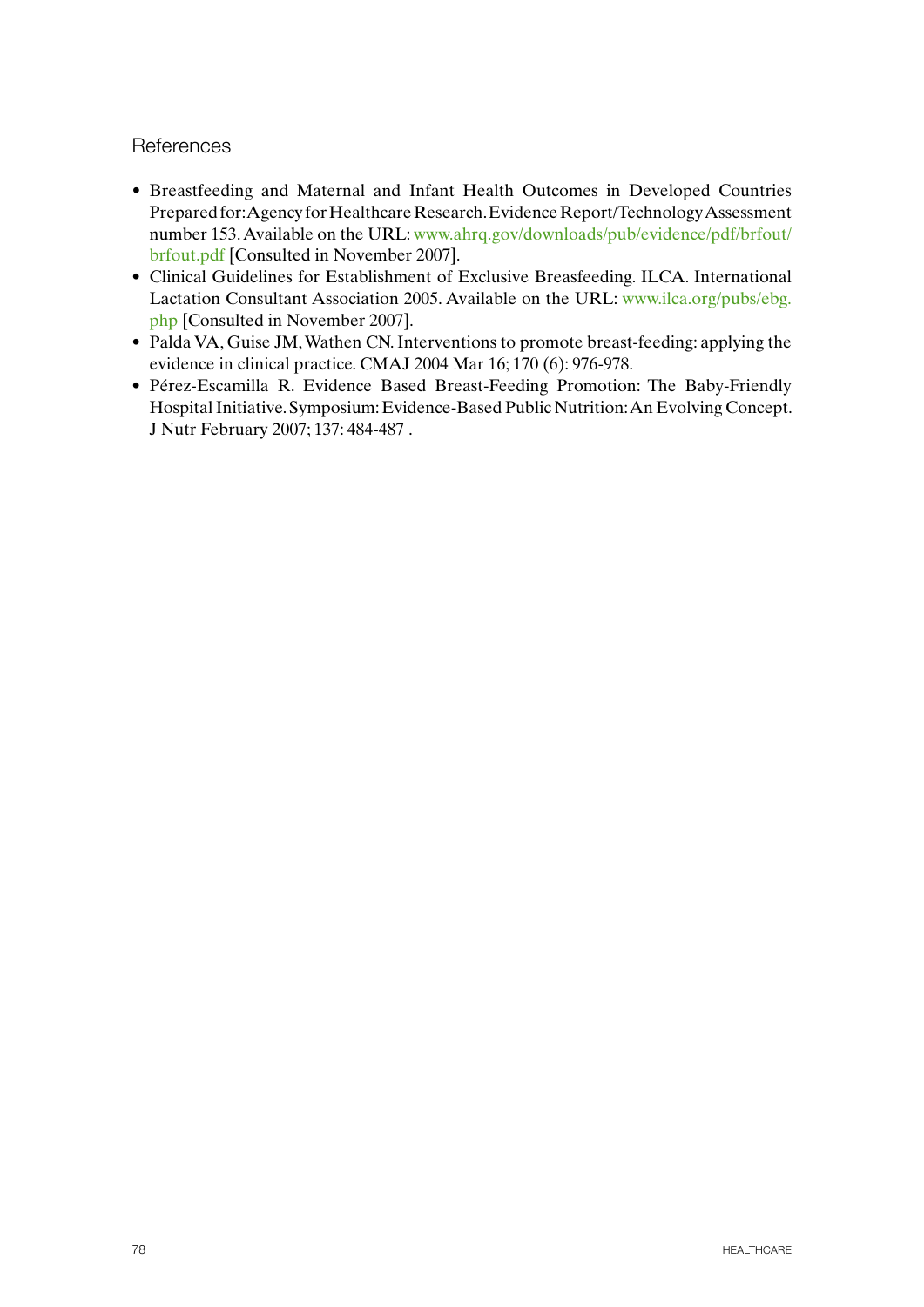# Annex II

## General references

- 1. Chapter 2. General aspects
- • Alonso V, Fuster V, Luna F. La evolución del peso al nacer en España (1981-2002) y su relación con las características de la reproducción (The evolution of birth weight in Spain [1981-2002] and its relation with the nature of reproduction). Antropo 2005; 10: 51-60.
- Brown S, Lumley J. Maternal health after childbirth: results of an Australian population based survey. BJOG: An International Journal of Obstetrics and Gynaecology 1988; 105: 156-161.
- Carrolli G, Belizan J. Episiotomía en el parto vaginal (Episiotomy in vaginal childbirth) (Translated Cochrane Review). The Cochrane Library Plus, 1. Available on the URL: www.cochrane.org/reviews/es/ab000081.html [Consulted in November 2007].
- Cruz E, Lapresta M, José Y, Andrés P, Villacampa A. Perinatal mortality. Distribution by age of gestation and birth weight. Most frequent causes. Epidemiological Review of 10 years. Clinic and Research in Gynaecology and Obstetrics 2004; 31 (9):323-327.
- Domínguez Rojas AM. Episiotomía: ¿cirugía de uso rutinario o restrictivo? (Episiotomy: Routine or restrictive surgery?). Nursing Objectives 2003; 60: 58-60.
- • García EM, Merino MJR, San Martín MLB. La episiotomía en el Hospital General Universitario de Alicante. Descripción y evaluación crítica de su utilización (Episiotomy in the University General Hospital of Alicante. Description and critical analysis of its use). Enfermería Clínica 1998; 8 (1): 1-6.
- • González L, Berzosa J, Alonso R, Ayuso F, Izquierdo M. Embarazos gemelares espontáneos frente a reproducción asistida (Spontaneous twin pregnancies compared with assisted reproduction). Clínica e investigación en Ginecología y Obstetricia 2006; 33 (1): 7-11.
- • González NL. Base de datos perinatales nacionales del año 1998 (National perinatal database 1998). Progresos de Obstetricia y Ginecología 2001; 44: 4-7.
- • González NL,MedinaV, JiménezA,GómezArias J,RuanoA,PeralesA,Pérez-Mendaña JM, Melchor JC. Base de datos perinatales nacionales del año 2004 (National perinatal database 2004). Progresos de Obstetricia y Ginecología 2006: 49: 485-492.
- • González NL, Medina V, Martínez J. Base de datos perinatales nacionales del año 2002 (National perinatal database 2002). Progresos de Obstetricia y Ginecología 2004; 47 (12): 561-567.
- • González NL, Medina V, Suárez MN, Clemente C, Seral E. Base de datos perinatales nacionales del año 2000 (National perinatal database 2000). Progresos de Obstetricia y Ginecología 2002; 45 (11): 510-516.
- • Maroto Navarro G,Sánchez Muros S,García Calvente MM.Atención al embarazo,parto y postparto (Assistance at pregnancy, birth and afterwards in Spain). Escuela Andaluza de Salud Pública (Andalusian School of Public Health). Granada, December 2006.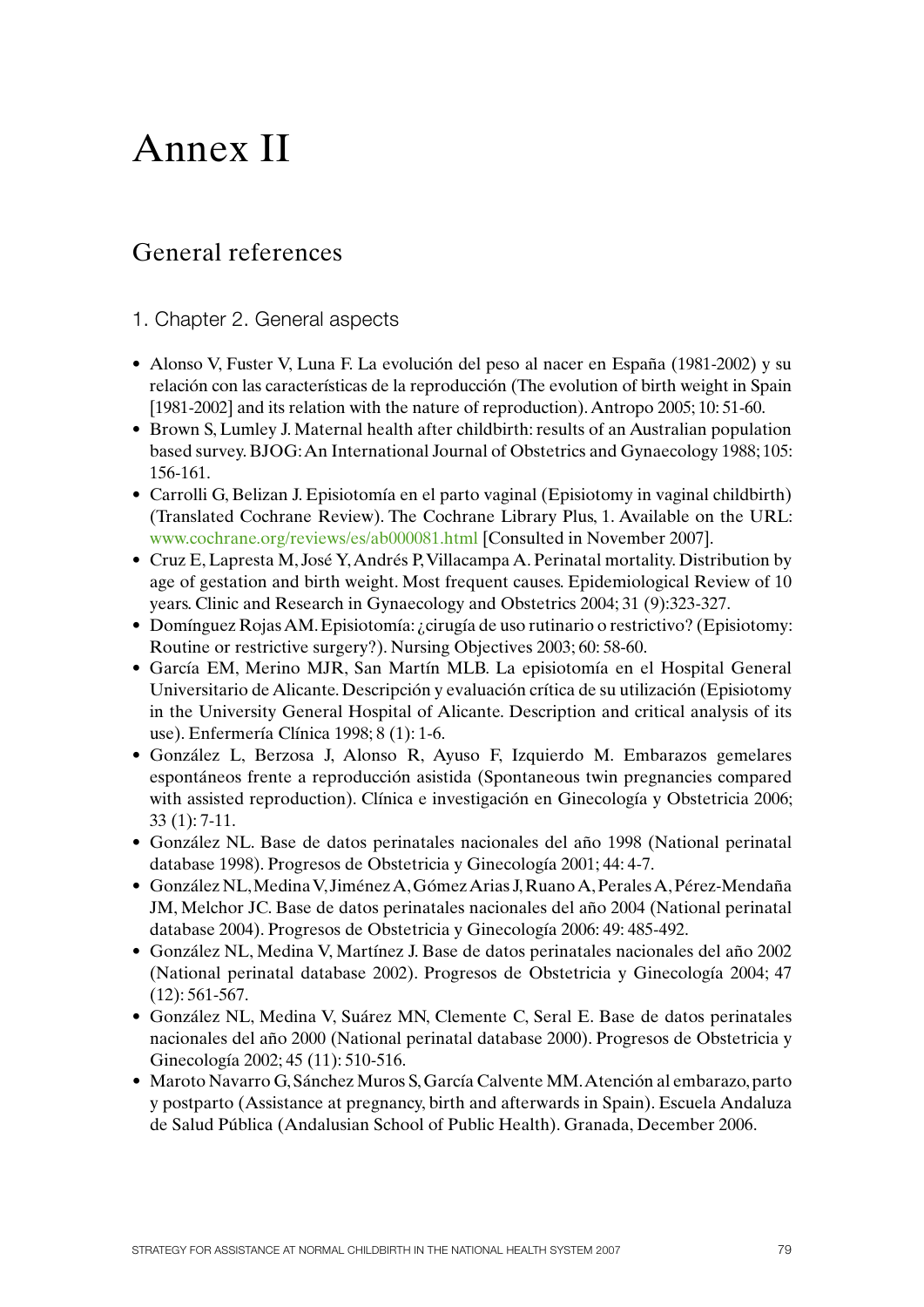- Martínez-Frías ML, Bermejo E, Rodríguez-Pinilla E, Dequino G, Peripheral Group of the ECEMC (Spanish Collaborative Study of Congenital Malformations). Evolución secular y por autonomías de la frecuencia de tratamientos de fertilidad, partos múltiples y cesáreas en España (Secular evolution and evolution according to autonomous communities of the frequency of fertility treatments, multiple deliveries and caesarean sections in Spain). Medicina Clínica (Barcelona) 2005; 124(4): 132-139.
- • Monleón Sancho J, Baixauli C, Mínguez Milio J, García Román N, Plana A, Monleón J. El concepto de primípara añosa (The concept of the elderly primigravida). Progresos de Obstetricia y Ginecología 2002; 45 (9): 384-390.
- Mozo ML, Solís I, Gómez N. Revisión sistemática de la episiotomía (Systematic review) of episiotomy). Progresos de Obstetricia y Ginecología 2004; 47:(7): 330-337.
- Wennberg JE. Unwarranted variations in healthcare delivery: implications for academic medical centres. BMJ 2002 Oct 26; 325(7370): 961-964.
- 2. Chapter 4.2. Participation of women patients in decision making
- • Anthony S, Buitendijk SE, Offerhaus PM, van Dommelen P, van der Pal-de Bruin KM. Maternal factors and the probalility of a planned home birth. An International Journal of Obstetrics and Gynecology 2005 Jun; 112(6):748-753.
- • Balaguer Santamaría A. La relación clínica (Clinical Relation). Associació Catalana d'Estudis Bioetics (Catalan Association of Bioethical Studies). Updated: October 2003.
- • Biblioteca de la Salud en español (Health Library in Spanish). Cómo tomar decisiones sensatas en lo referente a la salud (Making Wise Health Decisions) from Healthwise. Available on the URL: www.goodhealth.com/health a to z/biblioteca de la salud/ [Consulted in November 2007].
- BirthChoiceUK: www.birthchoiceuk.com/index.html; www.npeu.ox.ac.uk/birthplace/ [Consulted in November 2007].
- Celedón C, Noe M. Reformas del Sector Salud y Participación Social (Reforms in the Health Sector and Social Participation). Panamericana Salud Pública Jul/ago 2000; 8 (1-2): 99-104.
- Dahl K, Kesmodel U, Hvidman L, Olesen F. Informed consent: attitudes, knowledge and information concerning prenatal examinations. Acta Obstet Gynecol Scand 2006; 85(12): 1414-9.
- • Drane JF. Origen y evolución de la bioética en Estados Unidos. La bioética contemporánea: fase inicial (Origin and Evolution of Bioethics in the United States. Contemporary Bioethics: initial phase). CIEB, 2002.
- Edwards A, Unigwe S, Elwyn G, Hood K. Personalised risk communication for informed decision making about entering screening programs. Cochrane Database Syst Rev 2003; (1): CD001865. Comment in: Evid Based Nurs 2004 Jan; 7(1): 14. Update in: Cochrane Database Syst Rev 2006; (4): CD001865.
- Emmett CL, Shaw AR, Montgomery AA, Murphy, DJ. DiAMOND study group. Women's experience of decision making about mode of delivery after a previous caesarean section: the role of health professionals and information about health risks. BJOG 2006 Dec; 113(12): 1438-45.
- • Fernández Guillén F. Articles available on the URL: www.holistika.net/autores/ francisca\_fernandez\_guillen.asp [Consulted in November 2007].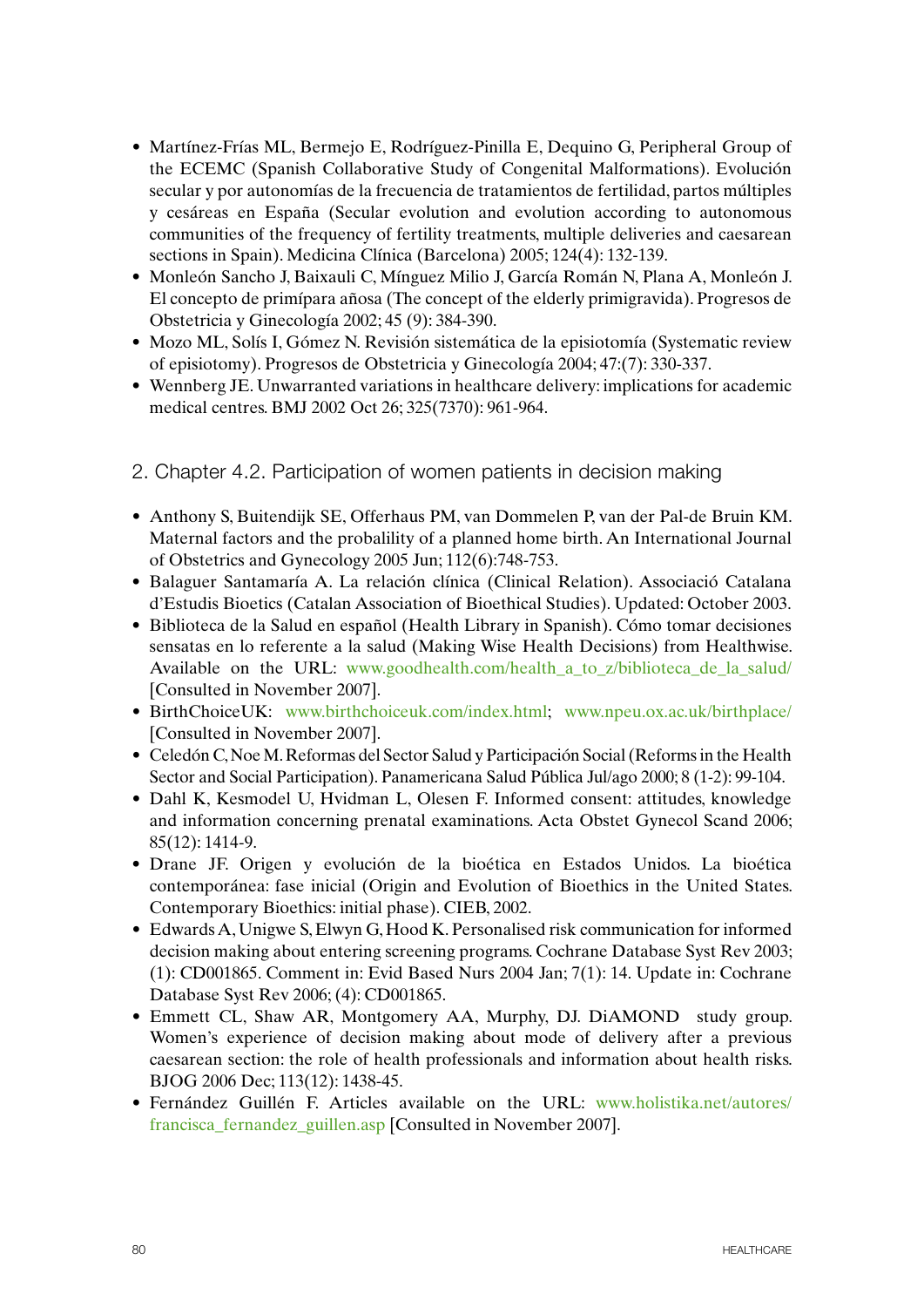- Fernández Guillén F. Conoce tus derechos (Know your rights). Available from: www. elpartoesnuestro.es [Consulted in November 2007].
- Graham WJ, Hundley V, McCheyne AL, Hall MH, Gurney E, Milne J. An investigation of women's involvement in the decision to deliver by caesarean section. Br J Obstetr Gynaecol 1999; 106(3): 213-20. [ISI] [Medline].
- Gulbrandsen P, Aarseth J, Aaby E, Valdal A. A birth plan-effects and evaluation. Tidsskr Nor Laegeforen 2004 Dec 2; 124(23): 3055-7.
- • Informe sobre iniciativas de participación ciudadana en la planificación e implantación de políticas en sistemas sanitarios públicos (Report on initiatives for public participation in the planning and implantation of policy in public health systems). Agencias de Evaluación de Tecnologías Sanitarias de Andalucía. Junta de Andalucía. Consejería de Salud (The Andalusian Health Technology Evaluation Agency. Andalusian Regional Government. Health Department). Seville 2006; Available on the URL: www.juntadeandalucia.es/salud/contenidos/aetsa/pdf/Seminario%20participaci% C3%B3n%2016-02-2006-3.pdf [Consulted in November 2007].
- Informed choice in maternity care: an evaluation of evidence based leaflets. NHS Centre for Reviews and Dissemination (CRD), 2001: www.york.ac.uk/inst/crd/crdrep.htm
- • Ley Básica Reguladora de la Autonomía del Paciente y de Derechos y Obligaciones en Materia de Información y Documentación Clínica (Basic Regulatory Law on Patient Autonomy and Rights and Obligations concerning Information and Clinical Documentation). Friday 15th November 2002, BOE number 274 22188 LAW 41/2002.
- Lundgren I, Berg M, Lindmark G. Is the childbirth experience improved by a birth plan? J Midwifery Women's Health 2003 Sep-Oct; 48(5): 322-8.
- Marteau TM, Dormandy E, Michie S. A measure of informed choice. Health Expect 2001 Jun; 4(2): 99-108.
- Martel MJ, MacKinnon CJ. Clinical Practice Obstetrics Committee of the Society of Obstetricians and Gynaecologiests of Canada Guidelines for vaginal birth after previous Caesarean section. J Obstet Gynaecol Can 2004 Jul; 26(7): 660-83; quiz 684-6. Comment in: J Obstet Gynaecol Can 2005 Jul; 27(7): 671-3; author reply 673.
- Maternity matters: choice, access and continuity of care in a safe service. Available on the URL: www.dh.gov.uk/en/Publicationsandstatistics/Publications/ PublicationsPolicyAndGuidance/DH\_073312 [Consulted in November 2007].
- Meddings F, Phipps FM, Haith-Cooper M, Haigh J. Vaginal birth after caesarean section (VBAC): exploring women's perceptions. J Clin Nurs 2007 Jan; 16(1): 160-7.
- MIDIRS Midwifery Digest. Available on the URL: www.midirs.org/midirs/midweb1. nsf/ddhome?openform [Consulted in November 2007].
- • Moffat MA, Bell JS, Porter MA, Lawton S, Hundley V, Danielian P, Bhattacharya S. Decision making about mode of delivery among pregnant women who have previously had a caesarean section: A qualitative study. BJOG 2007 Jan; 114(1): 86-93.
- Molenaar S, Sprangers M A, Postma-Schuit F C, Rutgers E J, Noorlander J, Hendriks J, De Haes H C. Feasibility and effects of decision aids. Cochrane Database Syst Rev 2000; 20(1): 112-127.
- Moore M, Hopper U. Do birth plans empower women? Evaluation of a hospital birth plan. Birth 1995 Mar; 22(1): 29-36.
- Murphy DJ, Pope C, Frost J, Leibling RE. Women's views on the impact of operative delivery in the second stage of labour: Qualitative interview study. British Medical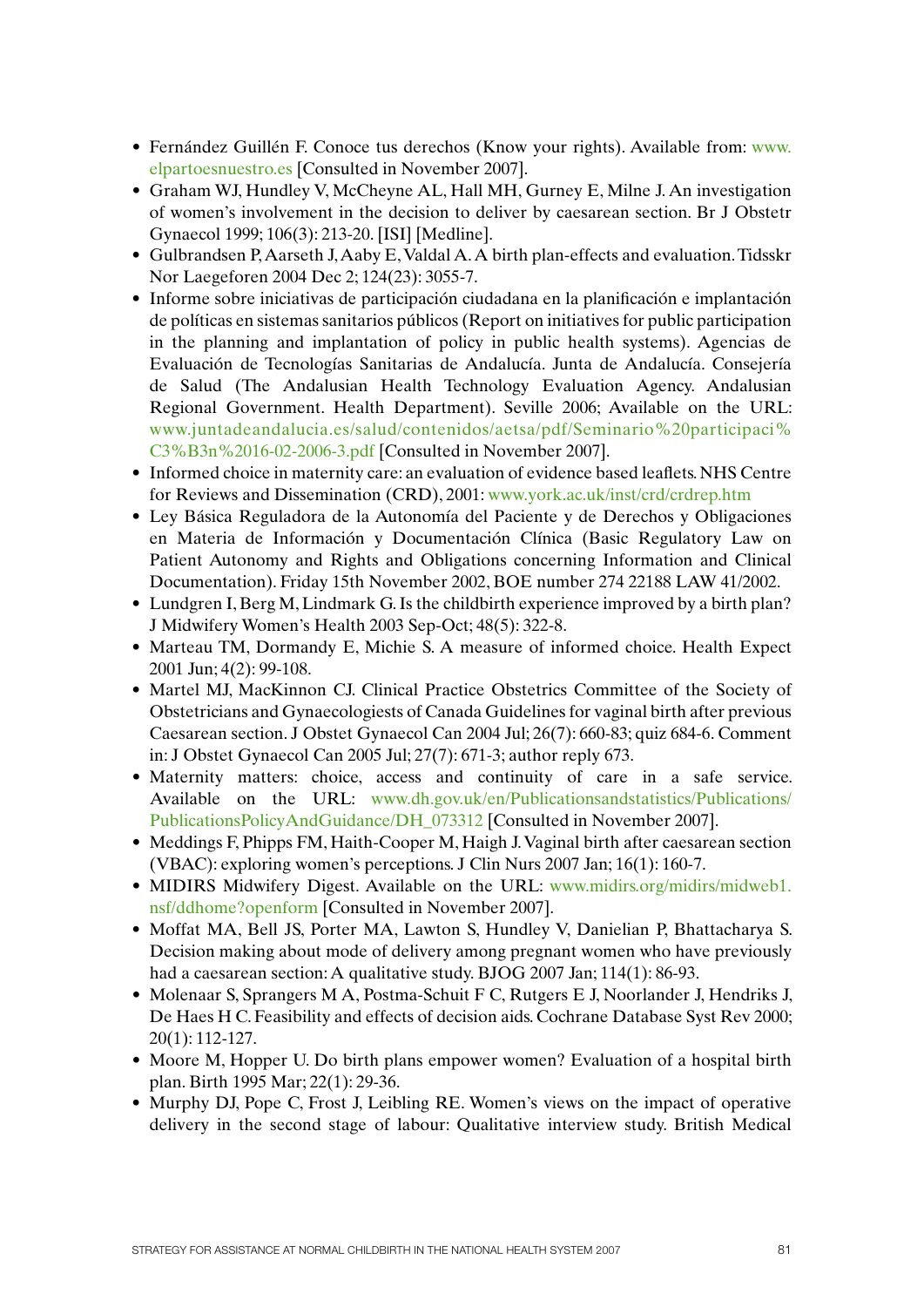Journal 2003; 327 (1132): 1-5. Available from: doi:10.1136/bmj.327.7424.1132 [Consulted in November 2007].

- Nassar N, Roberts CL, Raynes-Greenow CH, Barratt A, Peat B. Decision Aid for Breech Presentation Trial Collaborators. Evaluation of a decision aid for women with breech presentation at term: a randomised controlled trial [ISRCTN14570598]. BJOG 2007 Mar; 114(3): 325-33.
- National Institute for Clinical Excellence. Antenatal care: routine care for the healthy pregnant woman (NICE) 2003; 41. Clinical Guideline 6.
- • O'Connor AM, Stacey D, Rovner D, Holmes-Rovner M,Tetroe J, Llewellyn-Thomas H, Entwistle V, Rostom A, Fiset V, Barry M, Jones J. Decision aids for people facing health treatment or screening decisions. Cochrane Database Syst Rev 2001; (3): CD001431 Update in: Cochrane Database Syst Rev 2003; (2): CD001431.
- • Peiró S. Sociedad y sistema sanitario.Tres décadas de evolución de la atención primaria en España (1976-2006) (Society and Health System. Three Decades of Change in Primary Care in Spain [1976-2006]) Valencian School of Health Studies (EVES), Madrid, 23rd May 2006.
- • Pinto JL, Abellán JM, Sánchez FI. Incorporación de las preferencias de los pacientes enn la toma de decisiones clínicas (Incorporating the patient's preferences when taking clinical decisions), 2004, 1st ed.
- Ramsey G, Mitty E. Advance directives: protecting patient's rights. Available on the URL: www.guideline.gov/summary/summary.aspx?doc\_id=3516&nbr=002742&string= %22decision+making%22 [Consulted in November 2007].
- • Recomendación No.R (80) 4 del Comité de Ministros a los Estados Miembrosrespecto del pacientecomopartícipeactivodesupropiotratamientoadoptadaporelComitédeMinistros el 30 deAbril de 1980 en la 318ªreunión de losfuncionarios ministeriales(Recommendation No. R (80) 4 of the Ministerial Committee to the Member States regarding the patient as an active participant in his/her own treatment adopted by the Ministerial Committee on the 30th April 1980 in the 318th Meeting of Ministerial Officials). Available on the URL: www. gador.com.ar/iyd/libros/mps\_indice.htm [Consulted in November 2007].
- • Rodríguez GA. Modelos de la relación médico-paciente reflejo de la deshumanización de la salud (Models of doctor/patient relations reflecting the dehumanization of health services). Vol 12, number 12. Ars Medica. Pontifical Catholic University of Chile. Available on the URL: escuela.med.puc.cl/publ/ArsMedica/ArsMedica12/Modelos. html [Consulted in November 2007].
- Shireen JJ. Empower Women, Ensure Choices: Key to Enhancing Reproductive Health. 1997. Available on the URL: www.saa.unito.it/alfa1/spanish/actividades.htm [Consulted in November 2007].
- Stacey LS. US Preventive Services Task Force. Shared Decision-making About Screening and Chemoprevention: A Suggested Approach. American Journal of Preventive Medicine Dec 2003. Available on the URL: www.ahrq.gov/clinic/3rduspstf/shared/sharedba.htm [Consulted in November 2007].
- Stapleton H, Mavis K, Thomas G. Qualitative study of evidence based leaflets in maternity care. Available on the URL: www.bmj.com/cgi/content/full/324/7338/639; www.bmj.com/ cgi/eletters/324/7338/639 [Consulted in November 2007].
- Van den Berg M, Timmermans DR, Ten Kate LP, van Vugt JM, van der Wal G. Are pregnant women making informed choices about prenatal screening? Genet Med 2005 May-Jun; 7(5): 332-8.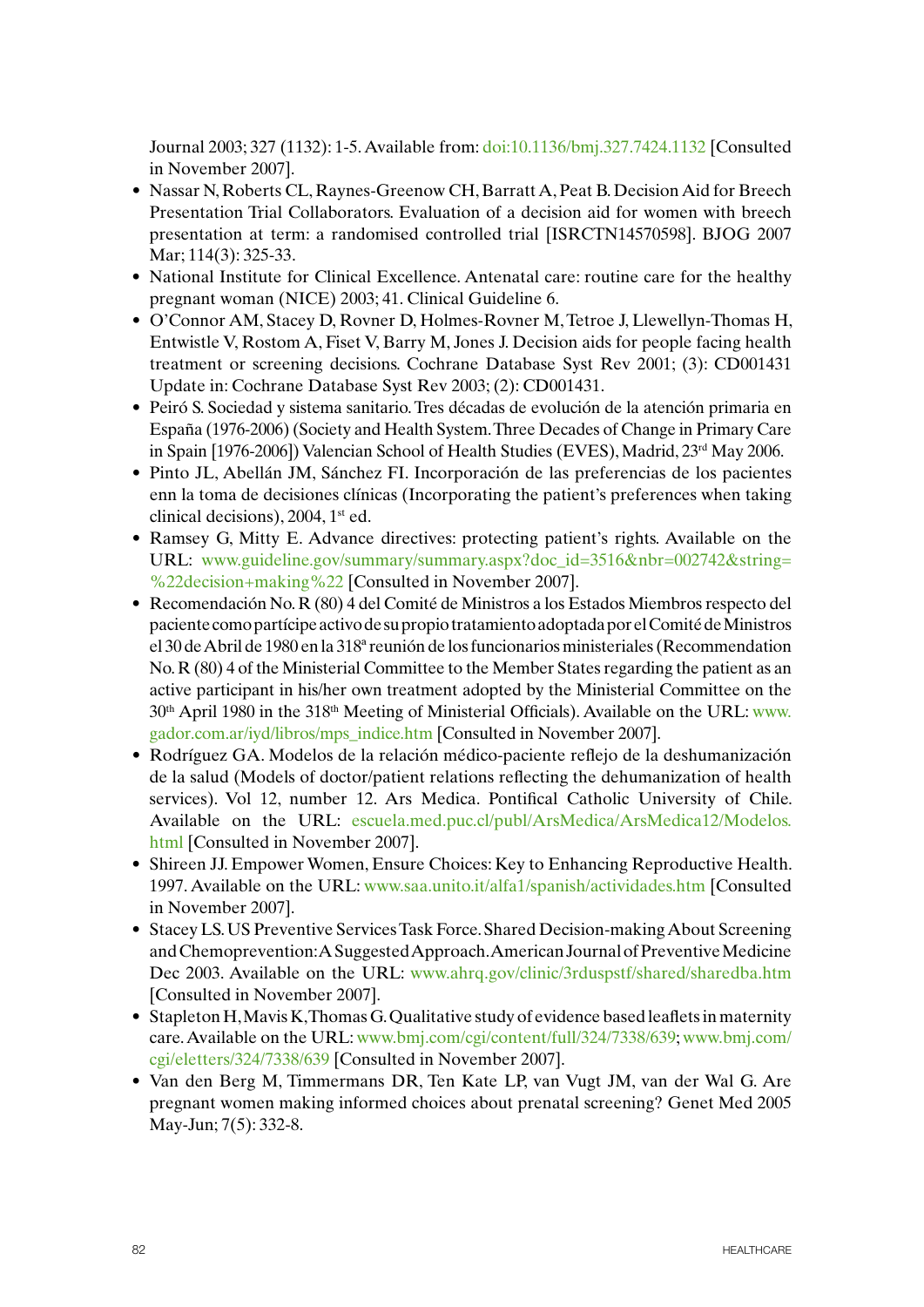- Whitford HM, Hillan EM. Women's perceptions of birth plans. Midwifery 1998 Dec; 14(4): 248-53.
- Women's experience of decision making about mode of delivery after a previous caesarean section: the role of health professionals and information about health risks. BJOG 2006 Dec; 113(12): 1438-45.

3. Chapter 4.4. Investigation and innovation. Spread of good practices in assistance at ordinary childbirth

- Canadian Task Force Methodology. Available on the URL: www.ctfphc.org/methods.htm [Consulted in November 2007].
- Enkin MW. La necesidad de la obstetricia basada en la evidencia (The need for evidence based obstetrics). Evidence based medicine 1996; 1:132.
- Grimshaw JM, Rossel IT. Effect of clinical guidelines on medical practice: a systematic review of rigorous evaluations. Lancet 1993; 342: 1317-22.
- Grol R, Grimshaw J. From best evidence to best practice: effective implementation of change in patients' care. Lancet 2003; 362: 1225-30.
- • Guyatt GH, Sacket DL, Cook DJ for Evidence-Based Medicine Working Group. II. How to use an article about therapy or prevention. A. Are the results of the study valid? JAMA 1993; 270: 2598-2601.
- • Guyatt GH, Sacket DL, Cook DJ for Evidence-Based Medicine Working Group. II. How to use an article about therapy or prevention. B. What were the results and will they help me in caring for my patients? JAMA 1994; 271: 59-63.
- Harbour R, Millar J for the Scottish Intercollegiate Guidelines Network Grading Review Group. A new system for grading recommendations in evidence based guidelines. BMJ 2001; 323: 334-6.
- Oxman AD, Thomson MA, Davis DA, Haynes RB. No magic bullets: a systematic review of 102 trials of interventions to help health care professionals deliver services more effectively or efficiently. Can Med Assoc J 1995; 153: 1423-31.
- • Oxman AD, Sackett DL, Guyatt GH. Guía para usuarios de literatura médica. I. Cómo comenzar (Guide for users of medical literature. I. How to begin). JAMA 1993; 270: 2093.
- Phillips B, Ball C, Sackett D, Badenoch D, Straus S, Haynes B, Dawes D. Oxford Centre for Evidence-based Medicine, Levels of Evidence, May 2001.
- Royal College Obstetrics and Gynaecologists. Available on the URL: www.rcog.org.uk/ [Consulted: 23rd November 2007].
- Shekelle PG, Wolf SH, Eccles M, Grimshaw J. Developing guidelines. BMJ 1999; 318: 593-6.
- Wingo A, Higgins E, Rubin L, Zahniser C. Epidemiología aplicada a la salud reproductiva (Epidemiology applied to reproductive health). WHO, 1996.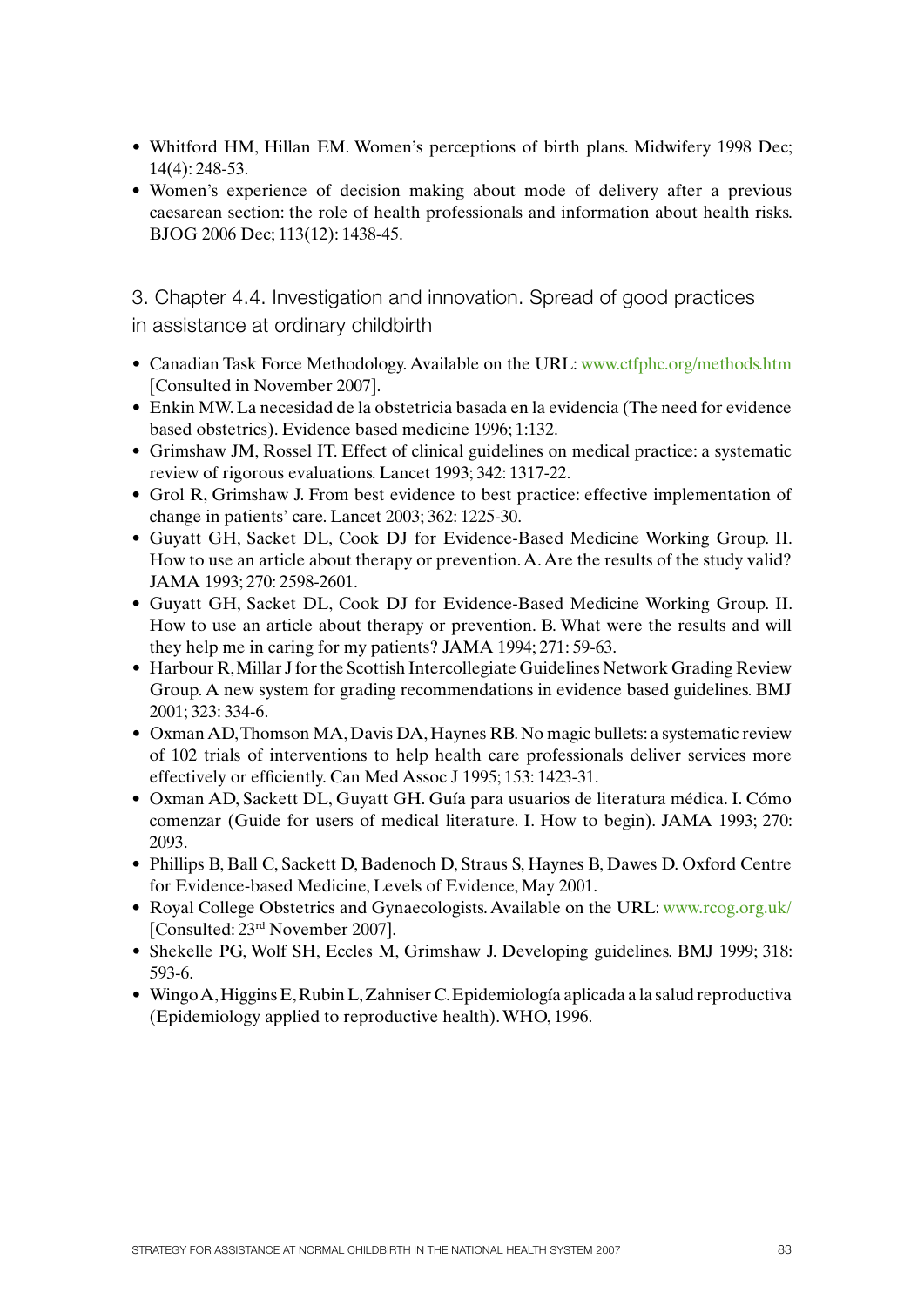## Annex III

### Some examples of good practice

#### 1. Clinical practice

The Hospital of La Plana in Vila-Real (Castellón) has a protocol specifically for assistance at normal births, which is written and available on the hospital website, with a model birth plan.

The Inmaculada Hospital of Huércal-Overa (Almería) has been developing a specific protocol for some time for assistance at normal childbirth as well as promoting birth plans, early contact between mother and child, and breast-feeding.

The County Hospital of Salnés in Villagarcia de Arosa has been providing natural assistance to normal childbirth which respects the physiological process, women's autonomy and the taking of decisions, including those medical interventions which are necessary, when appropriate and opportune, based on the prevailing scientific findings.

The Doce de Octubre University Hospital in Madrid are developing a project "Family-Centred Perinatal Care" as a collaboration between the Neonatology, Obstetrics and Anaesthesia Services as a means of increasing the protagonism of women during childbirth, reduce the number of cases where mother and newborn child are separated, and involve the father actively in the process.

The Marqués de Valdecilla University Hospital of Santander has elaborated a Protocol of assistance at Normal Childbirth with minimal intervention (natural childbirth). It has been written and placed at the public's disposal on the hospital's website: www.humv.es.

#### 2. Participation. Birth plans

The regional government of Cantabria has passed the decree 23/2007, of the 1<sup>st</sup> of March on the rights of the father, mother and newborn child as regards birth in a clinical environment  $(BOC, 16<sup>th</sup> March 2007)$ . There is also a new Health Card for Pregnancy which includes the possibility of a Birth Plan

The Health Department of the Regional Government of Catalonia has published the Protocol for natural assistance in normal childbirth and a Birth Plan in collaboration with Scientific Institutions and representatives of different Women's Associations. The objective is to include natural assistance for normal childbirth within the range of services available from hospitals that form part of the public health system.

The Gregorio Marañón Hospital in the Community of Madrid isrunning a programme aimed at encouraging men to participate in the process of pregnancy, birth and post-natal care, in order to promote responsible fatherhood.

The following hospitals are also developing initiatives for promoting participation and birth plans: Inmaculada Hospital of Huércal-Overa (Almeria). San Juan de la Cruz Hospital of Úbeda (Jaen), Baza Hospital (Baza-Granada), San Cecilio Hospital Clinic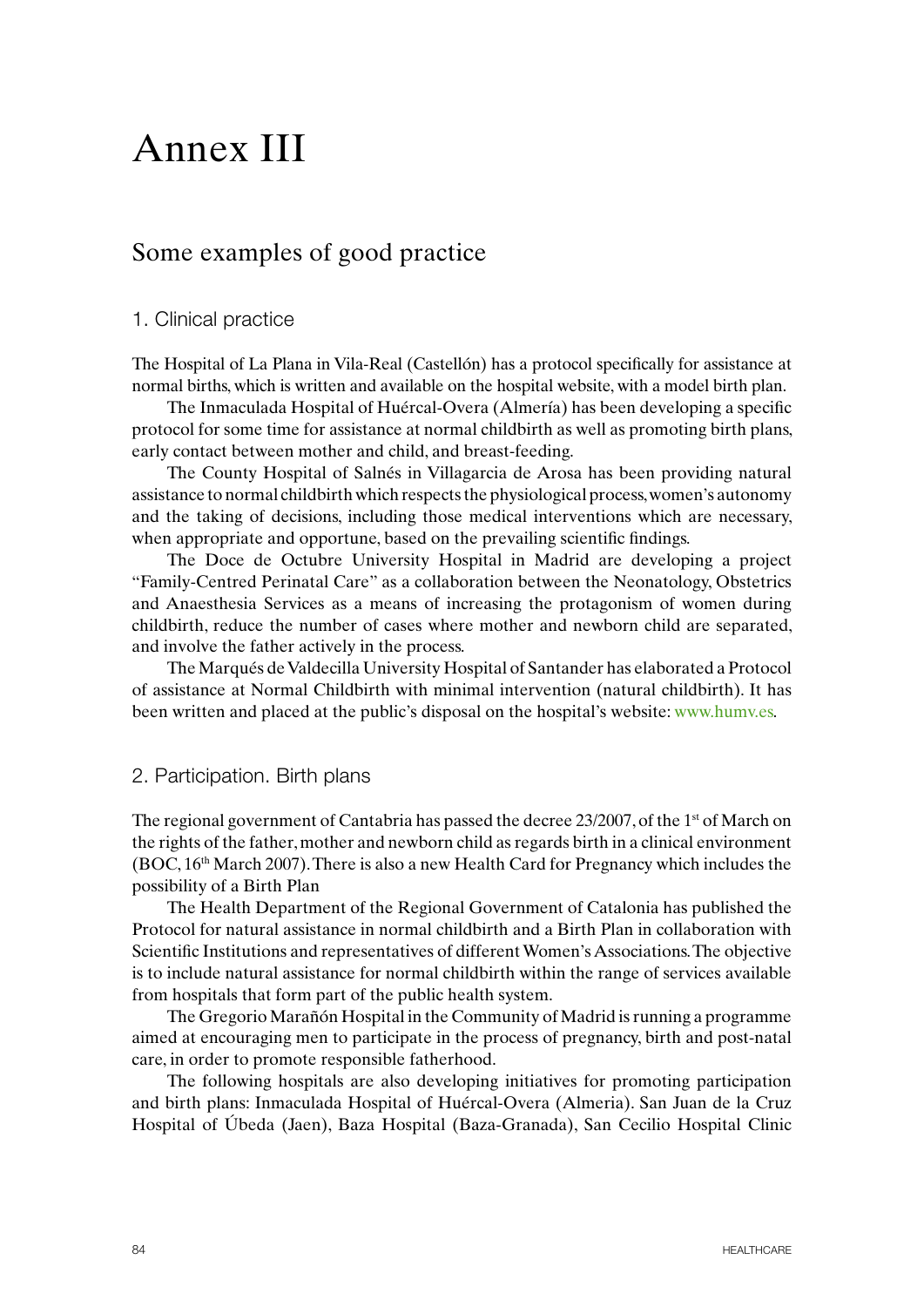(Granada), Hospital Clinic (Barcelona), Santa Caterina Hospital (Gerona), Virgen del Camino Hospital (Pamplona), San Lázaro Hospital (Mallorca), Mataró Hospital, and Hospital of La Plana de Vila-Real (Castellón).

#### 3. Breast feeding

The University Hospital of La Fe has signed an agreement with the AMAMANTA group to provide support for breast-feeding initiatives and as a support network, besides providing information on the health facilities and workshops led by midwives.

The University Hospital of Getafe (Madrid) is currently running a project to improve the quality of care and assistance as a form of promoting and supporting breast-feeding from the earliest moments.

#### 4. Cross cultural issues and equality

The Punta Europa Hospital in Algeciras is developing a programme of assistance at childbirth with a multi-cultural component, called The Emigrant's Friend Hospital.

Fuenlabrada Hospital in the Community of Madrid is developing a project The Health of Women Immigrants in order to improve the quality of care provided for different collectives in accordance with their origins.

Zaragoza City Council has been running the Motherhood programme with the collaboration of the Vía Lactea Association since 1998 as a way of providing support for women who are in need or whose situation prevents them from an adequate experience of their pregnancy and childhood. They provide informed accompaniment in several languages at health centres and other resources in the city, with support and follow-up to encourage and consolidate the bond between mother and child.

#### 5. Coordination hospital-primary care

An educational DVD is being prepared in the city of Ciudad Real which brings together all the relevant information for women from the moment when they are admitted to hospital, with the different possibilities and techniques for childbirth available from the hospital, and in which the different members of the team are introduced. The DVD is to be shown in classes for women.

The County Hospital of Salnés in Villagarcía de Arosa has been developing a coordination service between the Primary Care Services (Sexual and Reproductive Health) and those of the Hospital (Birth Plan).

#### 6. Training of health care personnel

The Hospitals of San Cecilio and Baza, in Granada, have been running training courses for health care personnel for assistance at normal childbirth during two consecutive years.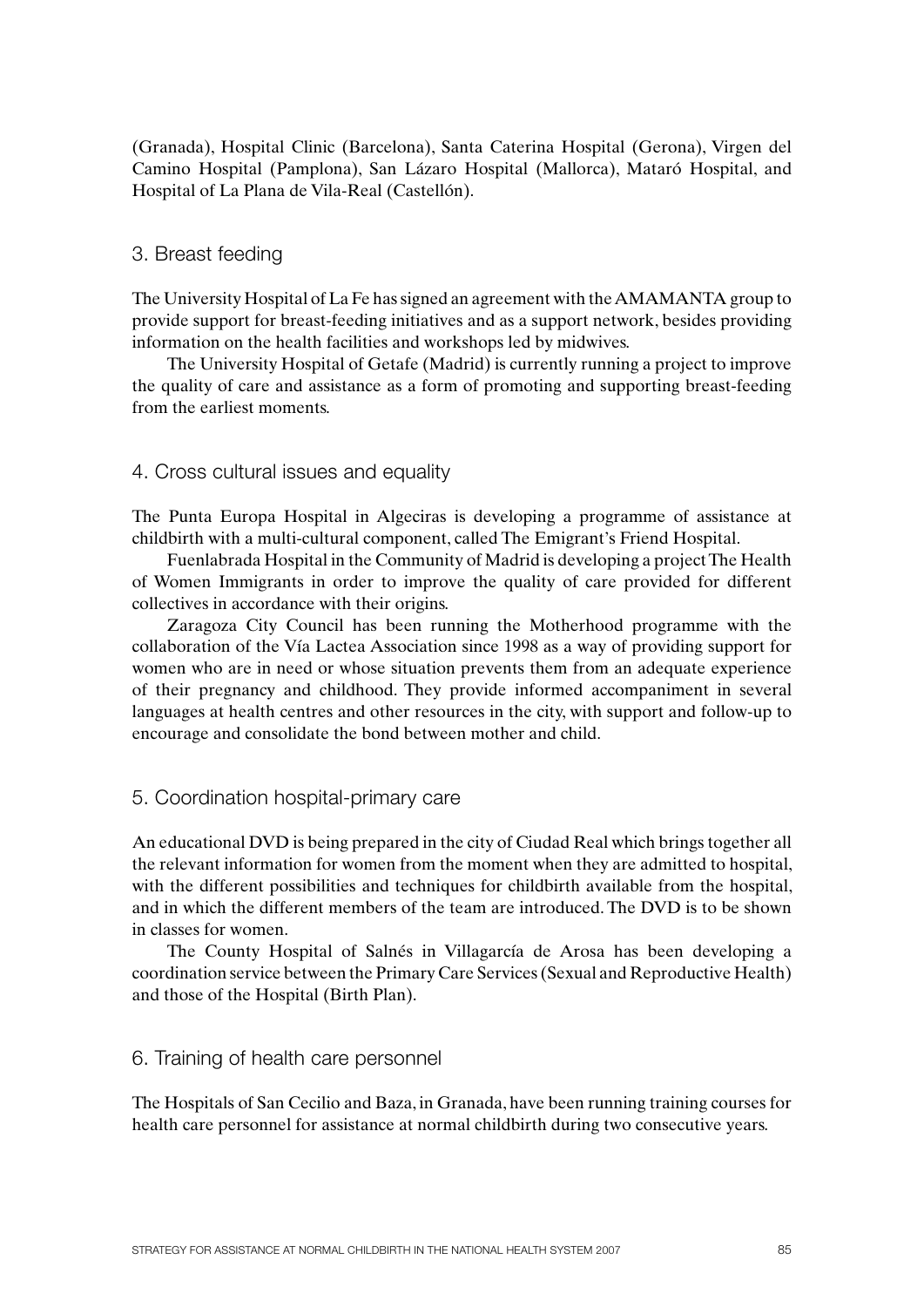Castile-La Mancha has developed a continuous training programme in which the hospital managements are included.

The Federation of Spanish Midwives (FAME) is running the programme The Normal Childbirth Initiative (IPN) which consists of elaborating a series of activities and documents with the aim of raising awareness and reinforcing midwives' responsibilities when assisting at normal childbirth, and leading opinion among mothers and society in general. The drawing up of the consensus document on assistance at normal childbirth and the campaign itself has been based on evidence and with the agreement of the different Midwives' Associations of the Autonomous Communities.

The Spanish Midwives' Association is carrying out a programme of acts to raise awareness of midwives' responsibilities when assisting at normal childbirths.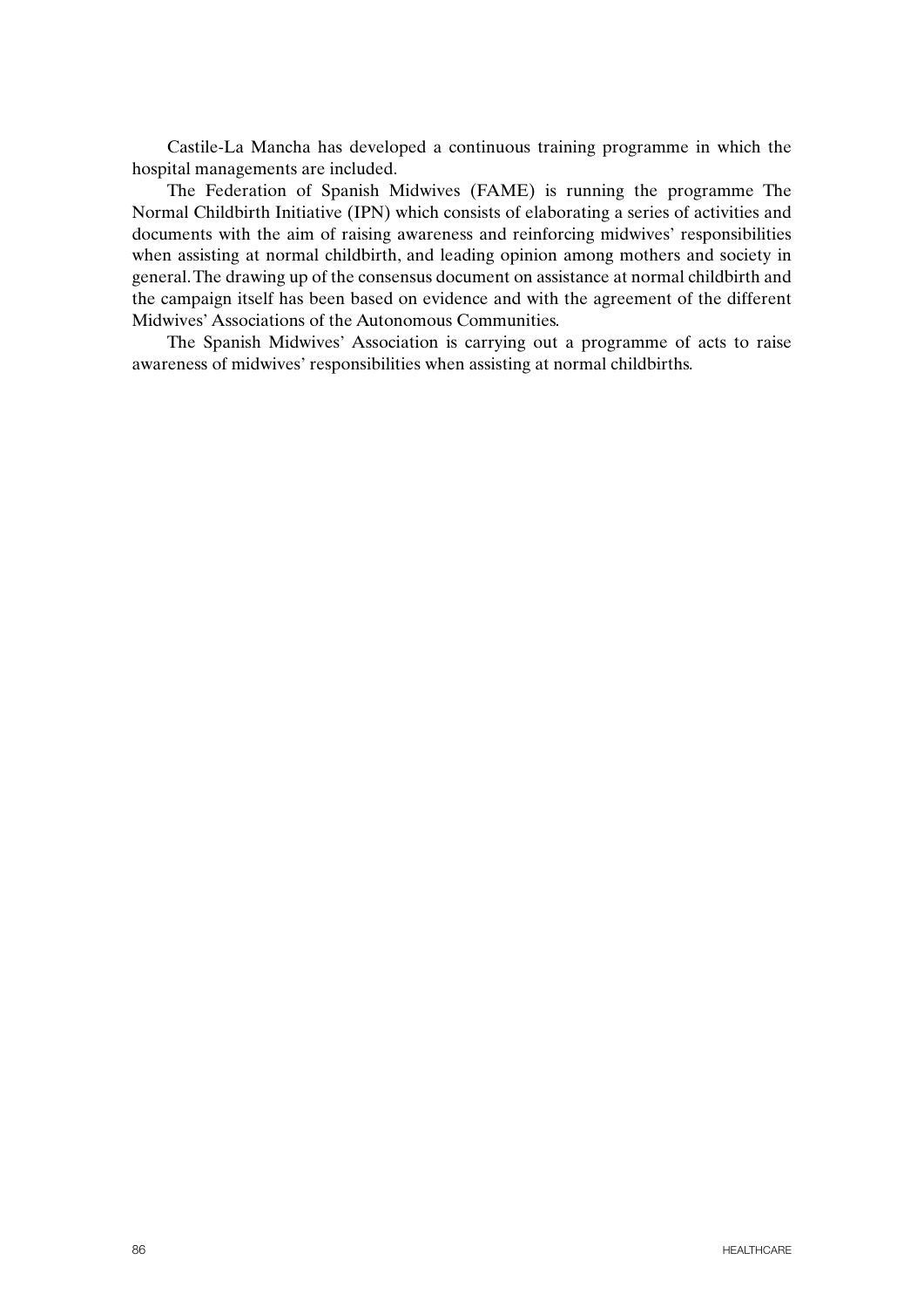## Annex IV

## Description of indicators by subject

With the aim of establishing indicators which prove most helpful in evaluating the advances in the implementation of the recommendations contained in this strategy document over the short and medium-term, priority has been given to those which can be derived from sources that already exist. One of these is the MBDS, which is an information system that predates the National Health System, is stable and provides high quality data, although in some cases the data it provides is not readily comparable in areas which are necessary for the monitoring of this strategy (such as the analgesia applied or the practice of episiotomy).

The protocols, directives and guidelines for clinical practice and other documents produced by the Autonomous Communities and hospitals are a source for valuable information concerning the policies which are being followed in order to comply with the recommendations.

There are other sources dealing with training and research which are also useful for observing some of the lines proposed. However, other aspects will call for specific studies to be set up in order to obtain information on the process of implementing the recommendations and their results in the medium and long term.

It must be remembered that the evaluation of the implementation of the strategy is a process that is to be reviewed every two years, which will allow the recommendations to be modified and the indicators adapted to the new requirements.

| <b>RESULT INDICATORS</b>                   |                                                                                                                                                        |  |
|--------------------------------------------|--------------------------------------------------------------------------------------------------------------------------------------------------------|--|
| <b>Mortality</b>                           | Perinatal mortality by cause<br>Perinatal mortality by method of delivery<br>Perinatal mortality by cause<br>Perinatal mortality by method of delivery |  |
| <b>Morbidity</b>                           | Rate of postpartum haemorrhage (MBDS)<br>Perinatal morbidity by delivery method<br>Neonatal morbidity by delivery method                               |  |
| <b>INDICATORS OF CLINICAL PRACTICES</b>    |                                                                                                                                                        |  |
| Shaving                                    | The number of maternity wards including these strategy recommendations<br>in the protocol of assistance at childbirth                                  |  |
| Enema                                      | The number of maternity wards including these strategy recommendations<br>in the protocol of assistance at childbirth                                  |  |
| <b>Accompaniment during</b><br>the process | The number of maternity wards including these strategy recommendations<br>in the protocol of assistance at childbirth                                  |  |
| Period of dilation                         | The number of maternity wards including these strategy recommendations<br>in the protocol of assistance at childbirth                                  |  |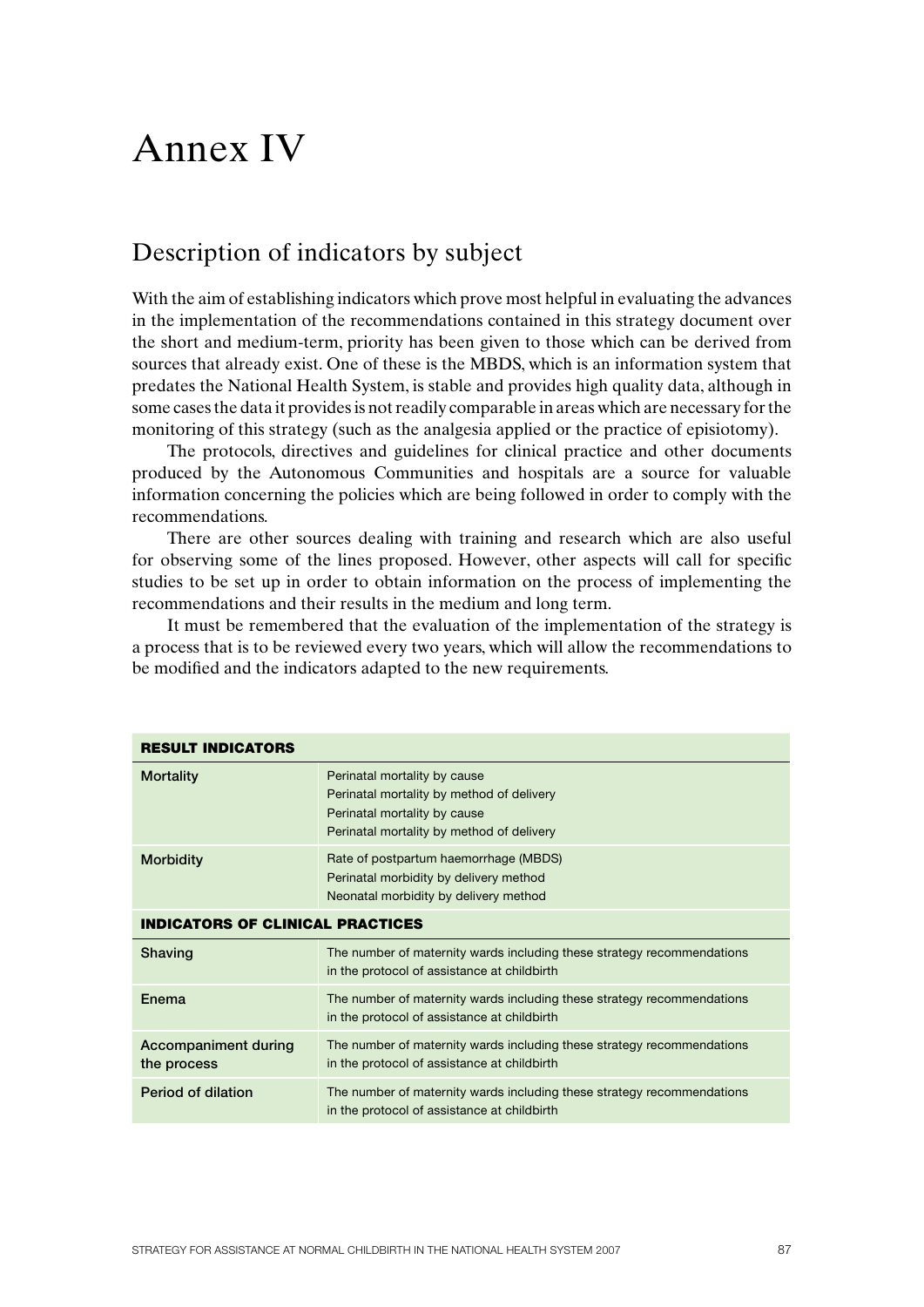| Pain management                       | Percentage of births with epidural anaesthesia (MBDS)<br>The number of maternity wards including these strategy recommendations<br>in the protocol of assistance at childbirth                                                                                                                                                                                                                                                                    |
|---------------------------------------|---------------------------------------------------------------------------------------------------------------------------------------------------------------------------------------------------------------------------------------------------------------------------------------------------------------------------------------------------------------------------------------------------------------------------------------------------|
| <b>Maternal positioning</b>           | The number of maternity wards including these strategy recommendations<br>in the protocol of assistance at childbirth                                                                                                                                                                                                                                                                                                                             |
| Episiotomy                            | Number of episiotomies carried out in primigravidas and multigravidas<br>(source MBDS)                                                                                                                                                                                                                                                                                                                                                            |
| <b>Delivery</b>                       | Establish a research project on risks of bleeding in the third stage of labour<br>in physiological childbirths without medical intervention, which can provide<br>useful information for recommending changes in active intervention                                                                                                                                                                                                              |
| Instrumental births                   | Percentage of births with forceps<br>Percentage of births with suction cup<br>Percentage of births with spatula<br>The number of maternity wards including these strategy recommendations<br>in the protocol of assistance at childbirth                                                                                                                                                                                                          |
| <b>Births by</b><br>caesarean section | Rate of caesarean sections (source MBDS)<br>Rate of caesarean sections adjusted by risk (source MBDS)<br>Rate of vaginal births after a previous caesarean section (source MBDS)<br>Set up and start research into the causes of the increase and variations<br>in the rate of caesarean sections<br>Number of maternity wards that have initiated a programme to rationalise<br>the rate of caesarean sections and their unjustified variability |
| Mother-newborn child<br>skin contact  | The number of maternity wards including these strategy recommendations<br>in the protocol of assistance at childbirth                                                                                                                                                                                                                                                                                                                             |
| <b>Maternal breast-feeding</b>        | The number of maternity wards including these strategy recommendations<br>in the protocol of assistance at childbirth<br>The number of maternity wards including these strategy recommendations<br>in the protocol of neonatal childcare                                                                                                                                                                                                          |

#### INDICATORS OF WOMEN'S PARTICIPATION AND EMPOWERMENT

The number of maternity wards including these strategy recommendations in the protocol of assistance at childbirth

#### INDICATORS OF TRAINING FOR MEDICAL AND NURSING PROFESSIONALS

Inclusion of these recommendations in the training programme designed for MIR and EIR specialists in gynaecology and obstetrics

The number of ongoing vocational training courses on these subjects

Percentage of specialists in obstetric medicine working in the NHS that have taken part in courses to bring them up to date in assistance at normal births

Percentage of specialists in obstetric nursing working in the NHS that have taken part in courses to bring them up to date in assistance at normal births

#### INDICATORS OF RESEARCH AND INNOVATION. SPREAD OF GOOD PRACTICES

Inclusion of aspects of this strategy document in the annual research calls

Guide to clinical practice drawn up and debated within the NHS

The setting up of a system for gathering, analysing and broadcasting good practices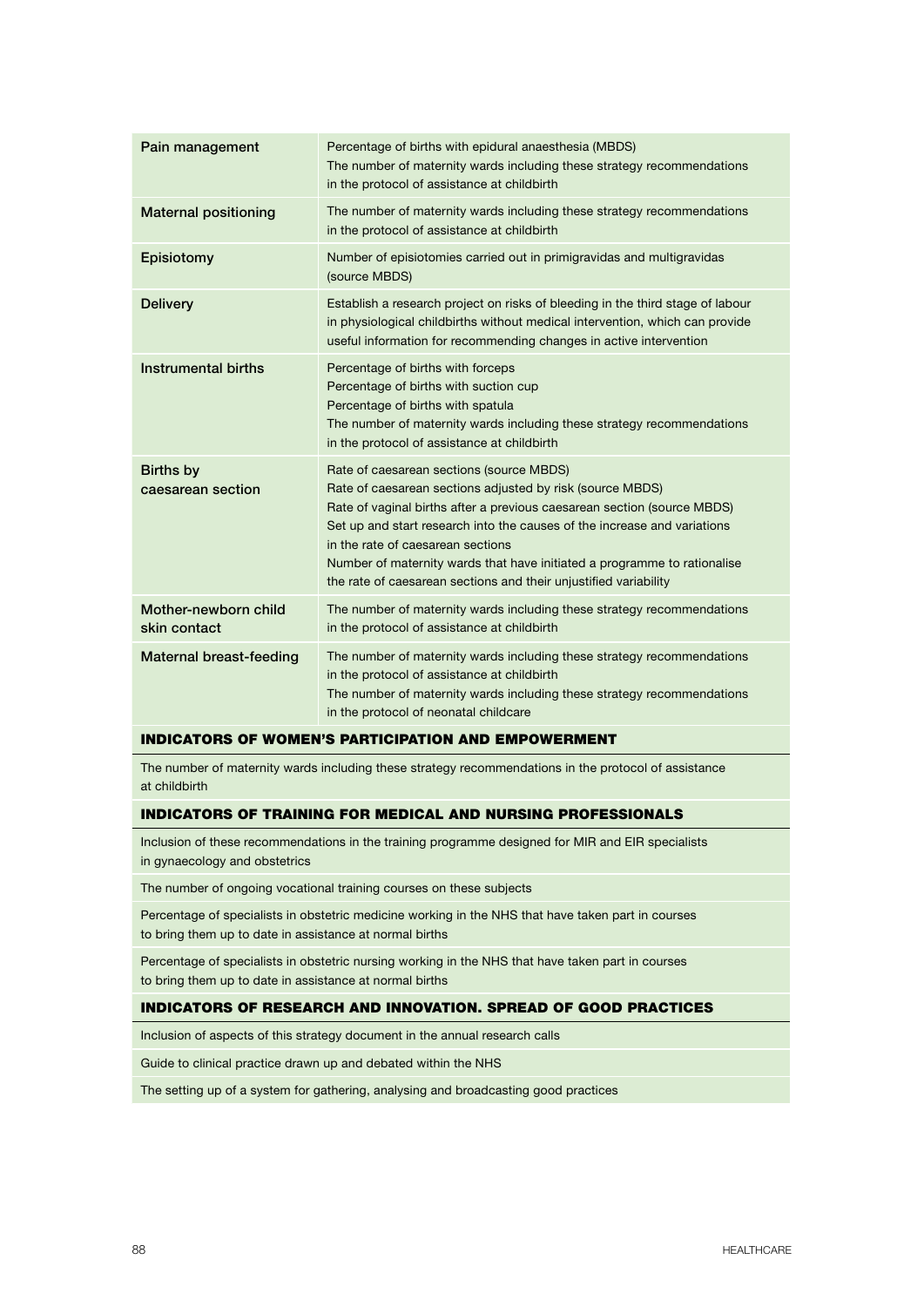# Annex V

## List of abbreviations

| <b>LIST OF ABBREVIATIONS</b> |                                                                                                                          |  |
|------------------------------|--------------------------------------------------------------------------------------------------------------------------|--|
| <b>AC</b>                    | <b>Autonomous Communities</b>                                                                                            |  |
| <b>AHRQ</b>                  | Agency for Healthcare Research and Quality                                                                               |  |
| CI                           | Confidence Interval                                                                                                      |  |
| <b>DARE</b>                  | Database of Abstracts of Reviews of Effects                                                                              |  |
| <b>ESCRI</b>                 | Statistics for Medical Institutions with Inpatient Facilities                                                            |  |
| EU                           | <b>European Union</b>                                                                                                    |  |
| <b>FAME</b>                  | Federation of Spanish Midwives' Associations                                                                             |  |
| <b>HFA</b>                   | Health for all database                                                                                                  |  |
| <b>LBRAP</b>                 | Basic Regulatory Law on Patient Autonomy and Rights and Obligations concerning<br>Information and Clinical Documentation |  |
| <b>MBDS</b>                  | minimum basic data set                                                                                                   |  |
| <b>MM</b>                    | <b>Maternal mortality</b>                                                                                                |  |
| <b>NHS</b>                   | National Health System (Sistema Nacional de Salud)                                                                       |  |
| <b>OSM</b>                   | Observatorio de Salud de la Mujer (Observatory on Women's Health)                                                        |  |
| 0 <sub>R</sub>               | Odds ratio                                                                                                               |  |
| <b>RCT</b>                   | <b>Randomized Clinical Trial</b>                                                                                         |  |
| <b>RR</b>                    | <b>Relative Risk</b>                                                                                                     |  |
| <b>RTI/UNC-CH</b>            | Research Triangle Institute/University North Carolina-Chapel Hill                                                        |  |
| <b>WHO</b>                   | World Health Organisation                                                                                                |  |
| WMD                          | Weighted mean difference                                                                                                 |  |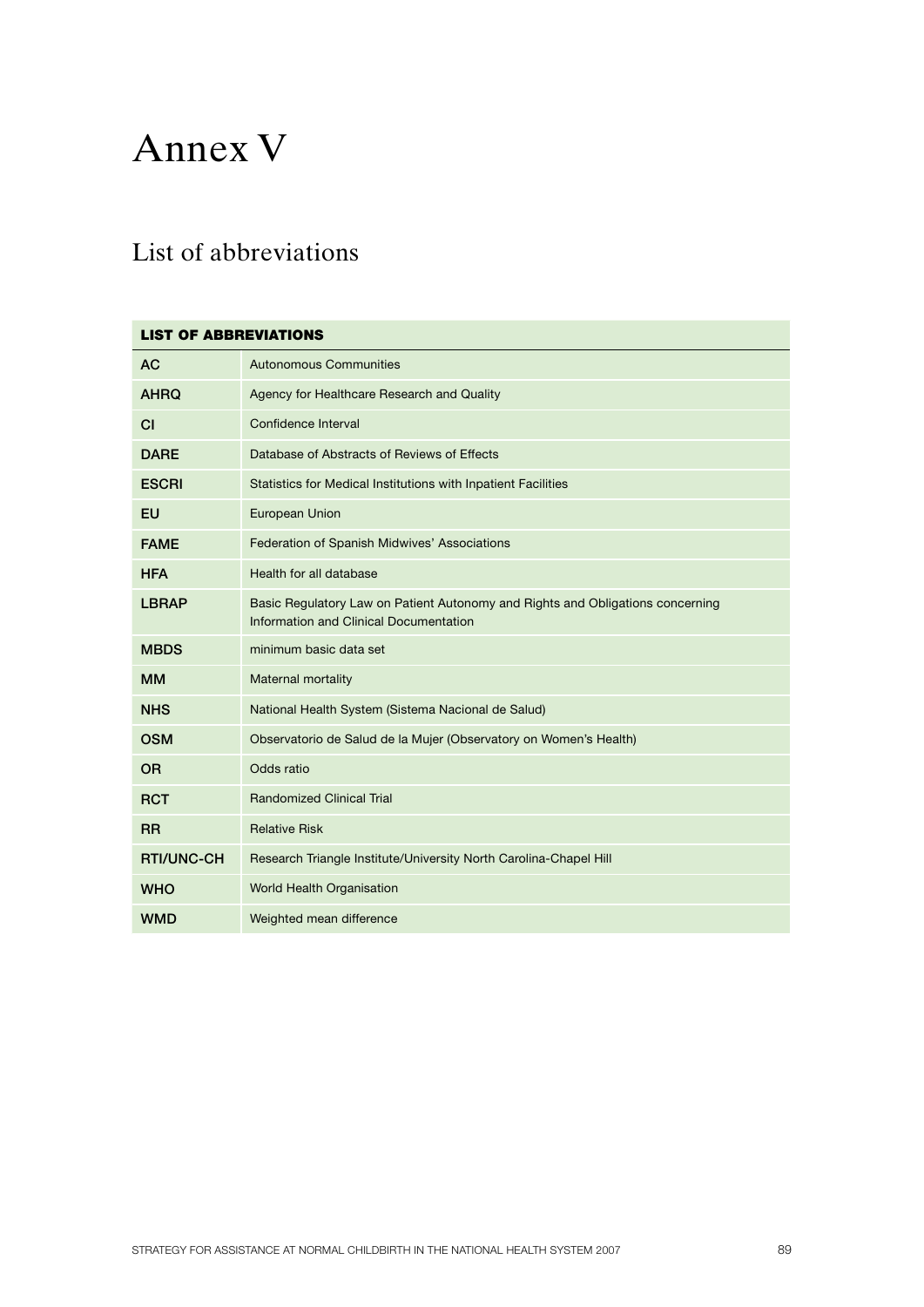# Annex VI

## List of participants in the elaboration of this document

| <b>QUALIFIED REFERENCE STAFF APPOINTED</b><br>BY AUTONOMOUS COMMUNITIES AND CITIES |                                                                                          |  |
|------------------------------------------------------------------------------------|------------------------------------------------------------------------------------------|--|
| Andalusia                                                                          | Aguayo Maldonado, Pepa<br>Aceituno Velasco, Longinos                                     |  |
| Aragon                                                                             | Tobajas Homs, José Javier<br>Amorín Calzada, Mª José                                     |  |
| <b>Asturias</b>                                                                    | Mosquera Tenreiro, Carmen                                                                |  |
| <b>Balearic Islands</b>                                                            | Marqués de Bravo, Adolfo<br>Miralles Corrales, Silvia                                    |  |
| <b>Canary Islands</b>                                                              | Barata, Gómez, Teresa                                                                    |  |
| Cantabria                                                                          | Sánchez Movellán, Mar                                                                    |  |
| Catalonia                                                                          | Costa Sampere, Dolors<br>Prats Coll, Ramón                                               |  |
| Castile-La Mancha                                                                  | Alcázar Casanova, Félix<br>Rodríguez Díaz, Consuelo                                      |  |
| Castile and León                                                                   | Alcalde Martín, Montserrat                                                               |  |
| <b>Extremadura</b>                                                                 | Zarallo Barbosa, Tomás                                                                   |  |
| Galicia                                                                            | Martínez Romero, Mª Dolores                                                              |  |
| La Rioja                                                                           | Marco Pérez, Carlos Cruz                                                                 |  |
| <b>Madrid</b>                                                                      | Sánchez García, Begoña                                                                   |  |
| <b>Murcia</b>                                                                      | Fernández Rufete, José<br>Marín López, Josefa                                            |  |
| <b>Navarre</b>                                                                     | Goñi Yanguas, M <sup>a</sup> Victoria                                                    |  |
| <b>Basque Country</b>                                                              | De Pablo Lozano, José Luis                                                               |  |
| <b>Valencian Community</b>                                                         | Barona Vilar, Carmen                                                                     |  |
| Ceuta                                                                              | Aguilera Pedrosa, Dolores<br>Vázquez Soto, Carmen                                        |  |
| <b>Melilla</b>                                                                     | Ortega Peinado, Milagros<br>Torreblanca Calancha, Carmen                                 |  |
| Ingesa (Spanish National Health<br><b>Management Institute)</b>                    | Bañares Romero, M <sup>a</sup> Pilar<br>Blanco Galán, Mª Antonia<br>Pupato Ferrari, Sara |  |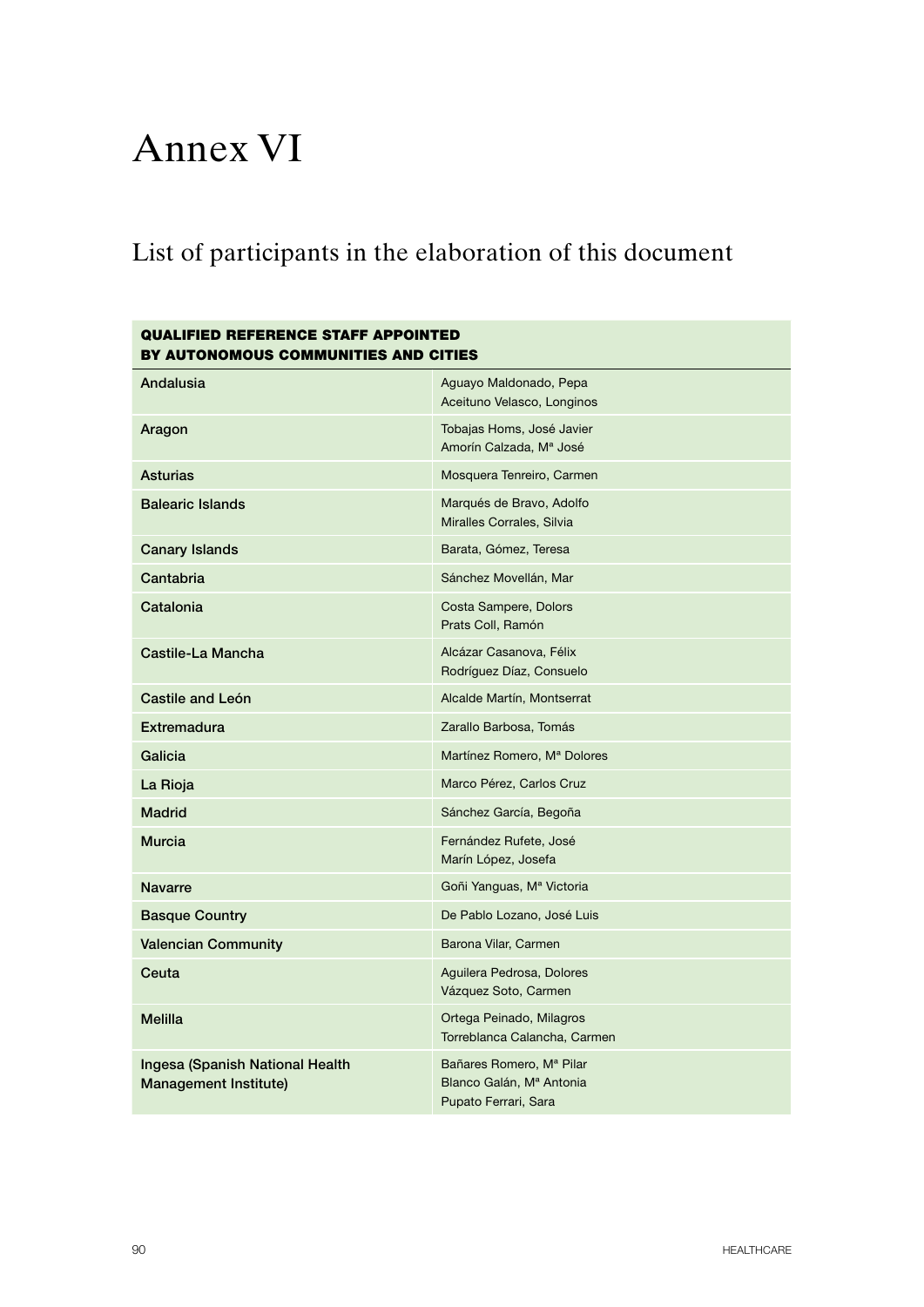#### EXPERTS FROM THE DIFFERENT AUTONOMOUS COMMUNITIES

| Andalusia                  | Aler, Isabel<br>Caño Aguilar, África<br>Guerreo Moriconi, Cristina<br>Martínez García, Encarnación<br>Oliver Reche, M <sup>a</sup> Isabel<br>Pérez Ramos, Francisco José<br>Vizuete Rebollo, Elisa                                                                               |
|----------------------------|----------------------------------------------------------------------------------------------------------------------------------------------------------------------------------------------------------------------------------------------------------------------------------|
| Aragon                     | Blázquez García, Mª Jesús<br>Bujedo Blanco, Eva<br>Lasarte Velillas, Juan José                                                                                                                                                                                                   |
| Asturias                   | Fernández López, Mª Luz<br>Palencia González, Zulima<br>Santiago Soriana, Olivia                                                                                                                                                                                                 |
| <b>Canary Islands</b>      | Brito Medina, Toni<br>De Armas, Pilar<br>Santana Rodríguez, Mª Carmen                                                                                                                                                                                                            |
| Cantabria                  | De Miguel Sesmero, José Ramón<br>Quintana Pantaleón, Rosario                                                                                                                                                                                                                     |
| Catalonia                  | Foradada Morillo, Carles<br>Soler Cera, María                                                                                                                                                                                                                                    |
| Castile-La Mancha          | Calahorra Fernández, Luis                                                                                                                                                                                                                                                        |
| Castile and León           | González Vereda, Mª José                                                                                                                                                                                                                                                         |
| Galicia                    | Cabo Silva, Emilio<br>García Freijeiro, Yolanda<br>González González, Mª Concepción<br>Monteoliva Díaz, Elena<br>Montesinos Semper, Iñigo<br>Sánchez Valiño, Mª Jesús                                                                                                            |
| <b>Madrid</b>              | Alfonso Sánchez-Sicilia, Ana<br>Blázquez Rodriguez, Maribel<br>Cobas Gamillo, Francisco Javier<br>García Carabantes, Ana<br>Lasheras Lozano, Luisa<br>Nicolas Bueno, Concepción<br>Pallás Alonso, Carmen<br>Pires Alcalde, Marisa<br>Rodríguez Balo, Alberto<br>Santacruz, Belén |
| <b>Murcia</b>              | Castaño Serrano, Antonio<br>Falomir Gil, Godofredo                                                                                                                                                                                                                               |
| <b>Basque Country</b>      | Mediavilla, Luis                                                                                                                                                                                                                                                                 |
| <b>Valencian Community</b> | Miralles Roldán, Isabel<br>Perales Marín, Alfredo<br>Peris Piqueras, Consuelo                                                                                                                                                                                                    |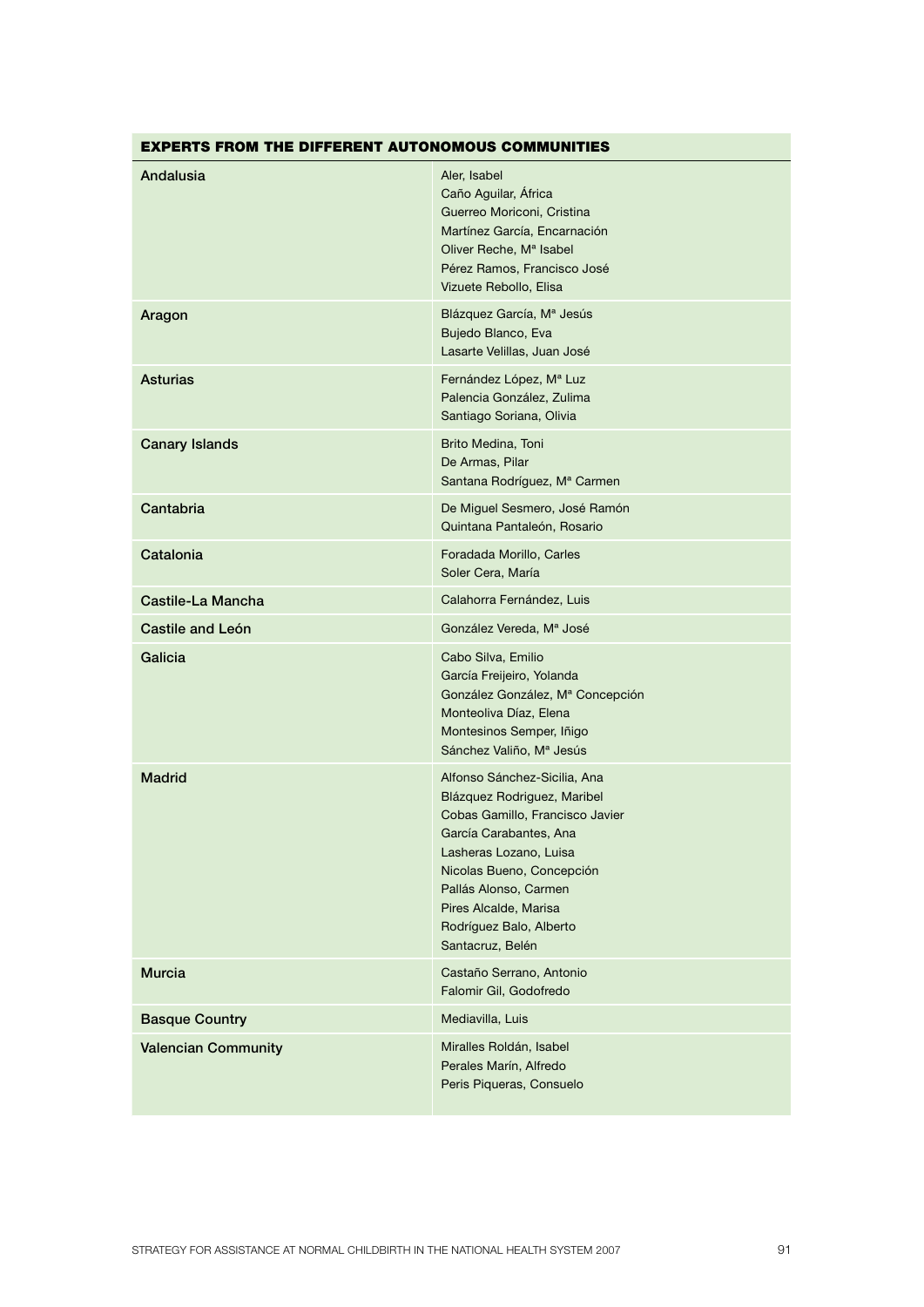| REPRESENTATIVE OF PROFESSIONAL SOCIETIES                                       |                                                                                                                                                                                                                                                                                          |  |  |  |
|--------------------------------------------------------------------------------|------------------------------------------------------------------------------------------------------------------------------------------------------------------------------------------------------------------------------------------------------------------------------------------|--|--|--|
| <b>Spanish Society of Gynaecology</b><br>and Obstetrics                        | Aguarón de la Cruz, Ángel<br>González González, Antonio<br>Hernández García, José Manuel<br>Herraiz Martínez, Miguel Ángel                                                                                                                                                               |  |  |  |
| <b>Federation of Spanish</b><br><b>Midwives' Associations</b>                  | Astrain Elizable, Natividad<br>Herrera Cabrerizo, Blanca<br>Margaix Contestad, Lourdes<br>Velasco Juez, Casilda                                                                                                                                                                          |  |  |  |
| <b>Spanish Midwives' Association</b>                                           | Cabrera Sanz, M <sup>ª</sup> Teresa<br>Rodríguez Rozalén, Mª Ángeles                                                                                                                                                                                                                     |  |  |  |
| REPRESENTATIVES OF WOMEN'S ASSOCIATIONS                                        |                                                                                                                                                                                                                                                                                          |  |  |  |
| El Parto es Nuestro (Our Birth Association)                                    | De la Cueva Barrao, Pilar<br>Fernández del Castillo, Isabel<br>Mota Tabernero, Raquel<br>Orgaz, Mª Isabel<br>Polo Gutiérrez, Ana                                                                                                                                                         |  |  |  |
| <b>Pro-Birth Rights Platform</b>                                               | Hinojosa Sánchez, Ángeles<br>Vizcaíno Herranz, Pilar                                                                                                                                                                                                                                     |  |  |  |
| REPRESENTATIVES OF TRAINING COMMISSIONS                                        |                                                                                                                                                                                                                                                                                          |  |  |  |
| <b>National Committee of Specialists</b><br>in Gynaecology and Obstetrics      | González de Merlo, Gaspar                                                                                                                                                                                                                                                                |  |  |  |
| <b>National Committee</b><br>of Obstetric-Gynaecological Nursing<br>(Midwives) | Avellaneda Giménez, Isabel<br>Espinaco Garrido, Pepa<br>González Darias, Aythamy<br>Sánchez Perruca, Isabel<br>Seguranyes Guillot, Gloria                                                                                                                                                |  |  |  |
| <b>Training Bodies</b><br>for Obstetric-Gynaecological Nursing<br>(Midwives)   | Del Coz Díaz, Belén<br>Fernández Fernández, Inmaculada<br>González González, Aída<br>Guerra Hernández, Elizabeth<br>Martín Seco, Yolanda<br>Nicolás Vigueras, Mª Dolores<br>Redondo Mazano, Encarnación<br>Soto Lucía, Consuelo                                                          |  |  |  |
| <b>DIRECTION AND COORDINATION</b>                                              |                                                                                                                                                                                                                                                                                          |  |  |  |
| Managing Director of the Quality Agency<br>of the National Health System       | Infante Campos, Alberto                                                                                                                                                                                                                                                                  |  |  |  |
| <b>Observatory on Women's Health</b><br>and the National Health System         | Colomer Revuelta, Concha<br>Espiga López, Isabel<br>Saiz Martínez-Acitores, Isabel<br>With the collaboration of the consultant Raúl Mercer, within<br>the framework of the cooperation with the Spanish Ministry<br>of Health and Consumer Affaires and the World Health<br>Organisation |  |  |  |